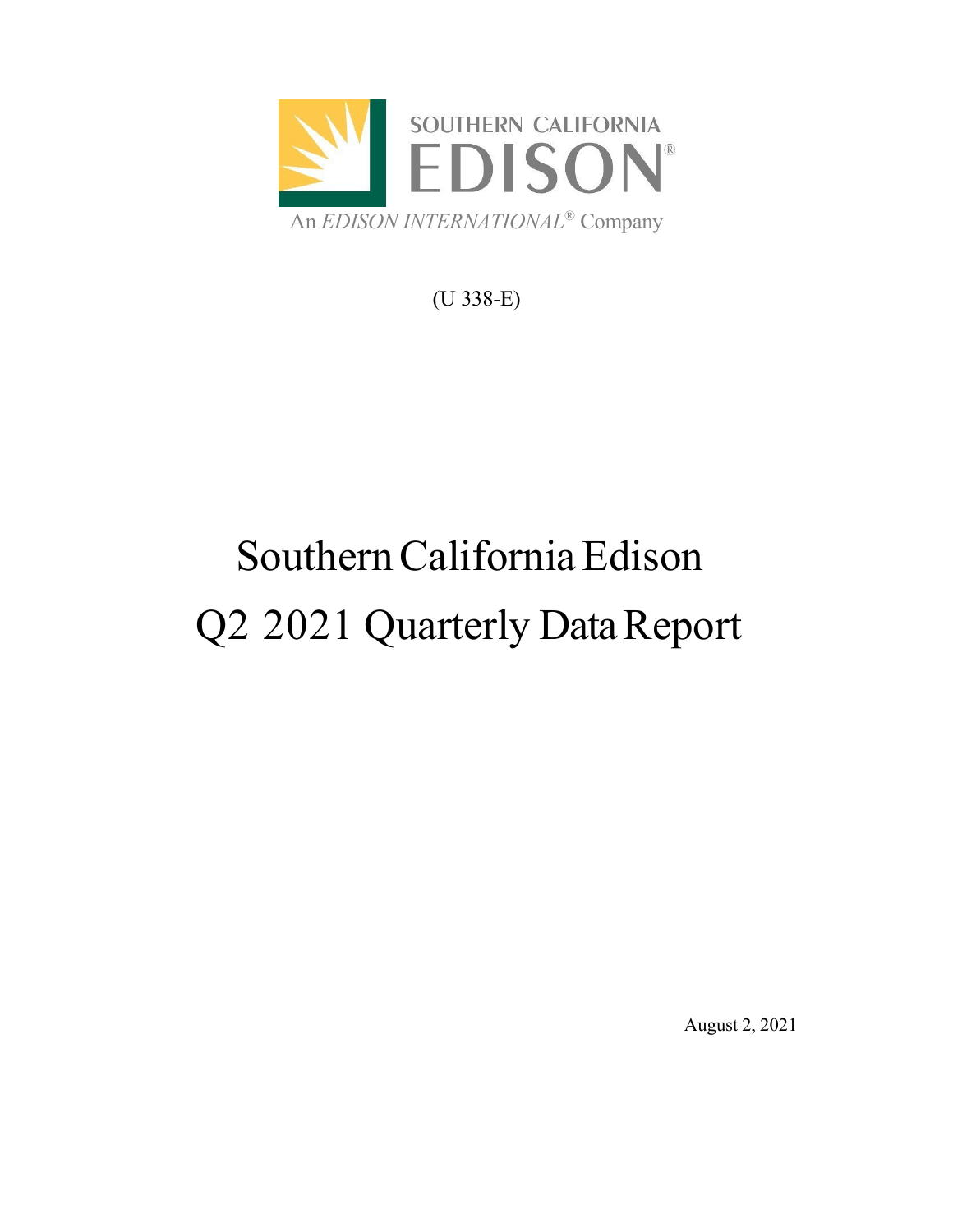### **Table of Contents**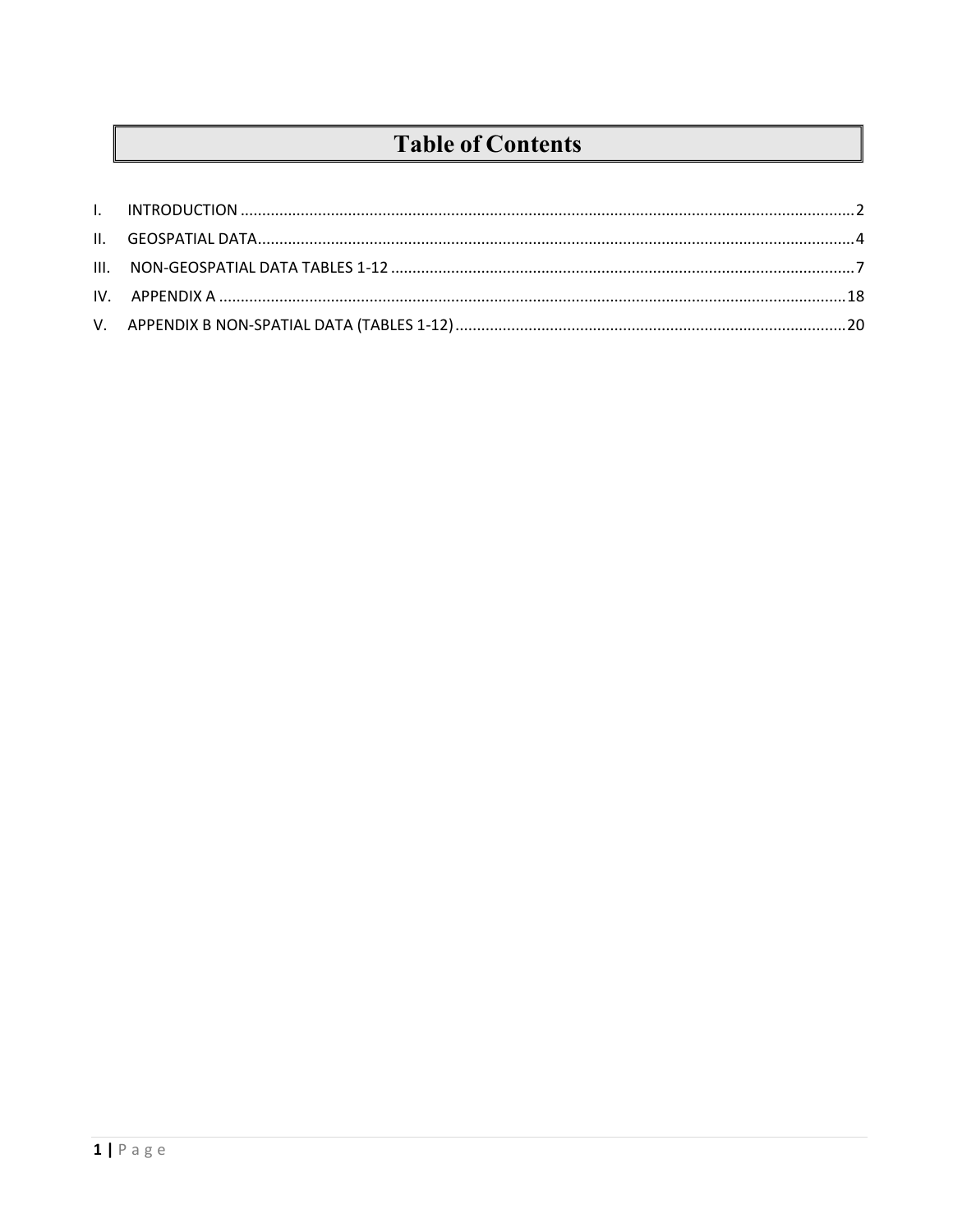## <span id="page-2-0"></span>**I. INTRODUCTION**

Pursuant to Resolution WSD-011, Attachment 3, as modified by the February 16, 2021 Compliance Operational Protocols (Compliance Protocols), and the Office of Energy Infrastructure Safety's (OEIS or Energy Safety) Action Statement on SCE's 2021 Wildfire Mitigation Plan (WMP) Update, this Quarterly Data Report (QDR) includes Southern California Edison Company's (SCE) (1) geospatial database pursuant to the requirements in the February 4, 2021 Geographic Information System (GIS) Data Reporting Standard for California Electrical Corporations – V2 (GIS Data Schema) and the related Status Report, in Excel, that further denotes what spatial data SCE is providing at this time; (2) non-spatial data, in Excel, pursuant to the non-spatial Tables 1-12 template; and (3) a description of the data included in the geospatial database, and non-spatial Tables 1-12.

Our Q2 2021 QDR includes similar geospatial data as provided in previous quarterly submissions with the addition of its Long Span Initiative (SH-14) data and improved data quality. This quarterly deliverable focused on adding SH-14 data and improving SCE's ability to procure data more quickly and of higher data quality leveraging process improvement methodologies such as a Kaizen workshop. Through the workshops, we identified specific areas where new processes and controls could be implemented to reduce the potential for error between the data providers and the Extract, Transfer, and Load (ETL) process. SCE also implemented data quality metrics within its internal data submittal process which will allow continued learning and improvement with the data we submit. In addition to these short-term improvements, SCE made great strides towards selecting a technology system to further our Maturity Model scores in the areas of Data Governance (capabilities 33 and 34). This technology solution will allow for SCE to provide data in a much more reliable, consistent, and timely manner for the ongoing needs of the quarterly deliverable. With focus on improving the current process and the future process, SCE was not able to provide additional geospatial data in this quarterly submission; however, we expect continued improvement in subsequent QDR submittals. This QDR also includes the wildfire initiatives and identifiers of those included in the 2021 WMP Update. SCE appreciates Energy Safety's acknowledgment that utilities are at different stages of their data journey and that the GIS Data Schema is intended to be a phased approach including ongoing changes to the schema. SCE is committed to providing more data and details in subsequent QDR submissions to meet the updated GIS Data Schema requirements.<sup>1</sup> The confidential geodatabase is being submitted through Energy Safety's service. Pursuant to California Government Code Section 15475.6,<sup>2</sup> the declaration supporting the confidentiality of this data was provided with the Q4 2020 QDR. Further description of the geospatial data and responses to the ongoing Guidance-10 deficiency conditions can be found in Section II herein.

In addition, SCE includes the non-spatial data, in Excel and in pdf in Appendix B, pursuant to Resolution WSD-011, Attachment 2.3 within Tables 1-12. New data is being provided for recorded Q2 2021, where applicable. SCE also includes corrections to data errors that have been identified through further quality review of calculations and data. Annual forecasts are not changing except where data errors are being corrected. All new and corrected data are displayed in red font. SCE is also

<sup>&</sup>lt;sup>1</sup> GIS Data Schema, p. 1.

<sup>&</sup>lt;sup>2</sup> Any duly adopted rules or guidelines in effect and utilized by the Wildfire Safety Division at the time of transition to the office shall remain valid and in effect as to the office pending the adoption of new or amended guidelines by the office pursuant to this section.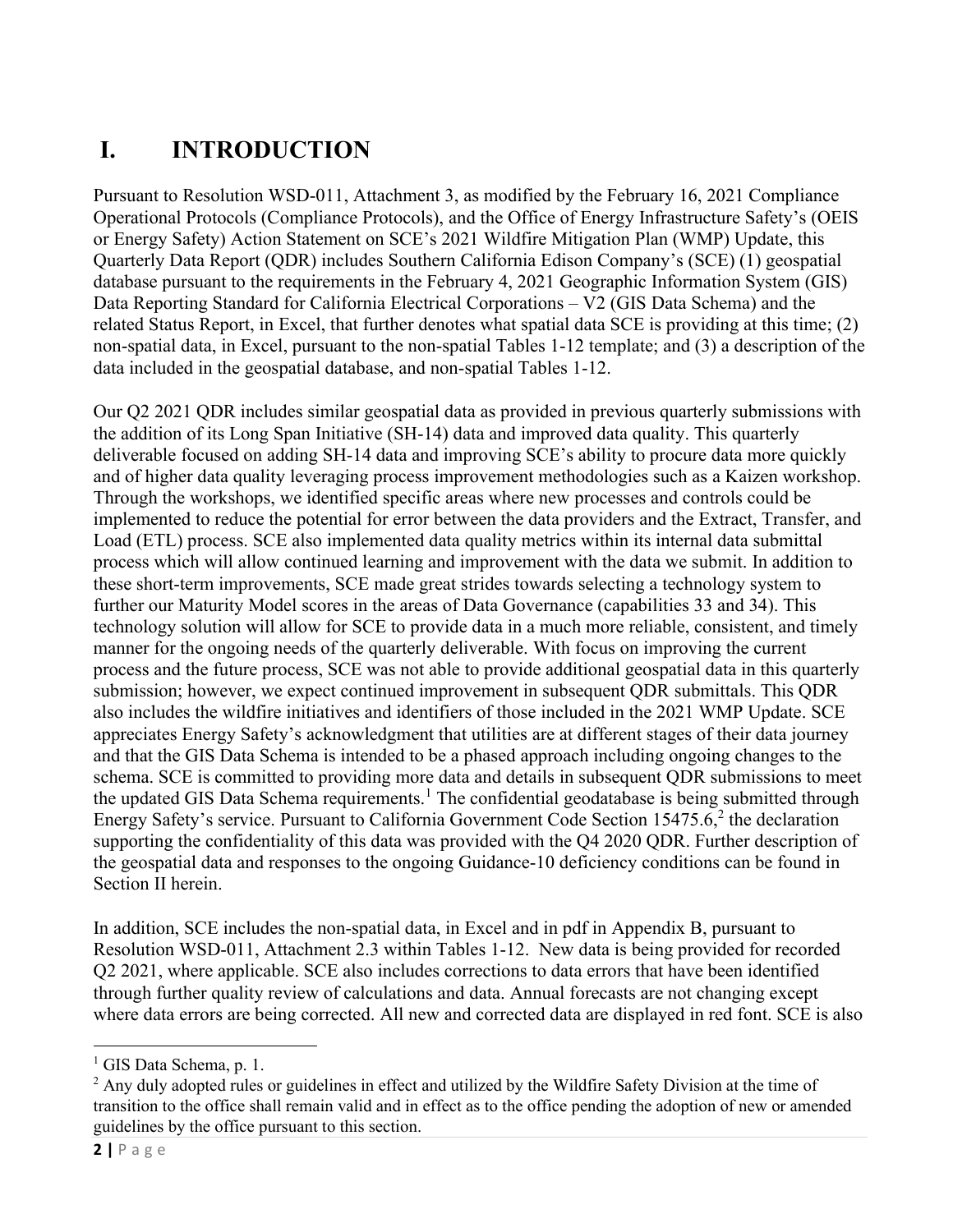including a pdf version of these tables in Appendix B of this QDR. Section III of this QDR includes a description of the data included in these tables. Subsequent QDRs not submitted concurrently with an annual WMP submission will continue to include the pdf version and description of the data for these tables. The spatial and non-spatial data in this QDR submission is still undergoing review. If there are material updates, SCE will provide them in subsequent QDR submittals or earlier, as applicable.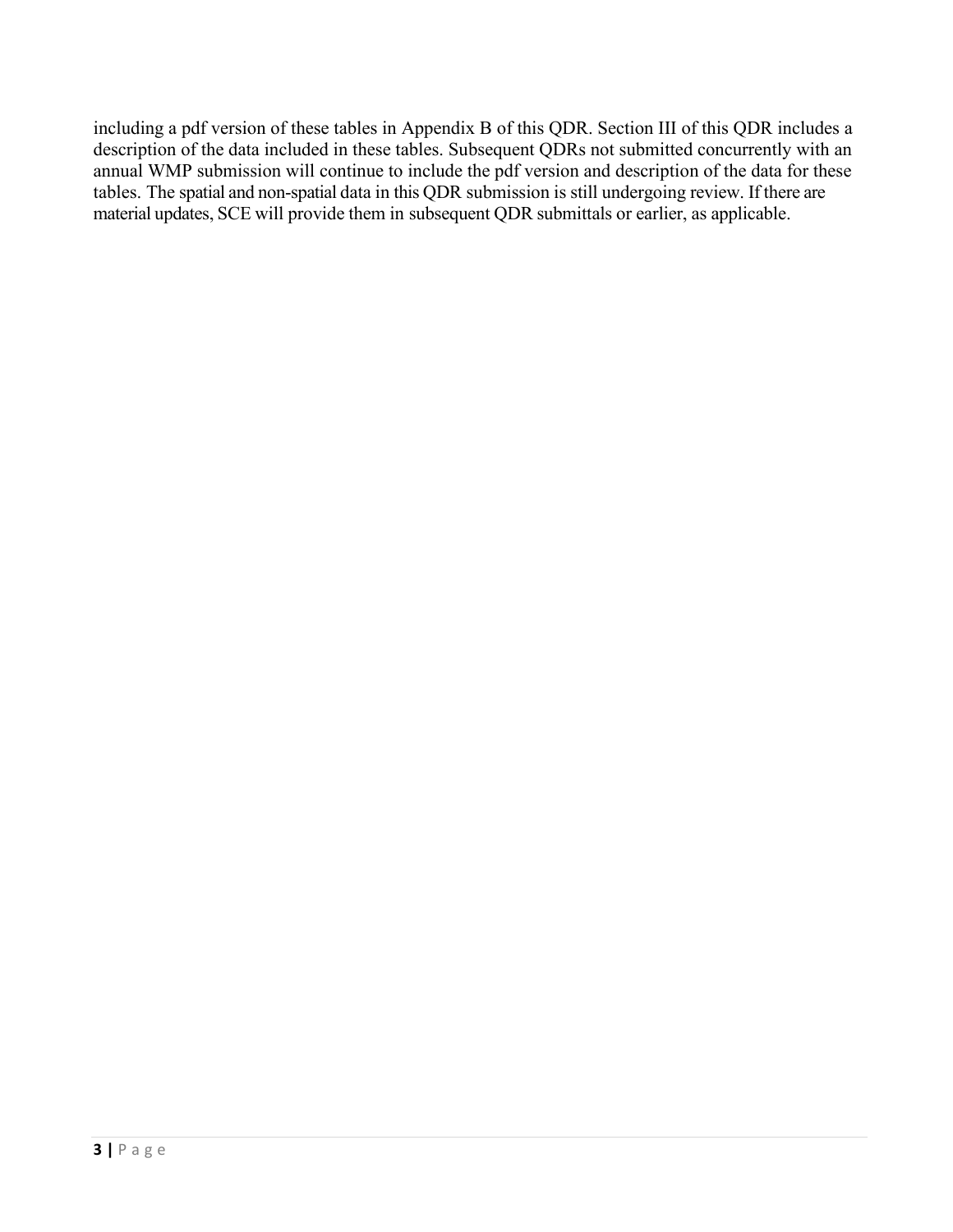### <span id="page-4-0"></span>**II. GEOSPATIAL DATA**

Class B deficiency Guidance-10 included in Resolution WSD-002 requires SCE to submit geospatial data according to the current data taxonomy and schema and to provide details regarding (1) locations where grid hardening, vegetation management, and asset inspections were completed over the prior reporting period, clearly identifying each initiative and supported with GIS data; (2) the type of hardening, vegetation management and asset inspection work done, and the number of circuit miles covered, supported with GIS data; (3) the analysis that led it to target that specific area and hardening, vegetation management or asset inspection initiative; and (4) hardening, vegetation management, and asset inspection work scheduled for the following reporting period. The GIS Data Schema includes additional geospatial data requirements beyond the four items above. Below, SCE explains the geospatial data it is providing in this QDR.

This QDR provides recorded GIS data for the April through June 2021 period and projected GIS data for the July through September 2021 period, where available, pursuant to the latest GIS Data Schema.<sup>3</sup> As noted in the Introduction, SCE is unable to provide all requested data at this time. This QDR includes the wildfire initiatives included in SCE's 2021 WMP Update. SCE appreciates Energy Safety's acknowledgment of comments from the IOUs regarding the volume and scope of quarterly data reporting requirements and how Energy Safety plans to continue to work with stakeholders to ensure the GIS Data Schema requirements can be met.<sup>4</sup>

This QDR includes the geospatial Initiative,<sup>5</sup> Asset Point, Asset Line, PSPS Event, Risk Event, and Other Required Data datasets. SCE is not providing metadata in this submission given that we first must focus on obtaining as much data as possible pursuant to the requirements and Energy Safety has informed that further refinements to the GIS Data Schema will be issued. Additionally, some data elements within the datasets SCE is providing are not available due to either our inability to correlate data from multiple systems within the available times or because SCE does not currently capture the requested data. Also, due to nine outstanding ignition investigations, SCE is not able to include the full ignition dataset in this submittal and will update the ignition data in the next QDR should those investigations lead to reportable ignitions.

SCE appreciates that Energy Safety, through its comprehensive updated GIS Data Schema, intends to obtain and standardize significant amounts of wildfire-related data. SCE also understands Energy Safety's desire to understand our current systems and data availability. To this end, SCE also provides updated responses in the Status Report in the Excel file template that generally describe the status of the requested data fields, actions we plan to take if a particular data field is not being provided at this time, the timeline for completing those actions, and whether the data is confidential. SCE describes its approach to the updated Status Report template below. As noted

<sup>&</sup>lt;sup>3</sup> See the February 4, 2021 GIS Data Reporting Standard for California Electrical Corporations – V2.

<sup>4</sup> Resolution WSD-011, p. 12.

<sup>&</sup>lt;sup>5</sup> The Initiative dataset includes grid hardening, vegetation management (projects & inspections), and asset inspections initiatives where work was performed and/or projected to be performed in HFRA over the reporting periods and does not include the following: SH-2 (Undergrounding Overhead Conductor), because no work was or is anticipated to be performed for this initiative over the reporting period, and VM-5 (Quality Control) because the work was operationalized in 2020.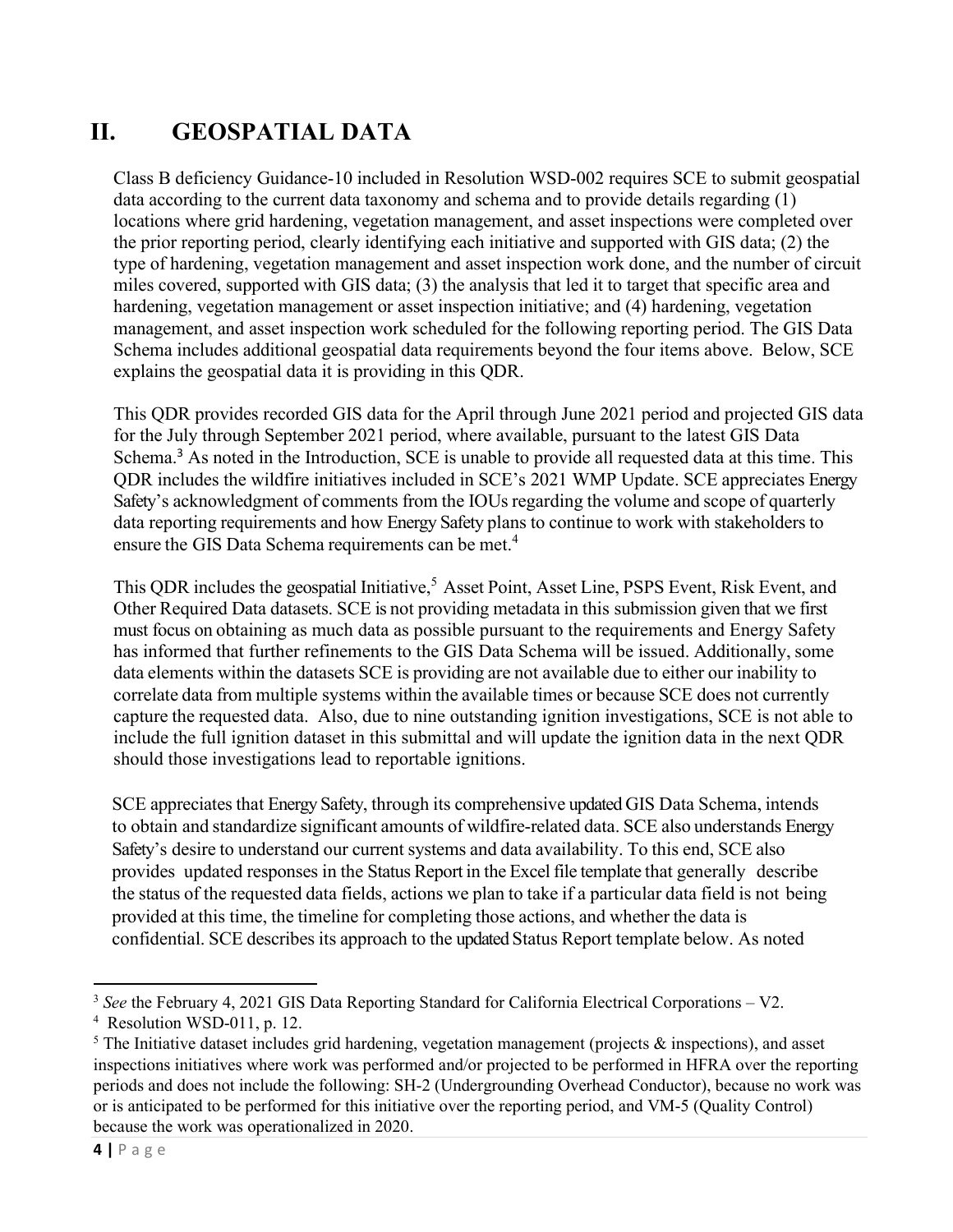above, SCE has still not set up metadata and this should not be done until the GIS Data Schema is in a steady-state phase. Also, SCE appreciates Energy Safety removing the requirement for employee confidential data and replacing it with general employee information.

As SCE has discussed with Energy Safety, we continue to have reservations regarding the provision of confidential data. Release of the precise location, age, and other attributes of SCE's assets alongside the precise location of critical facilities may significantly increase safety risk to the public. For example, knowledge of underground line routes and electrical equipment serving a critical facility could facilitate an attack on that critical facility's power supply. Also, knowledge of the location of specific SCE assets in areas with historical high-fire weather could make them vulnerable to attack during the worst possible time. Further, the precise locations of SCE's high voltage transmission lines and substations alongside the above-mentioned confidential information, as well as the non-confidential information requested increases risk to the bulk power transmission system. The Commission has recognized the importance of safeguarding critical energy infrastructure information and although maps of varying detail of SCE's transmission system may be publicly available from other sources, SCE does not believe it is prudent to further propagate that information, in this level of detail, accompanying other information that, taken together, could prove to be useful to a bad actor. Notwithstanding these reasons, SCE has preliminarily designated confidentiality at the data field level even though it believes confidentiality should be applied at the feature class level for each provided dataset. For purposes of the non-confidential geodatabase that is available on SCE's website, only nonconfidential feature classes were included because SCE is not able to efficiently extract just the confidential data fields in the geodatabase at this time given the millions of data fields.

SCE also notes that it does not capture several data elements that still require time for our teams and subject matter experts to assess with respect to the labor, operational, system and technical requirements and to ensure these new data requirements could advance wildfire risk reduction prior to changing work methods, processes, tools and systems. SCE has made some progress in this area but is still in process of assessing all of these data requirements SCE has taken steps to assess and estimate timelines as they pertain to Vegetation Management (VM) photo submission as part of the ongoing quarterly data submittal. SCE is taking these steps as part of implementing improved vegetation management systems and processes. SCE anticipates having the capability to take, store, and submit photos for its Hazard Tree Mitigation Program (HTMP) and Drought Relief Initiative (DRI) program by the Q1 2022 submission date. The VM Line Clearing (LC) program will be ready to submit photos by Q4 2022 and Pole Brushing photos are expected to be made available in later years. These timelines are based on prioritization of SCE's critical technology implementations. SCE provides a general response in the Status Report that discusses the assessments in further detail. While SCE understands that Energy Safety desires specific timelines to address all data gaps, we are not able to provide all assessments with this QDR submission. Future submissions will look to include specific information similar to the status of VM photos above.

Similar to its previous QDR, the requested spatial data is being provided in the geodatabase. Additionally, SCE is submitting an updated Status Report based on the datasets, described above. SCE notes that it continues to take a phased approach to improve the data being provided. SCE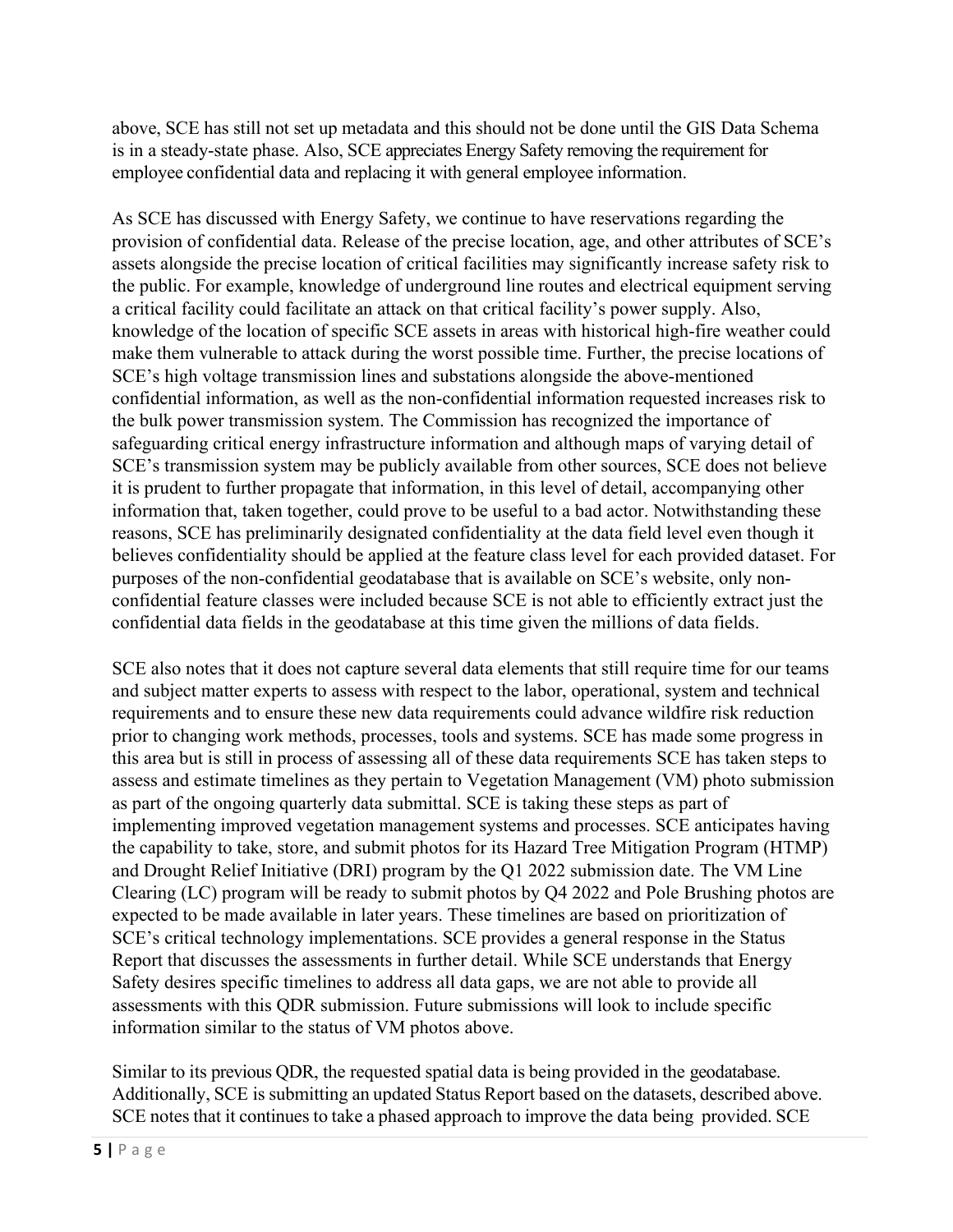looks forward to continued collaboration with Energy Safety, utilities, and other stakeholders to refine and improve the GIS Data Schema to further reduce wildfire risk. Responses to the specific Guidance-10 conditions are detailed below.

#### **i. locations where grid hardening, vegetation management, and asset inspections were completed over the prior reporting period, clearly identifying each initiative and supported with GIS data**

Please see the geodatabase that includes grid hardening, vegetation management and asset inspection initiative data completed in HFRA from April 1, 2021 through June 30, 2020. As noted above, SCE also provides in the geodatabase other feature class datasets in support of Energy Safety's direction to provide as much information as practicable and is readily available. The additional datasets include Asset Line, Asset Point, PSPS Event, Risk Event, and Other Required Data.

#### **ii. the type of hardening, vegetation management and asset inspection work done, and the number of circuit miles covered, supported with GIS data**

SCE is providing data associated with its system hardening, vegetation management, and asset inspection initiatives described in our 2021 WMP Update. The specific WMP initiatives are shown in the table in Appendix A. Most wildfire initiatives are not planned, managed or executed based on the number of circuit miles (or miles) and thus line geometry for these initiatives is not available. This is consistent with Resolution WSD-011, Attachments 2.1 and 2.3 that describe how the number of circuit miles unit of measurement is not applicable for certain types of work. The limited initiatives that do have line geometry, circuit miles or miles are available in the geodatabase. SCE notes that line geometry for covered conductor is available at the project scoping level, which has been replicated for each of the resulting work orders (which is the lower level at which dates are managed and the level of detail provided in this GIS submission) and shows that SCE completed approximately 264 circuit miles of covered conductor from April 1, 2021 through June 30, 2021. For circuit-based distribution and transmission inspections, the entire circuit geometry has been included.

#### **iii. the analysis that led it to target that specific area and hardening, vegetation management or asset inspection initiative, and**

SCE first provided its risk-based analyses for how it determines and targets deployment for its wildfire-related initiatives in its July 27, 2020 Remedial Compliance Plan (RCP) to Guidance-3 and provided updates in its 2021 WMP Update, Q1 2021 QDR, and its 2021 Revised WMP Update. Please see Section 7.3.2 of SCE's Revised 2021 WMP Update for current information regarding methods SCE employs to analyze and prioritize work for grid hardening, vegetation management and asset inspection initiatives. In Appendix A, SCE summarizes the analysis that led it to target the areas where its system hardening, vegetation management and asset inspection initiatives were completed from April 1 through June 30, 2021. Please also see Section 4.3 and Appendix 9.8 of SCE's Revised 2021 WMP Update that describes SCE's improvements to its risk modeling.

#### **iv. hardening, vegetation management, and asset inspection work scheduled for the following reporting period, with the detail in**  $(i) - (iii)$ **.**

Please see the geodatabase that includes grid hardening, vegetation management and asset inspection initiatives planned in HFRA from July 1 through September 30, 2021 pursuant to the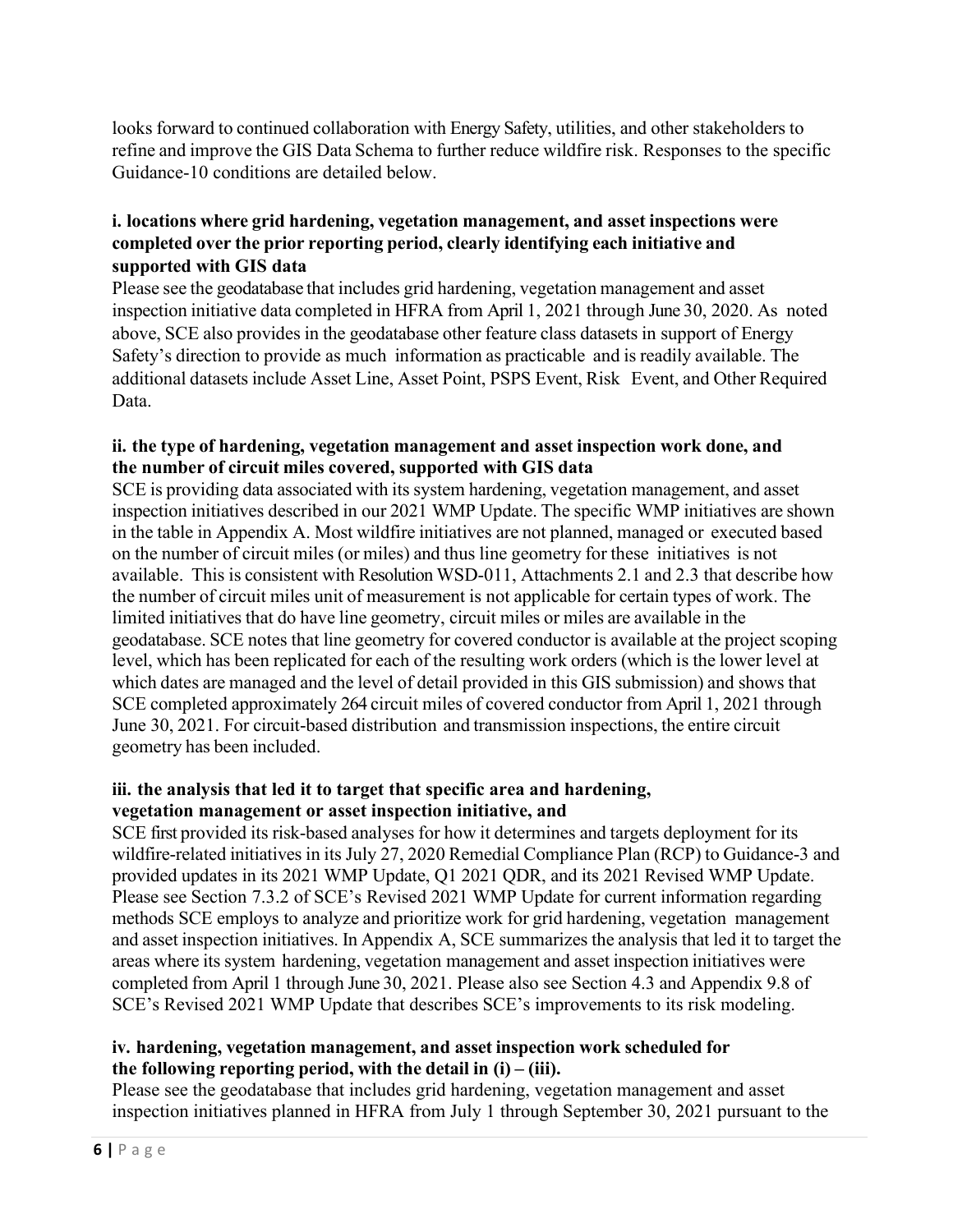latest GIS Data Schema. Similar to part (ii) above, limited initiatives have line geometry (i.e., circuit miles or miles). Initiatives with line geometry are available in the geodatabase. SCE notes that line geometry for covered conductor is available at the project scoping level, which shows approximately 385 circuit miles planned for July 1 through September 30, 2021. Also, line geometry for planned circuit-based distribution and transmission inspections includes the entire circuit geometry, not just partial geometry of the circuit. Please see the table in Appendix A and Sections 4.3 and 7.3.2 of SCE's Revised 2021 WMP Update with the detail for condition (iii).

### <span id="page-7-0"></span>**III. NON-GEOSPATIAL DATA TABLES 1-12**

### **Introduction:**

SCE's approach to updating Tables 1-12 of the non-spatial data requirements for this QDR includes 1) updating tables that require quarterly updates and not updating tables that require annual data and 2) corrections to data errors that have been identified through discovery and further quality review of calculations and data.

### **Table 1: Recent Performance on Progress Metrics**

Table 1 provides a six-year history (2015-2020), where applicable, of Progress Metrics as defined by the 2021 WMP Guidelines and Q1 and Q2 2021 recorded data. SCE discovered a calculation error for Q1 2021 rows 1.b.ii, 1.b.iii, and 1.b.iv. All historical data for Rows 2.a.i, 2.a.ii, 2.b.i, and 2.b.ii were also corrected due to a misapplied span calculation. Updates to previous findings are in red font. The comment section for each metric in the table provides details of the source and data that was used or explanations for why certain data changed or is not available.

Metric Type 1 asks for inspection counts for different inspection category types for transmission and distribution in circuit miles. SCE accounts for completed inspections by noting the counts of assets inspected instead of noting by circuit miles. In order to present completed inspections in the requested format, SCE uses a calculated average span length multiplied by the number of structures inspected. Additionally, rows were added to inspection types (1c, ii-iv) in order to provide additional detail of inspection data collected as part of SCE's detailed inspection program. The drivers and programmatic inspection changes can be seen in SCE's 2021 WMP Update in Section 7.3.4.9.1 for Distribution and Section 7.3.4.10.1 for Transmission.

Metric Type 2 asks for the number of spans inspected for vegetation compliance. SCE accounts for completed vegetation compliance inspections by circuit miles. In order to present completed vegetation compliance inspections in the requested format, SCE divides the recorded circuit miles inspected by the calculated average span length.

Metric Type 3, customer outreach metrics, requires information not accounted for or maintained by SCE as SCE has no jurisdiction over evacuation orders. SCE diligently requested and followed up with local governments and law enforcement and was only able to obtain information from one county. Even then, the information provided included high-level estimations of evacuation counts estimated by the local government and law enforcement entity for a very limited set of fires. Because of this, SCE is unable to obtain the requested data, analyze it, and report on evacuation related requirements in this table. SCE anticipates this to be a recurring challenge going forward.

See Table 1 "Recent performance on progress metrics" for more detail.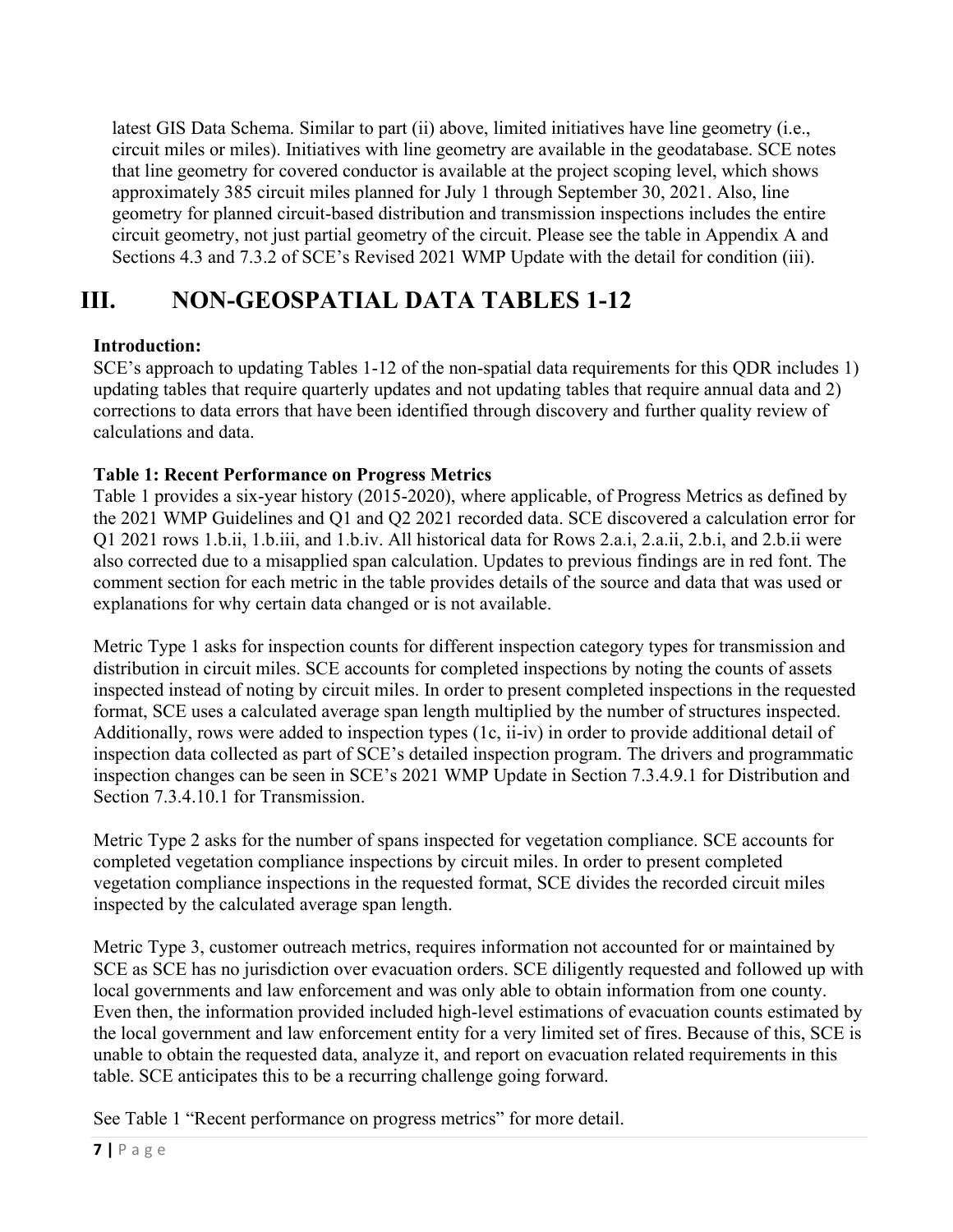### **Table 2: Recent Performance on Outcome Metrics**

Table 2 provides a six-year history as well as Q1 and Q2 2021 recorded data, where applicable, of Outcome Metrics as defined by the 2021 WMP Guidelines. Rows 2.d, 2.d.ii, and 4.a were corrected due to an inadvertent summation error for Q1 2021. Updates to previous findings are in red font. Comments are included in the table to provide additional details about the data provided or indicate if the data was corrected or is not available or not applicable for the past six years or Q1 and Q2 2021. The information provided in conjunction with the "utility-ignited" wildfire statistics should not be construed as an admission of any wrongdoing or liability by SCE. SCE further notes that to the extent the damages metrics were obtained from other agencies, SCE does not guarantee the accuracy of such information. Additionally, in many instances, the cause of wildfires is still under investigation and even where an Authority Having Jurisdiction (AHJ) has issued a report on the cause, SCE may dispute the conclusions of such a report.

See Table 2 "Recent performance on outcome metrics" for more detail.

### **Table 3: List and Description of Additional Metric**s

Metrics and underlying data are critical components for WMP development, execution, and evaluation, but we continue to emphasize that the near-term focus should be on efficient implementation of our planned activities, while the assessment of whether the activities are having the desired and expected impact on risk reduction should be measured over a longer time horizon. A clear distinction is necessary between metrics that can help monitor compliance with approved WMPs and those that can help evaluate effectiveness of these approved plans and inform future WMP updates.

As in 2019 and 2020, we provide annual Program Targets for each WMP activity which establish goals to evaluate compliance. As stated in previous filings and submittals, tracking Program Targets for approved WMPs is the best means of determining progress and assessing WMP compliance in the near term.

In its response to Guidance-5, SCE proposed five outcome-based metrics, to gauge the effectiveness of the portfolio of its wildfire mitigation activities. These outcome-based metrics are:

- 1. CPUC reportable ignitions in HFRA (total and by key drivers including CFO, wire-to-wire contact, tree-caused circuit interruptions, and EFF)
- 2. Faults in HFRA (total and by the key drivers mentioned above)
- 3. Wire-down incidents in HFRA
- 4. Number of impacted customers and average duration of PSPS events
- 5. Timeliness and accuracy of PSPS notifications

SCE proposed these outcome-based metrics because WMP activities are ultimately designed to reduce wildfire ignitions associated with its electrical infrastructure and reduce the impact of PSPS deenergization events to customers. Faults and wire-down events are also key metrics as they are leading indicators of potential ignitions. Importantly, these metrics are within the reasonable control of utilities when appropriately normalized for weather and other exogenous factors. Other metrics such as safety incidents, acres burned or structures destroyed, though important to understand and drive California's fire mitigation efforts, are impacted by events and circumstances largely outside of the utility's control such as climate change, fire suppression efforts and fire response. Therefore, these are not appropriate WMP effectiveness metrics.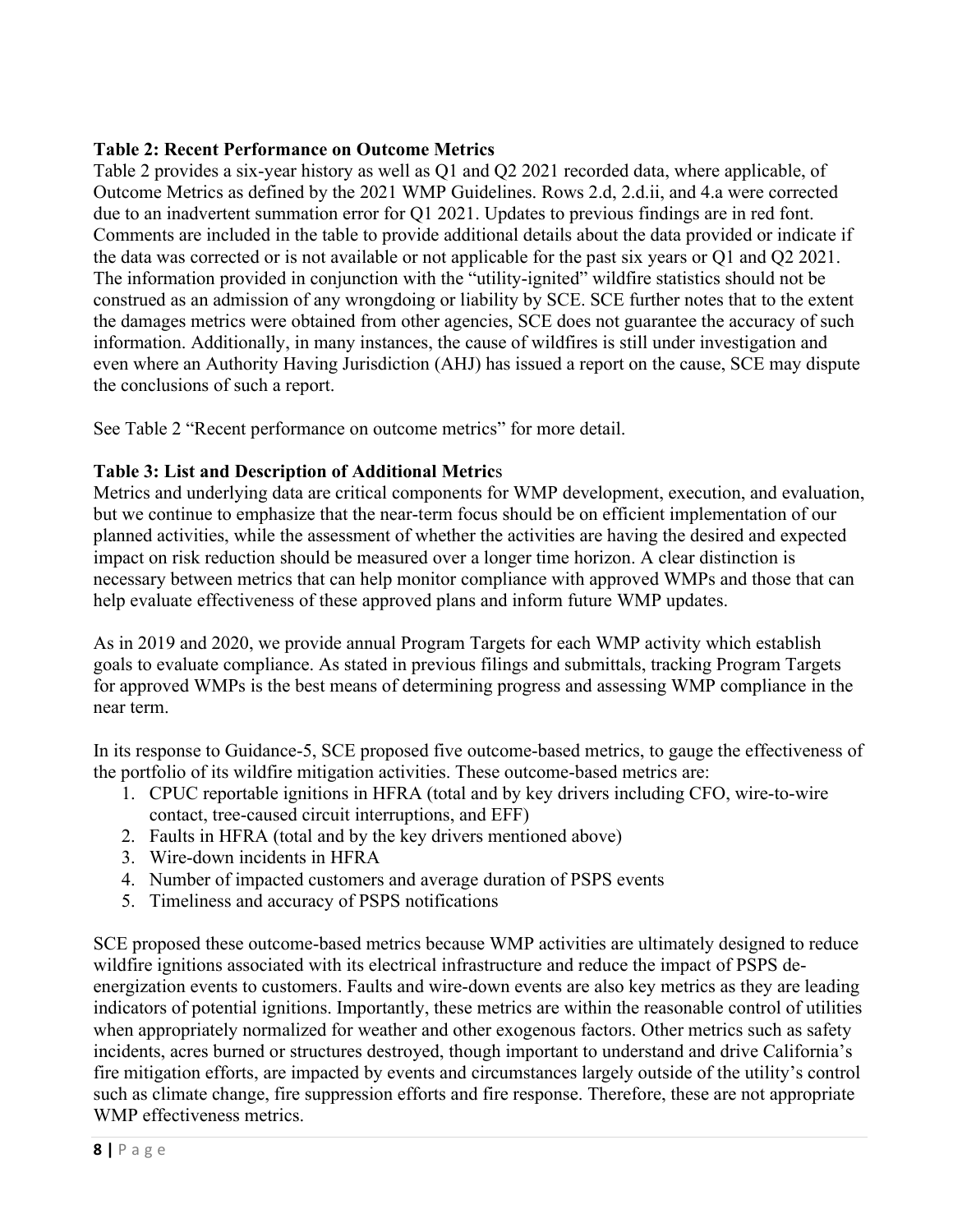Most of SCE's proposed WMP activities are selected to improve these metrics over time, while the remainder are enabling activities to support and supplement those WMP activities. Table SCE-1, updated since the 2021 WMP Update submission, demonstrates how each of SCE's 2021 WMP activities map to the five outcome-based metrics.

| Activity | Initiative                               | Ignitions | <b>Faults</b> | Wire<br>Downs | PSPS#<br>Impacted &<br>Average | <b>PSPS</b><br>Notification<br>Timeliness & | Enabling |
|----------|------------------------------------------|-----------|---------------|---------------|--------------------------------|---------------------------------------------|----------|
|          |                                          |           |               |               | Duration                       | Accuracy                                    |          |
| $SA-1$   | Weather Stations                         |           |               |               | $\mathsf X$                    | $\mathsf X$                                 |          |
|          | Fire Potential                           |           |               |               | $\mathsf X$                    | $\mathsf X$                                 |          |
| $SA-2$   | Index (FPI)                              |           |               |               |                                |                                             |          |
|          | Weather and<br><b>Fuels Modeling</b>     |           |               |               | $\mathsf X$                    | $\mathsf X$                                 |          |
| $SA-3$   | System                                   |           |               |               |                                |                                             |          |
|          | Fire Spread                              |           |               |               |                                |                                             |          |
| $SA-4$   | Modeling                                 |           |               |               | $\mathsf{X}$                   | $\mathsf X$                                 |          |
|          | <b>Fuel Sampling</b>                     |           |               |               |                                |                                             |          |
| $SA-5$   | Program                                  |           |               |               | $\mathsf X$                    | $\mathsf X$                                 |          |
|          | Remote Sensing /                         |           |               |               |                                |                                             |          |
|          | Satellite Fuel                           |           |               |               | $\mathsf{X}$                   | $\mathsf X$                                 |          |
| $SA-7$   | Moisture                                 |           |               |               |                                |                                             |          |
|          | Fire Science                             |           |               |               | $\times$                       | X                                           |          |
| $SA-8$   | Enhancements                             |           |               |               |                                |                                             |          |
| $SA-9$   | Distribution Fault<br>Anticipation (DFA) | X         | X             | X             |                                |                                             |          |
|          | Covered                                  | X         | X             | X             | X                              |                                             |          |
| $SH-1$   | Conductor                                |           |               |               |                                |                                             |          |
|          | Undergrounding<br>Overhead               |           | $\mathsf X$   | $\mathsf X$   | $\mathsf{X}$                   |                                             |          |
| $SH-2$   | Conductor                                | X         |               |               |                                |                                             |          |
|          | Branch Line                              |           |               |               |                                |                                             |          |
|          | Protection                               | X         |               | $\mathsf X$   |                                |                                             |          |
| $SH-4$   | Strategy                                 |           |               |               |                                |                                             |          |
|          | Installation of                          |           |               |               |                                |                                             |          |
|          | System                                   |           |               |               |                                |                                             |          |
|          | Automation                               |           |               |               | $\mathsf X$                    | X                                           |          |
|          | Equipment $-$                            |           |               |               |                                |                                             |          |
| $SH-5$   | RAR/RCS                                  |           |               |               |                                |                                             |          |
|          | Circuit Breaker                          |           |               |               |                                |                                             |          |
|          | Relay Hardware                           | X         |               | $\times$      |                                |                                             |          |
| $SH-6$   | for Fast Curve                           |           |               |               |                                |                                             |          |
|          | Circuit Evaluation                       |           |               |               |                                |                                             |          |
|          | for PSPS-Driven                          |           |               |               | $\mathsf X$                    |                                             |          |
|          | Grid Hardening                           |           |               |               |                                |                                             |          |
| $SH-7$   | Work                                     |           |               |               |                                |                                             |          |
| $SH-8$   | Transmission                             | Χ         |               |               |                                |                                             |          |

**Table SCE-1 Activity to Metric Mapping**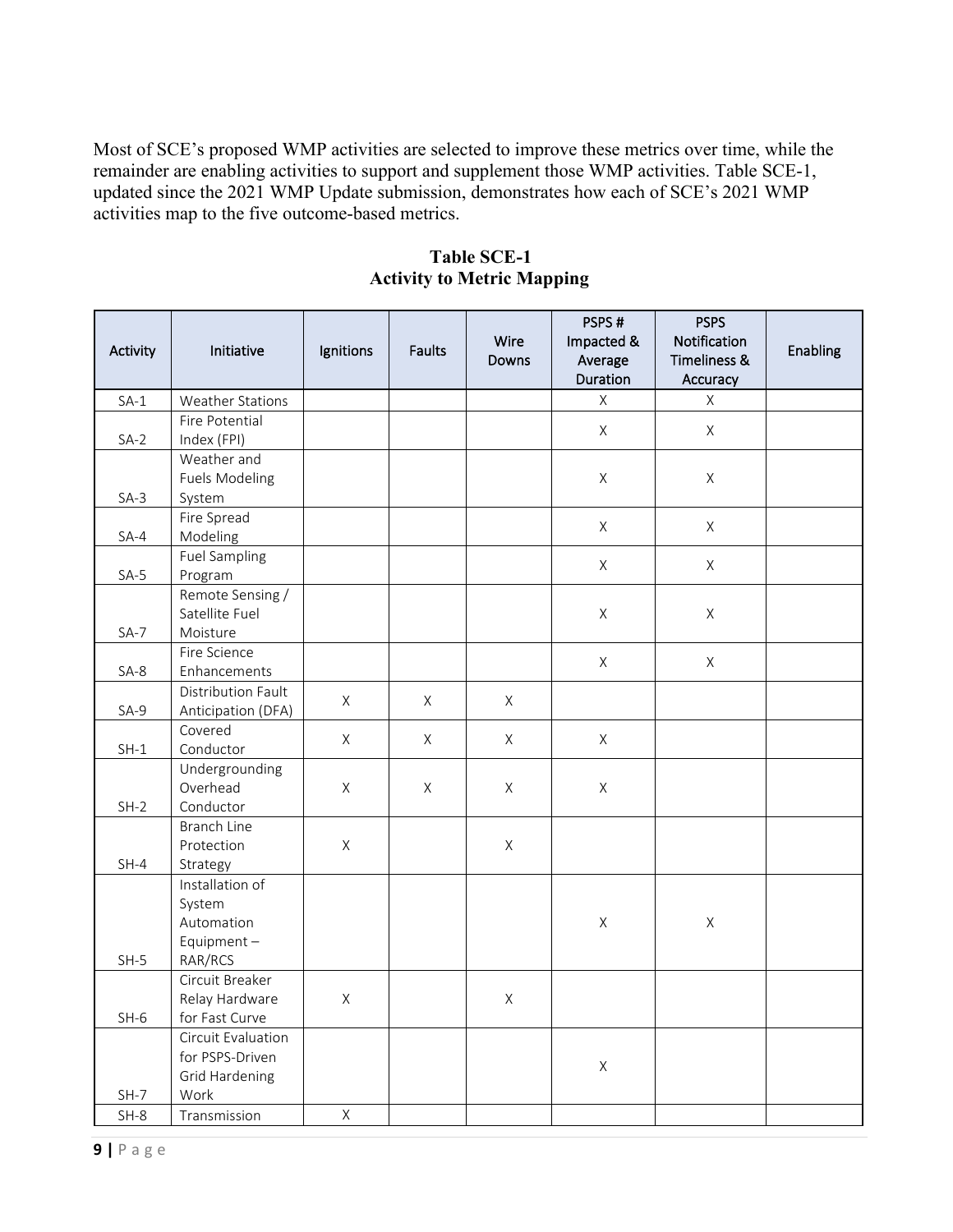| Activity | Initiative                                                                                                                                                  | Ignitions    | <b>Faults</b> | Wire<br>Downs | PSPS#<br>Impacted &<br>Average<br>Duration | <b>PSPS</b><br>Notification<br>Timeliness &<br>Accuracy | Enabling     |
|----------|-------------------------------------------------------------------------------------------------------------------------------------------------------------|--------------|---------------|---------------|--------------------------------------------|---------------------------------------------------------|--------------|
|          | Open Phase<br>Detection                                                                                                                                     |              |               |               |                                            |                                                         |              |
| $SH-10$  | Tree Attachment<br>Remediation                                                                                                                              | $\mathsf{X}$ | $\times$      | $\times$      |                                            |                                                         |              |
| $SH-11$  | Legacy Facilities                                                                                                                                           | $\mathsf{X}$ | $\mathsf{X}$  | $\mathsf{X}$  |                                            |                                                         |              |
| $SH-12$  | Microgrid<br>Assessment                                                                                                                                     |              |               |               | $\mathsf{X}$                               |                                                         |              |
| $SH-13$  | C-Hooks                                                                                                                                                     | $\mathsf X$  | X             | X             |                                            |                                                         |              |
| $SH-14$  | Long Span<br>Initiative (LSI)                                                                                                                               | Χ            | X             | $\mathsf X$   |                                            |                                                         |              |
| $SH-15$  | Vertical Switches                                                                                                                                           | X            | $\times$      |               |                                            |                                                         |              |
| $IN-1.1$ | Distribution<br>Ground / Aerial<br>Inspections and<br>remediations                                                                                          | $\mathsf X$  | $\mathsf X$   | $\mathsf X$   |                                            |                                                         |              |
| $IN-1.2$ | Transmission<br>Ground / Aerial<br>Inspections and<br>remediations                                                                                          | $\mathsf X$  | $\mathsf X$   | $\mathsf X$   |                                            |                                                         |              |
| $IN-3$   | Infrared<br>Inspection of<br>energized<br>overhead<br>distribution<br>facilities and<br>equipment                                                           | $\mathsf X$  | $\mathsf X$   | $\mathsf X$   |                                            |                                                         |              |
| $IN-4$   | Infrared<br>Inspection,<br>Corona Scanning,<br>and High<br>Definition<br>imagery of<br>energized<br>overhead<br>Transmission<br>facilities and<br>equipment | $\mathsf{X}$ | $\mathsf X$   | $\mathsf X$   |                                            |                                                         |              |
| $IN-5$   | Generation<br>Inspections and<br>Remediations                                                                                                               | X            | X             | $\mathsf X$   |                                            |                                                         |              |
| $IN-8$   | Inspection Work<br>Management<br>Tools                                                                                                                      |              |               |               |                                            |                                                         | $\mathsf{X}$ |
| $VM-1$   | Hazard Tree<br>Management<br>Program                                                                                                                        | X            | X             | X             |                                            |                                                         |              |
| $VM-2$   | Expanded Pole<br>Brushing                                                                                                                                   | X            | X             | X             |                                            |                                                         |              |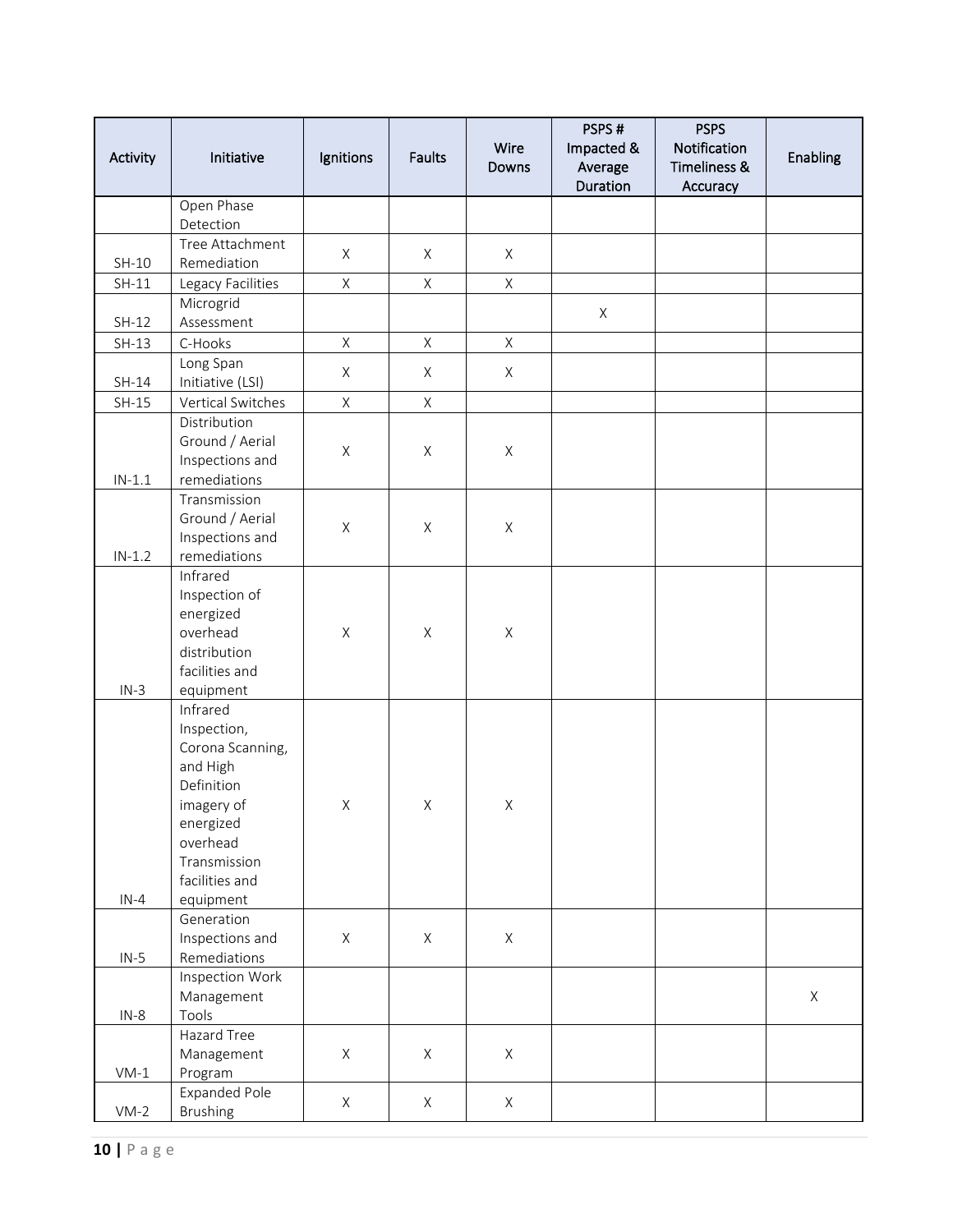| Activity | Initiative                                                                                                                                                                | Ignitions | <b>Faults</b> | Wire<br>Downs | PSPS#<br>Impacted &<br>Average<br>Duration | <b>PSPS</b><br>Notification<br>Timeliness &<br>Accuracy | Enabling    |
|----------|---------------------------------------------------------------------------------------------------------------------------------------------------------------------------|-----------|---------------|---------------|--------------------------------------------|---------------------------------------------------------|-------------|
| $VM-3$   | Expanded<br>Clearances for<br>Legacy Facilities                                                                                                                           | $\times$  | $\mathsf X$   | $\times$      |                                            |                                                         |             |
| $VM-4$   | Dead and Dying<br><b>Tree Removal</b>                                                                                                                                     | $\times$  | X             | $\mathsf X$   |                                            |                                                         |             |
| $VM-6$   | VM Work<br>Management Tool<br>(Arbora)                                                                                                                                    |           |               |               |                                            |                                                         | $\times$    |
| PSPS-2   | Customer Care<br>Programs<br>(Includes CRCs,<br>CCVs, Battery<br>Backup Programs,<br>Well Water and<br><b>Water Pumping</b><br>Backup<br>Generation,<br>Resiliency Zones) |           |               |               |                                            |                                                         | $\mathsf X$ |
| $DG-1$   | Wildfire Safety<br>Data Mart and<br>Data<br>Management<br>(WISDM / Ezy)                                                                                                   |           |               |               |                                            |                                                         | $\mathsf X$ |
| DEP-2    | <b>SCE Emergency</b><br>Responder<br>Training                                                                                                                             |           |               |               |                                            |                                                         | X           |
| DEP-1.2  | Customer<br>Education and<br>Engagement -<br>Community<br>Meetings                                                                                                        |           |               |               |                                            |                                                         | $\mathsf X$ |
| DEP-1.3  | Customer<br>Education and<br>Engagement -<br>Marketing<br>Campaign                                                                                                        |           |               |               |                                            |                                                         | $\mathsf X$ |
| DEP-4    | Customer<br>Research and<br>Education                                                                                                                                     |           |               |               |                                            |                                                         | X           |
| DEP-5    | Aerial<br>Suppression                                                                                                                                                     |           |               |               |                                            |                                                         | $\mathsf X$ |

Table 3 provides the performance metrics and units SCE uses to evaluate performance within each of these outcome-based metrics, including historical performance over the past six years (2015-2020) as well as Q1 and Q2 2021 recorded data.

As described in SCE's response to Guidance-5, there might be annual variances in these metrics driven by uncontrollable factors such as weather, and effectiveness of WMP activities can be best assessed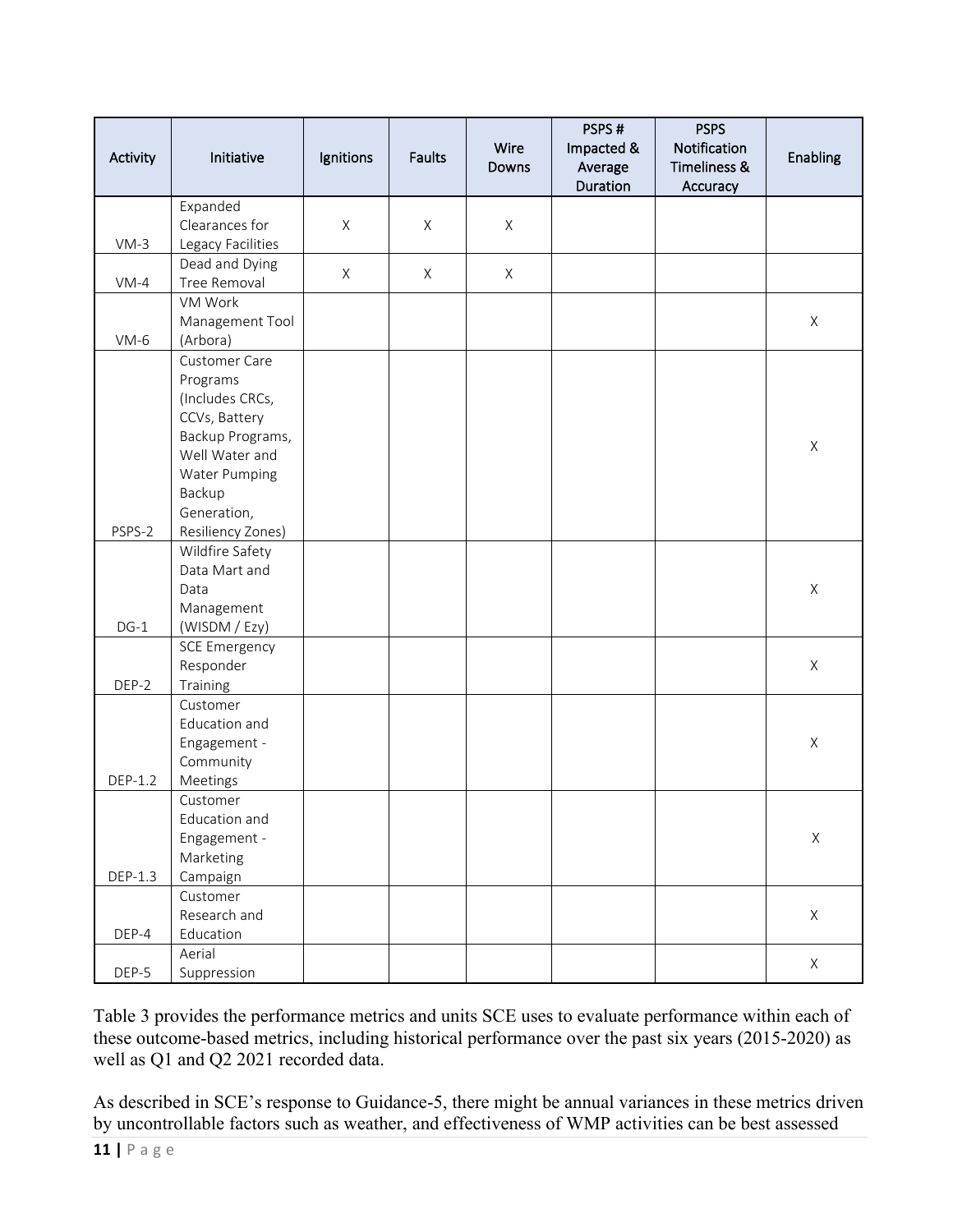using longer-term trends in these outcome-based metrics. It will also be important to consider factors such as overall risk exposure, the population size of the assets, scope of work completed, and fire suppression by third party agencies when using these outcome-based metrics. These metrics cannot be used to measure progress or compliance per approved plans in the short term. To appropriately evaluate the effectiveness of its WMP activities, SCE is developing suitable quantitative and repeatable methods to measure and normalize these outcome-based metrics. We look forward to collaborating with Energy Safety, utilities, and other stakeholders to agree on how these metrics should be appropriately measured and used to draw pertinent conclusions.

*CPUC Reportable Ignitions in HFRA, Faults in HFRA, and Wire Downs incidents in HFRA* Large variations in weather events, including temperature, rainfall, fuel moisture and wind, can heavily impact outcome-based metrics including faults, wire-down events and ignitions, and can often skew direct comparisons of these metrics year over year.

SCE is monitoring the number of faults at the circuit level and ignitions and wire-down events at the structure level and by key driver (CFO, EFF, and other) both before and after the deployment of select WMP wildfire activities. By observing the key drivers of these events down to the circuit or individual structure level, SCE is building the capability to better evaluate the effectiveness of wildfire activities that were deployed to mitigate those specific drivers, as well as help align future deployment of mitigations to target specific drivers identified at those locations.

SCE continues to focus on maturing its modeling capabilities to provide forecasts of future ignitions across HFRA, incorporating the benefits of wildfire activities to reduce ignitions as well as normalizing exogenous factors such as weather, to provide an expected range of ignitions in future years across HFRA. In its 2021 WMP Update, SCE incorporated the estimated benefits of wildfire activities, including covered conductor, vegetation mitigation, inspection mitigation, in reducing the POI at each individual pole or structure level, and includes this reduction of ignition risk when forecasting expected ignitions. At this time, SCE does not incorporate weather normalization into its WMP ignition forecasts due to the complexity of determining the causal relationship between aberrant weather and ignition probability and fire spread.

SCE is currently evaluating different approaches to normalize exogenous factors, including but not limited to, weather and 3rd party suppression efforts. As SCE continues to focus on prudent and effective grid operations, inspections & maintenance, improvements to standards and timely equipment upgrades, it is recognized that although these actions will not entirely eliminate risk, they are expected, in aggregate, to result in overall improvements in outcome metrics, such as faults, wiredowns and ignition events associated with SCE's electrical infrastructure.

#### *Number of impacted customers during and average duration of PSPS events*

As more sectionalization equipment, covered conductor, and other grid hardening activities are deployed, de-energization thresholds can be raised, reducing the number of circuits and circuit segments that will need to be de-energized during extreme weather conditions. Improved weather and fire modeling capabilities along with enhanced operational protocols can also help reduce the frequency and duration of PSPS events. However, to assess the effectiveness of the WMP activities in reducing the frequency and scope of PSPS de-energizations, the total number of customers affected or the duration of outages during any period need to be normalized for the intensity of weather events, how widespread the weather events were, and the duration of the events as these can influence the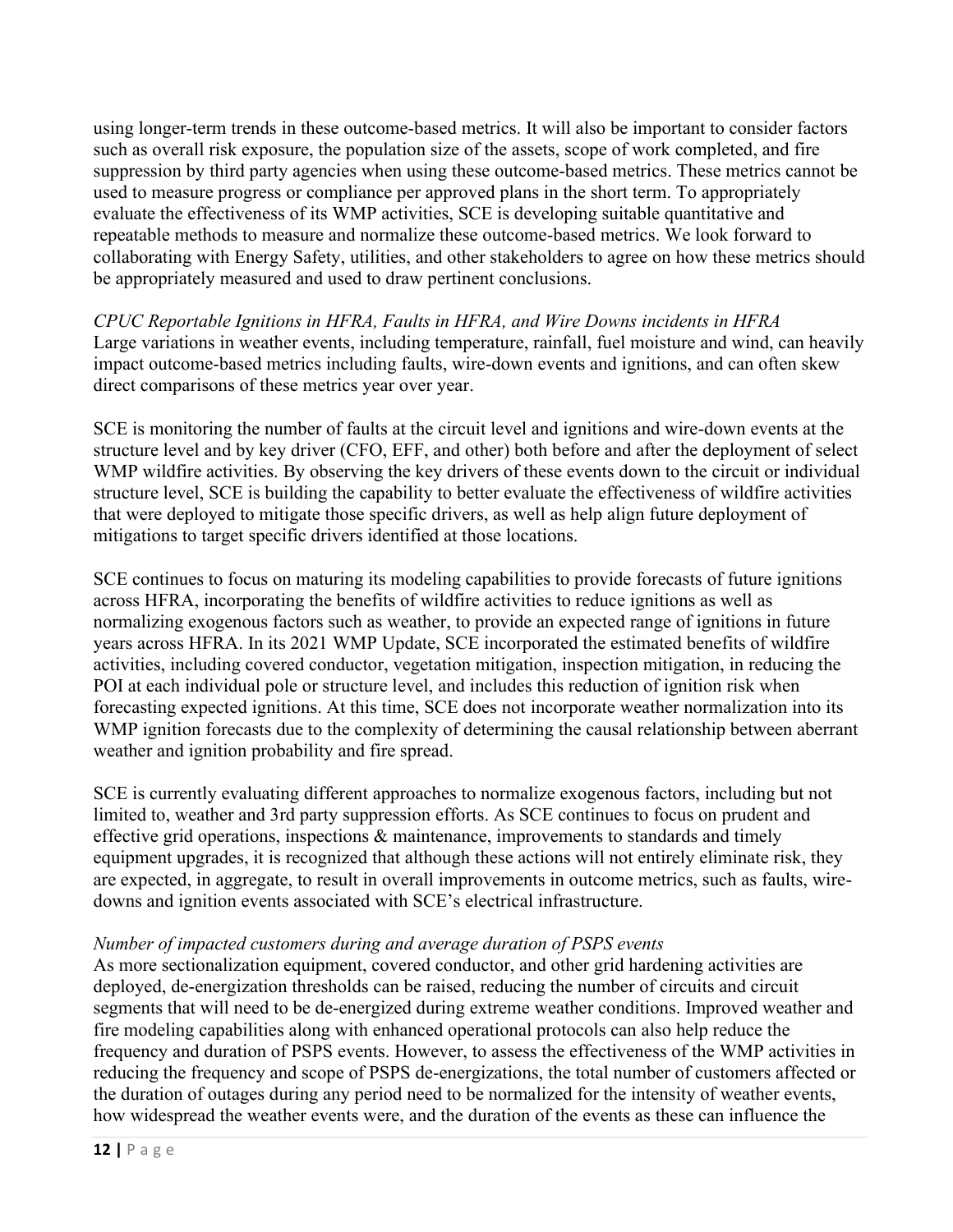number of circuits or circuit segments that have to be de-energized. In addition to weather, these metrics have to account for customer density on impacted circuits and other factors outside SCE's control. SCE is currently evaluating how metrics such as windspeed, FPI, etc., can be used to appropriately normalize the number of impacted customers and duration of PSPS events. The historical performance through Q2 2021 can be found in Table 3.

#### *Timeliness and accuracy of PSPS notifications*

SCE provides information on the timeliness and accuracy of PSPS notifications in post-event reports. SCE is re-evaluating the calculation of these metrics and benchmarking with the other IOUs to understand best practices. SCE welcomes Energy Safety's guidance as well.

### **Table 4: Fatalities Due to Utility Wildfire Mitigation Initiatives**

Table 4 provides a six-year history (2015-2020) as well as Q1 and Q2 2021 data, where applicable, of fatalities associated with utility wildfire mitigation initiatives as defined by the 2021 WMP Guidelines.

See Table 4 "Fatalities due to utility wildfire mitigation initiatives" for more detail.

#### **Table 5: OSHA-Reportable Injuries Due to Utility Wildfire Mitigation Initiatives**

Table 5 provides a six-year history (2015-2020) as well as Q1 and Q2 2021 recorded data, where applicable, of OSHA-reportable injuries associated with utility wildfire mitigation initiatives as defined by the Guidelines. SCE does not use OSHA-reportable contractor and public incidents, as there is no direct employment relationship and no requirement to report to OSHA. However, SCE does monitor CPUC-reportable incidents, which have similar thresholds for identification and reporting (i.e., fatality or personal injury rising to the level of in-patient hospitalization, and in connection with utility assets). To provide a more complete data set, SCE provides data in Table 5 related to the "Contractor" and "Member of the Public" rows that correspond to CPUC-reportable incidents.

See Table 5 "OSHA-reportable injuries due to utility wildfire mitigation initiatives" for more detail.

#### **Table 6: Weather Patterns**

Table 6 provides a six-year history (2015-2020) as well as Q1 and Q2 2021 recorded data, where applicable, of weather patterns as defined by the Guidelines. The comment section for each metric in the table provides details of the source and data that was used or explanations for why certain data is not available.

The first row in Table 6 is populated with historical data on Red Flag Warning (RFW) by circuit mile days per year. The RFW circuit-mile days are based on all overhead distribution and transmission circuits that traverse through the National Weather Service (NWS) Fire Weather Zone (FWZ) from a 2015-2020 historical database of RFW events from the NWS. The overhead lengths of distribution and transmission circuits are calculated within each FWZ polygon (area divided geospatially into over approximately 1,000 space areas). All circuit lengths within that FWZ polygon are then multiplied by the number of days (or fraction of days) that a particular polygon had an RFW in effect.

The 2021 WMP Guidelines require that SCE use RFW circuit mile days per year data to normalize data required in other tables. SCE recommends the Commission consider using the National Fire Danger Rating System (NFDRS), which all fire agencies use to determine daily fire danger risk,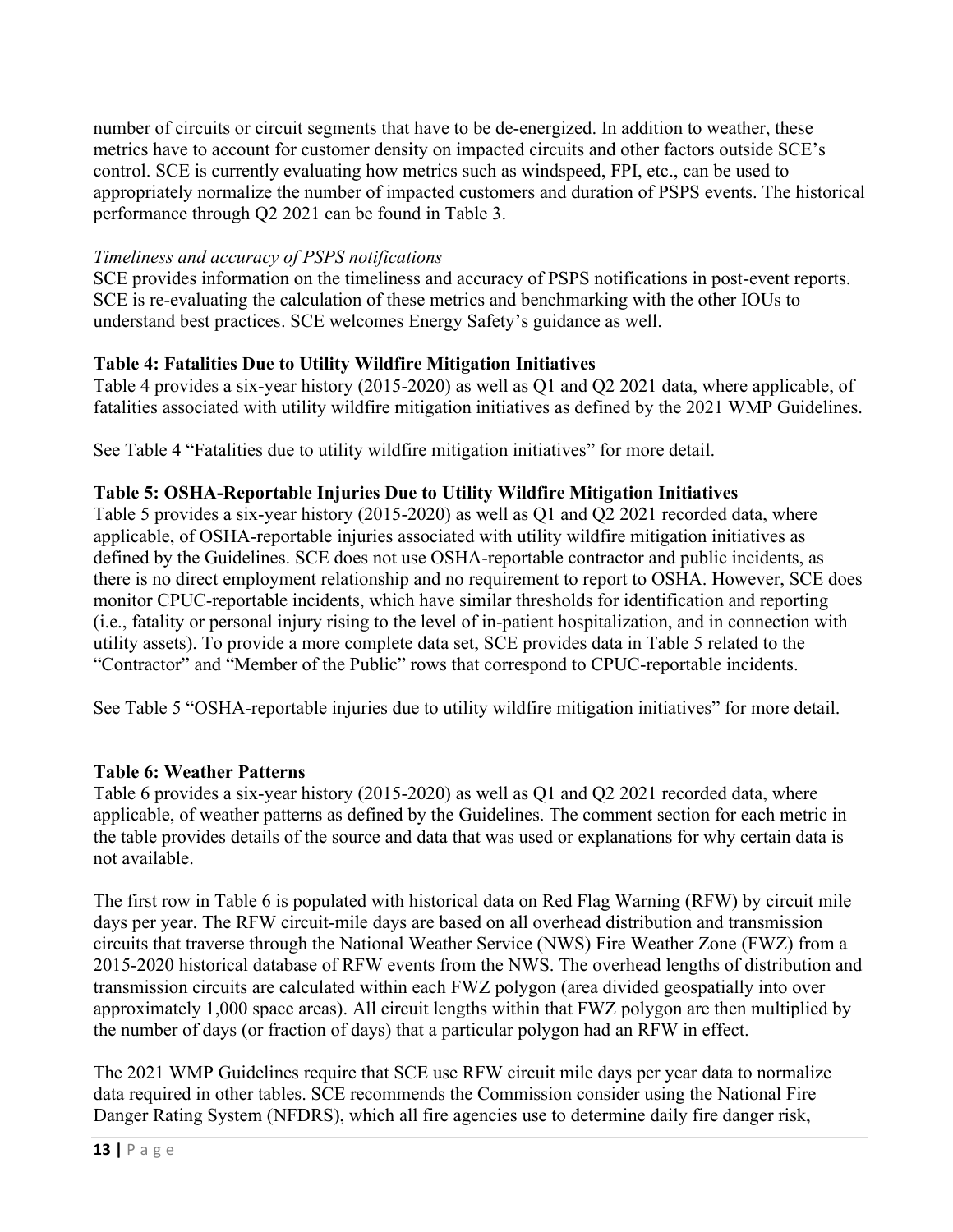instead of RFW data. NFDRS is a system that allows fire managers to estimate today's or tomorrow's fire danger for a given area. It combines existing and expected states of selected fire danger factors into one or more qualitative or numeric indices that reflect an area's protection needs. Fire danger ratings are typically reflective of the general conditions over an extended area, often tens of thousands of acres, where a possible wildfire could start. Fire danger ratings describe conditions that reflect the potential, over a large area, for a fire to ignite, spread and require suppression action.

See Table 6 "Weather patterns" for more detail.

### **Table 7.1: Key Recent and Projected Drivers of Risk Events**

Table 7.1 provides a six-year history (2015-2020) as well as Q1 and Q2 2021 recorded data, where applicable, as well as projections through 2022 of key recent and projected drivers of risk events as defined by the 2021 WMP Guidelines. Data corrections were made to Q1 2021 Distribution Ignitions - Other Contact from Object (33. e.) and Conductor Damage or Failure (34.b.).

The comment section for each metric in the table provides details of the source and data that was used or corrected or explanations for why certain data is not available.

To calculate the recent drivers of risk events, SCE utilized the following data sources:

- SCE's Outage Management System (OMS) and Outage Data and Reliability Metrics (ODRM) interface
- Wire-down data to determine if the conductor failure led to a wire-down event
- Repair work records from SCE's asset data in systems, applications & products (SAP) to identify failures
- CPUC reportable fire data

For purposes of this QDR, transmission lines refer to all lines at or above 65 kV, and distribution lines refer to all lines below 65 kV. Transmission faults and wire-downs are typically on transmission lines 65 kV and above but may include some lower voltages (from an operational perspective, SCE also treats its 55 kV lines as transmission).

To populate wire-down data for each driver, SCE used its wire-down database containing repair orders and OMS. To populate outage data for each driver, SCE used ODRM outage cause codes. ODRM database records and catalogs outage impacts and causes, determined by the cooperation of field, operations, and engineering employees.

To populate the number of ignitions per year for each driver, SCE used CPUC reportable data filed for 2015 through 2019, and preliminary data for 2020 and Q1 and Q2 2021. The CPUC reportable data contains date and time, latitude and longitude, voltage, location, suspected initiating event, and driver and sub-driver (e.g., animal contact, balloon contact, and transformer failure) categories. SCE mapped the suspected initiating event to the driver and sub-driver categories for 2015 through Q2 2021.

For forecasts, SCE first created a baseline forecast for wire-down, outages, and ignitions based on timeseries forecasting. Time-series forecasting uses historical patterns to create a forecast and can capture variation over smaller periods compared to other forecasting methods. Then, the baseline forecast was subjected to the same methodologies used for RSEs, whereby SCE estimated the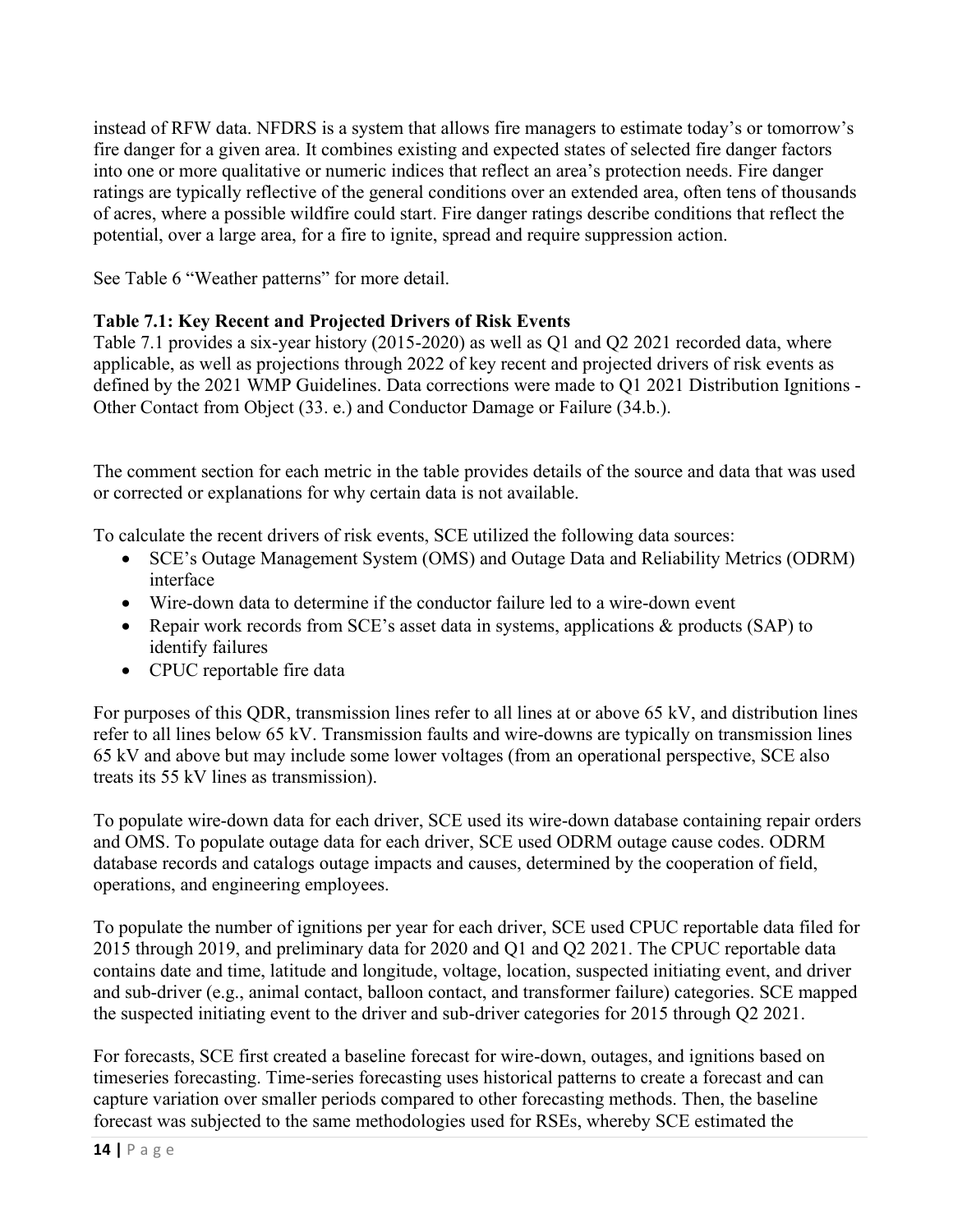mitigation effectiveness of programs by risk drivers and determined the risk reduction, given the exposure and scope of the program, to incorporate the effects of SCE's various wildfire programs into the forecasts.

Rows were added to the table for specific areas to provide more information in the given areas rather than the information being limited to the "Other" category.

See Table 7.1 "Key recent and projected drivers of risk events" for more detail.

### **Table 7.2: Key Recent and Projected Drivers of Ignition Probability by HFTD Status**

• Table 7.2 provides a six-year history (2015-2020), as well as projections through 2022 of key recent and projected drivers of ignitions by HFTD region as defined by the 2021 WMP Guidelines.

The comment section for each metric in the table provides details of the source and data that was used or explanations for why certain data was corrected or is not available.

For purposes of this QDR, transmission lines refer to all lines at or above 65 kV, and distribution lines refer to all lines below 65 kV. Transmission faults and wire-downs are typically on transmission lines 65 kV and above but may include some lower voltages (from an operational perspective, SCE also treats its 55 kV lines as transmission).

To populate the ignitions per year for each driver, SCE used CPUC reportable data filed for 2015 through 2019, and preliminary data for 2020. The CPUC reportable data contains date and time, latitude and longitude, voltage, location, suspected initiating event, and driver and sub-driver (e.g., animal contact, balloon contact, and transformer failure) categories. SCE mapped the suspected initiating event to the driver and sub-driver categories for 2015 through 2020.

For forecasts, SCE first created a baseline forecast for ignitions based on time-series forecasting. Timeseries forecasting uses historic patterns to create a forecast and can capture variation over smaller periods compared to other forecasting methods. Then the baseline forecast was subjected to the same methodologies used for RSEs, whereby SCE estimated the mitigation effectiveness of programs by risk drivers and determined the risk reduction given the exposure and scope of the program to incorporate the effects of SCE's various wildfire programs into the forecasts.

See Table 7.2 "Key recent and projected drivers of ignitions by HFTD region" for more detail.

#### **Table 8: State of Service Territory and Utility Equipment**

Table 8 provides a six-year history (2015-2020), where applicable, of state of service area and utility equipment as defined by the 2021 WMP Guidelines.

The comment section for each metric in the table provides details of the source and data that was used or explanations for why certain data was corrected or is not available.

Table 8 lists the current baseline state of SCE's service area in terms of overhead circuit miles for distribution and transmission lines, substations (only in-service, not including third-party owned), and critical facilities. The table also lists the number of customers in WUI zones and by HFRA tier/zone.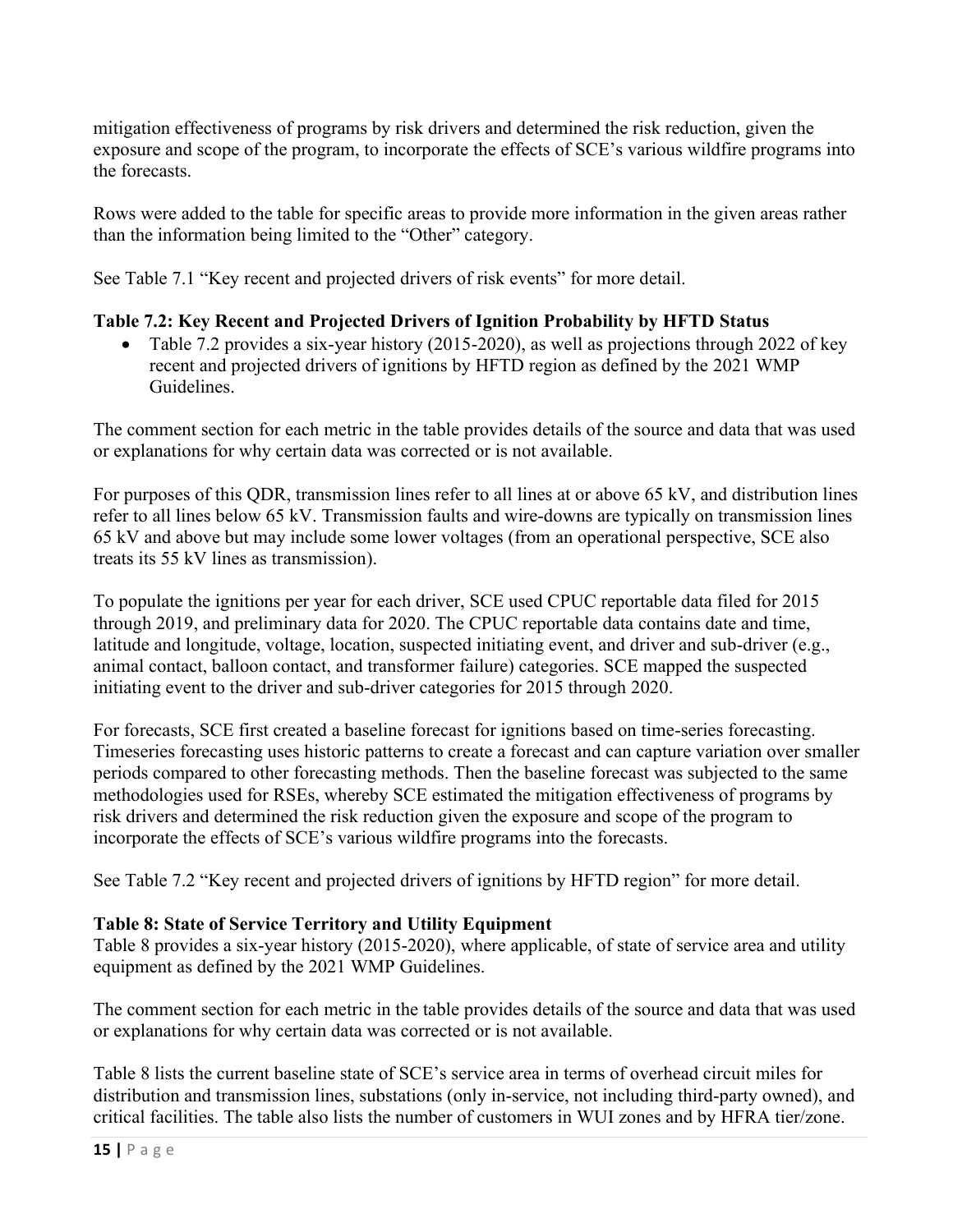HFTD Zone 1 cells only reflect portions of SCE's HFRA that are outside of HFTD Tier 2 and Tier 3 areas. Zone 1 areas that are wholly contained within Tier 2 and Tier 3 areas are reflected in those respective tiers. The WUI area delineation is based on a GIS layer published by the University of Wisconsin-Madison.

It is important to note, that GIS models are updated frequently to reflect changes within SCE's service area and for data clean-up. SCE does not have the ability to analyze and calculate information in previous years. As such, only 2020 information was obtained from GIS. 2015-2018 data is not available and 2019 data is the same as what was provided in SCE's 2020 WMP filing.

SCE does not record all customers that are designated as AFN customers. As such, data provided for the AFN population only includes SCE customers enrolled in MBL and/or Low-Income (i.e., enrolled in the CARE/FERA) programs.

See Table 8 "State of service area and utility equipment" for more detail.

#### **Table 9: Location of Actual and Planned Utility Equipment Additions or Removal Year Over Year**

Table 9 provides a six-year history (2015-2020), where applicable, as well as projections through 2022 of location of actual and planned utility equipment additions or removal, year over year, as defined by the 2021 WMP Guidelines. The comment section for each metric in the table provides details of the source and data that was used or explanations for why certain data is not available.

Table 9 provides planned additions, removals, and upgrades of utility equipment by the end of the three-year plan term. SCE does not routinely follow planned additions, removals, or upgrades by circuit mile, population density, or WUI. While SCE has a number of planned distribution projects over the next few years, the projects are not far enough along in the project lifecycle to have a complete list of affected structures (new or existing), circuit path/route geometries, and/or geospatial coordinates associated with them. Therefore, SCE is unable to map the distribution projects in GIS and subdivide as requested. The planned work with a well-developed scope and geospatial properties are typically major, longer lifecycle transmission and substation projects that have detailed engineering and/or a Certificate of Public Convenience and Necessity (CPCN) or Permit To Construct (PTC) from the Commission. Therefore, the only planned work that SCE included here are (1) transmission projects that have known, planned geospatial geometries (circuit path/route) that can be uploaded to GIS tools and then divided by population density, WUI, and HFTD Tier/Zone and (2) known, planned substation projects (of which SCE has one in the next three years, Safari Substation). Additionally, SCE plans to install at least 375 weather stations and will strive for approximately 475 additional weather stations between 2021 and 2022, but actual site/structure locations have not yet been determined and SCE is therefore unable to provide the locational attributes as requested.

The WUI area delineation is based on a GIS layer published by the University of Wisconsin-Madison.

See Table 9 "Location of actual and planned utility equipment additions or removal year over year" for more detail.

**Table 10: Location of Actual and Planned Utility Infrastructure Upgrades Year over Year** Table 10 provides a six-year history (2015-2020), where applicable, as well as projections through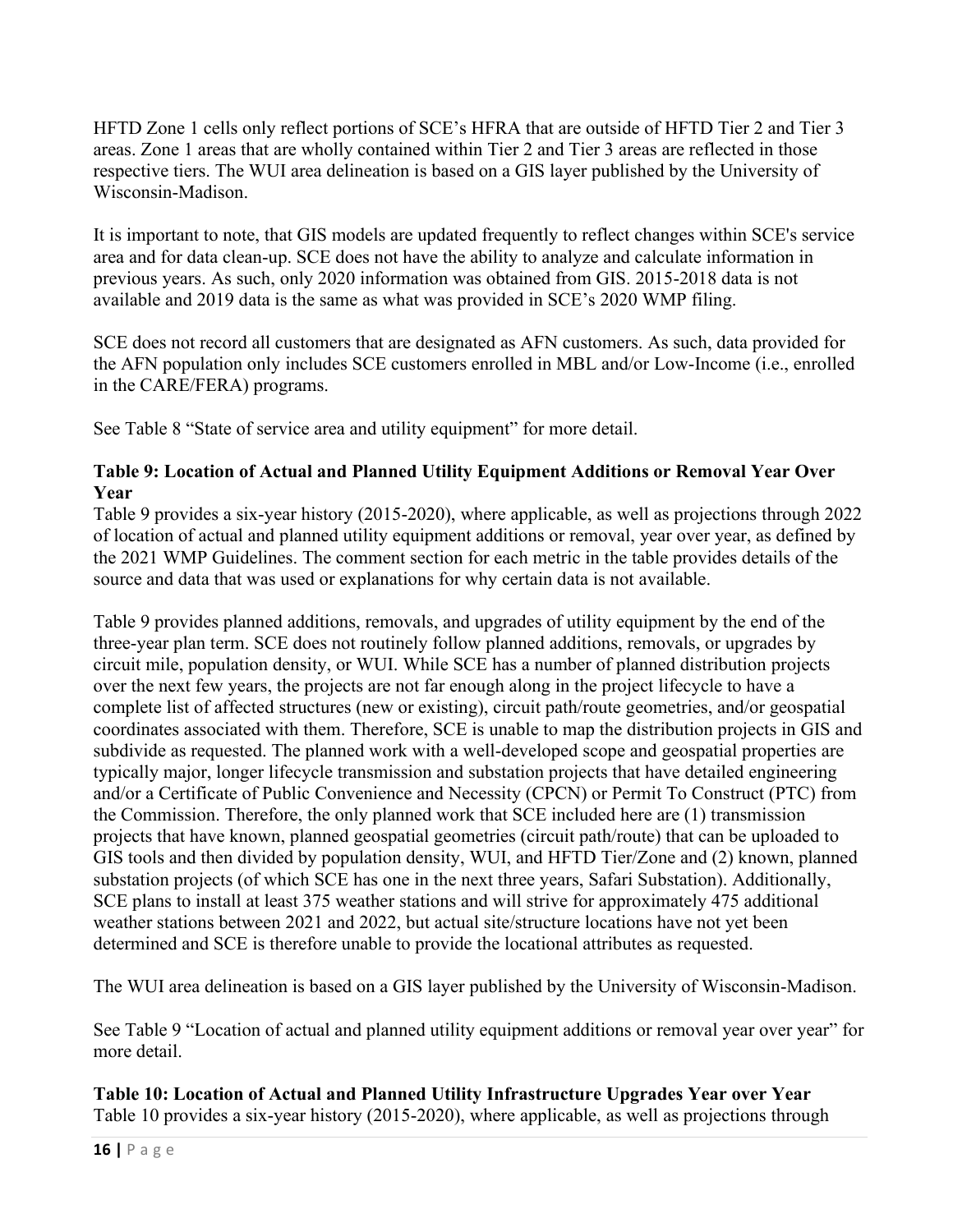2022 of location of actual and planned utility infrastructure upgrades year over year as defined by the 2021 WMP Guidelines. The comment section for each metric in the table provides details of the source and data that was used or explanations for why certain data is not available.

Table 10 provides planned additions, removals, and upgrades of utility equipment by the end of the three-year plan term. For the reasons explained in the Table 9 section above, the only planned work included in Table 10 are transmission and substation projects that have known, planned geospatial geometries.

The WUI area delineation is based on a GIS layer published by the University of Wisconsin-Madison.

See Table 10 "Location of actual and planned utility infrastructure upgrades year over year" for more detail.

#### **Table 11: Recent use of PSPS and other PSPS Metrics**

Table 11 provides a six-year history (2015-2020) as well as Q1 and Q2 2021 recorded data, where applicable, as well as a projection through 2021 of recent use of PSPS and other PSPS metrics as defined by the 2021 WMP Guidelines. As of Q2 2021, SCE is currently unable to provide planned outage data metrics due to recent IT system implementation issues. SCE is actively investigating this issue and will provide the data when it is available. This affects rows 2a., 2c., 2d., 2e., and 2f. The comment section for each metric in the table provides details of the source and data that was used or explanations for why certain data was corrected or is not available.

Table 11 represents the frequency, scope, and duration of PSPS events in total. A combination of data from SCE's OMS and data recorded by documentation specialists during actual PSPS events was used for the historical information including Q1 and Q2 2021. For Q3-Q4 2021 time periods, SCE used 2020 recorded data adjusted for improvement expected based on SCE's planned wildfire mitigation activities to create a baseline. To factor in weather variability, which has significant impacts on PSPS events, SCE developed a range around the baseline. The range was based on an 18-year backcast analysis that analyzed how current PSPS triggers would have resulted in PSPS events when applied to historical weather data. The following equation was used to calculate the factor used for the low and high range for PSPS forecast data.

Lower limit factor = 1st Quartile for days of interuption from the 18 year backcast *Average days of interuption from the 18 year backcast Higher limit factor* = 3rd Quartile for days of interuption from the 18 year backcast Average days of interuption from the 18 year backcast

Please see Table 11 for updates to SCE's use of PSPS protocols and other related metrics.

#### **Table 12: Mitigation Initiative Financials**

Table 12 provides 2020 recorded costs and 2021 through 2022 forecasts by initiative.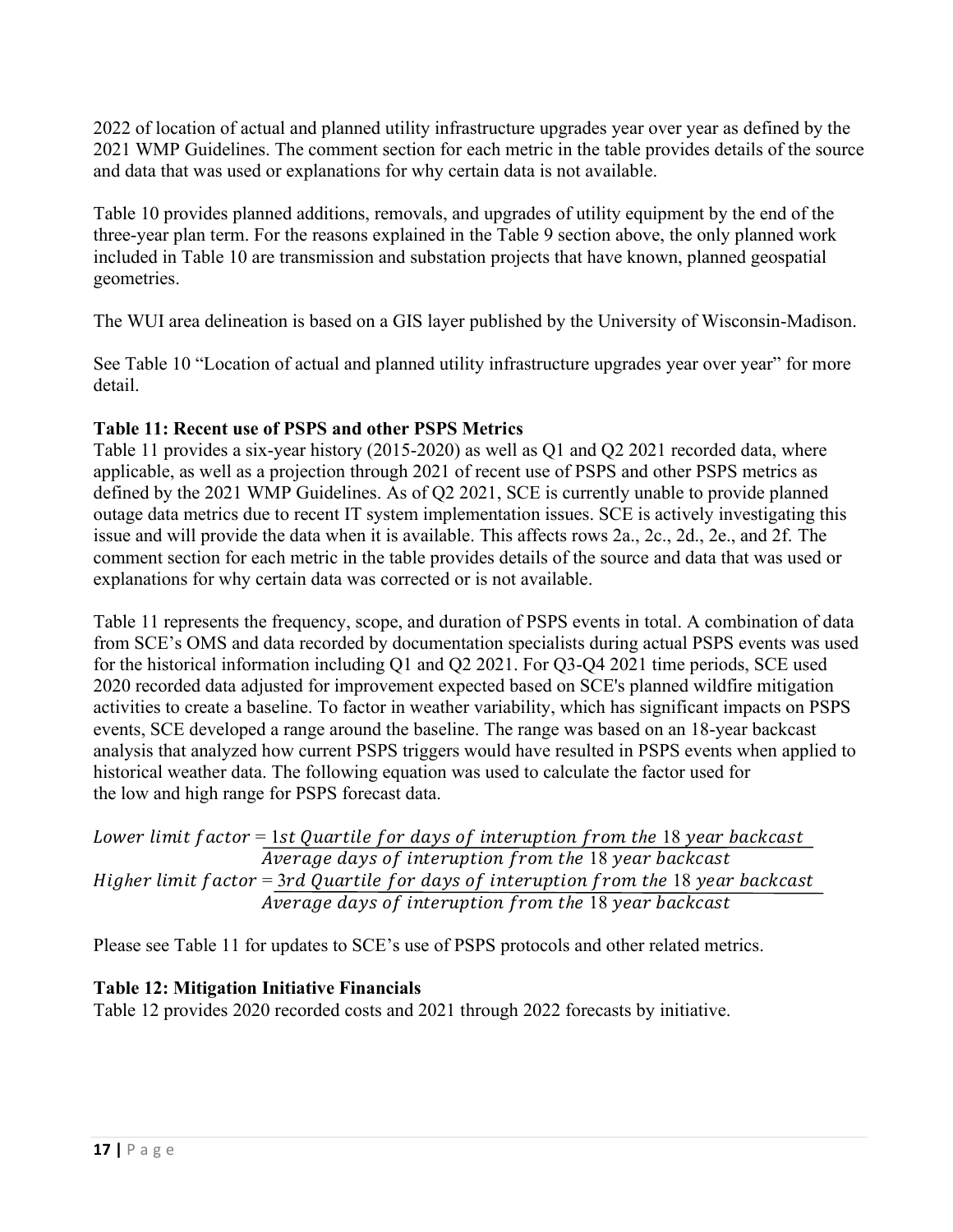## <span id="page-18-0"></span>**IV. APPENDIX A**

#### **Appendix A Analysis That Led SCE To Target Specific Areas For Initiatives in Q1 2021**

| # | <b>Initiative</b><br>ID | Initiative / Activity                                                                                                                               | Analysis that Led to Target Specific Area                                                                                                                                                                                                                                                                                                                                                                                                                                                                                                                                                                                                                                                                                                                                                                                                                                                                                                                                                                                                                                                                                                                                                                                                                                                                                                                                                                                                                                                                                                                                                                                                                                                                                                                                                                                                                                                                                                                                                                                                                                                                                                                                                                                                                                                                                                                                                                                                                                                                                                                                                                                                                                                                                                               | <b>Cite to 2021</b><br><b>WMP</b><br>Update |
|---|-------------------------|-----------------------------------------------------------------------------------------------------------------------------------------------------|---------------------------------------------------------------------------------------------------------------------------------------------------------------------------------------------------------------------------------------------------------------------------------------------------------------------------------------------------------------------------------------------------------------------------------------------------------------------------------------------------------------------------------------------------------------------------------------------------------------------------------------------------------------------------------------------------------------------------------------------------------------------------------------------------------------------------------------------------------------------------------------------------------------------------------------------------------------------------------------------------------------------------------------------------------------------------------------------------------------------------------------------------------------------------------------------------------------------------------------------------------------------------------------------------------------------------------------------------------------------------------------------------------------------------------------------------------------------------------------------------------------------------------------------------------------------------------------------------------------------------------------------------------------------------------------------------------------------------------------------------------------------------------------------------------------------------------------------------------------------------------------------------------------------------------------------------------------------------------------------------------------------------------------------------------------------------------------------------------------------------------------------------------------------------------------------------------------------------------------------------------------------------------------------------------------------------------------------------------------------------------------------------------------------------------------------------------------------------------------------------------------------------------------------------------------------------------------------------------------------------------------------------------------------------------------------------------------------------------------------------------|---------------------------------------------|
| 1 | $IN-1.1$                | Distribution Ground /<br>Aerial Inspections and<br>remediations                                                                                     | Beginning in inspection year 2020, SCE embarked on an effort to reimage it's asset inspection programs, moving from a strictly<br>compliance-based program to one that prioritizes the inspection of the highest risk assets throughout the service area consistent<br>with regulatory compliance obligations. Specifically, in the Overhead Detailed Inspection (ODI) space, SCE implemented a risk<br>characterization and prioritization schema so that the highest risk assets in SCE's High-Fire Risk Areas (HFRA) would be inspected<br>earlier in the inspection cycle and on a more frequent basis. The primary objective of this program being to identify and mitigate<br>any potential system issues prior to peak fire season.<br>The risk model SCE deployed to prioritize asset inspections was based on the probability of asset failure and the potential<br>consequence of destruction if that particular asset failure were to occur. The 2021 scope is based on the Technosylva model<br>Utilizing this risk model, the HFRA inspection scope was identified and prioritized for operational execution. The structures that<br>were identified as the highest risk were individually identified, plotted, and scheduled for inspection. As opposed to inspecting entire<br>grids as was the practice under the normal compliance-driven program, individual structures were prioritized for inspection based<br>on their risk characteristics, thus allowing the company to inspect the highest risk assets throughout the entire service territory<br>before peak fire season. The objective of this inspection methodology was to reduce the overall system risk in the most vulnerable<br>areas by clustering the highest risk poles together in individual Work Orders for our Electrical System Inspectors (ESIs) to perform<br>detailed inspections. Also included in the work scope is compliance-due structures in HFRA.<br>Additionally, prior to the typical start of the 2021 fire season, SCE has identified Areas of Concern (AOCs) in its HFRA, primarily<br>driven by elevated dry fuel levels that pose increased fuel-driven and wind-driven fire risk. This threat is magnified during periods of<br>high wind, high temperatures and low humidity. In order to mitigate emergent risk, SCE is accelerating inspections, remediation and<br>vegetation trimming (and potentially identifying new inspections) in the identified AOCs. The methodology to identify AOCs is based<br>on several factors including fire history, weather conditions, fuel type, exposure to wind, egress, etc.<br>The methodologies described above were used to target the recorded and projected areas provided in the geodatabase. | Section 7.3.4.9.1                           |
| 2 | $IN-1.2$                | Transmission Ground /<br>Aerial Inspections and<br>remediations                                                                                     | The Transmission High Fire Risk Informed Inspection program utilizes the same approach as the Distribution High Fire Risk<br>Informed Inspection program (IN-1.1) for prioritizing work. The 2021 scope is based on the Technosylva model. Also included in<br>the work scope is compliance-due structures in HFRA.<br>Additionally, prior to the typical start of the 2021 fire season, SCE has identified Areas of Concern (AOCs) in its HFRA, primarily driven by<br>elevated dry fuel levels that pose increased fuel-driven and wind-driven fire risk. This threat is magnified during periods of high wind,<br>high temperatures and low humidity. In order to mitigate emergent risk, SCE is accelerating inspections, remediation and vegetation<br>trimming (and potentially identifying new inspections) in the identified AOCs. The methodology to identify AOCs is based on several<br>factors including fire history, weather conditions, fuel type, exposure to wind, egress, etc.<br>The methodologies described above were used to target the recorded and projected areas provided in the geodatabase.                                                                                                                                                                                                                                                                                                                                                                                                                                                                                                                                                                                                                                                                                                                                                                                                                                                                                                                                                                                                                                                                                                                                                                                                                                                                                                                                                                                                                                                                                                                                                                                                                                 | Section 7.3.4.10.1                          |
| 3 | $IN-3$                  | Infrared Inspection of<br>energized overhead<br><b>Distribution facilities</b><br>and equipment                                                     | The Distribution Infrared Scanning (DIRS) program targets inspecting / scanning 50% of aggregate HFRA each calendar year and<br>100% of overhead structures in HFRA every two calendar years. The 2021 infrared inspection scope was based on Tier 2 and Tier 3<br>HFRA and begins a new two-year cycle with the goal to inspect 50% of the overhead circuits. The prioritization scheme for 2021<br>DIRS scope was designed to ensure high-risk structures are inspected first based on the Technosylva model. The recorded and<br>projected areas included in the geodatabase are based on the methodology described above.                                                                                                                                                                                                                                                                                                                                                                                                                                                                                                                                                                                                                                                                                                                                                                                                                                                                                                                                                                                                                                                                                                                                                                                                                                                                                                                                                                                                                                                                                                                                                                                                                                                                                                                                                                                                                                                                                                                                                                                                                                                                                                                           | Section 7.3.4.4                             |
| 4 | $IN-4$                  | Infrared Inspection,<br>Corona Scanning, and<br><b>High Definition imagery</b><br>of energized overhead<br>Transmission facilities<br>and equipment | For 2021 scope, SCE used the Technosylva consequence scores and the POI scores to select the highest risk transmission circuit<br>miles in and adjacent to its HFRA. The final projected scope and prioritization may be adjusted based on operating constraints<br>including but not limited to circuit loading and ambient temperature. The recorded and projected areas included in the<br>geodatabase are based on this risk-ranking sequenced by the highest risk circuits and operational constraints such as weather, e.g.,<br>because high ambient temperature can make it difficult to detect temperature differentials, inspections are scheduled and<br>performed during cooler days of the year.                                                                                                                                                                                                                                                                                                                                                                                                                                                                                                                                                                                                                                                                                                                                                                                                                                                                                                                                                                                                                                                                                                                                                                                                                                                                                                                                                                                                                                                                                                                                                                                                                                                                                                                                                                                                                                                                                                                                                                                                                                            | Section 7.3.4.5                             |
| 5 | $IN-5$                  | Generation Inspections<br>and Remediations                                                                                                          | In 2020, SCE adopted a two-year cycle (2020-2021) where 50% of the assets targeted for inspections in 2020 were higher priority<br>facilities in Tier 3 HFRA. Operational efficiencies and constraints are factored into the scheduling and execution of the work 2021<br>scope is based on the remaining targeted assets in Tier 2 and Tier 3.<br>Additionally, prior to the typical start of the 2021 fire season, SCE has identified Areas of Concern (AOCs) in its HFRA, primarily driven by<br>elevated dry fuel levels that pose increased fuel-driven and wind-driven fire risk. This threat is magnified during periods of high wind,<br>high temperatures and low humidity. In order to mitigate emergent risk, SCE is accelerating inspections, remediation and vegetation<br>trimming (and potentially identifying new inspections) in the identified AOCs. The methodology to identify AOCs is based on several<br>factors including fire history, weather conditions, fuel type, exposure to wind, egress, etc. The methodologies described above were used<br>to target the recorded and projected areas provided in the geodatabase.                                                                                                                                                                                                                                                                                                                                                                                                                                                                                                                                                                                                                                                                                                                                                                                                                                                                                                                                                                                                                                                                                                                                                                                                                                                                                                                                                                                                                                                                                                                                                                                                     | Section 7.3.4.9.2                           |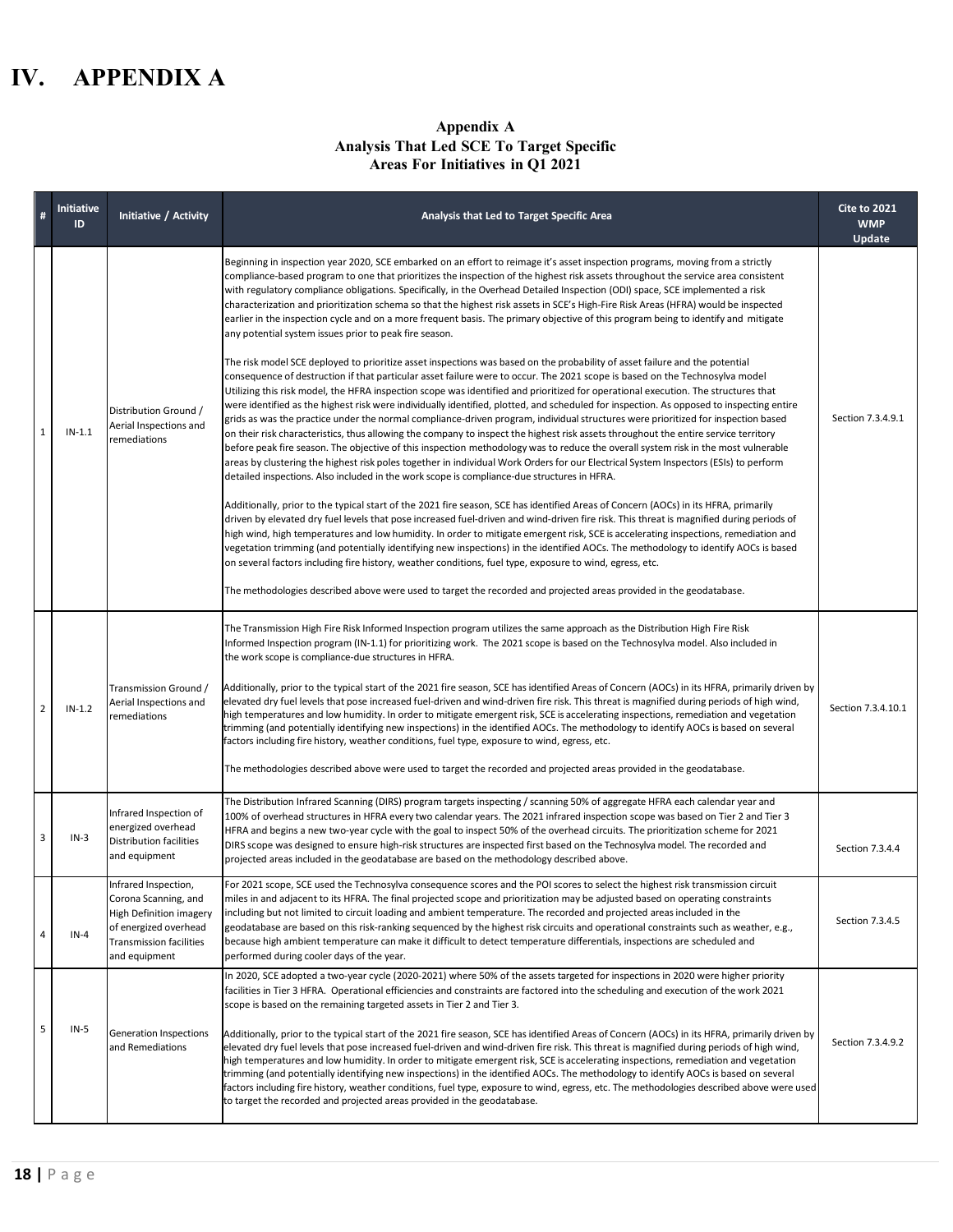| #  | <b>Initiative</b><br>ID | Initiative / Activity                                    | Analysis that Led to Target Specific Area                                                                                                                                                                                                                                                                                                                                                                                                                                                                                                                                                                                                                                                                                                                                                                                                                                                                                                                                                                                                                              | <b>Cite to 2021</b><br><b>WMP</b><br>Update |
|----|-------------------------|----------------------------------------------------------|------------------------------------------------------------------------------------------------------------------------------------------------------------------------------------------------------------------------------------------------------------------------------------------------------------------------------------------------------------------------------------------------------------------------------------------------------------------------------------------------------------------------------------------------------------------------------------------------------------------------------------------------------------------------------------------------------------------------------------------------------------------------------------------------------------------------------------------------------------------------------------------------------------------------------------------------------------------------------------------------------------------------------------------------------------------------|---------------------------------------------|
| 6  | $VM-1$                  | <b>Hazard Tree</b><br>Management<br>Program              | SCE determines the trees to mitigate based on a two-step process, first selecting higher risk locations and then selecting<br>higher risk trees within these locations. SCE prioritized higher risk locations based on HFRA tier, Tree Caused Circuit Outages (TCCI), and<br>density of vegetation surrounding SCE's facilities, combined with REAX consequence scores. SCE also takes into account operational<br>constraints such as permitting, access and weather conditions in scheduling and executing work. Hazard Trees may also be mitigated as a<br>result of the AOCs described above. These methodologies were used for the recorded and projected areas included in the geodatabase.                                                                                                                                                                                                                                                                                                                                                                      | Section 7.3.5.16.1                          |
|    | $VM-2$                  | <b>Expanded Pole Brushing</b>                            | The recorded and projected areas included in the geodatabase are based on a geographical grid approach and prioritizing poles<br>subject to PRC 4292 taking into account operational efficiencies and constraints.                                                                                                                                                                                                                                                                                                                                                                                                                                                                                                                                                                                                                                                                                                                                                                                                                                                     | Section 7.3.5.5.1                           |
| 8  | $VM-3$                  | <b>Expanded Clearances</b><br>for Legacy Facilities      | 2021 scope considers the HFRA tier level, voltage levels and existing vegetation buffer was utilized to risk rank the locations. The<br>approach combined desktop review and field visits. Tier 3 locations, facilities with higher voltage levels and areas with less<br>existing vegetation buffer were considered higher risk. SCE also takes into account operational constraints such as permitting, access<br>and weather conditions in scheduling and executing work. Expanded clearances may also be mitigated as a result of the AOCs<br>described above. The methodologies described above were used for the recorded and projected areas included in the geodatabase.                                                                                                                                                                                                                                                                                                                                                                                       | Section 7.3.5.5.2                           |
| 9  | $VM-4$                  | Dead and Dying Tree<br>Removal                           | Dead and Dying Tree Removal and associated mitigations cover SCE's full HFRA each year. SCE schedules and executes this work<br>based on operational and resource efficiency and constraints. SCE does prioritize and mitigate hazards posed by dead trees or<br>those that are identified as significantly compromised upon brief visual inspection taking into account constraints such as<br>permitting, access and weather conditions. This methodology was used for the recorded and projected areas included in the<br>geodatabase.                                                                                                                                                                                                                                                                                                                                                                                                                                                                                                                              | Section 7.3.5.16.2                          |
| 10 | $SH-1$                  | Covered Conductor                                        | Beginning in 2019, SCE used the risk scores from the WRM to scope and prioritize the circuit segments for replacing bare conductor with<br>covered conductor. The underlying Potential of Ignition (POI) and consequence score models have undergone several refinements and<br>SCE continues to incorporate these enhanced risk scores into its deployment strategy to the extent practicable. In late 2020, SCE<br>transitioned from using the Reax ignition consequence model to Technosylva and although this refined risk modeling primarily affects<br>2020 covered conductor scope and beyond it has resulted in some reprioritization of the 2021 circuit-segments. Additionally, the PSPS<br>Action Plan may further reprioritize covered conductor scope over the projected period. In scheduling and executing covered conductor,<br>SCE also considers other factors such as permit requirements, environmental constraints, outages and crew efficiencies. This<br>methodology was used for the recorded and projected areas included in the geodatabase. | Section 7.3.3.3.1                           |
| 11 | $SH-6$                  | Circuit Breaker Relay<br>Hardware for Fast Curve         | The program identified electrical circuits in HFRA that had old mechanical relays or could reduce risk through relay upgrades and/or fast<br>curve settings. While scoping the projects via job walks and desk top reviews, the locations were evaluated for scope complexity and<br>grouped accordingly. To facilitate successful execution and provide the greatest opportunity for the fastest and most impactful risk<br>reduction, the group of projects with multiple relays and least complexity was released first and largely completed in previous years.<br>2021-2020 scope focuses on relays that require extensive engineering or that have operational considerations. Prioritization is based on<br>construction and scheduling feasibility rather than region. This methodology was used for the recorded and projected areas included in<br>the geodatabase.                                                                                                                                                                                          | Section 7.3.3.2                             |
| 12 | $SH-8$                  | Detection                                                | The Transmission Open Phase Detection (TOPD) effort targets Transmission lines in HFRA. To minimize the complexity, we targeted<br>lines with two terminals and single conductor (wire) per phase. The Transmission lines selected were within a geographical area to<br>Transmission Open Phase avoid impacting multiple locations across SCE's service territory. Pilot locations also needed to have existing Protection devices (Relays)<br>with the ability to harness open phase detection settings/logic files as developed. Finally, engineering judgement and knowledge of<br>existing relay schemes was used to identify the locations for 2021. This methodology was used for the recorded and projected<br>areas included in the geodatabase.                                                                                                                                                                                                                                                                                                              | Section 7.3.3.17.1                          |
| 13 | SH-10                   | Tree Attachment<br>Remediation                           | The recorded and projected areas included in the geodatabase were prioritized based on Reax risk scores, conductor type, and tree<br>mortality.                                                                                                                                                                                                                                                                                                                                                                                                                                                                                                                                                                                                                                                                                                                                                                                                                                                                                                                        | Section 7.3.3.3.2                           |
| 14 | SH-11                   | Legacy Facilities                                        | The recorded and projected areas included in the geodatabase are based on Reax consequence scores of the closest available<br>overhead structure along with the legacy asset's age, last major overhaul date, and operating voltage. Other factors (e.g., unique<br>asset characteristics, HFRA Tier, years since last assessment).                                                                                                                                                                                                                                                                                                                                                                                                                                                                                                                                                                                                                                                                                                                                    | Section 7.3.3.17.2                          |
| 15 | $SH-13$                 | C-Hooks Insulator<br>Attachment Hardware<br>Replacements | The recorded and projected areas included in the geodatabase are based on cumulative risk scores at the circuit level, driven by<br>structure POI scores and fire consequence scores from Technosylva.                                                                                                                                                                                                                                                                                                                                                                                                                                                                                                                                                                                                                                                                                                                                                                                                                                                                 | Section 7.3.3.15.1                          |
| 16 | SH-14                   | Long Span Initiative<br>Remediation                      | SCE used risk-ranking from the WRRM to prioritize long span mitigations in all HFRA tiers based on the type of span issue and risk score.<br>The highest risk locations are prioritized by using the probability of the issue leading to an ignition and the fire consequence score (e.g.,<br>Reax/Technosylva).                                                                                                                                                                                                                                                                                                                                                                                                                                                                                                                                                                                                                                                                                                                                                       | Section 7.3.3.12.1                          |
| 17 | SH-15                   | Vertical Switches                                        | SCE the following factors in prioritizing replacement of vertical distribution switches: 1) an appropriate switch design form factor is<br>available for the specific location, 2) equipment condition based on prior inspection findings, 3) the location's Technosylva risk score,<br>and 4) the geographical proximity with other switch replacements.                                                                                                                                                                                                                                                                                                                                                                                                                                                                                                                                                                                                                                                                                                              | Section 7.3.3.17.3                          |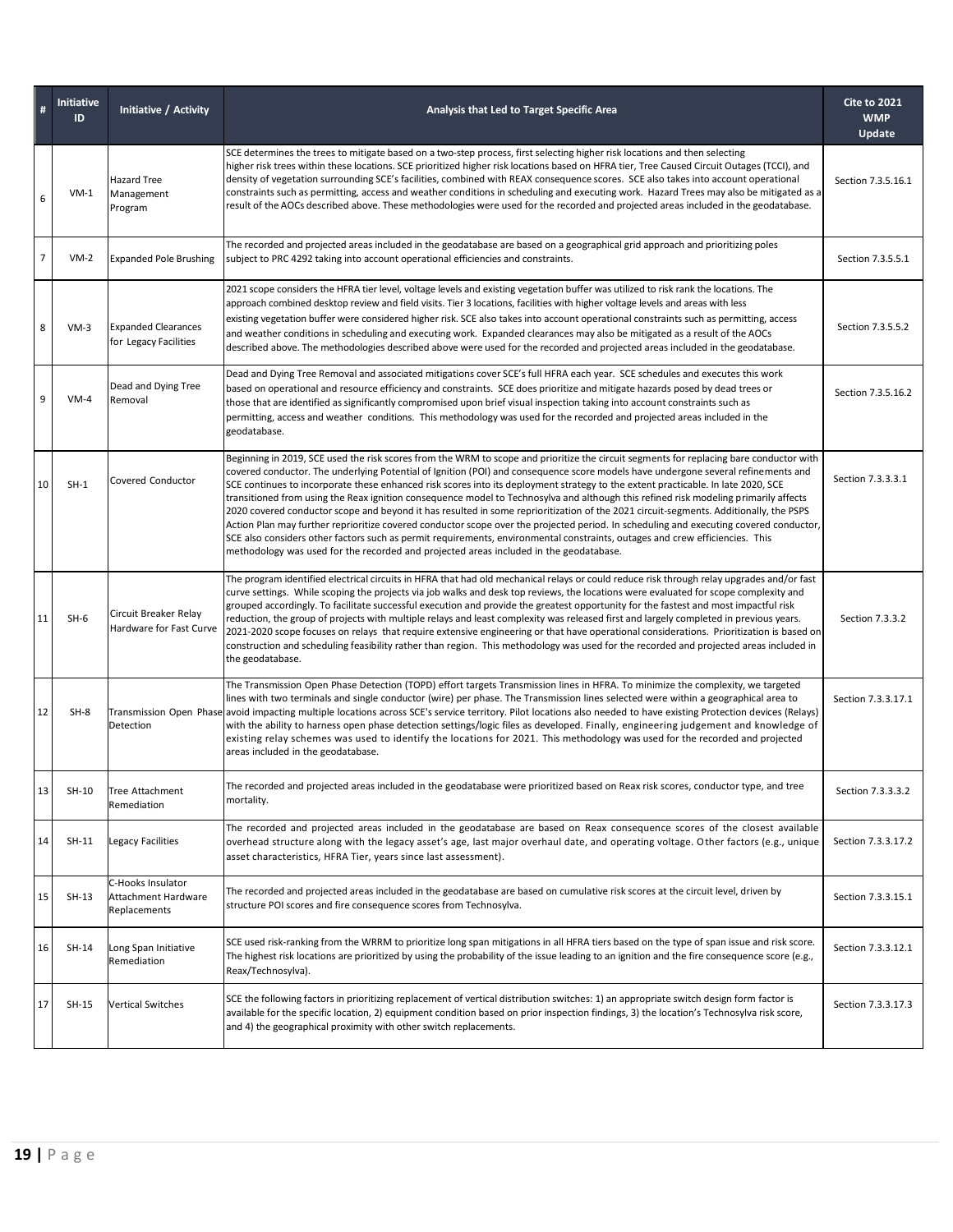## <span id="page-20-0"></span>**V. APPENDIX B NON-SPATIAL DATA (TABLES 1-12)**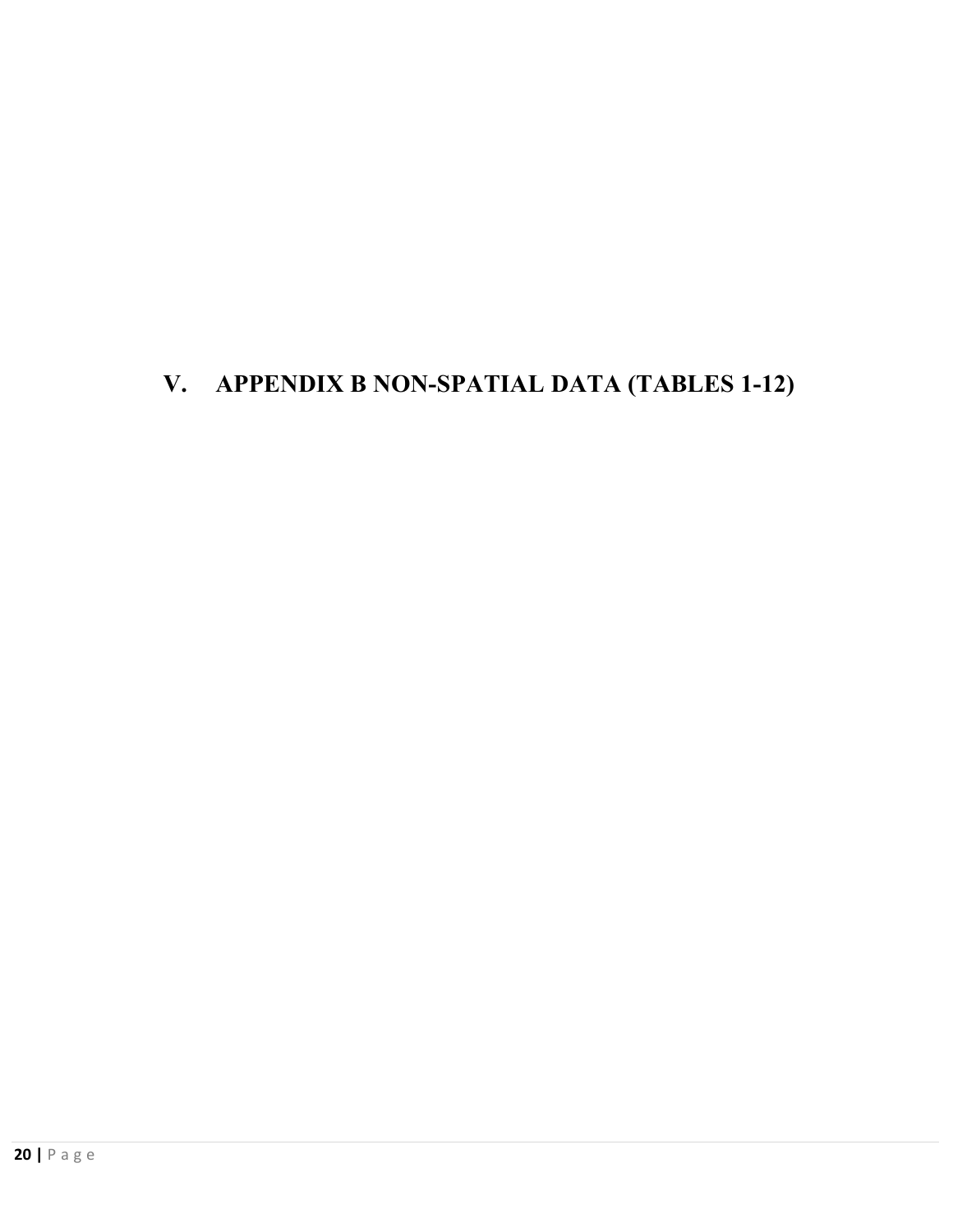## Wildfire Safety Division Attachment 2.3

Wildifire Mitigation Plan Quarterly report ‐ non‐spatial data template



#### **Instructions for use**

- 1. Fill out the tan cells (color represented here) starting with the cell below (D17: Utility). The Utility name will populate the Table tabs to follow. Date modified will vary by table.
- 2. Cells will only accept valid entries. For most cells, this is positive numbers
- 3. For each Table tab, after <sup>a</sup> modification is made, denote the date of the change in cell C4 for each Table tab.
- 4.Some columns have an additional header in row 5 to serve as clarification for several columns. With the exception of projected data, row 5 will be highlighted in blue (color represented here) 5.Some required metrics are future projections. For these, row 5, above the projections will be highlighted light green (color represented here)
- In future submissions, report updated projected numbers if / when projections have changed, and report actuals once the quarter / year has passed.
- 6. For data required annually rather than quarterly (see Tables 7.3 ‐ 10), report for entire year even if part of the year is projected. Once year has passed, update cell with actuals
- 7. Some tables will have additional instructions provided in <sup>a</sup> **Notes** box located in cells D2 ‐ D4 Notes will explain terms, signal where projections are required, and provide other useful information.
- 8. For the initial quarterly submission, utilities are required to submit data on annual metrics for 2015 ‐ 2020, which should represent the most updated data from the 2020 WMP for years 2015‐2019
- \*Do not add or manipulate the template for any of the tabs

**Update the below table to establish which year, quarter of the WMP cycle this submission this represents.**

| <b>IUtility</b>                | Southern California Edison Company |
|--------------------------------|------------------------------------|
| First year of 3-year WMP cycle | 2020                               |
| <b>Submission year</b>         | 2021                               |
| <b>Submission quarter</b>      | Q2                                 |
| <b>IDate Modified</b>          | 8/2/2021                           |

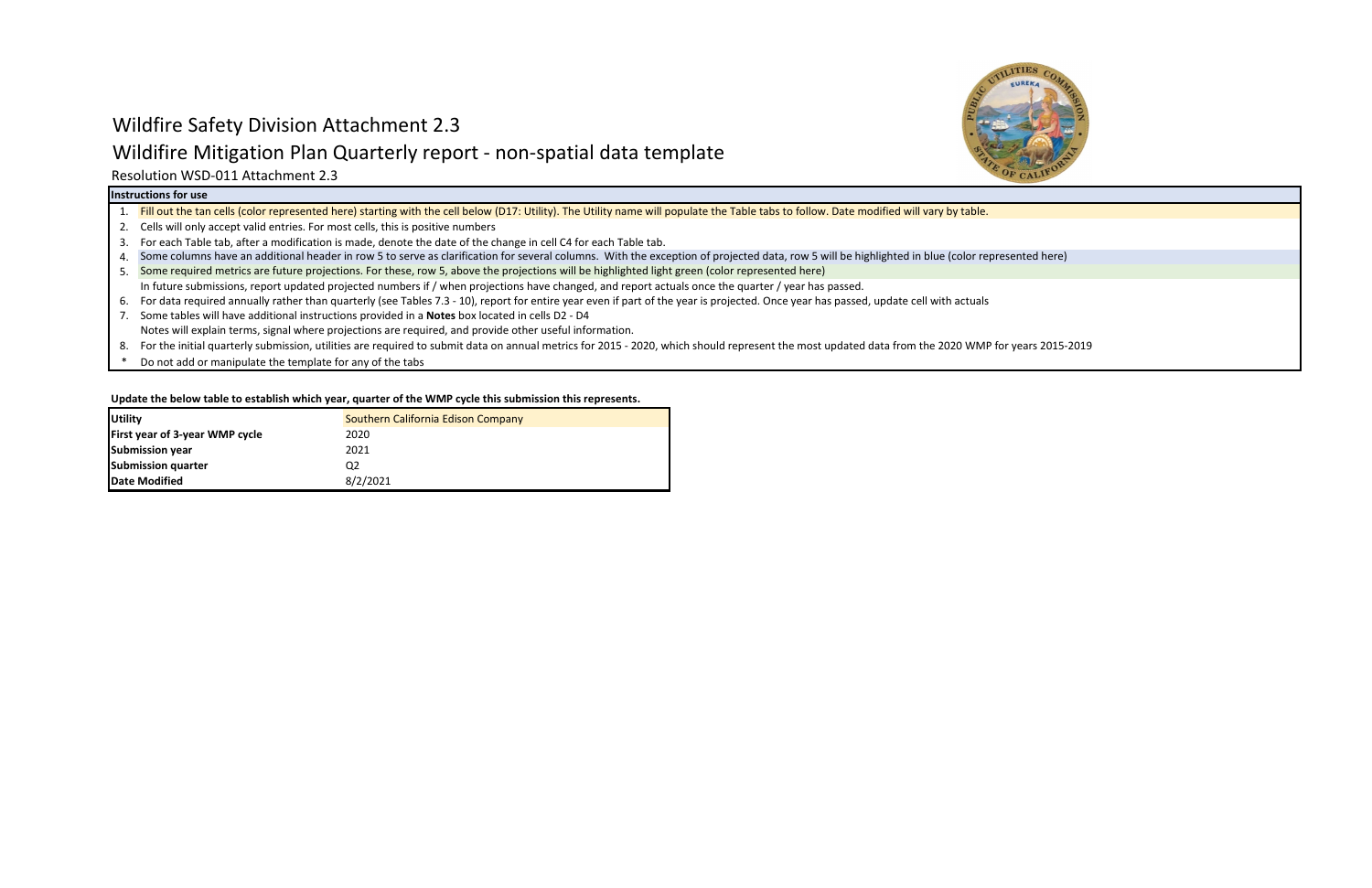SCE tracks completed inspections by tracking the counts of assets inspected instead of tracking by circuit miles. In order to present completed inspections in the requested format, SCE used a calculated average span length multiplied by the number of structures inspected.

inspected. SCE tracks completed inspections by tracking the counts of assets inspected instead of tracking by circuit miles. In order to present<br>inspected. Additionally, for 2020, SCE tracked the completed asset inspected by the year

inspected. SCESCE tracks completed inspections by tracking the counts of assets inspected instead of tracking by circuit miles. In order to present<br>completed inspections in the requested format, SCE used a calculated average span length

SCE tracks completed inspections by tracking the counts of assets inspected instead of tracking by circuit miles. In order to present completed inspections in the requested format, SCE used a calculated average span length multiplied by the number of structures<br>inspected. Additionally, for 2020, SCE tracked the completed asset inspected by the year and i

For 2020, SCE tracked the completed inspections by the year. In order to represent the 2020 completed inspection by quarter, SCE<br>evenly distributed the completed inspections to each of the four quarters evenly in 2020.

| Utility<br>Table No.                                             | Southern California Edison Company Not | ransmission lines refer to all lines at or above 65kV, and distribution lines refer to all lines below 65kV.                                                                  |                  |                  |                  |                  |                 |              |                                                     |                |                                   |                       |           |                                                                 |                                                                                                                                                                                                                                                                  |
|------------------------------------------------------------------|----------------------------------------|-------------------------------------------------------------------------------------------------------------------------------------------------------------------------------|------------------|------------------|------------------|------------------|-----------------|--------------|-----------------------------------------------------|----------------|-----------------------------------|-----------------------|-----------|-----------------------------------------------------------------|------------------------------------------------------------------------------------------------------------------------------------------------------------------------------------------------------------------------------------------------------------------|
| <b>Date Modified</b>                                             |                                        |                                                                                                                                                                               |                  |                  |                  |                  |                 |              |                                                     |                |                                   |                       |           | Note: These columns are placeholders for future QR submissions. |                                                                                                                                                                                                                                                                  |
| Table 1: Recent performance on progress metrics                  |                                        |                                                                                                                                                                               |                  |                  |                  |                  |                 | Q1           | Q2                                                  | Q3             | Q4                                | Q1                    |           | 02 03 04 01 02 03<br>Q4                                         |                                                                                                                                                                                                                                                                  |
| Metric type<br>1. Grid condition findings from inspection - 1.a. |                                        | Progress metric name                                                                                                                                                          | 2015             | 2016             | 2017             |                  |                 |              | 2018 2019 2020 2020 2020 2020 2021                  |                |                                   |                       | 2021      | 2021 2021 2022 2022 2022 2022 Unit(s)                           | Comments<br>SCE tracks completed inspections by tracking the counts of assets inspected instead of tracking by circuit miles. In order to pr                                                                                                                     |
| Distribution lines in HFTD                                       |                                        | Number of circuit miles inspected from patrol inspections in HFTD - Distribution lines                                                                                        | 9,729            | 9,734            | 9,738            |                  |                 |              | 9,751 9,814 1,587 6,954 1,250 233 3,783 5,489       |                |                                   |                       |           | # circuit miles                                                 | completed inspections in the requested format, SCE used a calculated average span length multiplied by the number of struc<br>inspected.                                                                                                                         |
|                                                                  | 1.b.                                   | Number of circuit miles inspected from detailed inspections in HFTD - Distribution lines (Total)                                                                              | 1,986            | 2,425            | 2,049            |                  |                 |              | 2,550 15,215 3,100 4,769 4,749 3,832 3,852 5,461    |                |                                   |                       |           | # circuit miles                                                 | This row is the sum of the four detailed inspection programs below it                                                                                                                                                                                            |
|                                                                  |                                        |                                                                                                                                                                               |                  |                  |                  |                  |                 |              |                                                     |                |                                   |                       |           |                                                                 | From 2015-2019, the number represents the completed detailed inspections completed in circuit miles. Starting in 2020, the<br>numbers represent completed compliance-due detailed inspections by circuit miles.                                                  |
|                                                                  |                                        | <b>Overhead Detailed Inspections</b>                                                                                                                                          | 1.986            | 2.425            | 2.049            | 1.618            | 1.906           | 518          | 1.352                                               | 48             | $\overline{4}$                    | 653<br>291            |           |                                                                 |                                                                                                                                                                                                                                                                  |
|                                                                  |                                        |                                                                                                                                                                               |                  |                  |                  |                  |                 |              |                                                     |                |                                   |                       |           |                                                                 | SCE tracks completed inspections by tracking the counts of assets inspected instead of tracking by circuit miles. In order to pr<br>completed inspections in the requested format, SCE used a calculated average span length multiplied by the number of struc   |
|                                                                  |                                        |                                                                                                                                                                               |                  |                  |                  |                  |                 |              |                                                     |                |                                   |                       |           |                                                                 | inspected.                                                                                                                                                                                                                                                       |
|                                                                  |                                        | <b>Enhanced Overhead Inspections</b>                                                                                                                                          |                  |                  | <b>NA</b>        | 932              | 9.448           | <b>NA</b>    | <b>NA</b>                                           |                | <b>NA</b>                         | <b>NA</b>             | <b>NA</b> |                                                                 | SCE tracks completed inspections by tracking the counts of assets inspected instead of tracking by circuit miles. In order to pr<br>completed inspections in the requested format, SCE used a calculated average span length multiplied by the number of struc   |
|                                                                  |                                        |                                                                                                                                                                               |                  |                  |                  |                  |                 |              |                                                     |                |                                   |                       |           |                                                                 | inspected.                                                                                                                                                                                                                                                       |
|                                                                  |                                        | High Fire Risk Informed Inspections                                                                                                                                           |                  | <b>NA</b>        | <b>NA</b>        | <b>NA</b>        | <b>NA</b>       | 154          | 990                                                 | 2274           | 1401                              | 2.984<br>1.823        |           |                                                                 | SCE tracks completed inspections by tracking the counts of assets inspected instead of tracking by circuit miles. In order to pr<br>completed inspections in the requested format, SCE used a calculated average span length multiplied by the number of struc   |
|                                                                  |                                        |                                                                                                                                                                               |                  |                  |                  |                  |                 |              |                                                     |                |                                   |                       |           |                                                                 | inspected.                                                                                                                                                                                                                                                       |
|                                                                  |                                        |                                                                                                                                                                               |                  |                  |                  |                  |                 |              |                                                     |                |                                   |                       |           |                                                                 | SCE tracks completed inspections by tracking the counts of assets inspected instead of tracking by circuit miles. In order to pr<br>completed inspections in the requested format, SCE used a calculated average span length multiplied by the number of struc   |
|                                                                  |                                        | Aerial Inspections                                                                                                                                                            | <b>NA</b>        | <b>NA</b>        | <b>NA</b>        | <b>NA</b>        | 3,861           | 2,427        | 2,427                                               |                | 2,427 2,427 215 3,347             |                       |           |                                                                 | inspected. Additionally, for 2020, SCE tracked the completed asset inspected by the year and in order to represent the 2020                                                                                                                                      |
|                                                                  |                                        |                                                                                                                                                                               |                  |                  |                  |                  |                 |              |                                                     |                |                                   |                       |           |                                                                 | completed asset inspection in circuit mile by quarter, SCE evenly distributed the completed inspections to each of the four qu<br>in 2020.                                                                                                                       |
|                                                                  | 1.c.                                   | Number of circuit miles inspected from other inspections (list types of "other" inspections in comments) in HFTD                                                              | <b>NA</b>        | <b>NA</b>        | <b>NA</b>        | 12,605           | 5,663           | 1,382        | 1,382                                               |                | 1,382 1382.478 2,548 2,183        |                       |           | # circuit miles                                                 | This row is the sum of the two programs below that are considered as "other"                                                                                                                                                                                     |
|                                                                  |                                        | Distribution lines (total)                                                                                                                                                    |                  |                  |                  |                  |                 |              |                                                     |                |                                   |                       |           |                                                                 |                                                                                                                                                                                                                                                                  |
|                                                                  |                                        | <b>Infrared Scan</b>                                                                                                                                                          | <b>NA</b>        | <b>NA</b>        | <b>NA</b>        | 11,775           | 4.962           | 1.112        | 1.112                                               |                | 1.112 1.112 2.465 1.945           |                       |           |                                                                 | For 2020, SCE tracks the completed asset inspected by year and in order to represent the 2020 completed asset inspection b<br>quarter, SCE evenly distributed the completed inspections to each of the four quarters in 2020.                                    |
|                                                                  |                                        |                                                                                                                                                                               |                  |                  |                  |                  |                 |              |                                                     |                |                                   |                       |           |                                                                 | SCE tracks completed inspections by tracking the counts of assets inspected instead of tracking by circuit miles. In order to pr                                                                                                                                 |
|                                                                  |                                        | Intrusive Pole Inspections                                                                                                                                                    | <b>NA</b>        | <b>NA</b>        | <b>NA</b>        | 830              | 701             | 271          | 271                                                 | 271            | 271                               | 83<br>238             |           |                                                                 | completed inspections in the requested format, SCE used a calculated average span length multiplied by the number of struc                                                                                                                                       |
|                                                                  |                                        |                                                                                                                                                                               |                  |                  |                  |                  |                 |              |                                                     |                |                                   |                       |           |                                                                 | inspected. Additionally, for 2020, SCE tracked the completed asset inspected by year and in order to represent the 2020 com<br>asset inspection by quarter, SCE evenly distributed the completed inspections to each of the four quarters in 2020.               |
|                                                                  | 1.d.                                   | Level 1 findings in HFTD for patrol inspections - Distribution lines                                                                                                          |                  |                  |                  |                  |                 |              | 18                                                  |                |                                   |                       |           | # findings                                                      |                                                                                                                                                                                                                                                                  |
|                                                                  | 1.e.                                   | Level 1 findings in HFTD for detailed inspections - Distribution lines                                                                                                        | 2,163            | 3,146            | 3,114            | 2,834            | 4,144           | 797          | 716                                                 | 706            | 739                               | 778                   | 632       | # findings                                                      |                                                                                                                                                                                                                                                                  |
|                                                                  | 1.f.                                   | Level 1 findings in HFTD for other inspections (list types of "other" inspections in comments) - Distribution lines                                                           | 246              | 773              | 325              | 167              | 617             | 91           | 115                                                 | 306            | 261                               | 90                    | 43        | # findings                                                      |                                                                                                                                                                                                                                                                  |
|                                                                  | 1.g.                                   | Level 2 findings in HFTD for patrol inspections - Distribution lines                                                                                                          | 6,392            | 5,124            | 3,781            | 3,730            | 6,498           | 1,028        | 1,513                                               | 1,227          | 1,054                             | 1,509                 | 977       | # findings                                                      |                                                                                                                                                                                                                                                                  |
|                                                                  | 1.h.                                   | Level 2 findings in HFTD for detailed inspections - Distribution lines                                                                                                        | 7,297            | 7,751            | 5,841            | 16,646           | 71,791          | 9,890        | 9,045                                               | 5,647          | 3,807                             | 9,174                 | 13,665    | # findings                                                      |                                                                                                                                                                                                                                                                  |
|                                                                  | 1.i.                                   | Level 2 findings in HFTD for other inspections (list types of "other" inspections in comments) - Distribution lines                                                           | 4.448            | 4.167            | 3.934            | 3.348            | 5.304           | 1.463        | 1.737                                               | 534            | 1.924                             | 1.166<br>636          |           | # findings                                                      |                                                                                                                                                                                                                                                                  |
|                                                                  | 1.j.                                   | Level 3 findings in HFTD for patrol inspections - Distribution lines                                                                                                          | 43               |                  | 33               |                  | 228             | 117          |                                                     |                |                                   | 26                    |           | # findings                                                      |                                                                                                                                                                                                                                                                  |
|                                                                  | 1.5<br>1.1                             | Level 3 findings in HFTD for detailed inspections - Distribution lines                                                                                                        | 14,301           | 18,081           | 12,647           | 13,725           | 108,873         | 8,982        | 9,381                                               | 9,536          | 824                               | 13,987<br>8.690       |           | # findings                                                      |                                                                                                                                                                                                                                                                  |
|                                                                  |                                        | Level 3 findings in HFTD for other inspections (list types of "other" inspections in comments) - Distribution lines                                                           | 256              | 142              | 206              | 214              | 1.563           | 1.267        | 1.136                                               | 138            | 298                               | 471 223               |           | # findings                                                      |                                                                                                                                                                                                                                                                  |
| 1. Grid condition findings from inspection - 1.a.ii.             |                                        |                                                                                                                                                                               |                  |                  |                  |                  |                 |              |                                                     |                |                                   |                       |           |                                                                 | SCE tracks completed inspections by tracking the counts of assets inspected instead of tracking by circuit miles. In order to pr                                                                                                                                 |
| Distribution lines total                                         |                                        | Number of total circuit miles inspected from patrol inspections - Distribution lines                                                                                          | 39,125           | 39.139           | 39,129           | 39,193           |                 |              | 39,464 1,011 23,406 10,641 2,691 5,336 10,004       |                |                                   |                       |           | # circuit miles                                                 | completed inspections in the requested format, SCE used a calculated average span length multiplied by the number of struc<br>inspected.                                                                                                                         |
|                                                                  | 1.b.ii.                                | Number of total circuit miles inspected from detailed inspections - Distribution lines (Total)                                                                                | 8,347            | 8.200            | 8.007            |                  |                 |              | 8,813 21,245 3,378 5,605                            |                | 6,442 6,935 4,243 6,599           |                       |           | # circuit miles                                                 | This row is the sum of the four detailed inspection programs below it. A correction as made to Q1 value as it incorrectly sum                                                                                                                                    |
|                                                                  |                                        |                                                                                                                                                                               |                  |                  |                  |                  |                 |              |                                                     |                |                                   |                       |           |                                                                 | rows 28-31.<br>From 2015-2019, the number represents the completed detailed inspections completed in circuit miles. Starting in 2020, the                                                                                                                        |
|                                                                  |                                        |                                                                                                                                                                               |                  |                  |                  |                  |                 |              |                                                     |                |                                   |                       |           |                                                                 | numbers represent completed compliance-due detailed inspections by circuit miles.                                                                                                                                                                                |
|                                                                  |                                        | <b>Overhead Detailed Inspections</b>                                                                                                                                          | 8.347            | 8,200            | 8.007            | 7,881            | 7,936           | 796          | 2,188                                               | 1.740 3.107    |                                   | 839<br>1.297          |           |                                                                 | SCE tracks completed inspections by tracking the counts of assets inspected instead of tracking by circuit miles. In order to pr                                                                                                                                 |
|                                                                  |                                        |                                                                                                                                                                               |                  |                  |                  |                  |                 |              |                                                     |                |                                   |                       |           |                                                                 | completed inspections in the requested format, SCE used a calculated average span length multiplied by the number of struc                                                                                                                                       |
|                                                                  |                                        |                                                                                                                                                                               |                  |                  |                  |                  |                 |              |                                                     |                |                                   |                       |           |                                                                 | inspected.                                                                                                                                                                                                                                                       |
|                                                                  |                                        | <b>Enhanced Overhead Inspections</b>                                                                                                                                          |                  |                  | <b>NA</b>        | 932              | 9,448           | <b>NA</b>    | <b>NA</b>                                           | <b>NA</b>      | <b>NA</b>                         | <b>NA</b>             | <b>NA</b> |                                                                 | SCE tracks completed inspections by tracking the counts of assets inspected instead of tracking by circuit miles. In order to pr<br>completed inspections in the requested format, SCE used a calculated average span length multiplied by the number of struc   |
|                                                                  |                                        |                                                                                                                                                                               |                  |                  |                  |                  |                 |              |                                                     |                |                                   |                       |           |                                                                 | inspected.                                                                                                                                                                                                                                                       |
|                                                                  |                                        | High fire Risk Informed Inspections                                                                                                                                           |                  |                  | <b>NA</b>        | <b>NA</b>        | <b>NA</b>       | 154          | 990                                                 | 2274           | 1401                              | 3.188 1.954           |           |                                                                 | SCE tracks completed inspections by tracking the counts of assets inspected instead of tracking by circuit miles. In order to pr<br>completed inspections in the requested format, SCE used a calculated average span length multiplied by the number of struc   |
|                                                                  |                                        |                                                                                                                                                                               |                  |                  |                  |                  |                 |              |                                                     |                |                                   |                       |           |                                                                 | inspected.                                                                                                                                                                                                                                                       |
|                                                                  |                                        |                                                                                                                                                                               |                  |                  |                  |                  |                 |              |                                                     |                |                                   |                       |           |                                                                 | SCE tracks completed inspections by tracking the counts of assets inspected instead of tracking by circuit miles. In order to pr                                                                                                                                 |
|                                                                  |                                        | Aerial Inspections                                                                                                                                                            |                  |                  |                  | <b>NA</b>        | 3.861           |              | 2,427 2,427                                         |                | 2,427 2,427 215 3,347             |                       |           |                                                                 | completed inspections in the requested format, SCE used a calculated average span length multiplied by the number of struc<br>inspected. Additionally, for 2020, SCE tracked the completed asset inspected by the year and in order to represent the 2020        |
|                                                                  |                                        |                                                                                                                                                                               |                  |                  |                  |                  |                 |              |                                                     |                |                                   |                       |           |                                                                 | completed asset inspection in circuit mile by quarter, SCE evenly distributed the completed inspections to each of the four qu                                                                                                                                   |
|                                                                  | 1.c.ii.                                | Number of total circuit miles inspected from other inspections (list types of "other" inspections in comments)                                                                |                  |                  |                  |                  |                 |              |                                                     |                |                                   |                       |           |                                                                 | in 2020.                                                                                                                                                                                                                                                         |
|                                                                  |                                        | <b>Distribution lines</b>                                                                                                                                                     | 4.320            | 4.509            | 4.093            | 29.902           | 8.887           |              | 2,106 2,106 2,106 2,106 3,458 2,986                 |                |                                   |                       |           | # circuit miles                                                 | This row is the sum of the two programs below that are considered as "other"                                                                                                                                                                                     |
|                                                                  |                                        | Infrared Scan                                                                                                                                                                 | <b>NA</b>        | <b>NA</b>        | <b>NA</b>        | 26,055           | 4,962           |              | 1,112 1,112 1,112 1,112 2,465 1,945                 |                |                                   |                       |           |                                                                 | For 2020, SCE tracks the completed asset inspected by the year and in order to represent the 2020 completed asset inspectic<br>quarter, SCE just evenly distributed the completed inspections to each of the four quarters in 2020.                              |
|                                                                  |                                        |                                                                                                                                                                               |                  |                  |                  |                  |                 |              |                                                     |                |                                   |                       |           |                                                                 |                                                                                                                                                                                                                                                                  |
|                                                                  |                                        |                                                                                                                                                                               |                  |                  |                  |                  |                 |              |                                                     |                |                                   |                       |           |                                                                 | SCE tracks completed inspections by tracking the counts of assets inspected instead of tracking by circuit miles. In order to pr<br>completed inspections in the requested format, SCE used a calculated average span length multiplied by the number of struc   |
|                                                                  |                                        | Intrusive Pole Inspections                                                                                                                                                    | 4.320            | 4.509            | 4.093            | 3.847            | 3,925           | 995          | 995                                                 | 995            | 995                               | 993<br>1.041          |           |                                                                 | inspected. Additionally, for 2020, SCE tracked the completed asset inspected by the year and in order to represent the 2020                                                                                                                                      |
|                                                                  |                                        |                                                                                                                                                                               |                  |                  |                  |                  |                 |              |                                                     |                |                                   |                       |           |                                                                 | completed asset inspection by quarter, SCE just evenly distributed the completed inspections to each of the four quarters in                                                                                                                                     |
|                                                                  | 1.d.ii.                                | Level 1 findings for patrol inspections - Distribution lines                                                                                                                  |                  |                  |                  |                  |                 |              | 5 2 4 10 28 0 76 3 19 19 13<br>4.923                | 6.308          |                                   |                       |           | # findings                                                      |                                                                                                                                                                                                                                                                  |
|                                                                  | 1.e.ii.<br>1.f.ii.                     | Level 1 findings for detailed inspections - Distribution lines<br>Level 1 findings for other inspections (list types of "other" inspections in comments) - Distribution lines | 17,812<br>1.742  | 19,726<br>2.636  | 21.832<br>1.762  | 19,482<br>1,506  | 21,320<br>2.680 | 4.300<br>557 | 596                                                 | 682            | 5.039<br>576                      | 4.918<br>4.578<br>370 | 301       | # findings<br># findings                                        |                                                                                                                                                                                                                                                                  |
|                                                                  | 1.g.ii.                                | Level 2 findings for patrol inspections - Distribution lines                                                                                                                  | 26,406           | 17,649           | 15,545           | 30,305           | 83,237          | 8,457        | 4,779                                               | 4,808          | 3,665                             | 4,551                 | 4,358     | # findings                                                      |                                                                                                                                                                                                                                                                  |
|                                                                  | 1.h.ii.<br>1.i.ii.                     | Level 2 findings for detailed inspections - Distribution lines<br>Level 2 findings for other inspections (list types of "other" inspections in comments) - Distribution lines | 51,016<br>14,687 | 48,323<br>13.466 | 41,641<br>12.071 | 39,640<br>12.873 | 40,771          | 8,510        | 13,463<br>26,158 6,250 6,497                        | 13,300         | 15,593<br>4.403 6.114 3.411 2.066 | 13,769                | 25.954    | # findings<br># findings                                        |                                                                                                                                                                                                                                                                  |
|                                                                  | $1.$ j.ii.                             | Level 3 findings for patrol inspections - Distribution lines                                                                                                                  | 328              | 64               | 128              | 7,790            |                 | 35,237 142   | 12                                                  | 4 <sup>1</sup> | 17                                | 26                    | 17        | # findings                                                      |                                                                                                                                                                                                                                                                  |
|                                                                  | 1.k.ii.                                | Level 3 findings for detailed inspections - Distribution lines                                                                                                                | 84,111           | 76,240           | 63,267           | 62,133           |                 |              | 62,271 11,811 16,961 18,740 19,548 17,760 17,749    |                |                                   |                       |           | # findings                                                      |                                                                                                                                                                                                                                                                  |
| 1. Grid condition findings from inspection - 1.a.iii.            | 1.I.ii.                                | Level 3 findings for other inspections (list types of "other" inspections in comments) - Distribution lines                                                                   | 1,149            | 753              | 1,013            |                  |                 |              | 2,851 92,092 2,428 2,514 1,240 1,510 664 268        |                |                                   |                       |           | # findings                                                      | SCE tracks completed inspections by tracking the counts of assets inspected instead of tracking by circuit miles. In order to pr                                                                                                                                 |
| Transmission lines in HFTD                                       |                                        | Number of circuit miles inspected from patrol inspections in HFTD - Transmission lines                                                                                        | 4.438            |                  |                  |                  |                 |              | 4,438 4,438 4,438 4,438 1,109 1,109 1,109 1,109 434 |                |                                   | 890                   |           | # circuit miles                                                 | completed inspections in the requested format, SCE used a calculated average span length multiplied by the number of struc                                                                                                                                       |
|                                                                  | 1.b.iii.                               |                                                                                                                                                                               |                  |                  |                  |                  |                 |              |                                                     |                |                                   |                       |           |                                                                 | inspected.<br>This row is the sum of the three detailed inspection programs below it. An updated historical number for detailed inspection:                                                                                                                      |
|                                                                  |                                        | Number of circuit miles inspected from detailed inspections in HFTD - Transmission lines                                                                                      |                  | <b>NA</b>        | <b>NA</b>        |                  |                 |              | 1,479 6,629 2,327 2,327 2,327 2,327 1,434 3,249     |                |                                   |                       |           | # circuit miles                                                 | occurred requiring a new summation of the programs below.                                                                                                                                                                                                        |
|                                                                  |                                        |                                                                                                                                                                               |                  |                  |                  |                  |                 |              |                                                     |                |                                   |                       |           |                                                                 | For 2015-2017, patrol inspections doubled as detailed inspections being completed on every transmission asset in the service                                                                                                                                     |
|                                                                  |                                        |                                                                                                                                                                               |                  |                  |                  |                  |                 |              |                                                     |                |                                   |                       |           |                                                                 | territory. Beginning in 2018 the recorded inspection numbers estimate the detail inspections in circuit miles being completed                                                                                                                                    |
|                                                                  |                                        |                                                                                                                                                                               |                  |                  |                  |                  |                 |              |                                                     |                |                                   |                       |           |                                                                 | Additionally, the detailed inspection program completes inspections of 1/3 of all SCE transmission assets per year. The compl<br>inspections are tracked by "Grids". SCE's complete transmission line network is broken out into large areas called "Grids" and  |
|                                                                  |                                        | <b>Detailed Inspections</b>                                                                                                                                                   |                  |                  |                  | 1.479            | 1,479           |              | 370 370 370 370 311 300                             |                |                                   |                       |           |                                                                 | execution and tracking are recorded at the grid level. The number being represented uses 1/3rd of the current transmission o                                                                                                                                     |
|                                                                  |                                        |                                                                                                                                                                               |                  |                  |                  |                  |                 |              |                                                     |                |                                   |                       |           |                                                                 | mile counts in HFTD for each year. 2020 in particular, evenly distributes the 1/3rd of the current transmission mile circuit cou<br>into each quarter. An error was found in the calculation methodology for the historical years, therefore the outlined method |
|                                                                  |                                        |                                                                                                                                                                               |                  |                  |                  |                  |                 |              |                                                     |                |                                   |                       |           |                                                                 | was properly applied and the historical numbers were updated.                                                                                                                                                                                                    |
|                                                                  |                                        |                                                                                                                                                                               |                  |                  |                  |                  |                 |              |                                                     |                |                                   |                       |           |                                                                 |                                                                                                                                                                                                                                                                  |
|                                                                  |                                        | High Fire Inspections                                                                                                                                                         |                  | <b>NA</b>        | <b>NA</b>        | <b>NA</b>        | 520             |              | 1,089 1,089 1,089 1,089 577 1,439                   |                |                                   |                       |           |                                                                 | SCE tracks completed inspections by tracking the counts of assets inspected instead of tracking by circuit miles. In order to pr<br>completed inspections in the requested format, SCE used a calculated average span length multiplied by the number of struc   |
|                                                                  |                                        |                                                                                                                                                                               |                  |                  |                  |                  |                 |              |                                                     |                |                                   |                       |           |                                                                 | inspected. A correction was made to the Q1 value as it incorrectly included some Q2 inspections.                                                                                                                                                                 |
|                                                                  |                                        |                                                                                                                                                                               |                  |                  |                  |                  |                 |              |                                                     |                |                                   |                       |           |                                                                 | SCE tracks completed inspections by tracking the counts of assets inspected instead of tracking by circuit miles. In order to pr                                                                                                                                 |
|                                                                  |                                        |                                                                                                                                                                               |                  | <b>NA</b>        | <b>NA</b>        | <b>NA</b>        | 4.630           | 868          | 868                                                 | 868            | 868                               | 546<br>1.509          |           |                                                                 | completed inspections in the requested format, SCE used a calculated average span length multiplied by the number of struc                                                                                                                                       |
|                                                                  |                                        | Aerial Inspections                                                                                                                                                            |                  |                  |                  |                  |                 |              |                                                     |                |                                   |                       |           |                                                                 | inspected. Additionally, for 2020, SCE tracked the completed asset inspected by the year and in order to represent the 2020                                                                                                                                      |
|                                                                  |                                        |                                                                                                                                                                               |                  |                  |                  |                  |                 |              |                                                     |                |                                   |                       |           |                                                                 | completed asset inspection by quarter, just evenly distributed the completed inspections to each of the four quarters in 2020                                                                                                                                    |
|                                                                  | 1.c.iii                                | Number of total circuit miles inspected from other inspections (list types of "other" inspections in comments) -<br><b>Transmission lines</b>                                 |                  |                  |                  |                  |                 |              |                                                     |                |                                   |                       |           |                                                                 |                                                                                                                                                                                                                                                                  |
|                                                                  |                                        |                                                                                                                                                                               | <b>NA</b>        | <b>NA</b>        | <b>NA</b>        | 103              | 5.003           | 284          | 284                                                 | 284            | 284                               | 43<br>121             |           |                                                                 | This row is the sum of the two programs below that are considered as "other"                                                                                                                                                                                     |
|                                                                  |                                        |                                                                                                                                                                               |                  |                  |                  |                  |                 |              |                                                     |                |                                   |                       |           |                                                                 | For 2020, SCE tracked the completed inspections by the year. In order to represent the 2020 completed inspection by quarte                                                                                                                                       |
|                                                                  |                                        | IR Corona                                                                                                                                                                     | <b>NA</b>        | <b>NA</b>        | <b>NA</b>        | <b>NA</b>        | 4,901           |              | 251 251 251 251 0 73                                |                |                                   |                       |           |                                                                 | evenly distributed the completed inspections to each of the four quarters evenly in 2020.                                                                                                                                                                        |

inspected. SCE tracks completed inspections by tracking the counts of assets inspected instead of tracking by circuit miles. In order to present<br>completed inspections in the requested format, SCE used a calculated average span length inspected.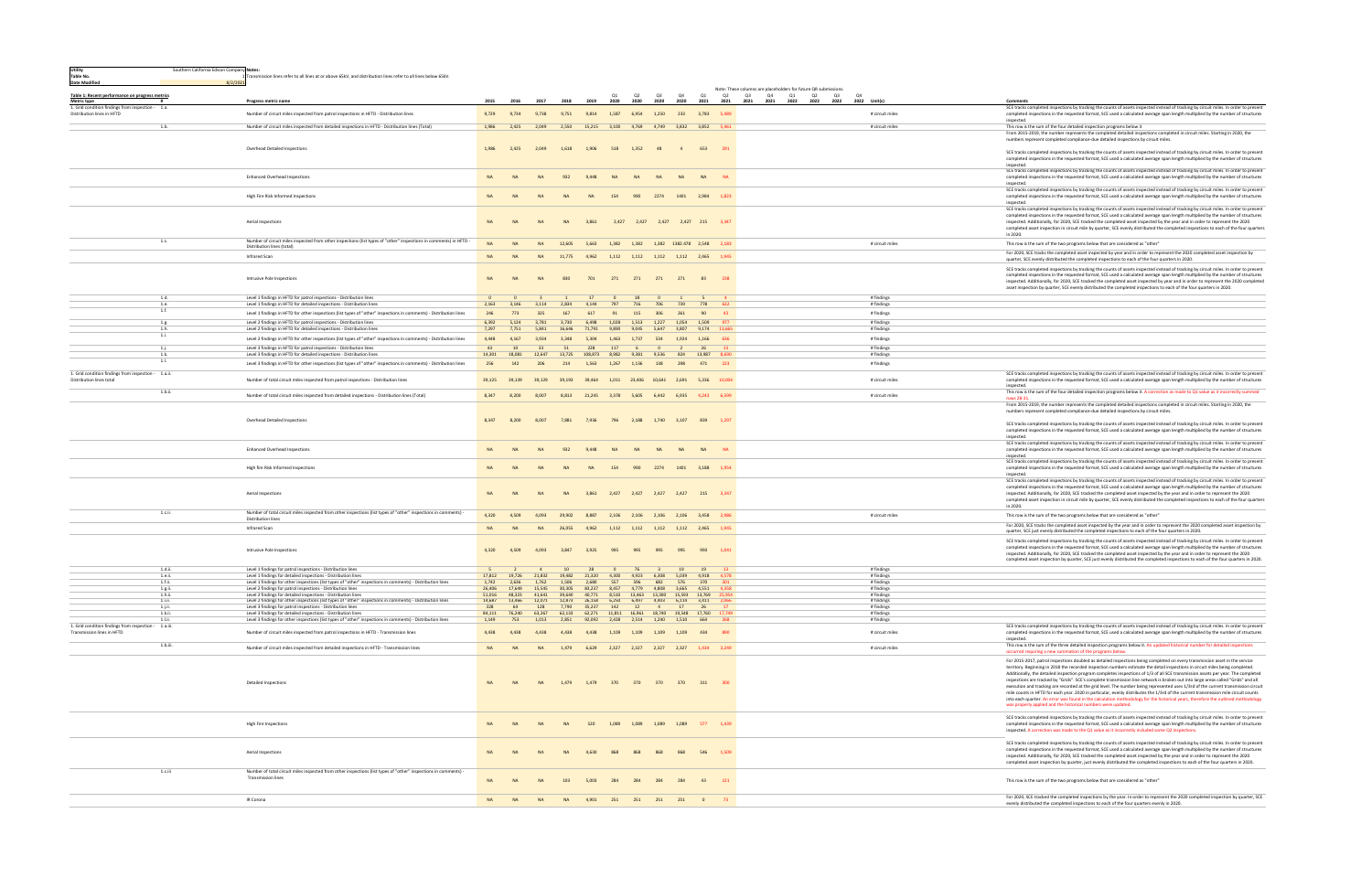SCE tracks completed inspections by tracking the counts of assets inspected instead of tracking by circuit miles. In order to present completed inspections in the requested format, SCE used a calculated average span length multiplied by the number of structures<br>inspected. Additionally, for 2020, SCE tracked the completed asset inspected by the year and i

For 2015-2017, patrol inspections doubled as detailed inspections being completed on every transmission asset in the service<br>territory. Beginning in 2018, the recorded inspection numbers estimate the patrol type inspection

circuit counts into each quarter. Chicult counts into each quarter.<br>This row is the sum of the three detailed inspection programs below it. An updated historical number for detailed inspections

occurred requiring a new summation of the programs below.<br>For 2015-2017, patrol inspections doubled as detailed inspections being completed on every transmission asset in the service<br>territory. Beginning in 2018 the record execution and tracking are recorded at the grid level. The number being represented uses 1/3rd of the current transmission circuit<br>mile counts in HFTD for each year. 2020 in particular, evenly distributes the 1/3rd of the into each quarter.

SCE tracks completed inspections by tracking the counts of assets inspected instead of tracking by circuit miles. In order to present<br>completed inspections in the requested format, SCE used a calculated average span length

SCE tracks completed inspections by tracking the counts of assets inspected instead of tracking by circuit miles. In order to present completed inspections in the requested format, SCE used a calculated average span length multiplied by the number of structures<br>inspected. Additionally, for 2020, SCE tracked the completed asset inspected by the year and i

This row is the sum of the two programs below that are considered as "other"<br>For 2020, SCE tracked the completed inspections by the year. In order to represent the 2020 completed inspection by quarter, SCE evenly distributed the completed inspections to each of the four quarters evenly in 2020.

SCE tracks completed inspections by tracking the counts of assets inspected instead of tracking by circuit miles. In order to present<br>inspected. Additionally, for 2020, SCE tracked the completed asset inspected by the year

Prior to July 2019, SCE's work management system did not track the reason why a tree was trimmed, just that trimming was<br>required. In other words, a tree may have been trimmed because it was nearing the regulatory clearan because it was inside the RCD. Starting in July of 2019, SCE implemented a new work management system that required inspectors<br>to document whether the tree was found inside the RCD, or other SCE program distances related t clearance. The historical numbers were updated as <sup>a</sup> calculation error was discovered.

SCE tracks completed vegetation compliance inspections by circuit miles. In order to present completed vegetation compliance inspections in the requested format, SCE divided the recorded circuit miles inspected by the calculated average span length. The

historical numbers were updated as <sup>a</sup> calculation error was discovered. SCE tracks findings by count and does not record specific data that associate the findings to a specific span. Therefore SCE is unable<br>to understand how many findings are on each span. The number being presented are just t

numbers were updated as a calculation error was discovered.<br>SCE tracks completed vegetation compliance inspections by circuit miles. In order to present completed vegetation compliance

inspections in the requested format, SCE divided the recorded circuit miles inspected by the calculated average span length. The<br>historical numbers were updated as a calculation error was discovered.<br>SCE has no jurisdictio estimations of evacuation counts estimated by the local government and law enforcement entity for a limited amount of fires.<br>Because of this, SCE is unable to obtain the requested data, analyze it, and report on evacuation

SCE anticipates this to be a recurring challenge going forward.<br>SCE has no jurisdiction over evacuation orders. SCE diligently requested and followed up with local governments and law<br>enforcement, and was only able to obta

enforcement, and was only able to obtain information from one county. Even then, the information provided included high-level<br>estimations of evacuation counts estimated by the local government and law enforcement entity fo

|                                                             |             | Intrusive Pole Inspections                                                                                          | <b>NA</b>      | <b>NA</b>        | <b>NA</b>       | 103            | 102                     | 32                                                | 32             | 32                | 32                                        | 43             | 49             |                                                                                                                              |
|-------------------------------------------------------------|-------------|---------------------------------------------------------------------------------------------------------------------|----------------|------------------|-----------------|----------------|-------------------------|---------------------------------------------------|----------------|-------------------|-------------------------------------------|----------------|----------------|------------------------------------------------------------------------------------------------------------------------------|
|                                                             | 1.d.iii.    | Level 1 findings in HFTD for patrol inspections - Transmission lines                                                | 50             | 82               | 40              | 32             | 108                     | 12                                                | 23             | 54                | 63                                        | 11             | 18             | # findings                                                                                                                   |
|                                                             | 1.e.iii.    | Level 1 findings in HFTD for detailed inspections - Transmission lines                                              | $\Omega$       | $\Omega$         | $\Omega$        | $\mathbf{1}$   | $\circ$                 | $\Omega$                                          | $\Omega$       | $\Omega$          | $\Omega$                                  | 18             | 41             | # findings                                                                                                                   |
|                                                             | 1.f.iii.    | Level 1 findings in HFTD for other inspections (list types of "other" inspections in comments) - Transmission lines | $\circ$        | $\Omega$         | $\mathbf{0}$    | $\overline{0}$ | $\mathbf{0}$            | 6                                                 | $\overline{0}$ | $\mathbf{0}$      | $\overline{0}$                            | $\overline{0}$ | $\overline{0}$ | # findings                                                                                                                   |
|                                                             | 1.g.iii.    | Level 2 findings in HFTD for patrol inspections - Transmission lines                                                | 697            | 855              | 977             | 1,215          | 15,029                  | 1,245                                             | 2,522          | 549               | 138                                       | 319            | 685            | # findings                                                                                                                   |
|                                                             | 1.h.iii.    | Level 2 findings in HFTD for detailed inspections - Transmission lines                                              | $\mathbf{R}$   | $\mathbf{1}$     | $\overline{2}$  | $\mathbf{1}$   | 14                      | 609                                               | 4,400          | 1,783             | 961                                       | 537            | 1,252          | # findings                                                                                                                   |
|                                                             | $1.i.$ iii. | Level 2 findings in HFTD for other inspections (list types of "other" inspections in comments) - Transmission lines | 278            | 128              | 408             | 419            | 456                     | 15                                                | 46             | 45                | 85                                        | 24             | 33             | # findings                                                                                                                   |
|                                                             | $1.$ j.iii. | Level 3 findings in HFTD for patrol inspections - Transmission lines                                                | 935            | 735              | 719             | 382            | 2,545                   | 130                                               | 437            | 166               | 48                                        | 166            | 259            | # findings                                                                                                                   |
|                                                             | 1.k.iii.    | Level 3 findings in HFTD for detailed inspections - Transmission lines                                              | $\circ$        | $\overline{2}$   | $\circ$         | $\overline{4}$ | $\overline{\mathbf{3}}$ | 44                                                | 309            | 366               | 186                                       | 207            | 508            | # findings                                                                                                                   |
|                                                             | 1.Liii.     | Level 3 findings in HFTD for other inspections (list types of "other" inspections in comments) - Distribution lines | $\mathbf 0$    | $\mathbf{0}$     | $\mathbf 0$     | $\circ$        | 103                     | $\overline{\mathbf{3}}$                           | $\,$ 1 $\,$    | $\overline{0}$    | $\overline{\mathbf{3}}$                   | $\circ$        | $\mathbf{1}$   | # findings                                                                                                                   |
| 1. Grid condition findings from inspection - 1.a.iv.        |             |                                                                                                                     |                |                  |                 |                |                         |                                                   |                |                   |                                           |                |                |                                                                                                                              |
| <b>Transmission lines total</b>                             |             |                                                                                                                     |                |                  |                 |                |                         |                                                   |                |                   |                                           |                |                |                                                                                                                              |
|                                                             |             | Number of total circuit miles inspected from patrol inspections - Transmission lines                                |                | 13.068           | 13,068          |                | 13,068                  |                                                   |                |                   | 3.267 3.267 3.267 3.267 1.713 1.980       |                |                | # circuit miles                                                                                                              |
|                                                             |             |                                                                                                                     | 13,068         |                  |                 | 13.068         |                         |                                                   |                |                   |                                           |                |                |                                                                                                                              |
|                                                             |             |                                                                                                                     |                |                  |                 |                |                         |                                                   |                |                   |                                           |                |                |                                                                                                                              |
|                                                             | 1.h.iv.     |                                                                                                                     |                |                  |                 |                |                         |                                                   |                |                   |                                           |                |                |                                                                                                                              |
|                                                             |             | Number of total circuit miles inspected from detailed inspections - Transmission lines                              | <b>NA</b>      | <b>NA</b>        | <b>NA</b>       | 4.210          | 6.389                   | 2,697                                             |                | 3,189 3,230 2,984 |                                           | 1,946 3,905    |                | # circuit miles                                                                                                              |
|                                                             |             |                                                                                                                     |                |                  |                 |                |                         |                                                   |                |                   |                                           |                |                |                                                                                                                              |
|                                                             |             |                                                                                                                     |                |                  |                 |                |                         |                                                   |                |                   |                                           |                |                |                                                                                                                              |
|                                                             |             | <b>Detailed Inspections</b>                                                                                         | <b>NA</b>      | <b>NA</b>        | <b>NA</b>       | 4,210          | 4,760                   | 697                                               | 1,188          | 1,229             | 983                                       | 823            | 956            |                                                                                                                              |
|                                                             |             |                                                                                                                     |                |                  |                 |                |                         |                                                   |                |                   |                                           |                |                |                                                                                                                              |
|                                                             |             |                                                                                                                     |                |                  |                 |                |                         |                                                   |                |                   |                                           |                |                |                                                                                                                              |
|                                                             |             |                                                                                                                     |                |                  |                 |                |                         |                                                   |                |                   |                                           |                |                |                                                                                                                              |
|                                                             |             | High Fire Inspections                                                                                               | <b>NA</b>      | <b>NA</b>        | <b>NA</b>       | <b>NA</b>      | 520                     | 1,089                                             | 1,089          | 1,089             | 1,089                                     | 577 1,439      |                |                                                                                                                              |
|                                                             |             |                                                                                                                     |                |                  |                 |                |                         |                                                   |                |                   |                                           |                |                |                                                                                                                              |
|                                                             |             |                                                                                                                     |                |                  |                 |                |                         |                                                   |                |                   |                                           |                |                |                                                                                                                              |
|                                                             |             |                                                                                                                     |                |                  |                 |                |                         |                                                   |                |                   |                                           |                |                |                                                                                                                              |
|                                                             |             | Aerial Inspections                                                                                                  | <b>NA</b>      | <b>NA</b>        | <b>NA</b>       | <b>NA</b>      | 1.109                   | 911                                               | 911            | 911               | 911                                       | 546            | 1.509          |                                                                                                                              |
|                                                             |             |                                                                                                                     |                |                  |                 |                |                         |                                                   |                |                   |                                           |                |                |                                                                                                                              |
|                                                             | 1.c.iv.     | Number of total circuit miles inspected from other inspections (list types of "other" inspections in comments) -    |                |                  |                 |                |                         |                                                   |                |                   |                                           |                |                |                                                                                                                              |
|                                                             |             | <b>Transmission lines</b>                                                                                           | 6,460          | 4,592            | 6,226           | 7,309          | 5,529                   | 1,594                                             | 1,594          | 1,594             | 1,594                                     | 267            | 2,066          | # circuit miles                                                                                                              |
|                                                             |             | IR Corona                                                                                                           | $\overline{0}$ | $\overline{0}$   | $\mathbf{0}$    | $\overline{0}$ | $\mathbf{0}$            | 43                                                | 43             | 43                | 43                                        | $\overline{0}$ | 73             |                                                                                                                              |
|                                                             |             |                                                                                                                     |                |                  |                 |                |                         |                                                   |                |                   |                                           |                |                |                                                                                                                              |
|                                                             |             |                                                                                                                     |                |                  |                 |                |                         |                                                   |                |                   |                                           |                |                |                                                                                                                              |
|                                                             |             | Intrusive Pole Inspections                                                                                          | 6.460          | 4.592            | 6,226           | 7.309          | 5.529                   | 1.594                                             | 1.594          | 1.594             | 1.594                                     | 267            | 1.993          |                                                                                                                              |
|                                                             |             |                                                                                                                     |                |                  |                 |                |                         |                                                   |                |                   |                                           |                |                |                                                                                                                              |
|                                                             | 1.d.iv.     | Level 1 findings for patrol inspections - Transmission lines                                                        | 241            | 252              | 211             | 178            | 304                     | 51                                                | 51             | 106               | 108                                       | 48             | 65             | $#$ findings                                                                                                                 |
|                                                             | 1.e.iv.     | Level 1 findings for detailed inspections - Transmission lines                                                      | $\circ$        | $1\,$            | $\mathbf 0$     | $\mathbf{1}$   | $\circ$                 | $\mathbf{0}$                                      | $\circ$        | $\mathbf{1}$      | $\mathbf{0}$                              | 19             | 42             | # findings                                                                                                                   |
|                                                             | 1.f.iv.     | Level 1 findings for other inspections (list types of "other" inspections in comments) - Transmission lines         | $\overline{1}$ | $\overline{2}$   | $\overline{2}$  | $\mathbf{1}$   | $\mathbf{1}$            | $\overline{7}$                                    | $\overline{0}$ | $\mathbf{1}$      | $\mathbf{0}$                              | $\mathbf{0}$   | $\overline{0}$ | $\#$ findings                                                                                                                |
|                                                             | 1.g.iv.     | Level 2 findings for patrol inspections - Transmission lines                                                        | 3.912          | 4.600            | 5.393           | 5.871          | 22,007                  | 2,536                                             | 3.644          | 1.200             | 802                                       | 1,486          | 1.492          | # findings                                                                                                                   |
|                                                             | $1.h.$ iv.  | Level 2 findings for detailed inspections - Transmission lines                                                      | 10             | $\boldsymbol{8}$ | $7\overline{ }$ | $\overline{a}$ | 37                      | 628                                               | 4,494          | 1.889             | 1,072                                     | 553            | 1,259          | # findings                                                                                                                   |
|                                                             | 1.i.w.      | Level 2 findings for other inspections (list types of "other" inspections in comments) - Transmission lines         | 1.428          | 583              | 999             | 1.150          | 1.003                   | 101                                               | 140            | 245               | 375                                       | 131            | 81             | # findings                                                                                                                   |
|                                                             | $1.1$ iv.   | Level 3 findings for patrol inspections - Transmission lines                                                        | 7,020          | 3,350            | 3,060           | 1,732          | 5,049                   | 744                                               | 904            | 475               | 383                                       | 371            | 508            | # findings                                                                                                                   |
|                                                             | 1. k. iv.   | Level 3 findings for detailed inspections - Transmission lines                                                      | $\overline{4}$ | $\overline{2}$   | $1\,$           | 10             | $\overline{\mathbf{3}}$ | 44                                                | 312            | 388               | 210                                       | 209            | 510            | # findings                                                                                                                   |
|                                                             | 1.l.w.      | Level 3 findings for other inspections (list types of "other" inspections in comments) - Transmission lines         | $\mathbf{1}$   | $\mathbf{1}$     | $\overline{a}$  | $\overline{3}$ | 136                     | $\overline{3}$                                    | $\overline{2}$ | $\overline{0}$    | $\overline{\mathbf{3}}$                   | $\overline{0}$ | $\blacksquare$ | # findings                                                                                                                   |
|                                                             |             |                                                                                                                     |                |                  |                 |                |                         |                                                   |                |                   |                                           |                |                |                                                                                                                              |
| 2. Vegetation clearance findings from<br>inspection - total | 2.a.i       |                                                                                                                     |                |                  |                 |                |                         |                                                   |                |                   |                                           |                |                |                                                                                                                              |
|                                                             |             |                                                                                                                     |                |                  |                 |                |                         |                                                   |                |                   |                                           |                |                | # of spans inspected with noncompliant clearance based on                                                                    |
|                                                             |             | Number of spans inspected where at least some vegetation was found in non-compliant condition - total               | <b>NA</b>      | <b>NA</b>        | <b>NA</b>       | $\sf NA$       | 2,645                   | 132                                               | 568            | 1,511             | 924                                       | 403            | 444            | applicable rules and regulations at the time of inspection                                                                   |
|                                                             |             |                                                                                                                     |                |                  |                 |                |                         |                                                   |                |                   |                                           |                |                |                                                                                                                              |
|                                                             | 2.a.ii      |                                                                                                                     |                |                  |                 |                |                         |                                                   |                |                   |                                           |                |                |                                                                                                                              |
|                                                             |             | Number of spans inspected for vegetation compliance - total                                                         | <b>NA</b>      | <b>NA</b>        | $\sf NA$        | <b>NA</b>      |                         | 130,934 37,783 58,595 69,975 73,341 67,137 60,876 |                |                   |                                           |                |                | # of spans inspected for vegetation compliance                                                                               |
|                                                             |             |                                                                                                                     |                |                  |                 |                |                         |                                                   |                |                   |                                           |                |                |                                                                                                                              |
| 2. Vegetation clearance findings from                       | 2.b.i       |                                                                                                                     | <b>NA</b>      | <b>NA</b>        | <b>NA</b>       | <b>NA</b>      | 1.446                   | 88                                                | 368            | 835               | 659                                       | 282            | 324            | # of spans inspected with noncompliant clearance based on                                                                    |
| inspection - in HFTD                                        |             | Number of spans inspected where at least some vegetation was found in non-compliant condition in HFTD               |                |                  |                 |                |                         |                                                   |                |                   |                                           |                |                | applicable rules and regulations at the time of inspection                                                                   |
|                                                             | 2.b.ii      |                                                                                                                     |                |                  |                 |                |                         |                                                   |                |                   |                                           |                |                |                                                                                                                              |
|                                                             |             | Number of spans inspected for vegetation compliance in HFTD                                                         | <b>NA</b>      | <b>NA</b>        | <b>NA</b>       | <b>NA</b>      | 69.496                  |                                                   |                |                   | 24.536 35.702 35.104 49.555 41.422 39.056 |                |                | # of spans inspected for vegetation compliance                                                                               |
| 3. Customer outreach metrics                                | 3.a.        |                                                                                                                     |                |                  |                 |                |                         |                                                   |                |                   |                                           |                |                |                                                                                                                              |
|                                                             |             |                                                                                                                     |                |                  |                 |                |                         |                                                   |                |                   |                                           |                |                |                                                                                                                              |
|                                                             |             | # Customers in an evacuation zone for utility-ignited wildfire                                                      | <b>NA</b>      | <b>NA</b>        | <b>NA</b>       | <b>NA</b>      | <b>NA</b>               | <b>NA</b>                                         | <b>NA</b>      | <b>NA</b>         | <b>NA</b>                                 | <b>NA</b>      | <b>NA</b>      | # customers (if customer was in an evacuation zone for multiple<br>wildfires, count the customer for each relevant wildfire) |
|                                                             |             |                                                                                                                     |                |                  |                 |                |                         |                                                   |                |                   |                                           |                |                |                                                                                                                              |
|                                                             | 3.b.        |                                                                                                                     |                |                  |                 |                |                         |                                                   |                |                   |                                           |                |                |                                                                                                                              |
|                                                             |             |                                                                                                                     |                |                  |                 |                |                         |                                                   |                |                   |                                           |                |                |                                                                                                                              |
|                                                             |             | # Customers notified of evacuation orders                                                                           | <b>NA</b>      | <b>NA</b>        | <b>NA</b>       | <b>NA</b>      | <b>NA</b>               | <b>NA</b>                                         | <b>NA</b>      | <b>NA</b>         | <b>NA</b>                                 | <b>NA</b>      | <b>NA</b>      | # customers (count customer multiple times for each unique<br>wildfire of which they were notified)                          |
|                                                             |             |                                                                                                                     |                |                  |                 |                |                         |                                                   |                |                   |                                           |                |                |                                                                                                                              |
|                                                             | 3.c.        |                                                                                                                     |                |                  |                 |                |                         |                                                   |                |                   |                                           |                |                |                                                                                                                              |
|                                                             |             |                                                                                                                     |                |                  |                 |                |                         |                                                   |                |                   |                                           |                |                |                                                                                                                              |
|                                                             |             | % of customers notified of evacuation in evacuation zone of a utility-ignited wildfire                              | $\sf NA$       | $\sf NA$         | <b>NA</b>       | $_{\sf NA}$    | $_{\sf NA}$             | <b>NA</b>                                         | <b>NA</b>      | $\sf NA$          | $_{\sf NA}$                               | NA             | NA             | Percentage of customers notified of evacuation                                                                               |
|                                                             |             |                                                                                                                     |                |                  |                 |                |                         |                                                   |                |                   |                                           |                |                |                                                                                                                              |
|                                                             |             |                                                                                                                     |                |                  |                 |                |                         |                                                   |                |                   |                                           |                |                |                                                                                                                              |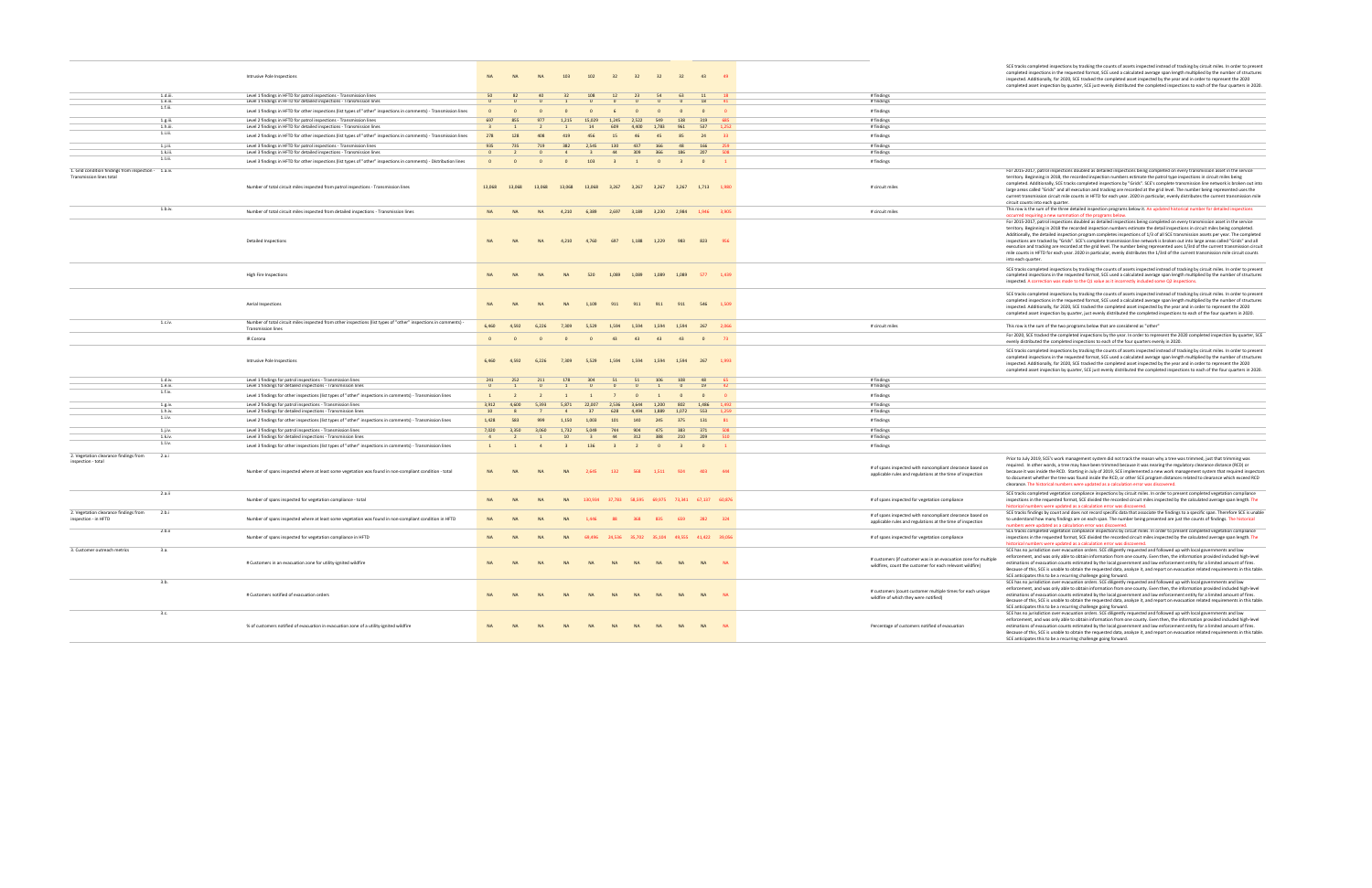| Table No.                                                                              | Southern California Edison Compar | ansmission lines refer to all lines at or above 65kV, and distribution lines refer to all lines below 65kV.                                                                                                                         |              |                |                                                                                                                                            |                         |                         |                                              |                          |                                                                |                         |            |                         |                       |                                              |           |    |                                                              |                                                                                                                                                                                                                                                                                                                                                                                                                                                                                                                                                                                                                                                                                                                                                                                                                                                                                                                                                                                                                                                                                                                                                                                                             |
|----------------------------------------------------------------------------------------|-----------------------------------|-------------------------------------------------------------------------------------------------------------------------------------------------------------------------------------------------------------------------------------|--------------|----------------|--------------------------------------------------------------------------------------------------------------------------------------------|-------------------------|-------------------------|----------------------------------------------|--------------------------|----------------------------------------------------------------|-------------------------|------------|-------------------------|-----------------------|----------------------------------------------|-----------|----|--------------------------------------------------------------|-------------------------------------------------------------------------------------------------------------------------------------------------------------------------------------------------------------------------------------------------------------------------------------------------------------------------------------------------------------------------------------------------------------------------------------------------------------------------------------------------------------------------------------------------------------------------------------------------------------------------------------------------------------------------------------------------------------------------------------------------------------------------------------------------------------------------------------------------------------------------------------------------------------------------------------------------------------------------------------------------------------------------------------------------------------------------------------------------------------------------------------------------------------------------------------------------------------|
| <b>Date Modified</b>                                                                   | 8/2/2021                          |                                                                                                                                                                                                                                     |              |                |                                                                                                                                            |                         |                         |                                              |                          | Note: These columns are placeholders for future QR submissions |                         |            |                         |                       |                                              |           |    |                                                              |                                                                                                                                                                                                                                                                                                                                                                                                                                                                                                                                                                                                                                                                                                                                                                                                                                                                                                                                                                                                                                                                                                                                                                                                             |
| Table 2: Recent performance on outcome metrics<br><b>Metric type</b>                   |                                   | Outcome metric name                                                                                                                                                                                                                 | 2015         | 2016           | 2017                                                                                                                                       | 2018                    | 2019                    | Q1<br>2020                                   | Q2<br>2020               | Q3                                                             | Q <sub>4</sub>          | Q1<br>2021 |                         | Q2<br>Q3<br>2021 2021 | Q4<br>Q1<br>2021 2022 2022 2022 2022 Unit(s) | $Q2 \tQ3$ | Q4 |                                                              | <b>Comment:</b>                                                                                                                                                                                                                                                                                                                                                                                                                                                                                                                                                                                                                                                                                                                                                                                                                                                                                                                                                                                                                                                                                                                                                                                             |
| 1. Risk events                                                                         | 1.a.                              | Number of all events with probability of ignition, including wires down, contacts with objects, line slap, events<br>with evidence of heat generation, and other events that cause sparking or have the potential to cause ignition | 12,337       | 12,406         | 13,243                                                                                                                                     | 14.635                  | 16,794                  | 2.902                                        | 3.368                    | 5.077                                                          | 3,178                   | 3.578      | 3.641                   |                       |                                              |           |    | Number per year                                              |                                                                                                                                                                                                                                                                                                                                                                                                                                                                                                                                                                                                                                                                                                                                                                                                                                                                                                                                                                                                                                                                                                                                                                                                             |
|                                                                                        | 1.b.                              | Number of wires down (total)                                                                                                                                                                                                        | 1,532        | 1,865          | 1,639                                                                                                                                      | 1,217                   | 1,524                   | 391                                          | 537                      | 523                                                            |                         | 593<br>503 |                         | 372                   |                                              |           |    | Number of wires down per year                                |                                                                                                                                                                                                                                                                                                                                                                                                                                                                                                                                                                                                                                                                                                                                                                                                                                                                                                                                                                                                                                                                                                                                                                                                             |
|                                                                                        | 1.c.                              | Number of outage events not caused by contact with vegetation (total)                                                                                                                                                               | 11,930       | 11,833         | 12,621                                                                                                                                     | 14,211                  | 16,260                  | 2.798                                        | 3.298                    | 5,051                                                          | 3,062                   | 3.554      | 3,190                   |                       |                                              |           |    | Number of outage events per year                             |                                                                                                                                                                                                                                                                                                                                                                                                                                                                                                                                                                                                                                                                                                                                                                                                                                                                                                                                                                                                                                                                                                                                                                                                             |
|                                                                                        | 1.d.                              | Number of outage events caused by contact with vegetation (total)                                                                                                                                                                   | 407          | 573            | 622                                                                                                                                        | 424                     | 534                     | 104                                          | 70                       | 26                                                             |                         | 116<br>95  |                         | 20                    |                                              |           |    | Number of outage events per year                             |                                                                                                                                                                                                                                                                                                                                                                                                                                                                                                                                                                                                                                                                                                                                                                                                                                                                                                                                                                                                                                                                                                                                                                                                             |
| 2. Utility inspection findings - Distribution 2.a.                                     |                                   | Number of Level 1 findings (distribution - total)                                                                                                                                                                                   | 19,559       | 22,364         | 23,598                                                                                                                                     | 20,998                  | 24,028                  | 4,857                                        | 5,595                    | 6,993                                                          | 5,634                   | 5,307      |                         | 4,892                 |                                              |           |    | # findings                                                   |                                                                                                                                                                                                                                                                                                                                                                                                                                                                                                                                                                                                                                                                                                                                                                                                                                                                                                                                                                                                                                                                                                                                                                                                             |
|                                                                                        | 2.b.                              | Number of Level 2 findings (distribution - total)                                                                                                                                                                                   | 92,109       | 79,438         | 69,257                                                                                                                                     | 82,818                  | 150,166                 | 23,217                                       | 24,739                   | 22,511                                                         | 25,372                  | 21,731     | 32,378                  |                       |                                              |           |    | # findings                                                   |                                                                                                                                                                                                                                                                                                                                                                                                                                                                                                                                                                                                                                                                                                                                                                                                                                                                                                                                                                                                                                                                                                                                                                                                             |
|                                                                                        | 2.c.                              | Number of Level 3 findings (distribution - total)                                                                                                                                                                                   | 85,588       | 77,057         | 64,408                                                                                                                                     | 72,774                  | 189,600                 | 14.381                                       | 19,487                   | 19,984                                                         | 21,075                  | 18,450     | 18,034                  |                       |                                              |           |    | # findings                                                   |                                                                                                                                                                                                                                                                                                                                                                                                                                                                                                                                                                                                                                                                                                                                                                                                                                                                                                                                                                                                                                                                                                                                                                                                             |
|                                                                                        | 2.d.                              | Number of distribution circuit miles inspected                                                                                                                                                                                      | 51,792       | 51,848         | 51,228                                                                                                                                     | 77,908                  | 69,596                  | 6.496                                        | 31,118                   | 19,189                                                         | 11,733                  | 13.037     | 19,588                  |                       |                                              |           |    | # circuit miles                                              | This total is a summation of all the completed distribution inspection program circuit miles, therefore will<br>be a significantly larger number than the circuit miles of the distribution system.                                                                                                                                                                                                                                                                                                                                                                                                                                                                                                                                                                                                                                                                                                                                                                                                                                                                                                                                                                                                         |
| 2. Utility inspection findings - Transmission 2.a.ii                                   |                                   | Number of Level 1 findings (transmission - total)                                                                                                                                                                                   | 242          | 255            | 213                                                                                                                                        | 180                     | 305                     | 58                                           | 51                       | 108                                                            |                         | 108<br>67  |                         | 107                   |                                              |           |    | # findings                                                   | Transmission lines for faults and wire downs are typically 65kV and above, but may include some lower<br>voltages (such as 55kV and 33kV).                                                                                                                                                                                                                                                                                                                                                                                                                                                                                                                                                                                                                                                                                                                                                                                                                                                                                                                                                                                                                                                                  |
|                                                                                        | 2.b.ii                            | Number of Level 2 findings (transmission - total)                                                                                                                                                                                   | 5,350        | 5,191          | 6,399                                                                                                                                      | 7,025                   | 23,047                  | 3,265                                        | 8,278                    | 3,334                                                          | 2,249                   | 2,170      |                         | 2,832                 |                                              |           |    | # findings                                                   |                                                                                                                                                                                                                                                                                                                                                                                                                                                                                                                                                                                                                                                                                                                                                                                                                                                                                                                                                                                                                                                                                                                                                                                                             |
|                                                                                        | 2.c.ii                            | Number of Level 3 findings (transmission - total)                                                                                                                                                                                   | 7,025        | 3,353          | 3,065                                                                                                                                      | 1.745                   | 5.188                   | 791                                          | 1.218                    | 863                                                            | 596                     | 580        | 1.019                   |                       |                                              |           |    | # findings                                                   |                                                                                                                                                                                                                                                                                                                                                                                                                                                                                                                                                                                                                                                                                                                                                                                                                                                                                                                                                                                                                                                                                                                                                                                                             |
|                                                                                        | 2.d.ii                            | Number of transmission circuit miles inspected                                                                                                                                                                                      | 19.528       | 17.661         | 19.295                                                                                                                                     | 24.588                  | 24,986                  | 7.558                                        | 8.050                    | 8.091                                                          | 7.845                   | 3.926      | 7.950                   |                       |                                              |           |    | # circuit miles                                              | This total is a summation of all the completed transmission inspection program circuit miles, therefore wil                                                                                                                                                                                                                                                                                                                                                                                                                                                                                                                                                                                                                                                                                                                                                                                                                                                                                                                                                                                                                                                                                                 |
| 3. Utility ignited wildfire fatalities                                                 | 3.a.                              | Fatalities due to utility-ignited wildfire (total)                                                                                                                                                                                  |              | $\overline{0}$ | $\overline{2}$                                                                                                                             | $\mathbf{R}$            |                         | 1 0                                          | $\overline{\phantom{0}}$ | $\overline{0}$                                                 | $\mathbf{0}$            |            | $\overline{\mathbf{0}}$ |                       |                                              |           |    | Number of fatalities per year                                | be a significantly larger number than the circuit miles of the transmission system.<br>The information provided in conjunction with the "utility-ignited" wildfire statistics should not be construe<br>as an admission of any wrongdoing or liability by SCE. SCE further notes that the damages metrics provider<br>may be tracked by other agencies and thus, SCE does not guarantee the accuracy of such information.<br>Additionally, in many instances the cause of wildfires are still under investigation and even where an<br>Authority Having Jurisdiction (AHJ) has issued a report on the cause, SCE may dispute the conclusions of<br>such report.<br>Data provided includes wildfires reported in SCE's Fire Incident Data Report, Electric Incident Safety Repor<br>and fatalities data from CAL FIRE.                                                                                                                                                                                                                                                                                                                                                                                       |
|                                                                                        | 3.b.                              | Injuries due to utility-ignited wildfire (total)                                                                                                                                                                                    |              |                |                                                                                                                                            | $\overline{\mathbf{3}}$ |                         | $3 \t 0$                                     | $\overline{\phantom{0}}$ | $-6$                                                           | $\overline{2}$          |            | $\overline{0}$          |                       |                                              |           |    | Number of injuries per year                                  | Thomas and Woosley CAL FIRE data contributed to the entirety of the 2017 and 2018 values.<br>The information provided in conjunction with the "utility-ignited" wildfire statistics should not be construe<br>as an admission of any wrongdoing or liability by SCE. SCE further notes that the damages metrics provide<br>may be tracked by other agencies and thus. SCE does not guarantee the accuracy of such information.<br>Additionally, in many instances the cause of wildfires are still under investigation and even where an<br>Authority Having Jurisdiction (AHJ) has issued a report on the cause, SCE may dispute the conclusions of<br>such report. Data provided includes wildfires reported in SCE's Fire Incident Data Report and Electric<br>Incident Safety Report.<br>The information provided in conjunction with the "utility-ignited" wildfire statistics should not be construe                                                                                                                                                                                                                                                                                                  |
| 4. Value of assets destroyed by utility-ignited 4.a.<br>wildfire, listed by asset type |                                   | Value of assets destroyed by utility-ignited wildfire (total)                                                                                                                                                                       |              |                | \$21,944,989 \$483,632,927 \$1,601,205,795 \$3,342,821,539 \$21,714,000 \$150,400 \$300,800 \$120,688,284 \$12,082,300 \$188,000 \$451,200 |                         |                         |                                              |                          |                                                                |                         |            |                         |                       |                                              |           |    | Dollars of damage or destruction per year                    | as an admission of any wrongdoing or liability by SCE. SCE further notes that the damages metrics provider<br>may be tracked by other agencies and thus, SCE does not guarantee the accuracy of such information.<br>Additionally, in many instances the cause of wildfires are still under investigation and even where an<br>Authority Having Jurisdiction (AHJ) has issued a report on the cause, SCE may dispute the conclusions of<br>such report.<br>Asset type listed is either SCE or Third Party. Asset per the WSD guidance is utility electrical equipment or<br>third party property.<br>SCE asset value using a per unit cost based on the identified equipment failure for each CPUC reportable<br>ignition.<br>Data provided includes wildfires reported in SCE's Fire Incident Data Report, Electric Incident Safety Repor<br>and asset value data from CAL FIRE and the California Department of Insurance. Where third party source<br>information was unavailable, SCE applied a proxy cost per structure destroyed of \$819,472 based on its<br>methodology used in its RAMP report. The California Department of Insurance and proxy cost data use<br>information from insured claims. |
| 5. Structures damaged or destroyed by utility- $\frac{1}{5.8}$<br>ignited wildfire     |                                   | Number of structures destroyed by utility-ignited wildfire (total)                                                                                                                                                                  | 45           | 290            | 1,072                                                                                                                                      | 1,667                   | 26                      | $\overline{0}$                               | $\mathbf{0}$             | 47                                                             | 13                      |            | $\overline{0}$          |                       |                                              |           |    | Number of structures destroyed per year                      | The information provided in conjunction with the "utility-ignited" wildfire statistics should not be construe<br>as an admission of any wrongdoing or liability by SCE. SCE further notes that the damages metrics provider<br>may be tracked by other agencies and thus, SCE does not guarantee the accuracy of such information.<br>Additionally, in many instances the cause of wildfires are still under investigation and even where an<br>Authority Having Jurisdiction (AHJ) has issued a report on the cause, SCE may dispute the conclusions of<br>such report.<br>Structure is defined as a dwelling, per WSD guidance.<br>Data provided includes wildfires reported in SCE's Fire Incident Data Report and Electric Incident Safety<br>Reports and structures destroyed data from CAL FIRE.                                                                                                                                                                                                                                                                                                                                                                                                      |
|                                                                                        | 5.b.                              | Critical infrastructure damaged/destroyed by utility-ignited wildfire (total)                                                                                                                                                       |              |                |                                                                                                                                            |                         |                         |                                              |                          |                                                                |                         | <b>NA</b>  |                         |                       |                                              |           |    | Number of critical infrastructure damaged/destroyed per year | The information provided in conjunction with the "utility-ignited" wildfire statistics should not be construe<br>as an admission of any wrongdoing or liability by SCE. SCE further notes that the damages metrics provide<br>may be tracked by other agencies and thus, SCE does not guarantee the accuracy of such information.<br>Additionally, in many instances the cause of wildfires are still under investigation and even where an<br>Authority Having Jurisdiction (AHJ) has issued a report on the cause, SCE may dispute the conclusions of<br>such report.                                                                                                                                                                                                                                                                                                                                                                                                                                                                                                                                                                                                                                     |
| 6. Acreage burned by utility-ignited wildfire 6.a.                                     |                                   | Acreage burned by utility-ignited wildfire (total)                                                                                                                                                                                  | 15,711       | 82.897         | 292.051                                                                                                                                    | 97,240                  | 22,784                  | $\overline{4}$                               | 574                      | 115,871                                                        | 12.863                  | 12         |                         | - 513                 |                                              |           |    | Acres burned per year                                        | Data was drawn from available subrogation claims. These numbers may be updated as more information<br>becomes available<br>The information provided in conjunction with the "utility-ignited" wildfire statistics should not be construe<br>as an admission of any wrongdoing or liability by SCE. SCE further notes that the damages metrics provide<br>may be tracked by other agencies and thus, SCE does not guarantee the accuracy of such information.<br>Additionally, in many instances the cause of wildfires are still under investigation and even where an<br>Authority Having Jurisdiction (AHJ) has issued a report on the cause, SCE may dispute the conclusions of<br>such report.<br>Data provided includes wildfires reported in SCE's Fire Incident Data Report and Electric Incident Safety<br>Reports and acreage burned data from CAL FIRE.                                                                                                                                                                                                                                                                                                                                           |
| 7. Number of utility wildfire ignitions                                                | 7.a.                              | Number of ignitions (total) according to existing ignition data reporting requirement                                                                                                                                               | 107          | 96             | 105                                                                                                                                        | 110                     | 124                     | 16                                           | 56                       | 45                                                             | 32                      | 28         |                         | - 59                  |                                              |           |    | Number per year                                              | Data are from SCE's CPUC reportable ignitions data set. Historical numbers were updated due to a                                                                                                                                                                                                                                                                                                                                                                                                                                                                                                                                                                                                                                                                                                                                                                                                                                                                                                                                                                                                                                                                                                            |
|                                                                                        | 7.b.                              | Number of ignitions in HFTD (subtotal)                                                                                                                                                                                              | 45           | 41             | 32                                                                                                                                         | 37                      |                         | $\overline{\mathbf{3}}$                      | 21                       | 17                                                             | 9                       |            | $7^{\circ}$             | 22                    |                                              |           |    | Number in HFTD per year                                      | tabulation error.                                                                                                                                                                                                                                                                                                                                                                                                                                                                                                                                                                                                                                                                                                                                                                                                                                                                                                                                                                                                                                                                                                                                                                                           |
|                                                                                        | 7.c.                              | Number of ignitions in HFTD Zone 1                                                                                                                                                                                                  | $\circ$      | $\overline{0}$ | $\mathbf{0}$                                                                                                                               | $\overline{0}$          | $\bullet$               | $\bullet$                                    | $\bullet$                | $\overline{0}$                                                 | $\bullet$               |            | $\overline{0}$          |                       |                                              |           |    | Number in HFTD Zone 1 per year                               |                                                                                                                                                                                                                                                                                                                                                                                                                                                                                                                                                                                                                                                                                                                                                                                                                                                                                                                                                                                                                                                                                                                                                                                                             |
|                                                                                        | 7.c.ii.                           | Number of ignitions in HFTD Tier 2                                                                                                                                                                                                  | 13           | 12             |                                                                                                                                            | 15                      |                         | $\overline{1}$                               | 5 <sup>5</sup>           | 6                                                              | $\overline{\mathbf{3}}$ |            |                         | $\overline{11}$       |                                              |           |    | Number in HFTD Tier 2 per year                               |                                                                                                                                                                                                                                                                                                                                                                                                                                                                                                                                                                                                                                                                                                                                                                                                                                                                                                                                                                                                                                                                                                                                                                                                             |
|                                                                                        | 7.c.iii.                          | Number of ignitions in HFTD Tier 3                                                                                                                                                                                                  | 32           | 29             | 23                                                                                                                                         | 22                      | 22                      | $\overline{2}$                               | 16                       | 11                                                             | 6                       |            | - 6                     | $_{11}$               |                                              |           |    | Number in HFTD Tier 3 per year                               |                                                                                                                                                                                                                                                                                                                                                                                                                                                                                                                                                                                                                                                                                                                                                                                                                                                                                                                                                                                                                                                                                                                                                                                                             |
|                                                                                        |                                   | Number of ignitions in Non-CPUC HFTD                                                                                                                                                                                                | $\mathbf{1}$ | $\overline{0}$ | $\overline{\mathbf{3}}$                                                                                                                    | $\mathbf{1}$            | $\overline{\mathbf{3}}$ | $\overline{\mathbf{0}}$                      | $\bullet$                | $\bullet$                                                      | $\bullet$               |            | $\overline{0}$          |                       |                                              |           |    | Number in Non-CPUC HFTD                                      |                                                                                                                                                                                                                                                                                                                                                                                                                                                                                                                                                                                                                                                                                                                                                                                                                                                                                                                                                                                                                                                                                                                                                                                                             |
|                                                                                        | 7.d.                              | Number of ignitions in non-HFTD (subtotal)                                                                                                                                                                                          | 61           | 55             | 70                                                                                                                                         | 72                      |                         | 13                                           | 35                       | 28                                                             | 23                      |            | 21                      | -37                   |                                              |           |    | Number in non-HFTD per year                                  |                                                                                                                                                                                                                                                                                                                                                                                                                                                                                                                                                                                                                                                                                                                                                                                                                                                                                                                                                                                                                                                                                                                                                                                                             |
| 8. Fatalities resulting from utility wildfire                                          | 8.a.                              | Fatalities due to utility wildfire mitigation activities (total) - "activities" defined as all activities accounted for in                                                                                                          | $\Omega$     |                |                                                                                                                                            |                         |                         |                                              |                          |                                                                |                         |            |                         |                       |                                              |           |    |                                                              | By providing this data, SCE is not admitting that 1) any responsibility or liability for any incident reported                                                                                                                                                                                                                                                                                                                                                                                                                                                                                                                                                                                                                                                                                                                                                                                                                                                                                                                                                                                                                                                                                              |
| mitigation initiatives<br>9. OSHA-reportable injuries from utility                     |                                   | the 2020 WMP proposed WMP spend<br>OSHA-reportable injuries due to utility wildfire mitigation activities (total) - "activities" defined as all activities                                                                          |              | $\mathbf{0}$   | $\mathbf{0}$                                                                                                                               | $\overline{0}$          |                         |                                              | $\bullet$                | $\bullet$                                                      | $\bullet$               |            | $\overline{0}$          |                       |                                              |           |    | Number of fatalities per year                                | herein or 2) that a wildfire mitigation activity caused a fatality.<br>By providing this data, SCE is not admitting that 1) any responsibility or liability for any incident reported                                                                                                                                                                                                                                                                                                                                                                                                                                                                                                                                                                                                                                                                                                                                                                                                                                                                                                                                                                                                                       |
| wildfire mitigation initiatives                                                        | 9.a.                              | accounted for in the 2020 WMP proposed WMP spend                                                                                                                                                                                    |              | $\overline{0}$ | $\overline{0}$                                                                                                                             | $\overline{0}$          | $\mathbf{1}$            | $\begin{array}{ccc} & & 0 & & 1 \end{array}$ |                          | $\overline{\phantom{a}}$                                       | $\bullet$               |            | $\overline{0}$          |                       |                                              |           |    | Number of OSHA-reportable injuries per year                  | herein or 2) that a wildfire mitigation activity caused an injury.                                                                                                                                                                                                                                                                                                                                                                                                                                                                                                                                                                                                                                                                                                                                                                                                                                                                                                                                                                                                                                                                                                                                          |

| <b>Comment</b> |  |
|----------------|--|

|            | This total is a summation of all the completed distribution inspection program circuit miles, therefore will<br>be a significantly larger number than the circuit miles of the distribution system.                                                                                                                                                                                                                                                                               |
|------------|-----------------------------------------------------------------------------------------------------------------------------------------------------------------------------------------------------------------------------------------------------------------------------------------------------------------------------------------------------------------------------------------------------------------------------------------------------------------------------------|
|            | Transmission lines for faults and wire downs are typically 65kV and above, but may include some lower<br>voltages (such as 55kV and 33kV).                                                                                                                                                                                                                                                                                                                                        |
|            |                                                                                                                                                                                                                                                                                                                                                                                                                                                                                   |
|            | This total is a summation of all the completed transmission inspection program circuit miles, therefore will                                                                                                                                                                                                                                                                                                                                                                      |
|            | be a significantly larger number than the circuit miles of the transmission system.<br>The information provided in conjunction with the "utility-ignited" wildfire statistics should not be construed                                                                                                                                                                                                                                                                             |
|            | as an admission of any wrongdoing or liability by SCE. SCE further notes that the damages metrics provided<br>may be tracked by other agencies and thus, SCE does not guarantee the accuracy of such information.                                                                                                                                                                                                                                                                 |
|            | Additionally, in many instances the cause of wildfires are still under investigation and even where an                                                                                                                                                                                                                                                                                                                                                                            |
|            | Authority Having Jurisdiction (AHJ) has issued a report on the cause, SCE may dispute the conclusions of<br>such report.                                                                                                                                                                                                                                                                                                                                                          |
|            | Data provided includes wildfires reported in SCE's Fire Incident Data Report, Electric Incident Safety Report<br>and fatalities data from CAL FIRE.                                                                                                                                                                                                                                                                                                                               |
|            | Thomas and Woosley CAL FIRE data contributed to the entirety of the 2017 and 2018 values.                                                                                                                                                                                                                                                                                                                                                                                         |
|            | The information provided in conjunction with the "utility-ignited" wildfire statistics should not be construed<br>as an admission of any wrongdoing or liability by SCE. SCE further notes that the damages metrics provided                                                                                                                                                                                                                                                      |
|            | may be tracked by other agencies and thus, SCE does not guarantee the accuracy of such information.                                                                                                                                                                                                                                                                                                                                                                               |
|            | Additionally, in many instances the cause of wildfires are still under investigation and even where an<br>Authority Having Jurisdiction (AHJ) has issued a report on the cause, SCE may dispute the conclusions of                                                                                                                                                                                                                                                                |
|            | such report. Data provided includes wildfires reported in SCE's Fire Incident Data Report and Electric<br>Incident Safety Report.                                                                                                                                                                                                                                                                                                                                                 |
|            | The information provided in conjunction with the "utility-ignited" wildfire statistics should not be construed                                                                                                                                                                                                                                                                                                                                                                    |
|            | as an admission of any wrongdoing or liability by SCE. SCE further notes that the damages metrics provided<br>may be tracked by other agencies and thus, SCE does not guarantee the accuracy of such information.                                                                                                                                                                                                                                                                 |
|            | Additionally, in many instances the cause of wildfires are still under investigation and even where an<br>Authority Having Jurisdiction (AHJ) has issued a report on the cause, SCE may dispute the conclusions of                                                                                                                                                                                                                                                                |
|            | such report.                                                                                                                                                                                                                                                                                                                                                                                                                                                                      |
|            | Asset type listed is either SCE or Third Party. Asset per the WSD guidance is utility electrical equipment or<br>third party property.                                                                                                                                                                                                                                                                                                                                            |
|            |                                                                                                                                                                                                                                                                                                                                                                                                                                                                                   |
|            | SCE asset value using a per unit cost based on the identified equipment failure for each CPUC reportable<br>ignition.                                                                                                                                                                                                                                                                                                                                                             |
|            | Data provided includes wildfires reported in SCE's Fire Incident Data Report, Electric Incident Safety Report<br>and asset value data from CAL FIRE and the California Department of Insurance. Where third party source of<br>information was unavailable, SCE applied a proxy cost per structure destroyed of \$819,472 based on its<br>methodology used in its RAMP report. The California Department of Insurance and proxy cost data use<br>information from insured claims. |
|            | The information provided in conjunction with the "utility-ignited" wildfire statistics should not be construed                                                                                                                                                                                                                                                                                                                                                                    |
|            | as an admission of any wrongdoing or liability by SCE. SCE further notes that the damages metrics provided<br>may be tracked by other agencies and thus, SCE does not guarantee the accuracy of such information.                                                                                                                                                                                                                                                                 |
|            | Additionally, in many instances the cause of wildfires are still under investigation and even where an                                                                                                                                                                                                                                                                                                                                                                            |
|            | Authority Having Jurisdiction (AHJ) has issued a report on the cause, SCE may dispute the conclusions of<br>such report.                                                                                                                                                                                                                                                                                                                                                          |
|            | Structure is defined as a dwelling, per WSD guidance.                                                                                                                                                                                                                                                                                                                                                                                                                             |
|            | Data provided includes wildfires reported in SCE's Fire Incident Data Report and Electric Incident Safety                                                                                                                                                                                                                                                                                                                                                                         |
|            | Reports and structures destroyed data from CAL FIRE.<br>The information provided in conjunction with the "utility-ignited" wildfire statistics should not be construed                                                                                                                                                                                                                                                                                                            |
|            | as an admission of any wrongdoing or liability by SCE. SCE further notes that the damages metrics provided<br>may be tracked by other agencies and thus, SCE does not guarantee the accuracy of such information.                                                                                                                                                                                                                                                                 |
| d per year | Additionally, in many instances the cause of wildfires are still under investigation and even where an                                                                                                                                                                                                                                                                                                                                                                            |
|            | Authority Having Jurisdiction (AHJ) has issued a report on the cause, SCE may dispute the conclusions of<br>such report.                                                                                                                                                                                                                                                                                                                                                          |
|            | Data was drawn from available subrogation claims. These numbers may be updated as more information                                                                                                                                                                                                                                                                                                                                                                                |
|            | becomes available.<br>The information provided in conjunction with the "utility-ignited" wildfire statistics should not be construed                                                                                                                                                                                                                                                                                                                                              |
|            | as an admission of any wrongdoing or liability by SCE. SCE further notes that the damages metrics provided<br>may be tracked by other agencies and thus, SCE does not guarantee the accuracy of such information.<br>Additionally, in many instances the cause of wildfires are still under investigation and even where an<br>Authority Having Jurisdiction (AHJ) has issued a report on the cause, SCE may dispute the conclusions of<br>such report.                           |
|            | Data provided includes wildfires reported in SCE's Fire Incident Data Report and Electric Incident Safety                                                                                                                                                                                                                                                                                                                                                                         |
|            | Reports and acreage burned data from CAL FIRE.<br>Data are from SCE's CPUC reportable ignitions data set. Historical numbers were updated due to a<br>tabulation error.                                                                                                                                                                                                                                                                                                           |
|            |                                                                                                                                                                                                                                                                                                                                                                                                                                                                                   |
|            |                                                                                                                                                                                                                                                                                                                                                                                                                                                                                   |
|            |                                                                                                                                                                                                                                                                                                                                                                                                                                                                                   |
|            |                                                                                                                                                                                                                                                                                                                                                                                                                                                                                   |
|            | By providing this data, SCE is not admitting that 1) any responsibility or liability for any incident reported                                                                                                                                                                                                                                                                                                                                                                    |
|            | herein or 2) that a wildfire mitigation activity caused a fatality.<br>By providing this data, SCE is not admitting that 1) any responsibility or liability for any incident reported<br>herein or 2) that a wildfire mitigation activity caused an injury.                                                                                                                                                                                                                       |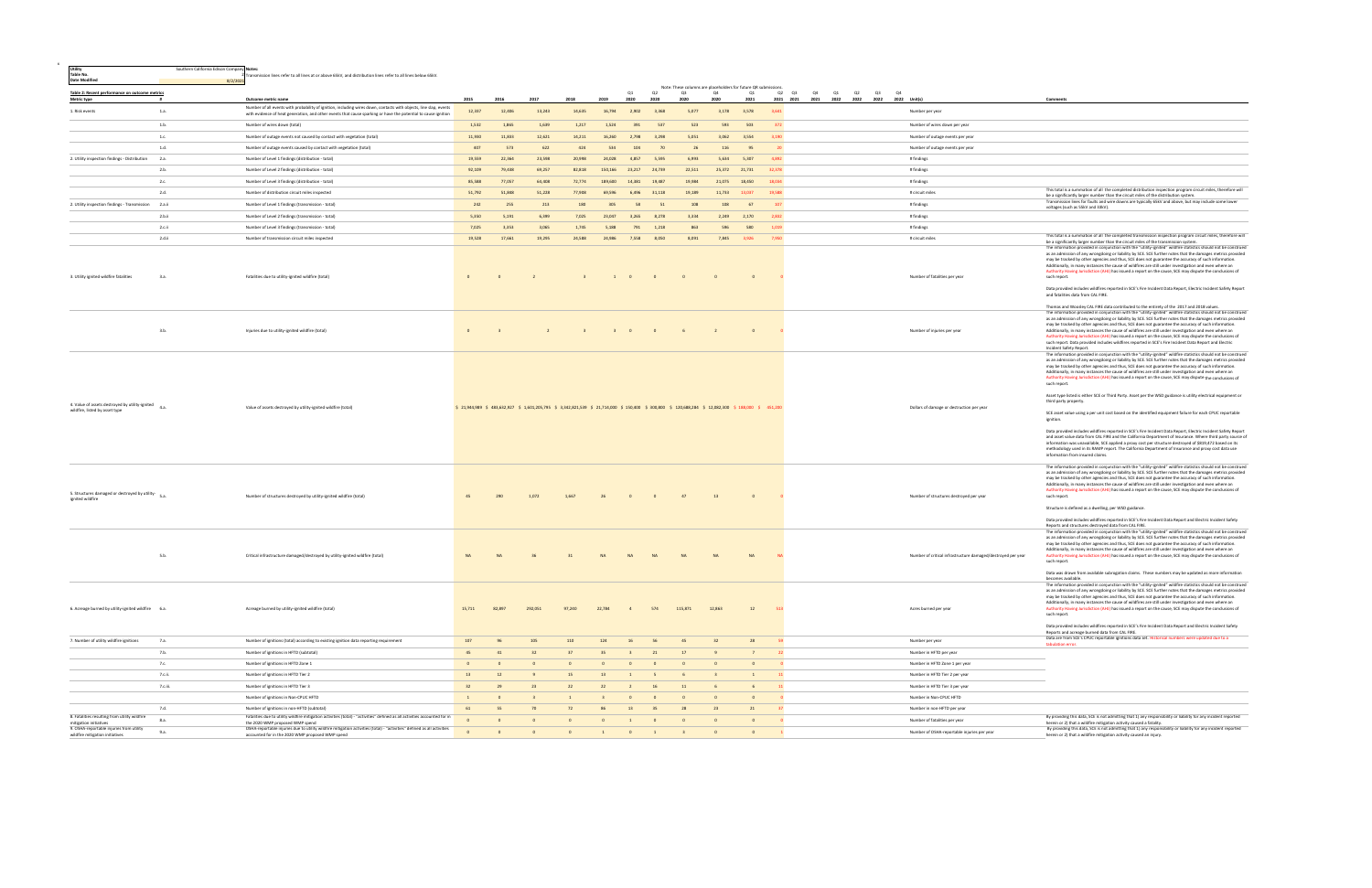| Utility                                                                                                      | Southern California Edison Company                                                                                                                                                                                                                      |                                                                                                                                                                                                    |                                                                                                                                                                                                                                                                    |                                                                    |                    |                                          |                                |                                                                                                                  |                  |                         |                            |                                                                                     |      |                   |                            |                                                                 |      |      |      |      |    |                                                                                              |                                                                                                                                                                                                                                                                                                    |
|--------------------------------------------------------------------------------------------------------------|---------------------------------------------------------------------------------------------------------------------------------------------------------------------------------------------------------------------------------------------------------|----------------------------------------------------------------------------------------------------------------------------------------------------------------------------------------------------|--------------------------------------------------------------------------------------------------------------------------------------------------------------------------------------------------------------------------------------------------------------------|--------------------------------------------------------------------|--------------------|------------------------------------------|--------------------------------|------------------------------------------------------------------------------------------------------------------|------------------|-------------------------|----------------------------|-------------------------------------------------------------------------------------|------|-------------------|----------------------------|-----------------------------------------------------------------|------|------|------|------|----|----------------------------------------------------------------------------------------------|----------------------------------------------------------------------------------------------------------------------------------------------------------------------------------------------------------------------------------------------------------------------------------------------------|
| Table No.<br><b>Date Modified</b>                                                                            | 8/2/2021                                                                                                                                                                                                                                                |                                                                                                                                                                                                    |                                                                                                                                                                                                                                                                    |                                                                    |                    |                                          |                                |                                                                                                                  |                  |                         |                            |                                                                                     |      |                   |                            |                                                                 |      |      |      |      |    |                                                                                              |                                                                                                                                                                                                                                                                                                    |
|                                                                                                              |                                                                                                                                                                                                                                                         |                                                                                                                                                                                                    |                                                                                                                                                                                                                                                                    |                                                                    |                    |                                          |                                |                                                                                                                  |                  |                         |                            |                                                                                     |      |                   |                            | Note: These columns are placeholders for future QR submissions. |      |      |      |      |    |                                                                                              |                                                                                                                                                                                                                                                                                                    |
|                                                                                                              | Table 3: List and description of additional metrics                                                                                                                                                                                                     |                                                                                                                                                                                                    |                                                                                                                                                                                                                                                                    |                                                                    |                    |                                          |                                |                                                                                                                  |                  | Q1                      | Q2                         | Q3                                                                                  | Q4   | Q1                | Q <sub>2</sub>             | Q3                                                              | Q4   | Q1   | Q2   | Q3   | Q4 |                                                                                              |                                                                                                                                                                                                                                                                                                    |
| Metric                                                                                                       | <b>Definition</b>                                                                                                                                                                                                                                       | Purpose                                                                                                                                                                                            | Assumptions made to connect metric to purpose Third-party validation (if any) 2015 2016 2017 2018 2019                                                                                                                                                             |                                                                    |                    |                                          |                                |                                                                                                                  |                  | 2020                    | 2020                       | 2020                                                                                | 2020 | 2021              | 2021                       | 2021                                                            | 2021 | 2022 | 2022 | 2022 |    | 2022 Unit(s)                                                                                 | <b>Comments</b>                                                                                                                                                                                                                                                                                    |
| CPUC reportable<br>ignitions in High Fire<br>Risk Areas (HFRA)                                               | Events meeting reportable ignition status per<br>Decision 14-02-015 and falling within BL322,<br>HFTD Zone 1 HFTD Tier 2 and 200 ft. Outer<br>Buffer, and HFTD Tier 3 and 200 ft. Outer Buffer<br>areas                                                 | To measure changes in rate of ignitions between<br>years                                                                                                                                           | Factors outside of SCE's control (e.g., wind, live<br>fuel moisture) have a significant effect on CPUC<br>reportable ignition counts in HFRA.                                                                                                                      | Annual submission of CPUC<br>reportable ignition totals to<br>CPUC | 46                 | 41                                       | 35                             | 37                                                                                                               | 38               | $\overline{\mathbf{3}}$ | 22                         | 16                                                                                  | - 9  |                   | 7 22                       |                                                                 |      |      |      |      |    | Number of reportable ignitions in HFRA                                                       | HFRA includes HFTD Tier 3, HFTD Tier 2, HFTD Zone 1, and<br>BL322 (non-CPUC HFRA)                                                                                                                                                                                                                  |
| Faults in HFRA                                                                                               | Events in which electrical current deviates from<br>the anticpated path via SCE facilities within<br>BL322, HFTD Zone 1 HFTD Tier 2 and 200 ft<br>Outer Buffer, and HFTD Tier 3 and 200 ft. Outer<br>Buffer areas                                       | To measure changes in rate of fault events which<br>are a pre-cursor both ignition and safety events                                                                                               | Number of faults in HFRA based on cause. These<br>metrics may help to provide insight on controllable<br>and uncontrollable risks or help plan future<br>activities to focus on a particular type of fault or<br>outage that may be of wildfire risk.              | Deep-dive audits of select<br>portions of utility grid             | 3,723              | 4,004                                    | 4,286                          | 4,558                                                                                                            | 6,578            | 1011                    | 1147                       | 1436                                                                                | 1132 | 912               | 806                        |                                                                 |      |      |      |      |    | Number of faults in HFRA                                                                     | HFRA includes HFTD Tier 3. HFTD Tier 2. HFTD Zone 1. and<br>BL322 (non-CPUC HFRA).<br>Note: SCE is incorporating additional Transmission outage data<br>as an improvement to its outage reporting. Historical reporting<br>has been revised to reflect the additional Transmission outage<br>data. |
| Wire Down Incidents in<br><b>HFRA</b>                                                                        | Events in which SCE overhead conductors<br>200 ft. Outer Buffer, and HFTD Tier 3 and 200 ft. events<br>Outer Buffer areas                                                                                                                               | (energized or de-energized) fall within 8ft above To measure changes in rate of wire down events<br>ground or lower, within BL322, HFTD Tier 2 and which are a pre-cursor both ignition and safety | Number of wire down incidents in HFRA based on<br>cause. These metrics may help to provide insight<br>on controllable and uncontrollable risks or help<br>plan future activities to focus on a particular type<br>of fault or outage that may be of wildfire risk. | Deep-dive audits of select<br>portions of utility grid             | 245                | 338                                      | 304                            | 199                                                                                                              | 303              | 72                      |                            | 77                                                                                  | 85   | 116               | $-40$                      |                                                                 |      |      |      |      |    | Number of wire downs per year in HFRA                                                        | HFRA includes HFTD Tier 3, HFTD Tier 2, HFTD Zone 1, and<br>BL322 (non-CPUC HFRA)                                                                                                                                                                                                                  |
| <b>Number of customers</b><br>and average duration<br>of Public Safety Power<br><b>Shutoff (PSPS) events</b> |                                                                                                                                                                                                                                                         |                                                                                                                                                                                                    |                                                                                                                                                                                                                                                                    |                                                                    |                    |                                          |                                |                                                                                                                  |                  |                         |                            |                                                                                     |      |                   |                            |                                                                 |      |      |      |      |    |                                                                                              |                                                                                                                                                                                                                                                                                                    |
| Total # of<br>customers de-<br>energized                                                                     | Count of customers de-energized, with<br>duplicates, per year                                                                                                                                                                                           | To measure the scale of impact of outages due to<br>PSPS to customers, with duplicates                                                                                                             | Not Applicable                                                                                                                                                                                                                                                     | Not Applicable                                                     | Table 11.<br>#4.a. | Refer to Refer to<br>Table 11.<br>#4.a.  | Refer to<br>Table 11.<br>#4.a. | Refer to<br>Table 11, Table 11, # Table 11, Table 11, Table 11, Table 11, Table 11, Table 11,<br>#4.a.           | 4.a.             |                         |                            | Refer to Refer to Refer to Refer to Refer to Refer to Refer to<br>#4.a. #4.a. #4.a. |      | #4.a. #4.a. #4.a. |                            |                                                                 |      |      |      |      |    | Number of customers                                                                          | None                                                                                                                                                                                                                                                                                               |
| Average duration of<br>de-energization<br>across all<br>customers.                                           | Average outage duration experienced by PSPS<br>de-energization per customer de-energized                                                                                                                                                                | Of the customers de-energized due to PSPS, to<br>measure the magnitude of the effect of the PSPS de- Not Applicable<br>energization                                                                |                                                                                                                                                                                                                                                                    | Not Applicable                                                     | N/A                | N/A                                      | 30.3                           | 23.2                                                                                                             | 27               | N/A                     | N/A                        | 2.2                                                                                 | 18.3 | 23.9              | 2.9                        |                                                                 |      |      |      |      |    | Hours                                                                                        | Applies to each instance of a customer being de-energized due<br>to PSPS                                                                                                                                                                                                                           |
| <b>Timeliness and</b><br>accuracy of PSPS<br>notifications                                                   |                                                                                                                                                                                                                                                         |                                                                                                                                                                                                    |                                                                                                                                                                                                                                                                    |                                                                    |                    |                                          |                                |                                                                                                                  |                  |                         |                            |                                                                                     |      |                   |                            |                                                                 |      |      |      |      |    |                                                                                              |                                                                                                                                                                                                                                                                                                    |
| % of customers<br>notified prior to a<br>PSPS event<br>impacting them                                        | # of customers notified prior to initiation of<br>PSPS event who were impacted by PSPS/ # of<br>customers impacted by PSPS (if multiple PSPS<br>events impact the same customer, count each<br>event as a separate customer)                            | To measure success rate of notification for the<br>customers who were impacted by de-energization                                                                                                  | Not Applicable                                                                                                                                                                                                                                                     | Not Applicable                                                     | Refer to<br>#4.e.  | Refer to<br>Table 11. Table 11.<br>#4.e. | Refer to<br>Table 11.          | Refer to<br>Table 11. Table 11. # Table 11. Table 11. Table 11. Table 11. Table 11. Table 11.<br>$#4.e.$ $#4.e.$ | Refer to<br>4.e. |                         | Refer to Refer to Refer to | #4.e. #4.e. #4.e. #4.e. #4.e. #4.e.                                                 |      |                   | Refer to Refer to Refer to |                                                                 |      |      |      |      |    | Percentage                                                                                   | None                                                                                                                                                                                                                                                                                               |
| % of customers<br>notified prior to a<br>PSPS event that did                                                 | % of customers notified of potential de-<br>energization that were not de-energized for that<br>PSPS event (on a total customer basis)<br>not impact them 1 - (# of total customers de-energized / # of<br>imminent de-energization notifications sent) | To measure the occurrence of PSPS notifications<br>and de-energizations                                                                                                                            | Not Applicable                                                                                                                                                                                                                                                     | Not Applicable                                                     | N/A                | N/A                                      | N/L                            |                                                                                                                  | N/A              |                         |                            | 39%                                                                                 | 61%  | 65%               | 87%                        |                                                                 |      |      |      |      |    | % of customers notified of imminent potential<br>that PSPS event (on a total customer basis) | de-energization that were not de-energized for This data was not recorded prior to 2020.                                                                                                                                                                                                           |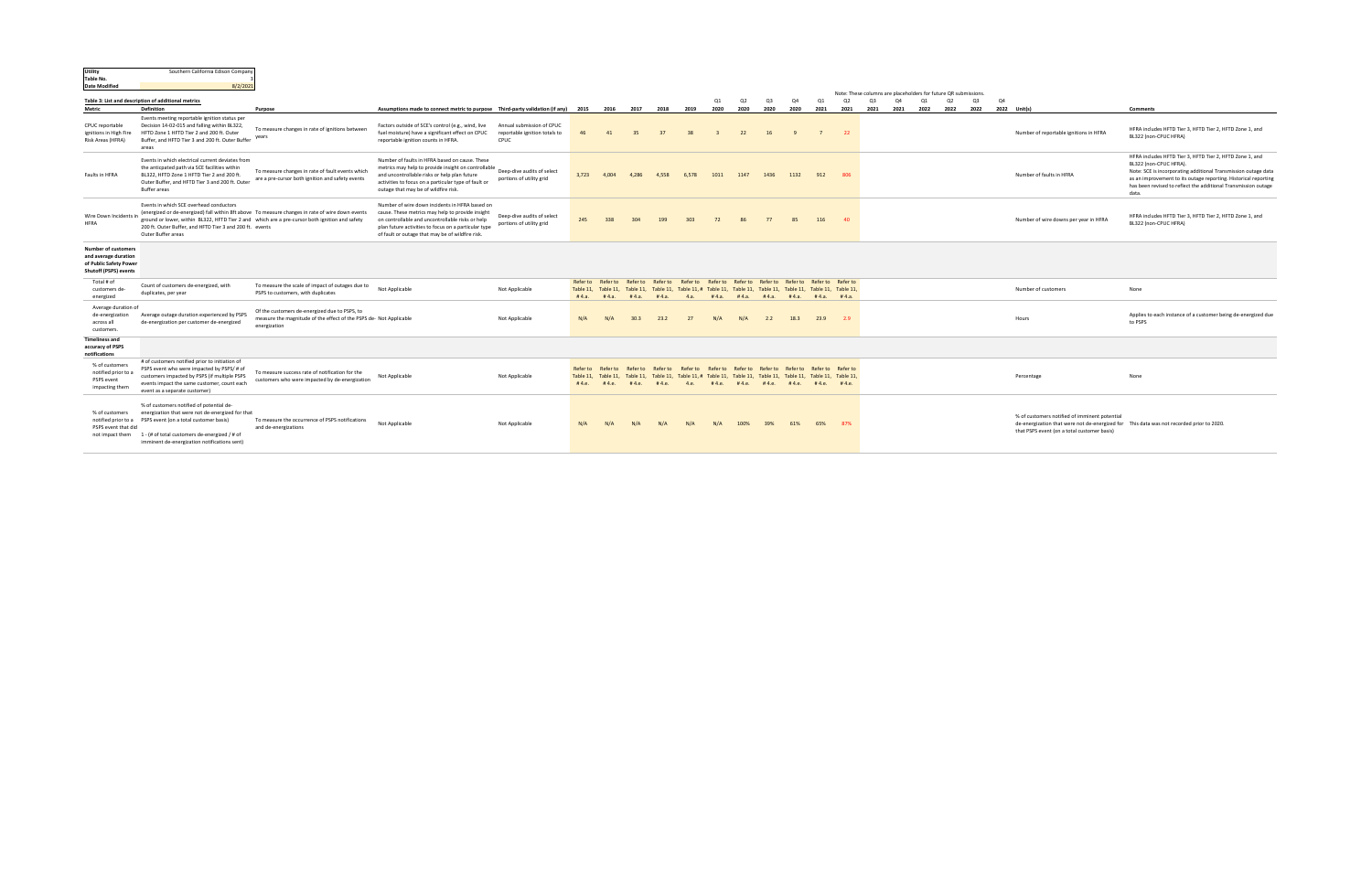| Utility<br>Table No.                                               | Southern California Edison Company |                                                                |                |                         |                |                          |                         |                         |                |                         |                          |                |                          |      |                                                                 |      |      |      |    |              |                                                                                                                                                                                   |
|--------------------------------------------------------------------|------------------------------------|----------------------------------------------------------------|----------------|-------------------------|----------------|--------------------------|-------------------------|-------------------------|----------------|-------------------------|--------------------------|----------------|--------------------------|------|-----------------------------------------------------------------|------|------|------|----|--------------|-----------------------------------------------------------------------------------------------------------------------------------------------------------------------------------|
| <b>Date Modified</b>                                               | 8/2/2021                           |                                                                |                |                         |                |                          |                         |                         |                |                         |                          |                |                          |      |                                                                 |      |      |      |    |              |                                                                                                                                                                                   |
|                                                                    |                                    |                                                                |                |                         |                |                          |                         |                         |                |                         |                          |                |                          |      | Note: These columns are placeholders for future QR submissions. |      |      |      |    |              |                                                                                                                                                                                   |
| Table 4: Fatalities due to utility wildfire mitigation initiatives |                                    |                                                                |                |                         |                |                          |                         | Q1                      | Q2             | Q3                      | Q4                       | Q1             | Q <sub>2</sub>           | Q3   | Q4                                                              | Q1   | Q2   | Q3   | Q4 |              |                                                                                                                                                                                   |
| <b>Metric type</b>                                                 | #                                  | Outcome metric name                                            |                | 2015 2016               | 2017           | 2018                     | 2019                    | 2020                    | 2020           | 2020                    | 2020                     | 2021           | 2021                     | 2021 | 2021                                                            | 2022 | 2022 | 2022 |    | 2022 Unit(s) | Comments                                                                                                                                                                          |
| 1. Fatalities - Full-time Employee                                 | 1.a.                               | Fatalities due to utility inspection - Full-time employee      | $\overline{0}$ | $\overline{\mathbf{0}}$ | $\overline{0}$ | $\overline{\mathbf{0}}$  | $\overline{0}$          | $\overline{0}$          | $\overline{0}$ | $\Omega$                | $\overline{0}$           | $\overline{0}$ | $\bullet$                |      |                                                                 |      |      |      |    | # fatalities |                                                                                                                                                                                   |
|                                                                    | 1.b.                               | Fatalities due to vegetation management - Full-time employee   | $\overline{0}$ | $\overline{\mathbf{0}}$ | $\overline{0}$ | $\overline{\mathbf{0}}$  | $\overline{0}$          | $\overline{\mathbf{0}}$ | $\overline{0}$ | $\overline{\mathbf{0}}$ | $\overline{\mathbf{0}}$  | $\overline{0}$ | $\bullet$                |      |                                                                 |      |      |      |    | # fatalities |                                                                                                                                                                                   |
|                                                                    | 1.c.                               | Fatalities due to utility fuel management - Full-time employee | $\overline{0}$ | $\Omega$                | $\mathbf{0}$   | $\overline{\mathbf{0}}$  | $\Omega$                | $\overline{0}$          | $\overline{0}$ | $\overline{0}$          | $\overline{0}$           | $\overline{0}$ | $\overline{0}$           |      |                                                                 |      |      |      |    | # fatalities |                                                                                                                                                                                   |
|                                                                    | 1.d.                               | Fatalities due to grid hardening - Full-time employee          | $\overline{0}$ | $\sqrt{ }$              | $\Omega$       | $\Omega$                 | $\Omega$                | $\Omega$                | $\overline{0}$ | $\Omega$                | $\overline{0}$           | $\overline{0}$ | $\overline{\mathbf{0}}$  |      |                                                                 |      |      |      |    | # fatalities |                                                                                                                                                                                   |
|                                                                    | 1.e.                               | Fatalities due to other - Full-time employee                   | $\overline{0}$ |                         | $\Omega$       | $\Omega$                 | $\overline{0}$          | $\Omega$                | $\overline{0}$ | $\overline{0}$          | $\overline{0}$           | $\overline{0}$ | $\overline{\mathbf{0}}$  |      |                                                                 |      |      |      |    | # fatalities |                                                                                                                                                                                   |
| 2. Fatalities - Contractor                                         | 2.a.                               | Fatalities due to utility inspection - Contractor              | $\overline{0}$ | $\overline{\mathbf{0}}$ | $\overline{0}$ | $\overline{\phantom{0}}$ | $\overline{0}$          | $\overline{\mathbf{0}}$ | $\overline{0}$ | $\overline{\mathbf{0}}$ | $\overline{\phantom{0}}$ | $\overline{0}$ | $\overline{\mathbf{0}}$  |      |                                                                 |      |      |      |    | # fatalities |                                                                                                                                                                                   |
|                                                                    | 2.b.                               | Fatalities due to vegetation management - Contractor           | $\overline{0}$ | $\overline{\mathbf{0}}$ | $\circ$        | $\overline{0}$           | $\overline{0}$          | $\mathbf{1}$            | $\overline{0}$ | $\overline{0}$          | $\overline{0}$           | $\overline{0}$ | $\overline{\mathbf{0}}$  |      |                                                                 |      |      |      |    | # fatalities | By providing this data, SCE is not admitting: 1) any responsibility or liability for any incident reported herein or 2) that a<br>wildfire mitigation activity caused a fatality. |
|                                                                    | 2.c.                               | Fatalities due to utility fuel management - Contractor         | $\overline{0}$ | $\sqrt{2}$              | $\Omega$       | $\Omega$                 | $\sqrt{ }$              | $\Omega$                | $\overline{0}$ | $\overline{0}$          | $\overline{0}$           | $\overline{0}$ | $\overline{\mathbf{0}}$  |      |                                                                 |      |      |      |    | # fatalities |                                                                                                                                                                                   |
|                                                                    | 2.d.                               | Fatalities due to grid hardening - Contractor                  | $\overline{0}$ |                         |                | $\overline{\mathbf{0}}$  |                         | $\Omega$                | $\Omega$       | $\overline{0}$          | $\overline{0}$           | $\overline{0}$ | $\bullet$ 0              |      |                                                                 |      |      |      |    | # fatalities |                                                                                                                                                                                   |
|                                                                    | 2.e.                               | Fatalities due to other - Contractor                           | $\overline{0}$ | $\overline{\mathbf{0}}$ | $\Omega$       | $\overline{\mathbf{0}}$  | $\overline{0}$          | $\overline{0}$          | $\overline{0}$ | $\overline{\mathbf{0}}$ | $\overline{\mathbf{0}}$  | $\overline{0}$ | $\overline{0}$           |      |                                                                 |      |      |      |    | # fatalities |                                                                                                                                                                                   |
| 3. Fatalities - Member of public                                   | 3.а.                               | Fatalities due to utility inspection - Public                  | $\overline{0}$ | $\overline{0}$          | $\circ$        | $\overline{\mathbf{0}}$  | $\overline{0}$          | $\overline{0}$          | $\overline{0}$ | $\overline{\mathbf{0}}$ | $\overline{\mathbf{0}}$  | $\overline{0}$ | $\bullet$ 0              |      |                                                                 |      |      |      |    | # fatalities |                                                                                                                                                                                   |
|                                                                    | 3.b.                               | Fatalities due to vegetation management - Public               | $\overline{0}$ | $\overline{\mathbf{0}}$ | $\mathbf{0}$   | $\overline{0}$           | $\overline{0}$          | $\overline{0}$          | $\overline{0}$ | $\overline{0}$          | $\overline{0}$           | $\overline{0}$ | $\overline{0}$           |      |                                                                 |      |      |      |    | # fatalities |                                                                                                                                                                                   |
|                                                                    | 3.c.                               | Fatalities due to utility fuel management - Public             | $\overline{0}$ | $\sqrt{2}$              | $\Omega$       | $\Omega$                 | $\overline{0}$          | $\overline{0}$          | $\overline{0}$ | $\overline{0}$          | $\overline{0}$           | $\overline{0}$ | $\overline{\phantom{0}}$ |      |                                                                 |      |      |      |    | # fatalities |                                                                                                                                                                                   |
|                                                                    | 3.d.                               | Fatalities due to grid hardening - Public                      | $\overline{0}$ | $\overline{0}$          | $\circ$        | $\overline{\mathbf{0}}$  | $\overline{0}$          | $\overline{0}$          | $\overline{0}$ | $\overline{\mathbf{0}}$ | $\overline{\mathbf{0}}$  | $\overline{0}$ | $\overline{\mathbf{0}}$  |      |                                                                 |      |      |      |    | # fatalities |                                                                                                                                                                                   |
|                                                                    | 3.e.                               | Fatalities due to other - Public                               | $\overline{0}$ | $\overline{\mathbf{0}}$ | $\overline{0}$ | $\overline{\phantom{0}}$ | $\overline{\mathbf{0}}$ | $\overline{\mathbf{0}}$ | $\overline{0}$ | $\overline{\mathbf{0}}$ | $\overline{\phantom{0}}$ | $\overline{0}$ | $\overline{\phantom{0}}$ |      |                                                                 |      |      |      |    | # fatalities |                                                                                                                                                                                   |
|                                                                    |                                    |                                                                |                |                         |                |                          |                         |                         |                |                         |                          |                |                          |      |                                                                 |      |      |      |    |              |                                                                                                                                                                                   |

| s not admitting: 1) any responsibility or liability for any incident reported herein or 2) that a<br>aused a fatality. |
|------------------------------------------------------------------------------------------------------------------------|
|                                                                                                                        |
|                                                                                                                        |
|                                                                                                                        |
|                                                                                                                        |
|                                                                                                                        |
|                                                                                                                        |
|                                                                                                                        |
|                                                                                                                        |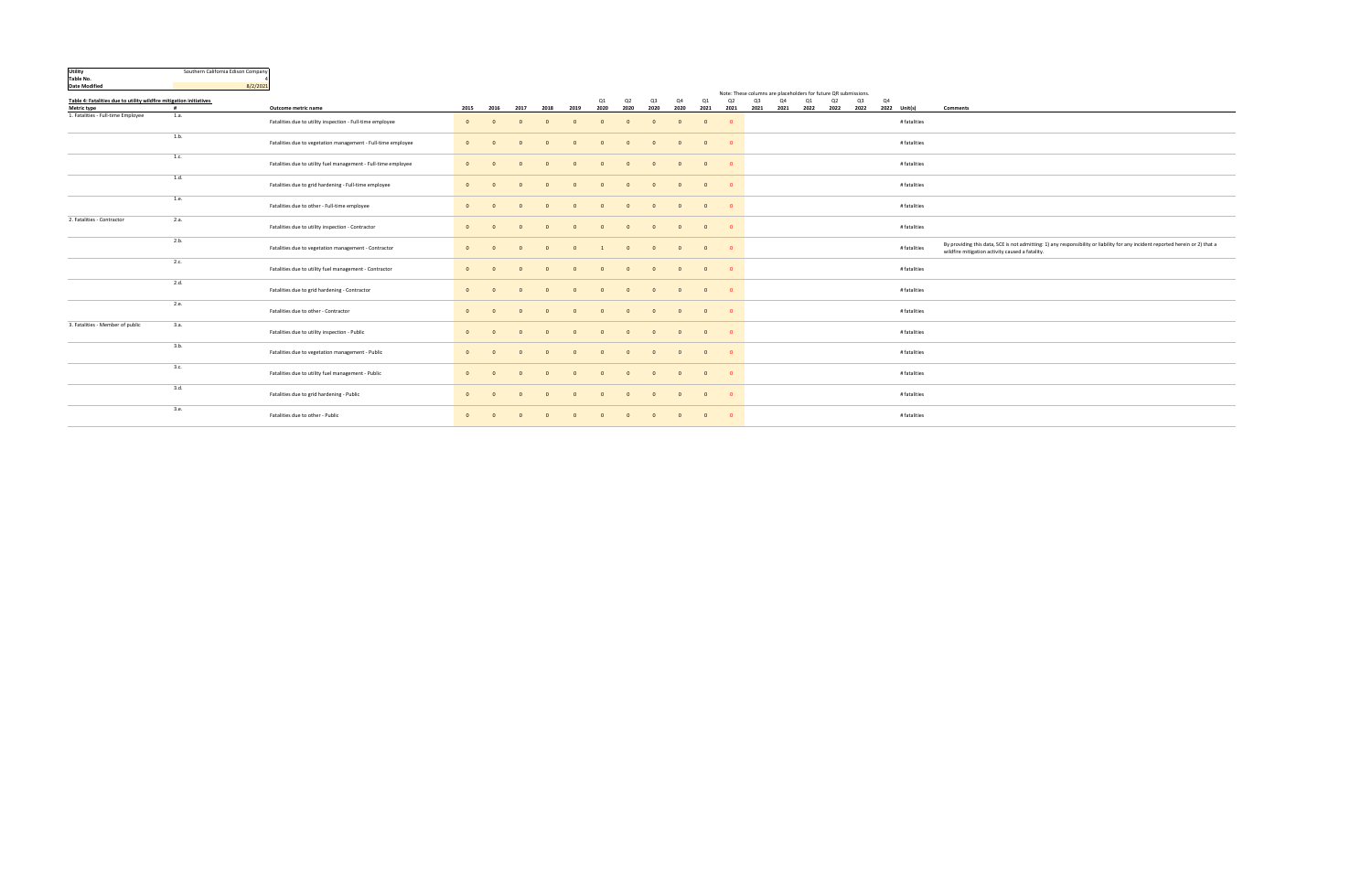| <b>Comments</b>                                                    |
|--------------------------------------------------------------------|
| By providing this data, SCE is not admitting that 1) any           |
| responsibility or liability for any incident reported herein or 2) |
| that a wildfire mitigation activity caused an injury.              |
|                                                                    |
|                                                                    |
|                                                                    |
|                                                                    |
|                                                                    |
| By providing this data, SCE is not admitting that 1) any           |
| responsibility or liability for any incident reported herein or 2) |
| that a wildfire mitigation activity caused an injury.              |
|                                                                    |
|                                                                    |
|                                                                    |
|                                                                    |
|                                                                    |
| By providing this data, SCE is not admitting that 1) any           |
| responsibility or liability for any incident reported herein or 2) |
| that a wildfire mitigation activity caused an injury.              |
|                                                                    |
|                                                                    |
| By providing this data, SCE is not admitting that 1) any           |
| responsibility or liability for any incident reported herein or 2) |
| that a wildfire mitigation activity caused an iniury.              |
|                                                                    |
|                                                                    |
|                                                                    |
|                                                                    |
|                                                                    |
|                                                                    |
|                                                                    |
|                                                                    |
|                                                                    |
|                                                                    |
|                                                                    |
|                                                                    |
|                                                                    |
|                                                                    |

| Utility<br>Table No.                                                             | Southern California Edison Company |                                                                   |                |                         |          |          |                |                |                |                |                         |                |                         |                                                                 |      |      |      |      |              |                            |                                |
|----------------------------------------------------------------------------------|------------------------------------|-------------------------------------------------------------------|----------------|-------------------------|----------|----------|----------------|----------------|----------------|----------------|-------------------------|----------------|-------------------------|-----------------------------------------------------------------|------|------|------|------|--------------|----------------------------|--------------------------------|
| <b>Date Modified</b>                                                             | 8/2/2021                           |                                                                   |                |                         |          |          |                |                |                |                |                         |                |                         |                                                                 |      |      |      |      |              |                            |                                |
|                                                                                  |                                    |                                                                   |                |                         |          |          |                |                |                |                |                         |                |                         | Note: These columns are placeholders for future QR submissions. |      |      |      |      |              |                            |                                |
| Table 5: OSHA-reportable injuries due to utility wildfire mitigation initiatives |                                    |                                                                   |                |                         |          |          |                | Q1             | Q2             | Q3             | Q4                      | Q1             | Q2                      | Q <sub>3</sub>                                                  | Q4   | Q1   | Q2   | Q3   | Q4           |                            |                                |
| <b>Metric type</b>                                                               | #                                  | Outcome metric name                                               | 2015           | 2016                    | 2017     | 2018     | 2019           | 2020           | 2020           | 2020           | 2020                    | 2021           | 2021                    | 2021                                                            | 2021 | 2022 | 2022 | 2022 | 2022 Unit(s) |                            | <b>Comments</b><br>By providir |
| 1. OSHA injuries - Full-time Employee                                            | 1.a.                               | OSHA injuries due to utility inspection - Full-time employee      | $\overline{0}$ | $\overline{\mathbf{0}}$ | $\Omega$ | $\Omega$ |                | $\Omega$       | $\Omega$       | $\Omega$       | $\Omega$                | $\overline{0}$ | $\overline{0}$          |                                                                 |      |      |      |      |              | # OSHA-reportable injuries | responsibi                     |
|                                                                                  |                                    |                                                                   |                |                         |          |          |                |                |                |                |                         |                |                         |                                                                 |      |      |      |      |              |                            | that a wild                    |
|                                                                                  | 1.b.                               | OSHA injuries due to vegetation management - Full-time employee   | $\overline{0}$ | - 0                     |          | $\Omega$ | $\Omega$       | $\Omega$       | $\Omega$       | $\Omega$       | $\Omega$                | $\overline{0}$ | $\overline{0}$          |                                                                 |      |      |      |      |              | # OSHA-reportable injuries |                                |
|                                                                                  |                                    |                                                                   |                |                         |          |          |                |                |                |                |                         |                |                         |                                                                 |      |      |      |      |              |                            |                                |
|                                                                                  |                                    |                                                                   |                |                         |          |          |                |                |                |                |                         |                |                         |                                                                 |      |      |      |      |              |                            |                                |
|                                                                                  | 1.c.                               | OSHA injuries due to utility fuel management - Full-time employee | $\overline{0}$ | $\Omega$                |          |          | $\Omega$       | $\Omega$       | $\Omega$       | $\Omega$       | $\Omega$                | $\overline{0}$ | $\overline{0}$          |                                                                 |      |      |      |      |              | # OSHA-reportable injuries |                                |
|                                                                                  |                                    |                                                                   |                |                         |          |          |                |                |                |                |                         |                |                         |                                                                 |      |      |      |      |              |                            | By providin                    |
|                                                                                  | 1.d.                               | OSHA injuries due to grid hardening - Full-time employee          | $\overline{0}$ | $\Omega$                |          | $\Omega$ | $\Omega$       | $\Omega$       | $\overline{0}$ | $\overline{0}$ | $\overline{0}$          | $\overline{0}$ | $\overline{0}$          |                                                                 |      |      |      |      |              | # OSHA-reportable injuries | responsibi                     |
|                                                                                  |                                    |                                                                   |                |                         |          |          |                |                |                |                |                         |                |                         |                                                                 |      |      |      |      |              |                            | that a wild                    |
|                                                                                  | 1.e.                               | OSHA injuries due to other - Full-time employee                   | $\overline{0}$ | $\Omega$                | $\Omega$ | $\Omega$ | $\Omega$       | $\Omega$       | $\overline{0}$ | $\overline{0}$ | $\overline{\mathbf{0}}$ | $\overline{0}$ | $\overline{0}$          |                                                                 |      |      |      |      |              | # OSHA-reportable injuries |                                |
|                                                                                  |                                    |                                                                   |                |                         |          |          |                |                |                |                |                         |                |                         |                                                                 |      |      |      |      |              |                            |                                |
| 2. OSHA injuries - Contractor                                                    | 2.a.                               | OSHA injuries due to utility inspection - Contractor              | $\overline{0}$ | - 0                     |          | $\Omega$ | $\Omega$       | $\Omega$       | $\overline{0}$ | $\Omega$       | $\overline{0}$          | $\overline{0}$ | $\overline{\mathbf{0}}$ |                                                                 |      |      |      |      |              | # OSHA-reportable injuries |                                |
|                                                                                  |                                    |                                                                   |                |                         |          |          |                |                |                |                |                         |                |                         |                                                                 |      |      |      |      |              |                            |                                |
|                                                                                  | 2.b.                               | OSHA injuries due to vegetation management - Contractor           | $\overline{0}$ | $\Omega$                | $\Omega$ | $\Omega$ | $\Omega$       | $\Omega$       |                | $\Omega$       | $\Omega$                | $\overline{0}$ | $\overline{1}$          |                                                                 |      |      |      |      |              | # OSHA-reportable injuries | By providir<br>responsibi      |
|                                                                                  |                                    |                                                                   |                |                         |          |          |                |                |                |                |                         |                |                         |                                                                 |      |      |      |      |              |                            | that a wild                    |
|                                                                                  |                                    |                                                                   |                |                         |          |          |                |                |                |                |                         |                |                         |                                                                 |      |      |      |      |              |                            |                                |
|                                                                                  | 2.c.                               | OSHA injuries due to utility fuel management - Contractor         | $\overline{0}$ | $\Omega$                | $\Omega$ | $\Omega$ | $\Omega$       | $\Omega$       | $\overline{0}$ | $\overline{0}$ | $\overline{0}$          | $\overline{0}$ | $\overline{0}$          |                                                                 |      |      |      |      |              | # OSHA-reportable injuries |                                |
|                                                                                  |                                    |                                                                   |                |                         |          |          |                |                |                |                |                         |                |                         |                                                                 |      |      |      |      |              |                            | By providir                    |
|                                                                                  | 2.d.                               | OSHA injuries due to grid hardening - Contractor                  | $\overline{0}$ | $\Omega$                | $\Omega$ | $\Omega$ | $\Omega$       | $\Omega$       | $\overline{0}$ |                | $\Omega$                | $\overline{0}$ | $\overline{0}$          |                                                                 |      |      |      |      |              | # OSHA-reportable injuries | responsibil                    |
|                                                                                  |                                    |                                                                   |                |                         |          |          |                |                |                |                |                         |                |                         |                                                                 |      |      |      |      |              |                            | that a wild                    |
|                                                                                  | 2.e.                               | OSHA injuries due to other - Contractor                           | $\overline{0}$ | $\Omega$                |          |          | $\Omega$       | $\Omega$       | $\Omega$       | $\Omega$       | $\overline{0}$          | $\overline{0}$ | $\overline{0}$          |                                                                 |      |      |      |      |              | # OSHA-reportable injuries |                                |
|                                                                                  |                                    |                                                                   |                |                         |          |          |                |                |                |                |                         |                |                         |                                                                 |      |      |      |      |              |                            |                                |
| 3. OSHA injuries - Member of public                                              | 3.a.                               | OSHA injuries due to utility inspection - Public                  | $\overline{0}$ | $\Omega$                |          | $\Omega$ | $\Omega$       | $\Omega$       | $\Omega$       | $\overline{0}$ | $\Omega$                | $\overline{0}$ | $\overline{0}$          |                                                                 |      |      |      |      |              | # OSHA-reportable injuries |                                |
|                                                                                  |                                    |                                                                   |                |                         |          |          |                |                |                |                |                         |                |                         |                                                                 |      |      |      |      |              |                            |                                |
|                                                                                  | 3.b.                               | OSHA injuries due to vegetation management - Public               | $\overline{0}$ | $\Omega$                | $\Omega$ | $\Omega$ | $\Omega$       | $\Omega$       | $\overline{0}$ | $\overline{0}$ | $\overline{\mathbf{0}}$ | $\overline{0}$ | $\overline{\mathbf{0}}$ |                                                                 |      |      |      |      |              | # OSHA-reportable injuries |                                |
|                                                                                  |                                    |                                                                   |                |                         |          |          |                |                |                |                |                         |                |                         |                                                                 |      |      |      |      |              |                            |                                |
|                                                                                  |                                    |                                                                   |                |                         |          |          |                |                |                |                |                         |                |                         |                                                                 |      |      |      |      |              |                            |                                |
|                                                                                  | 3.c.                               | OSHA injuries due to utility fuel management - Public             | $\overline{0}$ | $\Omega$                | $\Omega$ | $\Omega$ | $\overline{0}$ | $\overline{0}$ | $\overline{0}$ | $\overline{0}$ | $\overline{0}$          | $\overline{0}$ | $\overline{\mathbf{0}}$ |                                                                 |      |      |      |      |              | # OSHA-reportable injuries |                                |
|                                                                                  |                                    |                                                                   |                |                         |          |          |                |                |                |                |                         |                |                         |                                                                 |      |      |      |      |              |                            |                                |
|                                                                                  | 3.d.                               | OSHA injuries due to grid hardening - Public                      | $\overline{0}$ | - 0                     |          | $\Omega$ | $\Omega$       | $\Omega$       | $\overline{0}$ | $\overline{0}$ | $\overline{0}$          | $\overline{0}$ | $\overline{\mathbf{0}}$ |                                                                 |      |      |      |      |              | # OSHA-reportable injuries |                                |
|                                                                                  |                                    |                                                                   |                |                         |          |          |                |                |                |                |                         |                |                         |                                                                 |      |      |      |      |              |                            |                                |
|                                                                                  | 3.e.                               | OSHA injuries due to other - Public                               | $\overline{0}$ | $\Omega$                | $\Omega$ | $\Omega$ | $\overline{0}$ | $\overline{0}$ | $\overline{0}$ | $\overline{0}$ | $\overline{0}$          | $\overline{0}$ | $\overline{0}$          |                                                                 |      |      |      |      |              | # OSHA-reportable injuries |                                |
|                                                                                  |                                    |                                                                   |                |                         |          |          |                |                |                |                |                         |                |                         |                                                                 |      |      |      |      |              |                            |                                |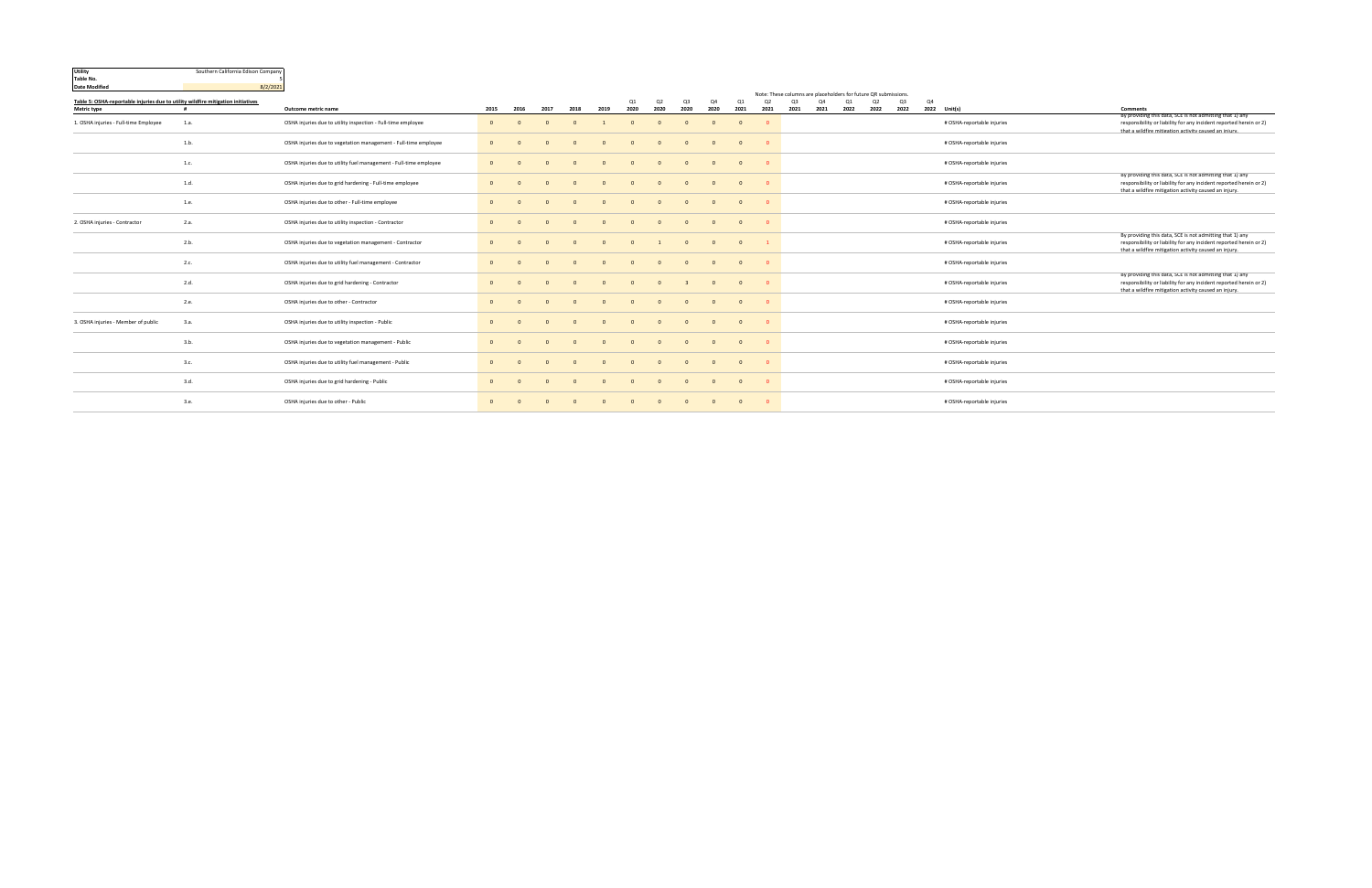| <b>Utility</b><br>Table No.                                             | Southern California Edison Compar |         |                                                                                               |                |                 |                 |         |                         |                        |            |            |            |                |                                                                 |      |      |      |      |      |              |                                                                                                                                                                                                                                                                                                                                                                                                                                                                                                                        |                                                                                                                                                                                                                                                                                                                                                                                                                                                                                                                                                                                                                                                                                                                                      |
|-------------------------------------------------------------------------|-----------------------------------|---------|-----------------------------------------------------------------------------------------------|----------------|-----------------|-----------------|---------|-------------------------|------------------------|------------|------------|------------|----------------|-----------------------------------------------------------------|------|------|------|------|------|--------------|------------------------------------------------------------------------------------------------------------------------------------------------------------------------------------------------------------------------------------------------------------------------------------------------------------------------------------------------------------------------------------------------------------------------------------------------------------------------------------------------------------------------|--------------------------------------------------------------------------------------------------------------------------------------------------------------------------------------------------------------------------------------------------------------------------------------------------------------------------------------------------------------------------------------------------------------------------------------------------------------------------------------------------------------------------------------------------------------------------------------------------------------------------------------------------------------------------------------------------------------------------------------|
| <b>Date Modified</b>                                                    |                                   | 8/2/202 |                                                                                               |                |                 |                 |         |                         |                        |            |            |            |                |                                                                 |      |      |      |      |      |              |                                                                                                                                                                                                                                                                                                                                                                                                                                                                                                                        |                                                                                                                                                                                                                                                                                                                                                                                                                                                                                                                                                                                                                                                                                                                                      |
|                                                                         |                                   |         |                                                                                               |                |                 |                 |         |                         |                        |            |            |            |                | Note: These columns are placeholders for future QR submissions. |      |      |      |      |      |              |                                                                                                                                                                                                                                                                                                                                                                                                                                                                                                                        |                                                                                                                                                                                                                                                                                                                                                                                                                                                                                                                                                                                                                                                                                                                                      |
| Table 6: Weather patterns                                               |                                   |         |                                                                                               |                |                 |                 |         |                         | Q1                     | Q2<br>2020 | Q3<br>2020 | Q4<br>2020 | Q1             | Q <sub>2</sub>                                                  | Q3   | Q4   | Q1   | Q2   | Q3   | Q4           |                                                                                                                                                                                                                                                                                                                                                                                                                                                                                                                        |                                                                                                                                                                                                                                                                                                                                                                                                                                                                                                                                                                                                                                                                                                                                      |
| <b>Metric type</b><br>L. Red Flag Warning Overhead circuit mile<br>Days | 1.a.                              |         | Outcome metric name<br>Red Flag Warning Overhead circuit mile days - entire utility territory | 2015<br>80,504 | 2016<br>286,327 | 2017<br>476,404 | 2018    | 2019<br>283,806 201,423 | 2020<br>$\overline{0}$ | 24,845     | 62,241     | 162,422    | 2021<br>58,515 | 2021<br>16,825.39                                               | 2021 | 2021 | 2022 | 2022 | 2022 | 2022 Unit(s) | Sum of overhead circuit miles of utility grid subject to Red Flag Warning each day<br>within a given time period, calculated as the number of overhead circuit miles that<br>were under an RFW multiplied by the number of days those circuit miles were<br>under said RFW. For example, if 100 overhead circuit miles were under an RFW for<br>1 day, and 10 of those miles were under RFW for an additional day, then the total<br>RFW OH circuit mile days would be 110.                                            | Comments<br>GIS systems are used in order to overlay the locational information of each red flag<br>warning. GIS models are updated frequently with changes within SCE's service<br>territroy and does not have the ability to analyze and calculate information in<br>previous years. As such, the overhead lengths of distribution and transmission circuits<br>are based on 2020 circuit mile information for the calculation of historical years 2015<br>2019. Additionally, this overall number may be slightly different than the 2020 WMP<br>filing due to the use of the 2020 GIS information. Historical information was re-<br>calculated as high fire threat district break outs are new requirements in the 2021<br>WMP. |
|                                                                         | 1.b.                              |         | Red Flag Warning Overhead circuit mile days - HFTD Zone 1                                     | 0.8            | 8.0             | 4.1             | 2.8     | 1.7                     | 0.0                    | 0.4        | 1.3        | 1.7        |                | 0.32                                                            |      |      |      |      |      |              | Red Flag Warning Overhead circuit mile days, see above for definition                                                                                                                                                                                                                                                                                                                                                                                                                                                  | GIS systems are used in order to overlay the locational information of each red flag<br>warning. GIS models are updated frequently with changes within SCE's service<br>territroy and does not have the ability to analyze and calculate information in<br>previous years. As such, the overhead lengths of distribution and transmission circuits<br>are based on 2020 circuit mile information for the calculation of historical years 2015<br>2019. Additionally, this overall number may be slightly different than the 2020 WMP<br>filing due to the use of the 2020 GIS information. Historical information was re-<br>calculated as high fire threat district break outs are new requirements in the 2021<br>WMP.             |
|                                                                         | 1.c.                              |         | Red Flag Warning Overhead circuit mile days - HFTD Tier 2                                     | 9,214          | 31,921          | 50.039          | 31,295  | 21,598                  | $\overline{0}$         | 4,391      | 10,011     | 17,964     | 7.003          | 3,074.07                                                        |      |      |      |      |      |              | Red Flag Warning Overhead circuit mile days, see above for definition                                                                                                                                                                                                                                                                                                                                                                                                                                                  | GIS systems are used in order to overlay the locational information of each red flag<br>warning. GIS models are updated frequently with changes within SCE's service<br>territroy and does not have the ability to analyze and calculate information in<br>previous years. As such, the overhead lengths of distribution and transmission circuits<br>are based on 2020 circuit mile information for the calculation of historical years 2015<br>2019. Additionally, this overall number may be slightly different than the 2020 WMP<br>filing due to the use of the 2020 GIS information. Historical information was re-<br>calculated as high fire threat district break outs are new requirements in the 2021<br>WMP.             |
|                                                                         | 1.d.                              |         | Red Flag Warning Overhead circuit mile days - HFTD Tier 3                                     | 25,523         | 88.117          | 127,005         | 82,216  | 57,321                  | - 0                    | 4.031      | 13,920     | 36,805     | 17,404         | 1,214.14                                                        |      |      |      |      |      |              | Red Flag Warning Overhead circuit mile days, see above for definition                                                                                                                                                                                                                                                                                                                                                                                                                                                  | GIS systems are used in order to overlay the locational information of each red flag<br>warning. GIS models are updated frequently with changes within SCE's service<br>territroy and does not have the ability to analyze and calculate information in<br>previous years. As such, the overhead lengths of distribution and transmission circuits<br>are based on 2020 circuit mile information for the calculation of historical years 2015<br>2019. Additionally, this overall number may be slightly different than the 2020 WMP<br>filing due to the use of the 2020 GIS information. Historical information was re-<br>calculated as high fire threat district break outs are new requirements in the 2021<br>WMP.             |
|                                                                         | 1.e.                              |         | Red Flag Warning Overhead circuit mile days - Non-HFTD                                        | 45.766         | 166.281         | 299,356         | 170,293 | 122,502                 | $\Omega$               | 16,423     | 38,309     | 107.651    | 34.108         | 12,536.87                                                       |      |      |      |      |      |              | Red Flag Warning Overhead circuit mile days, see above for definition                                                                                                                                                                                                                                                                                                                                                                                                                                                  | GIS systems are used in order to overlay the locational information of each red flag<br>warning. GIS models are updated frequently with changes within SCE's service<br>territroy and does not have the ability to analyze and calculate information in<br>previous years. As such, the overhead lengths of distribution and transmission circuits<br>are based on 2020 circuit mile information for the calculation of historical years 2015<br>2019. Additionally, this overall number may be slightly different than the 2020 WMP<br>filing due to the use of the 2020 GIS information. Historical information was re-<br>calculated as high fire threat district break outs are new requirements in the 2021<br>WMP.             |
| 2. Wind conditions                                                      | 2.a.                              |         | High wind warning overhead circuit mile days                                                  | 78.965         | 116,378         | 144,820         | 133,880 | 95,208                  | 61.545                 | 9.235      | 62         | 57.072     | 78,101         | 10,502.66                                                       |      |      |      |      |      |              | Sum of overhead circuit miles of utility grid subject to High Wind Warnings (HWW, warning. GIS models are updated frequently with changes within SCE's service<br>as defined by the National Weather Service) each day within a given time period, territroy and does not have the ability to analyze and calculate information in<br>were under HWW for an additional day, then the total HWW OH circuit mile days filing due to the use of the 2020 GIS information. Historical information was re-<br>would be 110. | GIS systems are used in order to overlay the locational information of each red flag<br>calculated as the number of overhead circuit miles that were under an HWW previous years. As such, the overhead lengths of distribution and transmission circuits<br>multiplied by the number of days those miles were under said HWW. For example, are based on 2020 circuit mile information for the calculation of historical years 2015-<br>if 100 overhead circuit miles were under an HWW for 1 day, and 10 of those miles 2019. Additionally, this overall number may be slightly different than the 2020 WMP<br>calculated as high fire threat district break outs are new requirements in the 2021<br>WMP.                          |
| 3. Other                                                                | 3.a.                              |         | Other relevant weather pattern metrics tracked (add additional rows as needed)                |                |                 |                 |         |                         |                        |            |            |            |                |                                                                 |      |      |      |      |      |              |                                                                                                                                                                                                                                                                                                                                                                                                                                                                                                                        |                                                                                                                                                                                                                                                                                                                                                                                                                                                                                                                                                                                                                                                                                                                                      |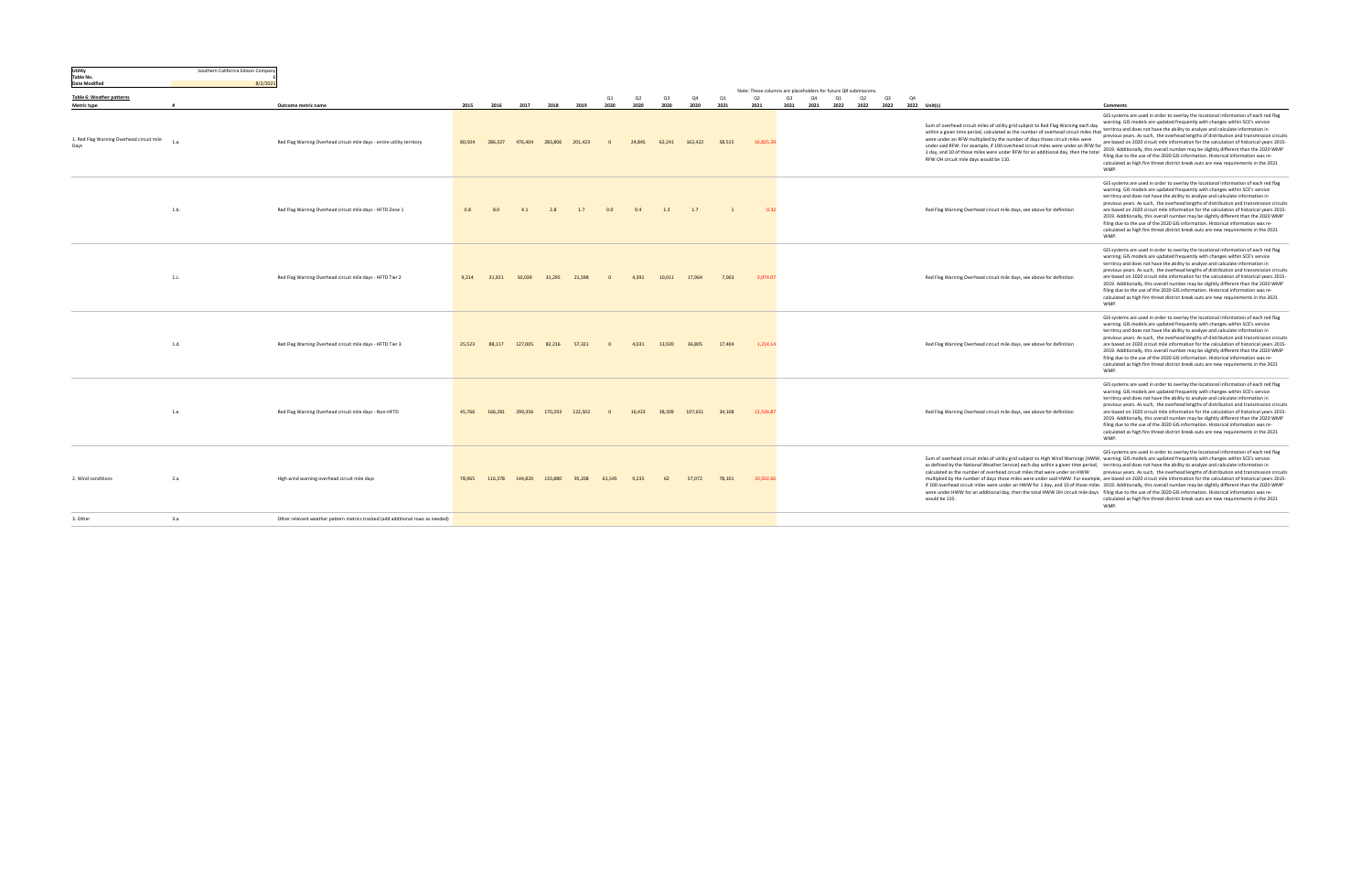| <b>Table No.</b><br><b>Date Modified</b>                   |                                                       |       | ransmission lines refer to all lines at or above 65kV, and distribution lines refer to all lines below 65kV. Transmission lines for faults and wire downs are typically 65kV and above, but may include some lower voltages (s<br>8/2/2021 Data from 2015 - 2020 Q2 should be actual numbers. 2020 Q3 - 2023 should be projected. In future submissions update projected numbers with actuals |                                                         |                         |                            |                |                               |            |                          |                         |                                            |                         |                                                     |                         |                          |                             |                          |                                           |           |                          |                                                  |                                                                                                                                                                                                                                                |
|------------------------------------------------------------|-------------------------------------------------------|-------|-----------------------------------------------------------------------------------------------------------------------------------------------------------------------------------------------------------------------------------------------------------------------------------------------------------------------------------------------------------------------------------------------|---------------------------------------------------------|-------------------------|----------------------------|----------------|-------------------------------|------------|--------------------------|-------------------------|--------------------------------------------|-------------------------|-----------------------------------------------------|-------------------------|--------------------------|-----------------------------|--------------------------|-------------------------------------------|-----------|--------------------------|--------------------------------------------------|------------------------------------------------------------------------------------------------------------------------------------------------------------------------------------------------------------------------------------------------|
| Table 7.1: Key recent and projected drivers of risk events |                                                       |       |                                                                                                                                                                                                                                                                                                                                                                                               |                                                         | Number of risk events   |                            |                |                               |            | $_{\Omega}1$             | Q2                      | Q3                                         | Q4                      | Q1                                                  | Q2                      | Q3                       | Projected risk events<br>Q4 |                          | Q1                                        | Q2        | Q3                       | Q4                                               |                                                                                                                                                                                                                                                |
| <b>Risk Event category</b>                                 | <b>Cause category</b>                                 | $\#$  | Sub-cause category                                                                                                                                                                                                                                                                                                                                                                            | Are risk events tracked for ignition driver? (yes / no) |                         |                            |                | 2015 2016 2017 2018 2019 2020 |            |                          |                         | 2020 2020                                  |                         | 2020 2021                                           |                         |                          |                             |                          |                                           |           |                          | 2021 2021 2021 2022 2022 2022 2022 Unit(s)       | Comments<br>Note that SCE enhanced its mapping of outage data to faults; this may have shifted numbers in this                                                                                                                                 |
| Wire down event - Distribution                             | 1. Contact from object - Distribution                 | 1.a.  | Veg. contact-Distribution                                                                                                                                                                                                                                                                                                                                                                     | Yes                                                     | 279                     | 357                        | 384            | 158                           | 308        | 86                       | 105                     | 82                                         | 151                     | 114                                                 | 34                      | 78                       | 88                          |                          | 77                                        | 72        | 77                       | 87 # risk events (excluding ignitions)           | table compared to the numbers provided in SCE's Remedial Compliance Plan SCE-2 - Determining C<br>of Near Misses.                                                                                                                              |
|                                                            |                                                       | 1.b.  | Animal contact-Distribution                                                                                                                                                                                                                                                                                                                                                                   | Yes                                                     | 74                      | 57                         | 53             | 48                            | 38         | 10                       | 19                      | 29                                         | 12                      | 11                                                  | 10                      | 14                       | 14                          |                          | 13<br>13                                  |           | 13                       | 13 # risk events (excluding ignitions)           | Note that SCE enhanced its mapping of outage data to faults; this may have shifted numbers in this<br>table compared to the numbers provided in SCE's Remedial Compliance Plan SCE-2 - Determining C<br>of Near Misses.                        |
|                                                            |                                                       | 1.c.  | Balloon contact-Distribution                                                                                                                                                                                                                                                                                                                                                                  | Yes                                                     | 115                     | 112                        | 115            | 134                           | 98         | 22                       | 47                      | 27                                         | 12                      | 24                                                  | 48                      | 21                       | 11                          |                          | 23<br>41                                  |           | 20                       | 10 # risk events (excluding ignitions)           | Note that SCE enhanced its mapping of outage data to faults; this may have shifted numbers in this<br>table compared to the numbers provided in SCE's Remedial Compliance Plan SCE-2 - Determining C<br>of Near Misses.                        |
|                                                            |                                                       | 1.d.  | Vehicle contact-Distribution                                                                                                                                                                                                                                                                                                                                                                  | Yes                                                     | 227                     | 349                        | 248            | 267                           | 269        | 76                       | 121                     | 88                                         | 98                      | 79                                                  | 106                     | 72                       | 72                          | 76                       | 69                                        |           | 71                       | 70 # risk events (excluding ignitions)           | Note that SCE enhanced its mapping of outage data to faults; this may have shifted numbers in this<br>table compared to the numbers provided in SCE's Remedial Compliance Plan SCE-2 - Determining C                                           |
|                                                            |                                                       | 1.e.  | Other contact from object - Distribution                                                                                                                                                                                                                                                                                                                                                      | Yes                                                     | $\overline{\mathbf{0}}$ | $\overline{1}$             | $\overline{0}$ | $\mathbf{0}$                  |            | $\Omega$                 | $\Omega$                | . വ                                        | $\overline{\mathbf{0}}$ | $\overline{0}$                                      | $\overline{0}$          | $\overline{0}$           | $\overline{0}$              |                          | $\overline{0}$<br>$\overline{\mathbf{0}}$ |           | $\Omega$                 | 0 # risk events (excluding ignitions)            | of Near Misses.<br>Note that SCE enhanced its mapping of outage data to faults; this may have shifted numbers in this<br>table compared to the numbers provided in SCE's Remedial Compliance Plan SCE-2 - Determining C                        |
|                                                            | 2. Equipment / facility failure - Distribution        | 2.a.  | Connector damage or failure- Distribution                                                                                                                                                                                                                                                                                                                                                     | Yes                                                     | 84                      | 106                        | 81             | 75                            |            | 25                       |                         | 38                                         | 23                      | 21                                                  | <b>13</b>               | 22                       | 22                          |                          | 21<br>22                                  |           | 22                       | 22 # risk events (excluding ignitions)           | of Near Misses.<br>Note that SCE enhanced its mapping of outage data to faults; this may have shifted numbers in this<br>table compared to the numbers provided in SCE's Remedial Compliance Plan SCE-2 - Determining C                        |
|                                                            |                                                       | 2.b.  | Splice damage or failure - Distribution                                                                                                                                                                                                                                                                                                                                                       | Yes                                                     | 35                      | 28                         | 24             | 24                            | 28         |                          |                         | 10                                         |                         | 10                                                  | $\overline{\mathbf{3}}$ | $\overline{7}$           | $\overline{7}$              | $\overline{7}$           | $\overline{7}$                            |           | $\overline{7}$           | 7 # risk events (excluding ignitions)            | of Near Misses.<br>Note that SCE enhanced its mapping of outage data to faults; this may have shifted numbers in this<br>table compared to the numbers provided in SCE's Remedial Compliance Plan SCE-2 - Determining C                        |
|                                                            |                                                       | 2.c.  | Crossarm damage or failure - Distribution                                                                                                                                                                                                                                                                                                                                                     | Yes                                                     | 31                      | 26                         | 26             | 25                            |            | 10                       | 10                      |                                            |                         | 15                                                  |                         |                          |                             |                          | 10<br>10                                  |           | 6                        | 9 # risk events (excluding ignitions)            | of Near Misses<br>Note that SCE enhanced its mapping of outage data to faults; this may have shifted numbers in this<br>table compared to the numbers provided in SCE's Remedial Compliance Plan SCE-2 - Determining C                         |
|                                                            |                                                       |       |                                                                                                                                                                                                                                                                                                                                                                                               |                                                         |                         |                            |                |                               |            |                          |                         |                                            |                         |                                                     |                         |                          |                             |                          |                                           |           |                          |                                                  | of Near Misses<br>Note that SCE enhanced its mapping of outage data to faults; this may have shifted numbers in this                                                                                                                           |
|                                                            |                                                       | 2.d.  | Insulator damage or failure- Distribution                                                                                                                                                                                                                                                                                                                                                     | <b>No</b>                                               | $\overline{0}$          | $\overline{\phantom{0}}$   |                | $\overline{\mathbf{0}}$       |            | $\overline{0}$           |                         |                                            |                         | $\overline{\mathbf{0}}$                             | $\bullet$               | $\overline{\mathbf{0}}$  | $\overline{0}$              |                          | $\bullet$<br>$\bullet$                    |           | $\overline{0}$           | # risk events (excluding ignitions)              | table compared to the numbers provided in SCE's Remedial Compliance Plan SCE-2 - Determining C<br>of Near Misses.<br>Note that SCE enhanced its mapping of outage data to faults; this may have shifted numbers in this                        |
|                                                            |                                                       | 2.e.  | Lightning arrestor damage or failure- Distribution                                                                                                                                                                                                                                                                                                                                            | Yes                                                     | $\mathbf{0}$            | $\overline{\phantom{0}}$   |                | $\overline{\mathbf{0}}$       |            | $\overline{0}$           |                         | $\mathbf{0}$                               | $\overline{0}$          | $\overline{0}$                                      | $\overline{\mathbf{0}}$ | $\overline{0}$           | $\overline{\mathbf{0}}$     | $\overline{\phantom{0}}$ | $\overline{\mathbf{0}}$                   |           | $\Omega$                 | 0 # risk events (excluding ignitions)            | table compared to the numbers provided in SCE's Remedial Compliance Plan SCE-2 - Determining C<br>of Near Misses.<br>Note that SCE enhanced its mapping of outage data to faults; this may have shifted numbers in this                        |
|                                                            |                                                       | 2.f.  | Tap damage or failure - Distribution                                                                                                                                                                                                                                                                                                                                                          | Yes                                                     | $\mathbf{0}$            | $\overline{\phantom{0}}$   |                | 5 <sup>5</sup>                | 12         |                          |                         |                                            | $\overline{2}$          |                                                     | $\mathbf{0}$            | $\overline{2}$           | $\overline{2}$              | $\overline{2}$           | $\overline{2}$                            |           | $\overline{2}$           | 2 # risk events (excluding ignitions)            | table compared to the numbers provided in SCE's Remedial Compliance Plan SCE-2 - Determining C<br>of Near Misses.                                                                                                                              |
|                                                            |                                                       | 2.g.  | Tie wire damage or failure - Distribution                                                                                                                                                                                                                                                                                                                                                     | <b>No</b>                                               | $\mathbf{0}$            | $\overline{\phantom{0}}$   | $\Omega$       | $\overline{\mathbf{0}}$       |            |                          |                         |                                            | $\mathbf{0}$            | $\overline{0}$                                      | $\mathbf{0}$            | $\overline{0}$           | $\mathbf{0}$                |                          | $\overline{0}$<br>$\overline{0}$          |           | $\overline{\mathbf{0}}$  | 0 # risk events (excluding ignitions)            | Note that SCE enhanced its mapping of outage data to faults; this may have shifted numbers in this<br>table compared to the numbers provided in SCE's Remedial Compliance Plan SCE-2 - Determining C<br>of Near Misses.                        |
|                                                            |                                                       | 2.h.  | Other - Distribution                                                                                                                                                                                                                                                                                                                                                                          | Yes                                                     | 685                     | 824                        | 667            | 423                           | 607        | 144                      | 171                     | 198                                        | 238                     | 104                                                 | 105                     | 170                      | 165                         |                          | 173                                       | 170       | 170                      | 165 # risk events (excluding ignitions)          | The total of all sub-cause category types                                                                                                                                                                                                      |
|                                                            |                                                       |       | Pole damage or failure - Distribution                                                                                                                                                                                                                                                                                                                                                         | Yes                                                     | 13                      | 12                         | 28             | 39                            |            |                          | 24                      | 20                                         | 20                      | 14                                                  | <b>18</b>               | <b>NA</b>                | <b>NA</b>                   | <b>NA</b>                | <b>NA</b>                                 |           | <b>NA</b>                | NA # risk events (excluding ignitions)           | This is a new sub-cause category type added to increase transparency of wire-down events. New sub-cause<br>categories were forecasted as an aggregate rather as individual line items and forecast data is not included f<br>these categories. |
|                                                            |                                                       |       | Pothead damage or failure - Distribution                                                                                                                                                                                                                                                                                                                                                      | Yes                                                     |                         | $\overline{\phantom{0}}$   |                |                               |            |                          |                         |                                            |                         |                                                     |                         | <b>NA</b>                | <b>NA</b>                   | <b>NA</b>                | <b>NA</b>                                 |           | <b>NA</b>                | <b>NA</b><br># risk events (excluding ignitions) | This is a new sub-cause category type added to increase transparency of wire-down events. New sub-cause<br>categories were forecasted as an aggregate rather as individual line items and forecast data is not included f<br>these categories  |
|                                                            |                                                       |       | Fuse failure damage or failure - Distribution                                                                                                                                                                                                                                                                                                                                                 | Yes                                                     | $\Omega$                | $\overline{\phantom{0}}$   | $\mathbf{0}$   |                               |            | $\overline{0}$           |                         | $\overline{2}$                             | $\overline{1}$          | $\overline{1}$                                      |                         | <b>NA</b>                | <b>NA</b>                   | <b>NA</b>                | <b>NA</b>                                 |           | <b>NA</b>                | NA # risk events (excluding ignitions)           | This is a new sub-cause category type added to increase transparency of wire-down events. New sub-cause<br>categories were forecasted as an aggregate rather as individual line items and forecast data is not included f<br>these categories. |
|                                                            |                                                       |       | Guy damage or failure - Distribution                                                                                                                                                                                                                                                                                                                                                          | Yes                                                     |                         | $\overline{\phantom{0}}$   |                |                               |            |                          |                         |                                            |                         |                                                     |                         |                          |                             |                          | <b>NA</b>                                 |           |                          | <b>NA</b><br># risk events (excluding ignitions) | This is a new sub-cause category type added to increase transparency of wire-down events. New sub-cause<br>categories were forecasted as an aggregate rather as individual line items and forecast data is not included f<br>these categories. |
|                                                            |                                                       |       | Conductor failure damage or failure - Distribution                                                                                                                                                                                                                                                                                                                                            | Yes                                                     | $\mathbf{0}$            | $\overline{\phantom{0}}$   | 28             | 44                            | 120        | 33                       | 51                      | 63                                         | 57                      | 49                                                  |                         | <b>NA</b>                | <b>NA</b>                   | <b>NA</b>                | <b>NA</b>                                 |           | <b>NA</b>                | # risk events (excluding ignitions)<br><b>NA</b> | This is a new sub-cause category type added to increase transparency of wire-down events. New sub-cause<br>categories were forecasted as an aggregate rather as individual line items and forecast data is not included f<br>these categories  |
|                                                            |                                                       |       | Various other damage or failure - Distribution                                                                                                                                                                                                                                                                                                                                                | Yes                                                     | 672                     | 812                        | 607            | 328                           | 437        | 98                       | 93                      | 108                                        | 159                     | 39                                                  | 61                      | <b>NA</b>                | <b>NA</b>                   |                          | <b>NA</b><br><b>NA</b>                    |           | <b>NA</b>                | NA # risk events (excluding ignitions)           | This is a new sub-cause category type added to increase transparency of wire-down events. New sub-cause<br>categories were forecasted as an aggregate rather as individual line items and forecast data is not included f<br>these categories. |
|                                                            | 3. Wire-to-wire contact - Distribution                | 3.a.  | Wire-to-wire contact / contamination- Distribution                                                                                                                                                                                                                                                                                                                                            | Yes                                                     | $\mathbf{0}$            | $\overline{0}$             |                |                               |            | $\overline{0}$           |                         | $\overline{2}$                             | $\overline{1}$          | $\overline{4}$                                      | $\mathbf{0}$            | $\overline{1}$           | $\mathbf{1}$                | $\overline{1}$           | $\mathbf{1}$                              |           |                          | 1 # risk events (excluding ignitions)            | Note that SCE enhanced its mapping of outage data to faults; this may have shifted numbers in this<br>table compared to the numbers provided in SCE's Remedial Compliance Plan SCE-2 - Determining C<br>of Near Misses.                        |
|                                                            | 4. Contamination - Distribution                       | 4.a.  | Contamination - Distribution                                                                                                                                                                                                                                                                                                                                                                  | <b>No</b>                                               |                         |                            | $\mathbf{0}$   | $\overline{\mathbf{0}}$       |            | $\overline{\mathbf{0}}$  |                         |                                            | $\overline{\mathbf{0}}$ | $\mathbf{0}$                                        |                         | $\overline{0}$           | $\mathbf{0}$                |                          | $\bullet$<br>$\bullet$                    |           | $\overline{\mathbf{0}}$  | 0 # risk events (excluding ignitions)            | Note that SCE enhanced its mapping of outage data to faults; this may have shifted numbers in this<br>table compared to the numbers provided in SCE's Remedial Compliance Plan SCE-2 - Determining C<br>of Near Misses                         |
|                                                            | 5. Utility work / Operation                           | 5.a.  | Utility work / Operation                                                                                                                                                                                                                                                                                                                                                                      | <b>No</b>                                               | $\mathbf{0}$            | $\overline{\mathbf{0}}$    | $\overline{0}$ | $\overline{0}$                | $\Omega$   | $\overline{0}$           | $\overline{0}$          | $\overline{0}$                             | $\overline{0}$          | $\overline{\mathbf{0}}$                             | $\bullet$               | $\overline{0}$           | $\mathbf{0}$                |                          | $\bullet$<br>$\bullet$                    |           | $\overline{\mathbf{0}}$  | 0 # risk events (excluding ignitions)            | Note that SCE enhanced its mapping of outage data to faults; this may have shifted numbers in this<br>table compared to the numbers provided in SCE's Remedial Compliance Plan SCE-2 - Determining C<br>of Near Misses.                        |
|                                                            | 6. Vandalism / Theft - Distribution                   | 6.a.  | Vandalism / Theft - Distribution                                                                                                                                                                                                                                                                                                                                                              | <b>No</b>                                               |                         |                            | $\overline{0}$ | $\overline{\phantom{0}}$      |            | $\overline{\phantom{0}}$ |                         | $\begin{array}{ccc} & & & 0 & \end{array}$ |                         |                                                     |                         |                          |                             |                          |                                           | $\sim$ 0  | $\overline{\mathbf{0}}$  | 0 # risk events (excluding ignitions)            | Note that SCE enhanced its mapping of outage data to faults; this may have shifted numbers in this<br>table compared to the numbers provided in SCE's Remedial Compliance Plan SCE-2 - Determining C<br>of Near Misses                         |
|                                                            | 7. Other-Distribution                                 | 7.a.  | All Other-Distribution                                                                                                                                                                                                                                                                                                                                                                        | Yes                                                     | $\mathbf{0}$            | $\overline{\phantom{0}}$   | 33             | 53                            | 54         | 11                       | 11                      | 41                                         | 39                      | 116                                                 | 50                      | 39                       | 39                          | 39                       | 39                                        |           | 39                       | 39 # risk events (excluding ignitions)           | Note that SCE enhanced its mapping of outage data to faults; this may have shifted numbers in this<br>table compared to the numbers provided in SCE's Remedial Compliance Plan SCE-2 - Determining C                                           |
|                                                            | 8. Unknown-Distribution                               | 8.a.  | Unknown - Distribution                                                                                                                                                                                                                                                                                                                                                                        | Yes                                                     | $\circ$                 | $\overline{\phantom{0}}$   | $\mathbf{0}$   | $\overline{\mathbf{0}}$       |            | $\overline{0}$           | $\overline{0}$          | $\overline{\mathbf{0}}$                    | $\overline{0}$          | $\overline{0}$                                      | $\overline{\mathbf{0}}$ | $\overline{0}$           | $\overline{0}$              |                          | $\overline{0}$<br>$\overline{0}$          |           | $\overline{\mathbf{0}}$  | 0 # risk events (excluding ignitions)            | of Near Misses.<br>Note that SCE enhanced its mapping of outage data to faults; this may have shifted numbers in this<br>table compared to the numbers provided in SCE's Remedial Compliance Plan SCE-2 - Determining C                        |
| Wire down event - Transmission                             | 9. Contact from object - Transmission                 | 9.a.  | Veg. contact-Transmission                                                                                                                                                                                                                                                                                                                                                                     | Yes                                                     | $\circ$                 | $\overline{\phantom{0}}$   | $\circ$        | $\overline{0}$                | $^{\circ}$ | $\overline{0}$           | $\overline{0}$          | $\overline{\mathbf{0}}$                    |                         | $0\qquad 0$                                         | $\overline{\mathbf{0}}$ | $\overline{\mathbf{0}}$  | $\overline{\mathbf{0}}$     | $\overline{\phantom{0}}$ | $\overline{\mathbf{0}}$                   |           | $\overline{\phantom{0}}$ | 0 # risk events (excluding ignitions)            | of Near Misses.<br>Note that SCE enhanced its mapping of outage data to faults; this may have shifted numbers in this<br>table compared to the numbers provided in SCE's Remedial Compliance Plan SCE-2 - Determining C                        |
|                                                            |                                                       | 9.b.  | Animal contact-Transmission                                                                                                                                                                                                                                                                                                                                                                   | Yes                                                     | $\mathbf{0}$            | $\overline{\phantom{0}}$   |                |                               |            |                          |                         |                                            | $\overline{0}$          | $\overline{0}$                                      |                         | $\overline{0}$           |                             |                          | $\overline{0}$<br>$\overline{\mathbf{0}}$ |           | $\overline{0}$           | 0 # risk events (excluding ignitions)            | of Near Misses<br>Note that SCE enhanced its mapping of outage data to faults; this may have shifted numbers in this<br>table compared to the numbers provided in SCE's Remedial Compliance Plan SCE-2 - Determining C                         |
|                                                            |                                                       |       |                                                                                                                                                                                                                                                                                                                                                                                               |                                                         |                         |                            |                |                               |            |                          |                         |                                            |                         |                                                     |                         |                          |                             |                          |                                           |           |                          |                                                  | of Near Misses.<br>Note that SCE enhanced its mapping of outage data to faults; this may have shifted numbers in this                                                                                                                          |
|                                                            |                                                       | 9.c.  | Balloon contact-Transmission                                                                                                                                                                                                                                                                                                                                                                  | Yes                                                     |                         | $1 \qquad 0$               | $\overline{0}$ | $\overline{\mathbf{0}}$       |            | $\overline{0}$           | $\overline{0}$          | $\overline{0}$                             |                         | $0\qquad 0$                                         | $\bullet$ 0             | $\overline{\phantom{0}}$ | $\overline{0}$              |                          | $\overline{\mathbf{0}}$<br>$\overline{0}$ |           | $\overline{0}$           | 0 # risk events (excluding ignitions)            | table compared to the numbers provided in SCE's Remedial Compliance Plan SCE-2 - Determining C<br>of Near Misses.<br>Note that SCE enhanced its mapping of outage data to faults; this may have shifted numbers in this                        |
|                                                            |                                                       | 9.d.  | Vehicle contact-Transmission                                                                                                                                                                                                                                                                                                                                                                  | Yes                                                     | $\mathbf{0}$            | $\overline{\phantom{0}}$ 2 | $\overline{0}$ | $\bullet$                     |            | $\overline{\mathbf{0}}$  | $\bullet$               | $\mathbf{1}$                               |                         | $1 \t 0$                                            | $\sim$ 0                | $\bullet$                | $\overline{\mathbf{0}}$     | $\overline{\phantom{0}}$ | $\bullet$                                 |           | $\overline{\mathbf{0}}$  | 0 # risk events (excluding ignitions)            | table compared to the numbers provided in SCE's Remedial Compliance Plan SCE-2 - Determining C<br>of Near Misses.<br>Note that SCE enhanced its mapping of outage data to faults; this may have shifted numbers in this                        |
|                                                            |                                                       | 9.e.  | Other contact from object - Transmission                                                                                                                                                                                                                                                                                                                                                      | Yes                                                     |                         |                            | $\overline{0}$ | $\overline{0}$                |            |                          | $\overline{0}$          | $\overline{0}$                             |                         | $0 \qquad 0$                                        | $\bullet$ $\bullet$     | $\overline{\phantom{0}}$ | $\bullet$                   | $\bullet$                | $\bullet$                                 |           | $\overline{\phantom{0}}$ | 0 # risk events (excluding ignitions)            | table compared to the numbers provided in SCE's Remedial Compliance Plan SCE-2 - Determining C<br>of Near Misses.                                                                                                                              |
|                                                            | 10. Equipment / facility failure - Transmission 10.a. |       | Connector damage or failure- Transmission                                                                                                                                                                                                                                                                                                                                                     | Yes                                                     |                         |                            |                |                               |            |                          |                         |                                            |                         |                                                     |                         |                          |                             |                          |                                           |           |                          | 0 # risk events (excluding ignitions)            | Note that SCE enhanced its mapping of outage data to faults; this may have shifted numbers in this<br>Note that SCE enhanced its mapping of outage data to faults; this may have shifted numbers in this                                       |
|                                                            |                                                       | 10.b. | Splice damage or failure - Transmission                                                                                                                                                                                                                                                                                                                                                       | Yes                                                     | $\circ$                 | $\overline{\phantom{0}}$   | $\circ$        | $\mathbf{1}$                  |            | $\overline{\mathbf{0}}$  | $\overline{\mathbf{0}}$ | $\bullet$                                  |                         | $\overline{\mathbf{0}}$<br>$\overline{\phantom{0}}$ | $\bullet$ 0             | $\bullet$ 0              | $\bullet$                   |                          | $\bullet$ 0                               | $\bullet$ | $\overline{\mathbf{0}}$  | 0 # risk events (excluding ignitions)            | table compared to the numbers provided in SCE's Remedial Compliance Plan SCE-2 - Determining C<br>of Near Misses.<br>Note that SCE enhanced its mapping of outage data to faults; this may have shifted numbers in this                        |
|                                                            |                                                       | 10.c. | Crossarm damage or failure - Transmission                                                                                                                                                                                                                                                                                                                                                     | Yes                                                     | $\circ$                 | $\overline{\phantom{0}}$   | $\mathbf{0}$   | $\overline{0}$                |            | $\overline{\mathbf{0}}$  | $\overline{\mathbf{0}}$ | $\overline{\mathbf{0}}$                    | $\overline{\mathbf{0}}$ | $\overline{\phantom{0}}$ 0                          | $\bullet$               | $\bullet$                | $\overline{\mathbf{0}}$     | $\bullet$                | $\overline{\phantom{0}}$                  |           | $\overline{\mathbf{0}}$  | 0 # risk events (excluding ignitions)            | table compared to the numbers provided in SCE's Remedial Compliance Plan SCE-2 - Determining C<br>of Near Misses.<br>Note that SCE enhanced its mapping of outage data to faults; this may have shifted numbers in this                        |
|                                                            |                                                       | 10.d. | Insulator damage or failure- Transmission                                                                                                                                                                                                                                                                                                                                                     | <b>No</b>                                               |                         |                            |                |                               |            |                          |                         |                                            |                         |                                                     |                         |                          |                             |                          |                                           |           |                          | 0 # risk events (excluding ignitions)            | table compared to the numbers provided in SCE's Remedial Compliance Plan SCE-2 - Determining C<br>of Near Misses.                                                                                                                              |

|     | <b>Comments</b>                                                                                                                                                                                                             |
|-----|-----------------------------------------------------------------------------------------------------------------------------------------------------------------------------------------------------------------------------|
| ıs) | Note that SCE enhanced its mapping of outage data to faults; this may have shifted numbers in this<br>table compared to the numbers provided in SCE's Remedial Compliance Plan SCE-2 - Determining Cause                    |
|     | of Near Misses.                                                                                                                                                                                                             |
| ıs) | Note that SCE enhanced its mapping of outage data to faults; this may have shifted numbers in this<br>table compared to the numbers provided in SCE's Remedial Compliance Plan SCE-2 - Determining Cause                    |
|     | of Near Misses.                                                                                                                                                                                                             |
| ıs) | Note that SCE enhanced its mapping of outage data to faults; this may have shifted numbers in this<br>table compared to the numbers provided in SCE's Remedial Compliance Plan SCE-2 - Determining Cause                    |
|     | of Near Misses.                                                                                                                                                                                                             |
|     | Note that SCE enhanced its mapping of outage data to faults; this may have shifted numbers in this                                                                                                                          |
| ıs) | table compared to the numbers provided in SCE's Remedial Compliance Plan SCE-2 - Determining Cause<br>of Near Misses.                                                                                                       |
|     | Note that SCE enhanced its mapping of outage data to faults; this may have shifted numbers in this                                                                                                                          |
| ıs) | table compared to the numbers provided in SCE's Remedial Compliance Plan SCE-2 - Determining Cause<br>of Near Misses.                                                                                                       |
|     | Note that SCE enhanced its mapping of outage data to faults; this may have shifted numbers in this                                                                                                                          |
| ıs) | table compared to the numbers provided in SCE's Remedial Compliance Plan SCE-2 - Determining Cause<br>of Near Misses.                                                                                                       |
|     | Note that SCE enhanced its mapping of outage data to faults; this may have shifted numbers in this                                                                                                                          |
| ıs) | table compared to the numbers provided in SCE's Remedial Compliance Plan SCE-2 - Determining Cause<br>of Near Misses.                                                                                                       |
|     | Note that SCE enhanced its mapping of outage data to faults; this may have shifted numbers in this                                                                                                                          |
| ıs) | table compared to the numbers provided in SCE's Remedial Compliance Plan SCE-2 - Determining Cause                                                                                                                          |
|     | of Near Misses.<br>Note that SCE enhanced its mapping of outage data to faults; this may have shifted numbers in this                                                                                                       |
| ıs) | table compared to the numbers provided in SCE's Remedial Compliance Plan SCE-2 - Determining Cause                                                                                                                          |
|     | of Near Misses.<br>Note that SCE enhanced its mapping of outage data to faults; this may have shifted numbers in this                                                                                                       |
| ıs) | table compared to the numbers provided in SCE's Remedial Compliance Plan SCE-2 - Determining Cause                                                                                                                          |
|     | of Near Misses.<br>Note that SCE enhanced its mapping of outage data to faults; this may have shifted numbers in this                                                                                                       |
| ıs) | table compared to the numbers provided in SCE's Remedial Compliance Plan SCE-2 - Determining Cause                                                                                                                          |
|     | of Near Misses.<br>Note that SCE enhanced its mapping of outage data to faults; this may have shifted numbers in this                                                                                                       |
| ıs) | table compared to the numbers provided in SCE's Remedial Compliance Plan SCE-2 - Determining Cause                                                                                                                          |
|     | of Near Misses.                                                                                                                                                                                                             |
| ıs) | The total of all sub-cause category types                                                                                                                                                                                   |
|     | This is a new sub-cause category type added to increase transparency of wire-down events. New sub-cause                                                                                                                     |
| ıs) | categories were forecasted as an aggregate rather as individual line items and forecast data is not included for<br>these categories.                                                                                       |
|     | This is a new sub-cause category type added to increase transparency of wire-down events. New sub-cause                                                                                                                     |
| ıs) | categories were forecasted as an aggregate rather as individual line items and forecast data is not included for<br>these categories.                                                                                       |
| ıs) | This is a new sub-cause category type added to increase transparency of wire-down events. New sub-cause<br>categories were forecasted as an aggregate rather as individual line items and forecast data is not included for |
|     | these categories.                                                                                                                                                                                                           |
| ıs) | This is a new sub-cause category type added to increase transparency of wire-down events. New sub-cause<br>categories were forecasted as an aggregate rather as individual line items and forecast data is not included for |
|     | these categories.<br>This is a new sub-cause category type added to increase transparency of wire-down events. New sub-cause                                                                                                |
| ıs) | categories were forecasted as an aggregate rather as individual line items and forecast data is not included for                                                                                                            |
|     | these categories.<br>This is a new sub-cause category type added to increase transparency of wire-down events. New sub-cause                                                                                                |
| ıs) | categories were forecasted as an aggregate rather as individual line items and forecast data is not included for<br>these categories.                                                                                       |
|     | Note that SCE enhanced its mapping of outage data to faults; this may have shifted numbers in this                                                                                                                          |
| ıs) | table compared to the numbers provided in SCE's Remedial Compliance Plan SCE-2 - Determining Cause<br>of Near Misses.                                                                                                       |
|     | Note that SCE enhanced its mapping of outage data to faults; this may have shifted numbers in this                                                                                                                          |
| ıs) | table compared to the numbers provided in SCE's Remedial Compliance Plan SCE-2 - Determining Cause<br>of Near Misses.                                                                                                       |
|     | Note that SCE enhanced its mapping of outage data to faults; this may have shifted numbers in this                                                                                                                          |
| ıs) | table compared to the numbers provided in SCE's Remedial Compliance Plan SCE-2 - Determining Cause<br>of Near Misses.                                                                                                       |
|     | Note that SCE enhanced its mapping of outage data to faults; this may have shifted numbers in this                                                                                                                          |
| ıs) | table compared to the numbers provided in SCE's Remedial Compliance Plan SCE-2 - Determining Cause<br>of Near Misses.                                                                                                       |
|     | Note that SCE enhanced its mapping of outage data to faults; this may have shifted numbers in this<br>table compared to the numbers provided in SCE's Remedial Compliance Plan SCE-2 - Determining Cause                    |
| ıs) | of Near Misses.                                                                                                                                                                                                             |
| ıs) | Note that SCE enhanced its mapping of outage data to faults; this may have shifted numbers in this<br>table compared to the numbers provided in SCE's Remedial Compliance Plan SCE-2 - Determining Cause                    |
|     | of Near Misses.                                                                                                                                                                                                             |
| ıs) | Note that SCE enhanced its mapping of outage data to faults; this may have shifted numbers in this<br>table compared to the numbers provided in SCE's Remedial Compliance Plan SCE-2 - Determining Cause                    |
|     | of Near Misses.                                                                                                                                                                                                             |
| ıs) | Note that SCE enhanced its mapping of outage data to faults; this may have shifted numbers in this<br>table compared to the numbers provided in SCE's Remedial Compliance Plan SCE-2 - Determining Cause                    |
|     | of Near Misses.                                                                                                                                                                                                             |
| ıs) | Note that SCE enhanced its mapping of outage data to faults; this may have shifted numbers in this<br>table compared to the numbers provided in SCE's Remedial Compliance Plan SCE-2 - Determining Cause                    |
|     | of Near Misses.                                                                                                                                                                                                             |
| ıs) | Note that SCE enhanced its mapping of outage data to faults; this may have shifted numbers in this<br>table compared to the numbers provided in SCE's Remedial Compliance Plan SCE-2 - Determining Cause                    |
|     | of Near Misses.                                                                                                                                                                                                             |
| ıs) | Note that SCE enhanced its mapping of outage data to faults; this may have shifted numbers in this<br>table compared to the numbers provided in SCE's Remedial Compliance Plan SCE-2 - Determining Cause                    |
|     | of Near Misses.                                                                                                                                                                                                             |
| ıs) | Note that SCE enhanced its mapping of outage data to faults; this may have shifted numbers in this<br>Note that SCE enhanced its mapping of outage data to faults; this may have shifted numbers in this                    |
| ıs) | table compared to the numbers provided in SCE's Remedial Compliance Plan SCE-2 - Determining Cause                                                                                                                          |
|     | of Near Misses.<br>Note that SCE enhanced its mapping of outage data to faults; this may have shifted numbers in this                                                                                                       |
| ıs) | table compared to the numbers provided in SCE's Remedial Compliance Plan SCE-2 - Determining Cause                                                                                                                          |
|     | of Near Misses.<br>Note that SCE enhanced its mapping of outage data to faults; this may have shifted numbers in this                                                                                                       |
| ıs) | table compared to the numbers provided in SCE's Remedial Compliance Plan SCE-2 - Determining Cause<br>of Near Misses.                                                                                                       |
|     |                                                                                                                                                                                                                             |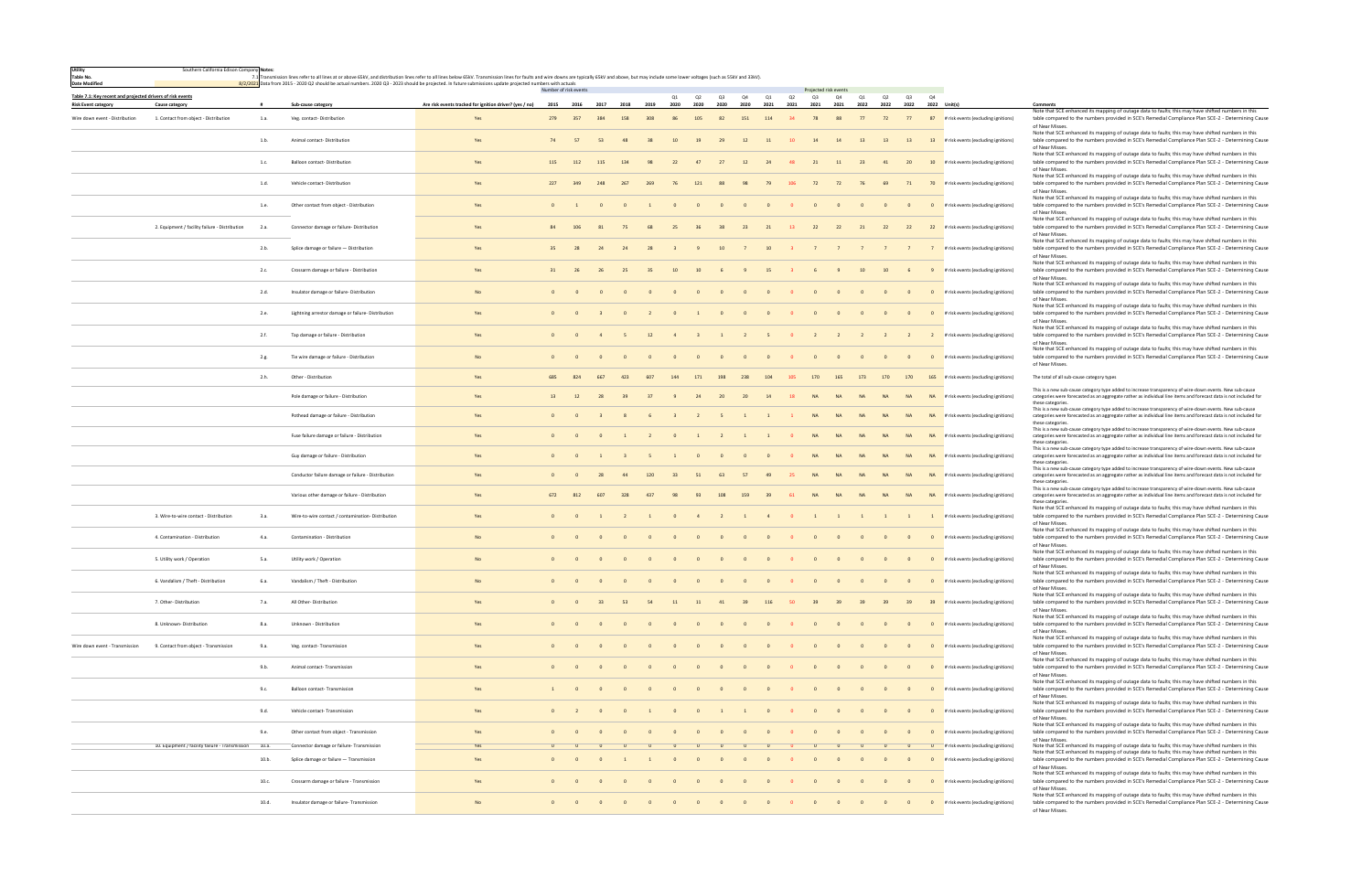|                       |                                                       |       |                                                                 |           |                     |                          |                          |                |                          |                |                          |                                            |                          |                                           |                          |                          |                         |                |                |                                                       | Note that SCE enhanced its mapping of outage data to faults; this may have shifted numbers in this                                                                                                                          |
|-----------------------|-------------------------------------------------------|-------|-----------------------------------------------------------------|-----------|---------------------|--------------------------|--------------------------|----------------|--------------------------|----------------|--------------------------|--------------------------------------------|--------------------------|-------------------------------------------|--------------------------|--------------------------|-------------------------|----------------|----------------|-------------------------------------------------------|-----------------------------------------------------------------------------------------------------------------------------------------------------------------------------------------------------------------------------|
|                       |                                                       | 10.e. | Lightning arrestor damage or failure- Transmission              | Yes       | $\circ$             | $\Omega$                 | $\mathbf{0}$             | $\mathbf{0}$   | $\overline{0}$           | $\overline{0}$ | $\overline{\phantom{0}}$ | $\overline{\mathbf{0}}$                    | $\overline{\mathbf{0}}$  | $\overline{\mathbf{0}}$<br>$\bullet$ 0    | $\overline{0}$           | $\overline{0}$           | $\overline{0}$          | $\overline{0}$ | $\overline{0}$ | 0 # risk events (excluding ignitions)                 | table compared to the numbers provided in SCE's Remedial Compliance Plan SCE-2 - Determining Cause<br>of Near Misses.                                                                                                       |
|                       |                                                       |       |                                                                 |           |                     |                          |                          |                |                          |                |                          |                                            |                          |                                           |                          |                          |                         |                |                |                                                       | Note that SCE enhanced its mapping of outage data to faults; this may have shifted numbers in this                                                                                                                          |
|                       |                                                       | 10.f. | Tap damage or failure - Transmission                            | Yes       |                     | $0$ 0                    | $\overline{\phantom{0}}$ | $\overline{0}$ | $\overline{\phantom{0}}$ | $0\qquad 0$    |                          | $\begin{array}{ccc} & & & 0 & \end{array}$ |                          | $\overline{0}$<br>$\bullet$ 0             | $\overline{\phantom{0}}$ | $\bullet$                | $\overline{\mathbf{0}}$ | $\overline{0}$ | $\overline{0}$ | 0 # risk events (excluding ignitions)                 | table compared to the numbers provided in SCE's Remedial Compliance Plan SCE-2 - Determining Cause<br>of Near Misses.                                                                                                       |
|                       |                                                       |       |                                                                 |           |                     |                          |                          |                |                          |                |                          |                                            |                          |                                           |                          |                          |                         |                |                |                                                       | Note that SCE enhanced its mapping of outage data to faults; this may have shifted numbers in this                                                                                                                          |
|                       |                                                       | 10.g. | Tie wire damage or failure - Transmission                       | No        | $\overline{0}$      | $\overline{0}$           | $\overline{0}$           | $\overline{0}$ | $\overline{0}$           | $\overline{0}$ | $\overline{0}$           | $\overline{\mathbf{0}}$                    | $\overline{\mathbf{0}}$  | $\overline{0}$<br>$\overline{0}$          | $\overline{0}$           | $\overline{\mathbf{0}}$  | $\overline{0}$          | $\overline{0}$ | $\overline{0}$ | $\overline{0}$<br># risk events (excluding ignitions) | table compared to the numbers provided in SCE's Remedial Compliance Plan SCE-2 - Determining Cause                                                                                                                          |
|                       |                                                       | 10.h. | Other - Transmission                                            | Yes       |                     |                          |                          |                |                          |                | $\circ$                  |                                            | - 0                      |                                           | - 0                      | $^{\circ}$               | $^{\circ}$              |                |                | # risk events (excluding ignitions)<br>$\overline{0}$ | of Near Misses.<br>The total of all sub-cause category types                                                                                                                                                                |
|                       |                                                       |       | Pole damage or failure - Transmission                           | Yes       |                     | $0 \qquad 1$             | $\overline{0}$           | $\overline{0}$ | $\overline{\mathbf{0}}$  | $\overline{0}$ | $\overline{\mathbf{0}}$  | $\overline{\mathbf{0}}$                    | $\overline{\phantom{0}}$ | $\overline{\mathbf{0}}$<br>$\bullet$      | <b>NA</b>                | <b>NA</b>                | <b>NA</b>               | <b>NA</b>      | <b>NA</b>      | NA # risk events (excluding ignitions)                | This is a new sub-cause category type added to increase transparency of wire-down events. New sub-cause<br>categories were forecasted as an aggregate rather as individual line items and forecast data is not included for |
|                       |                                                       |       |                                                                 |           |                     |                          |                          |                |                          |                |                          |                                            |                          |                                           |                          |                          |                         |                |                |                                                       | these categories                                                                                                                                                                                                            |
|                       |                                                       |       | Pothead damage or failure - Transmission                        | Yes       | $\bullet$           | $\overline{\phantom{0}}$ | $\overline{0}$           | $\overline{0}$ | $\overline{0}$           | $\overline{0}$ | $\overline{\phantom{0}}$ | $\overline{\mathbf{0}}$                    | $\overline{\mathbf{0}}$  |                                           | <b>NA</b>                | <b>NA</b>                | <b>NA</b>               | <b>NA</b>      | <b>NA</b>      | <b>NA</b><br># risk events (excluding ignitions)      | This is a new sub-cause category type added to increase transparency of wire-down events. New sub-cause<br>categories were forecasted as an aggregate rather as individual line items and forecast data is not included for |
|                       |                                                       |       |                                                                 |           |                     |                          |                          |                |                          |                |                          |                                            |                          |                                           |                          |                          |                         |                |                |                                                       | these categories.                                                                                                                                                                                                           |
|                       |                                                       |       | Fuse failure damage or failure - Transmission                   | Yes       | $\bullet$ $\bullet$ | $\overline{0}$           | $\bullet$                | $\overline{0}$ | $\bullet$                | $\bullet$      | $\bullet$ 0              | $\bullet$                                  | $\overline{\mathbf{0}}$  | $\overline{0}$<br>$\overline{\mathbf{0}}$ | <b>NA</b>                | <b>NA</b>                | <b>NA</b>               | <b>NA</b>      | <b>NA</b>      | <b>NA</b><br># risk events (excluding ignitions)      | This is a new sub-cause category type added to increase transparency of wire-down events. New sub-cause<br>categories were forecasted as an aggregate rather as individual line items and forecast data is not included for |
|                       |                                                       |       |                                                                 |           |                     |                          |                          |                |                          |                |                          |                                            |                          |                                           |                          |                          |                         |                |                |                                                       | these categories                                                                                                                                                                                                            |
|                       |                                                       |       | Guy damage or failure - Transmission                            | Yes       |                     | $0\qquad 0$              | $\overline{\mathbf{0}}$  | $\circ$        | $\overline{\mathbf{0}}$  | $\overline{0}$ | $\bullet$                | $\overline{\mathbf{0}}$                    | $\overline{\mathbf{0}}$  |                                           | <b>NA</b>                | <b>NA</b>                | <b>NA</b>               | <b>NA</b>      | <b>NA</b>      | # risk events (excluding ignitions)<br><b>NA</b>      | This is a new sub-cause category type added to increase transparency of wire-down events. New sub-cause<br>categories were forecasted as an aggregate rather as individual line items and forecast data is not included for |
|                       |                                                       |       |                                                                 |           |                     |                          |                          |                |                          |                |                          |                                            |                          |                                           |                          |                          |                         |                |                |                                                       | these categories                                                                                                                                                                                                            |
|                       |                                                       |       | Conductor failure damage or failure - Transmission              | Yes       | $\overline{0}$      | $\mathbf{0}$             | $\mathbf{0}$             | $\mathbf{0}$   | $\overline{0}$           | $\overline{0}$ | $\overline{0}$           | $\overline{0}$                             | $\overline{0}$           |                                           | <b>NA</b>                | <b>NA</b>                | <b>NA</b>               | <b>NA</b>      | <b>NA</b>      | <b>NA</b><br># risk events (excluding ignitions)      | This is a new sub-cause category type added to increase transparency of wire-down events. New sub-cause<br>categories were forecasted as an aggregate rather as individual line items and forecast data is not included for |
|                       |                                                       |       |                                                                 |           |                     |                          |                          |                |                          |                |                          |                                            |                          |                                           |                          |                          |                         |                |                |                                                       | these categories<br>This is a new sub-cause category type added to increase transparency of wire-down events. New sub-cause                                                                                                 |
|                       |                                                       |       | Various other damage or failure - Transmission                  | Yes       |                     | $1 \t 2$                 | $\mathbf{0}$             |                |                          |                | $\overline{0}$           | $\mathbf{0}$                               | $\overline{0}$           |                                           | <b>NA</b>                | <b>NA</b>                | <b>NA</b>               | <b>NA</b>      | <b>NA</b>      | <b>NA</b><br># risk events (excluding ignitions)      | categories were forecasted as an aggregate rather as individual line items and forecast data is not included for                                                                                                            |
|                       |                                                       |       |                                                                 |           |                     |                          |                          |                |                          |                |                          |                                            |                          |                                           |                          |                          |                         |                |                |                                                       | these categories.<br>Note that SCE enhanced its mapping of outage data to faults; this may have shifted numbers in this                                                                                                     |
|                       | 11. Wire-to-wire contact - Transmission               | 11.a. | Wire-to-wire contact / contamination- Transmission              | Yes       | $\bullet$           | $\overline{0}$           | $\mathbf{0}$             | $\overline{0}$ | $\overline{\mathbf{0}}$  | $\overline{0}$ | $\overline{\mathbf{0}}$  | $\overline{\mathbf{0}}$                    | $\overline{\mathbf{0}}$  | $\overline{0}$<br>$\overline{\mathbf{0}}$ | $\overline{0}$           | $\overline{\phantom{0}}$ | $\bullet$               | $\overline{0}$ | $\overline{0}$ | $\circ$<br># risk events (excluding ignitions)        | table compared to the numbers provided in SCE's Remedial Compliance Plan SCE-2 - Determining Cause                                                                                                                          |
|                       |                                                       |       |                                                                 |           |                     |                          |                          |                |                          |                |                          |                                            |                          |                                           |                          |                          |                         |                |                |                                                       | of Near Misses.<br>Note that SCE enhanced its mapping of outage data to faults; this may have shifted numbers in this                                                                                                       |
|                       | 12. Contamination - Transmission                      | 12.a. | Contamination - Transmission                                    | No        | $\bullet$           | $\overline{\phantom{0}}$ | $\overline{0}$           | $\circ$        | $\overline{0}$           | $\overline{0}$ | $\overline{0}$           | $\overline{\mathbf{0}}$                    | $\overline{0}$           | $\overline{0}$<br>$\overline{\mathbf{0}}$ | $\overline{0}$           | $\overline{\mathbf{0}}$  | $\overline{0}$          | $\Omega$       | - 0            | # risk events (excluding ignitions)<br>$\overline{0}$ | table compared to the numbers provided in SCE's Remedial Compliance Plan SCE-2 - Determining Cause                                                                                                                          |
|                       |                                                       |       |                                                                 |           |                     |                          |                          |                |                          |                |                          |                                            |                          |                                           |                          |                          |                         |                |                |                                                       | of Near Misses.                                                                                                                                                                                                             |
|                       | 13. Utility work / Operation                          | 13.a. | Utility work / Operation                                        | <b>No</b> | $\overline{0}$      | $\overline{0}$           | $\mathbf{0}$             | $\mathbf{0}$   | $\overline{\mathbf{0}}$  | $\circ$        | $\overline{0}$           | $\overline{0}$                             | $\overline{0}$           | - 0                                       | $\mathbf{0}$             | $\overline{\mathbf{0}}$  | $\overline{\mathbf{0}}$ | - 0            | $\circ$        | # risk events (excluding ignitions)<br>$\circ$        | Note that SCE enhanced its mapping of outage data to faults; this may have shifted numbers in this<br>table compared to the numbers provided in SCE's Remedial Compliance Plan SCE-2 - Determining Cause                    |
|                       |                                                       |       |                                                                 |           |                     |                          |                          |                |                          |                |                          |                                            |                          |                                           |                          |                          |                         |                |                |                                                       | of Near Misses.                                                                                                                                                                                                             |
|                       | 14. Vandalism / Theft - Transmission                  | 14.a. | Vandalism / Theft - Transmission                                | <b>No</b> | $\overline{0}$      | $\mathbf{0}$             | $\mathbf{0}$             | $\mathbf{0}$   | $\mathbf{0}$             | $\overline{0}$ | $\overline{\mathbf{0}}$  | $\mathbf{0}$                               | $\overline{0}$           |                                           | $\overline{0}$           | $\overline{0}$           | $\overline{0}$          | $\overline{0}$ | $\overline{0}$ | $\overline{0}$<br># risk events (excluding ignitions) | Note that SCE enhanced its mapping of outage data to faults; this may have shifted numbers in this<br>table compared to the numbers provided in SCE's Remedial Compliance Plan SCE-2 - Determining Cause                    |
|                       |                                                       |       |                                                                 |           |                     |                          |                          |                |                          |                |                          |                                            |                          |                                           |                          |                          |                         |                |                |                                                       | of Near Misses.                                                                                                                                                                                                             |
|                       |                                                       |       |                                                                 |           |                     |                          |                          |                |                          |                |                          |                                            |                          |                                           |                          |                          |                         |                |                |                                                       | Note that SCE enhanced its mapping of outage data to faults; this may have shifted numbers in this                                                                                                                          |
|                       | 15. Other- Transmission                               | 15.a. | All Other-Transmission                                          | Yes       | $\overline{0}$      |                          | $\mathbf{0}$             |                |                          |                | $\overline{\mathbf{0}}$  |                                            | $\overline{0}$           |                                           | $\overline{0}$           | $\overline{0}$           | $\overline{0}$          | $\mathbf{0}$   | $\overline{0}$ | $\overline{0}$<br># risk events (excluding ignitions) | table compared to the numbers provided in SCE's Remedial Compliance Plan SCE-2 - Determining Cause<br>of Near Misses.                                                                                                       |
|                       |                                                       |       |                                                                 |           |                     |                          |                          |                |                          |                |                          |                                            |                          |                                           |                          |                          |                         |                |                |                                                       | Note that SCE enhanced its mapping of outage data to faults; this may have shifted numbers in this                                                                                                                          |
|                       | 16. Unknown- Transmission                             | 16.a. | Unknown - Transmission                                          | Yes       | $\bullet$           | $\overline{0}$           | $\overline{0}$           | $\overline{0}$ | $\overline{\mathbf{0}}$  | $\overline{0}$ | $\overline{\mathbf{0}}$  | $\overline{\mathbf{0}}$                    | $\bullet$                | $\overline{0}$<br>$\bullet$               | $\overline{\mathbf{0}}$  | $\overline{\mathbf{0}}$  | $\bullet$               | $\overline{0}$ | $\overline{0}$ | # risk events (excluding ignitions)<br>$\overline{0}$ | table compared to the numbers provided in SCE's Remedial Compliance Plan SCE-2 - Determining Cause<br>of Near Misses.                                                                                                       |
|                       |                                                       |       |                                                                 |           |                     |                          |                          |                |                          |                |                          |                                            |                          |                                           |                          |                          |                         |                |                |                                                       | Note that SCE enhanced its mapping of outage data to faults; this may have shifted numbers in this                                                                                                                          |
| Outage - Distribution | 17. Contact from object - Distribution                | 17.a. | Veg. contact-Distribution                                       | Yes       | 395                 | 557                      | 609                      | 416            | 527                      | 104            | 70                       | 25                                         | 112                      | 93<br>19                                  | 22                       | 101                      | 103                     | 32             | 18             | # risk events (excluding ignitions)<br>99             | table compared to the numbers provided in SCE's Remedial Compliance Plan SCE-2 - Determining Cause                                                                                                                          |
|                       |                                                       |       |                                                                 |           |                     |                          |                          |                |                          |                |                          |                                            |                          |                                           |                          |                          |                         |                |                |                                                       | of Near Misses.<br>Note that SCE enhanced its mapping of outage data to faults; this may have shifted numbers in this                                                                                                       |
|                       |                                                       | 17.b. | Animal contact- Distribution                                    | Yes       | 655                 | 598                      | 622                      | 648            | 686                      | 122            | 201                      | 169                                        | 163                      | 79<br>168                                 | 153                      | 153                      | 111                     | 191            | 141            | # risk events (excluding ignitions)<br>146            | table compared to the numbers provided in SCE's Remedial Compliance Plan SCE-2 - Determining Cause                                                                                                                          |
|                       |                                                       |       |                                                                 |           |                     |                          |                          |                |                          |                |                          |                                            |                          |                                           |                          |                          |                         |                |                |                                                       | of Near Misses.<br>Note that SCE enhanced its mapping of outage data to faults; this may have shifted numbers in this                                                                                                       |
|                       |                                                       | 17.c. | Balloon contact-Distribution                                    | Yes       | 758                 | 785                      | 911                      | 975            | 776                      | 178            | 348                      | 275                                        | 191                      | 247<br>437                                | 223                      | 153                      | 220                     | 307            | 209            | 144<br># risk events (excluding ignitions)            | table compared to the numbers provided in SCE's Remedial Compliance Plan SCE-2 - Determining Cause                                                                                                                          |
|                       |                                                       |       |                                                                 |           |                     |                          |                          |                |                          |                |                          |                                            |                          |                                           |                          |                          |                         |                |                |                                                       | of Near Misses.<br>Note that SCE enhanced its mapping of outage data to faults; this may have shifted numbers in this                                                                                                       |
|                       |                                                       | 17.d. | Vehicle contact- Distribution                                   | Yes       | 508                 | 586                      | 528                      | 647            | 517                      | 116            | 113                      | 153                                        | 132                      | 145<br>129                                | 131                      | 131                      | 132                     | 130            | 124            | 125 # risk events (excluding ignitions)               | table compared to the numbers provided in SCE's Remedial Compliance Plan SCE-2 - Determining Cause                                                                                                                          |
|                       |                                                       |       |                                                                 |           |                     |                          |                          |                |                          |                |                          |                                            |                          |                                           |                          |                          |                         |                |                |                                                       | of Near Misses.                                                                                                                                                                                                             |
|                       |                                                       | 17.e. | Other contact from object - Distribution                        | Yes       | 870                 | 393                      | 289                      | 369            | 449                      | 44             | 28                       | 35                                         | 43                       | 64<br>- 75                                | 106                      | 110                      | 107                     | 79             | 105            | 110<br># risk events (excluding ignitions)            | The total of all sub-cause category types below. An additional sub-cause category type was added below<br>requiring a new summation for the total.                                                                          |
|                       |                                                       |       | Ice/Snow - Distribution                                         | Yes       | 4                   | 15                       | 19                       | -9             | $\overline{\mathbf{3}}$  | $\overline{0}$ | $\overline{\mathbf{0}}$  | $\overline{\mathbf{0}}$                    | $\overline{\mathbf{0}}$  | $\mathbf{1}$<br>$\overline{\mathbf{0}}$   | <b>NA</b>                | <b>NA</b>                | <b>NA</b>               | <b>NA</b>      | <b>NA</b>      | <b>NA</b><br># risk events (excluding ignitions)      | This is a new sub-cause category type added to increase transparency of outage events. New sub-cause<br>categories were forecasted as an aggregate rather as individual line items and forecast data is not included for    |
|                       |                                                       |       |                                                                 |           |                     |                          |                          |                |                          |                |                          |                                            |                          |                                           |                          |                          |                         |                |                |                                                       | these categories                                                                                                                                                                                                            |
|                       |                                                       |       | Lightning - Distribution                                        | Yes       | 757                 | 264                      | 167                      | 225            | 323                      | 20             | $\overline{2}$           | 15                                         | 27                       | 29<br>- 28.                               | <b>NA</b>                | <b>NA</b>                | <b>NA</b>               | <b>NA</b>      | <b>NA</b>      | <b>NA</b><br># risk events (excluding ignitions)      | This is a new sub-cause category type added to increase transparency of outage events. The new sub-cause<br>categories were originally forecasted under "23. Other-Distribution" and now has been moved to "17. Contact     |
|                       |                                                       |       |                                                                 |           |                     |                          |                          |                |                          |                |                          |                                            |                          |                                           |                          |                          |                         |                |                |                                                       | from object - Distribution"                                                                                                                                                                                                 |
|                       |                                                       |       | Various other contact from object - Distribution                | Yes       | 109                 | 114                      | 103                      | 135            | 123                      | 24             | 26                       | 20                                         | 16                       | 34<br>47                                  | <b>NA</b>                | <b>NA</b>                | <b>NA</b>               | <b>NA</b>      | <b>NA</b>      | <b>NA</b><br># risk events (excluding ignitions)      | This is a new sub-cause category type added to increase transparency of outage events. New sub-cause<br>categories were forecasted as an aggregate rather as individual line items and forecast data is not included for    |
|                       |                                                       |       |                                                                 |           |                     |                          |                          |                |                          |                |                          |                                            |                          |                                           |                          |                          |                         |                |                |                                                       | these categories                                                                                                                                                                                                            |
|                       | 18. Equipment / facility failure - Distribution 18.a. |       | Capacitor bank damage or failure-Distribution                   | Yes       | 319                 | 309                      | 425                      | 376            | 457                      | 128            | 160                      | 73                                         | 44                       | 111<br>100                                | 92                       |                          |                         |                | 92             | 95<br># risk events (excluding ignitions)             | Note that SCE enhanced its mapping of outage data to faults; this may have shifted numbers in this<br>table compared to the numbers provided in SCE's Remedial Compliance Plan SCE-2 - Determining Cause                    |
|                       |                                                       |       |                                                                 |           |                     |                          |                          |                |                          |                |                          |                                            |                          |                                           |                          |                          |                         |                |                |                                                       | of Near Misses.                                                                                                                                                                                                             |
|                       |                                                       | 18.b. | Conductor damage or failure - Distribution                      | Yes       | 463                 |                          | 654                      | 713            | 1.116                    | 205            | 143                      | 211                                        | 250                      | 277<br>110                                |                          |                          | 133                     | 195            | 149            | 85 # risk events (excluding ignitions)                | Note that SCE enhanced its mapping of outage data to faults; this may have shifted numbers in this<br>table compared to the numbers provided in SCE's Remedial Compliance Plan SCE-2 - Determining Cause                    |
|                       |                                                       |       |                                                                 |           |                     |                          |                          |                |                          |                |                          |                                            |                          |                                           |                          |                          |                         |                |                |                                                       | of Near Misses.                                                                                                                                                                                                             |
|                       |                                                       | 18.c. | Fuse damage or failure - Distribution                           | Yes       | 232                 | 195                      | 245                      | 508            | 1,245                    | 169            | 176                      | 316                                        | 167                      | 180<br>132                                | 132                      | 166                      | 168                     | 166            | 132            | # risk events (excluding ignitions)<br>166            | Note that SCE enhanced its mapping of outage data to faults; this may have shifted numbers in this<br>table compared to the numbers provided in SCE's Remedial Compliance Plan SCE-2 - Determining Cause                    |
|                       |                                                       |       |                                                                 |           |                     |                          |                          |                |                          |                |                          |                                            |                          |                                           |                          |                          |                         |                |                |                                                       | of Near Misses.                                                                                                                                                                                                             |
|                       |                                                       |       |                                                                 |           |                     |                          |                          | 105            |                          |                |                          |                                            |                          |                                           |                          |                          |                         |                |                |                                                       | Note that SCE enhanced its mapping of outage data to faults; this may have shifted numbers in this                                                                                                                          |
|                       |                                                       | 18.d. | Lightning arrestor damage or failure- Distribution              | Yes       | 105                 | 127                      | 99                       |                | 216                      | 27             | 21                       | 26                                         | 25                       | 12                                        | 30 <sup>2</sup>          | 31                       | 31                      | 31             | 30             | 31 # risk events (excluding ignitions)                | table compared to the numbers provided in SCE's Remedial Compliance Plan SCE-2 - Determining Cause<br>of Near Misses.                                                                                                       |
|                       |                                                       |       |                                                                 |           |                     |                          |                          |                |                          |                |                          |                                            |                          |                                           |                          |                          |                         |                |                |                                                       | Note that SCE enhanced its mapping of outage data to faults; this may have shifted numbers in this                                                                                                                          |
|                       |                                                       | 18.e. | Switch damage or failure-Distribution                           | Yes       | 51                  | 46                       | 45                       | 67             | 78                       | 17             | 11                       | 16                                         | 18                       | 15<br>10                                  | 14                       | 15                       | 15                      | 15             | 14             | 15 # risk events (excluding ignitions)                | table compared to the numbers provided in SCE's Remedial Compliance Plan SCE-2 - Determining Cause<br>of Near Misses.                                                                                                       |
|                       |                                                       |       |                                                                 |           |                     |                          |                          |                |                          |                |                          |                                            |                          |                                           |                          |                          |                         |                |                |                                                       | Note that SCE enhanced its mapping of outage data to faults; this may have shifted numbers in this                                                                                                                          |
|                       |                                                       | 18.f. | Pole damage or failure - Distribution                           | Yes       | 98                  | 126                      | 130                      | 207            | 541                      | 57             | 36                       | 31                                         | 41                       | 32<br>20                                  | 38                       | 41                       | 41                      | 41             | 38             | 41 # risk events (excluding ignitions)                | table compared to the numbers provided in SCE's Remedial Compliance Plan SCE-2 - Determining Cause<br>of Near Misses.                                                                                                       |
|                       |                                                       |       |                                                                 |           |                     |                          |                          |                |                          |                |                          |                                            |                          |                                           |                          |                          |                         |                |                |                                                       | Note that SCE enhanced its mapping of outage data to faults; this may have shifted numbers in this                                                                                                                          |
|                       |                                                       | 18.g. | Insulator and brushing damage or failure - Distribution         | Yes       | 42                  | 75                       | 79                       | 123            | 121                      | 28             | 14                       | 11                                         | 43                       | 30<br>14                                  | 15                       | 31                       | 24                      | 16             | <b>15</b>      | 31 # risk events (excluding ignitions)                | table compared to the numbers provided in SCE's Remedial Compliance Plan SCE-2 - Determining Cause                                                                                                                          |
|                       |                                                       |       |                                                                 |           |                     |                          |                          |                |                          |                |                          |                                            |                          |                                           |                          |                          |                         |                |                |                                                       | of Near Misses.<br>Note that SCE enhanced its mapping of outage data to faults; this may have shifted numbers in this                                                                                                       |
|                       |                                                       | 18.h. | Crossarm damage or failure - Distribution                       | Yes       | 127                 | 143                      | 138                      | 354            | 834                      | 98             | 45                       | 29                                         | 45                       | 39<br>17                                  | 60                       | 74                       | 75                      | 75             | 60             | # risk events (excluding ignitions)<br>74             | table compared to the numbers provided in SCE's Remedial Compliance Plan SCE-2 - Determining Cause                                                                                                                          |
|                       |                                                       |       |                                                                 |           |                     |                          |                          |                |                          |                |                          |                                            |                          |                                           |                          |                          |                         |                |                |                                                       | of Near Misses.<br>Note that SCE enhanced its mapping of outage data to faults; this may have shifted numbers in this                                                                                                       |
|                       |                                                       | 18.i. | Voltage regulator / booster damage or failure -<br>Distribution | Yes       | 1                   |                          |                          |                |                          |                | $\Omega$                 | $\overline{1}$                             | $\overline{1}$           | $\Omega$                                  | $\overline{0}$           | $\overline{0}$           | $\overline{1}$          | $\overline{0}$ | $\Omega$       | # risk events (excluding ignitions)<br>$\overline{0}$ | table compared to the numbers provided in SCE's Remedial Compliance Plan SCE-2 - Determining Cause                                                                                                                          |
|                       |                                                       |       |                                                                 |           |                     |                          |                          |                |                          |                |                          |                                            |                          |                                           |                          |                          |                         |                |                |                                                       | of Near Misses.<br>Note that SCE enhanced its mapping of outage data to faults; this may have shifted numbers in this                                                                                                       |
|                       |                                                       | 18.j. | Recloser damage or failure - Distribution                       | <b>No</b> | $\bullet$           | $\overline{0}$           | $\mathbf{0}$             | $\overline{0}$ | $\overline{0}$           | $\overline{0}$ | $\overline{0}$           | $\overline{0}$                             | $\overline{\mathbf{0}}$  | - 0                                       | $\overline{0}$           | $\overline{0}$           | $\overline{0}$          | $\overline{0}$ | $\Omega$       | 0 # risk events (excluding ignitions)                 | table compared to the numbers provided in SCE's Remedial Compliance Plan SCE-2 - Determining Cause                                                                                                                          |
|                       |                                                       |       |                                                                 |           |                     |                          |                          |                |                          |                |                          |                                            |                          |                                           |                          |                          |                         |                |                |                                                       | of Near Misses.                                                                                                                                                                                                             |
|                       |                                                       | 18.k. | Anchor / guy damage or failure - Distribution                   | Yes       | 17                  | 20                       | 18                       | 17             | 20                       |                |                          | $\overline{\mathbf{3}}$                    | $\overline{4}$           | $\overline{\mathbf{3}}$                   | $\overline{2}$           | 6 <sup>6</sup>           | 6                       | $\overline{4}$ | $\overline{2}$ | # risk events (excluding ignitions)                   | Note that SCE enhanced its mapping of outage data to faults; this may have shifted numbers in this<br>table compared to the numbers provided in SCE's Remedial Compliance Plan SCE-2 - Determining Cause                    |
|                       |                                                       |       |                                                                 |           |                     |                          |                          |                |                          |                |                          |                                            |                          |                                           |                          |                          |                         |                |                |                                                       | of Near Misses.                                                                                                                                                                                                             |
|                       |                                                       | 18.I. | Sectionalizer damage or failure - Distribution                  | <b>No</b> |                     |                          |                          |                |                          |                | $\overline{0}$           |                                            | $\overline{0}$           |                                           |                          | $\overline{0}$           | $\overline{0}$          |                |                | # risk events (excluding ignitions)<br>$\overline{0}$ | Note that SCE enhanced its mapping of outage data to faults; this may have shifted numbers in this<br>table compared to the numbers provided in SCE's Remedial Compliance Plan SCE-2 - Determining Cause                    |
|                       |                                                       |       |                                                                 |           |                     |                          |                          |                |                          |                |                          |                                            |                          |                                           |                          |                          |                         |                |                |                                                       | of Near Misses.                                                                                                                                                                                                             |
|                       |                                                       | 18.m. | Connection device damage or failure - Distribution              | Yes       | 386                 | 490                      | 406                      | 501            | 500                      | 123            | 111                      | 86                                         | 97                       | 111<br>106                                | 110                      | 112                      | 111                     | 112            | 110            | 112<br># risk events (excluding ignitions)            | Note that SCE enhanced its mapping of outage data to faults; this may have shifted numbers in this<br>table compared to the numbers provided in SCE's Remedial Compliance Plan SCE-2 - Determining Cause                    |
|                       |                                                       |       |                                                                 |           |                     |                          |                          |                |                          |                |                          |                                            |                          |                                           |                          |                          |                         |                |                |                                                       | of Near Misses.                                                                                                                                                                                                             |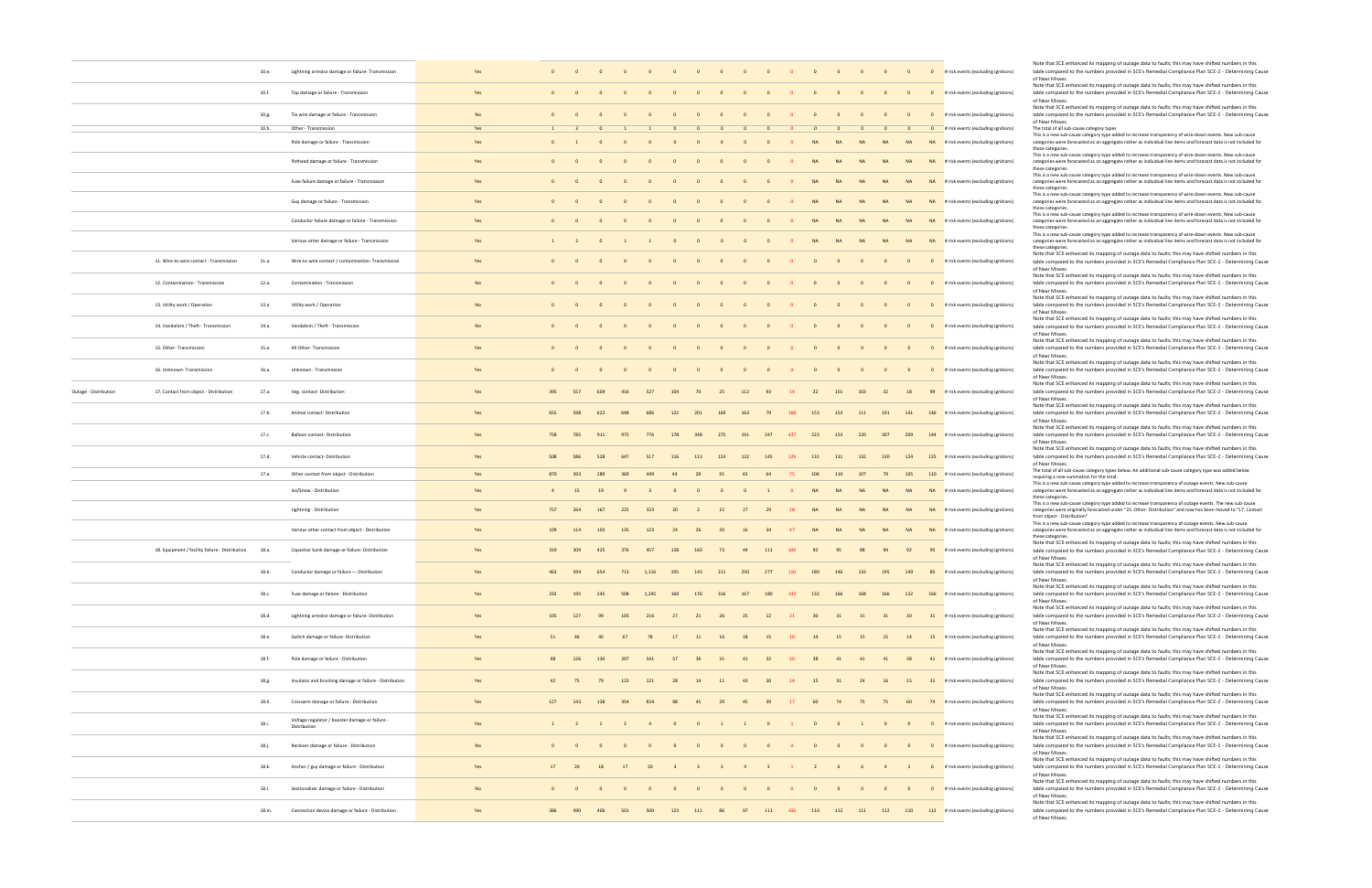|                       |                                                       | 18.n. | Transformer damage or failure - Distribution                    | Yes       | 1.889          |                         | 1.978                    |                | 2.489                    | 416                     | 559                     |                |                          | 403                      |                         | 1154                    | 712                        | 671                        | 757                     | 1141                             | 709 # risk events (excluding ignitions) | Note that SCE enhanced its mapping of outage data to faults; this may have shifted numbers in this<br>table compared to the numbers provided in SCE's Remedial Compliance Plan SCE-2 - Determining Cause                                                |
|-----------------------|-------------------------------------------------------|-------|-----------------------------------------------------------------|-----------|----------------|-------------------------|--------------------------|----------------|--------------------------|-------------------------|-------------------------|----------------|--------------------------|--------------------------|-------------------------|-------------------------|----------------------------|----------------------------|-------------------------|----------------------------------|-----------------------------------------|---------------------------------------------------------------------------------------------------------------------------------------------------------------------------------------------------------------------------------------------------------|
|                       |                                                       | 18.o. | Other - Distribution                                            | Yes       | 96             | 147                     | 116                      | 173            | 291                      | 37                      | 40                      | 51             | 60                       | 49                       |                         | 57                      | 59                         | 59                         | 58                      | 57                               | 59 # risk events (excluding ignitions)  | of Near Misses.<br>The total of all sub-cause category types                                                                                                                                                                                            |
|                       |                                                       |       | Pole Top Sub damage or failure - Distribution                   | Yes       |                |                         |                          |                |                          |                         |                         |                |                          | $\mathbf{0}$             |                         | <b>NA</b>               | <b>NA</b>                  | <b>NA</b>                  | <b>NA</b>               | <b>NA</b>                        | NA # risk events (excluding ignitions)  | This is a new sub-cause category type added to increase transparency of outage events. New sub-cause<br>categories were forecasted as an aggregate rather as individual line items and forecast data is not included for                                |
|                       |                                                       |       | Pothead damage or failure - Distribution                        | Yes       | 91             | 143                     | 109                      | 155            | 128                      | 24                      | 27                      | 27             | 40                       | 28                       | 33                      | <b>NA</b>               | <b>NA</b>                  | <b>NA</b>                  | <b>NA</b>               | <b>NA</b><br><b>NA</b>           | # risk events (excluding ignitions)     | these categories<br>This is a new sub-cause category type added to increase transparency of outage events. New sub-cause<br>categories were forecasted as an aggregate rather as individual line items and forecast data is not included for            |
|                       |                                                       |       | Tower damage or failure - Distribution                          | Yes       | $\mathbf{0}$   |                         |                          |                |                          |                         |                         |                | $\mathbf{0}$             |                          |                         | <b>NA</b>               | <b>NA</b>                  | <b>NA</b>                  | <b>NA</b>               | <b>NA</b><br><b>NA</b>           | # risk events (excluding ignitions)     | these categories.<br>This is a new sub-cause category type added to increase transparency of outage events. New sub-cause<br>categories were forecasted as an aggregate rather as individual line items and forecast data is not included for           |
|                       |                                                       |       | Various other damage or failure - Distribution                  | Yes       | -5             |                         |                          | <b>18</b>      | 160                      | 13                      | 12                      | 24             | 20                       | 21                       | 27                      | <b>NA</b>               | <b>NA</b>                  | <b>NA</b>                  | <b>NA</b>               | <b>NA</b><br><b>NA</b>           | # risk events (excluding ignitions)     | these categories<br>This is a new sub-cause category type added to increase transparency of outage events. New sub-cause<br>categories were forecasted as an aggregate rather as individual line items and forecast data is not included for            |
|                       | 19. Wire-to-wire contact - Distribution               | 19.a. | Wire-to-wire contact / contamination- Distribution              | Yes       | 46             | 78                      | 64                       | 41             | 13                       | 6                       |                         |                |                          | $\overline{\mathbf{3}}$  |                         |                         |                            | $\overline{7}$             | $7\overline{ }$         |                                  | 7 # risk events (excluding ignitions)   | these categories<br>Note that SCE enhanced its mapping of outage data to faults; this may have shifted numbers in this<br>table compared to the numbers provided in SCE's Remedial Compliance Plan SCE-2 - Determining Cause                            |
|                       |                                                       |       |                                                                 |           |                |                         |                          |                |                          |                         |                         |                |                          |                          |                         |                         |                            |                            |                         |                                  |                                         | of Near Misses<br>Note that SCE enhanced its mapping of outage data to faults; this may have shifted numbers in this                                                                                                                                    |
|                       | 20. Contamination - Distribution                      | 20.a. | Contamination - Distribution                                    | <b>No</b> | $\bullet$      | $\overline{\mathbf{0}}$ | $\overline{\mathbf{0}}$  |                | $\overline{0}$           | $\mathbf{0}$            | $\overline{0}$          | $\circ$        | $\overline{\mathbf{0}}$  | $\overline{\mathbf{0}}$  | $\overline{\mathbf{0}}$ | $\overline{0}$          | $\overline{\mathbf{0}}$    | $\overline{\mathbf{0}}$    | $\overline{\mathbf{0}}$ | $\overline{0}$<br>$\overline{0}$ | # risk events (excluding ignitions)     | table compared to the numbers provided in SCE's Remedial Compliance Plan SCE-2 - Determining Cause<br>of Near Misses.<br>Note that SCE enhanced its mapping of outage data to faults; this may have shifted numbers in this                             |
|                       | 21. Utility work / Operation                          | 21.a. | Utility work / Operation                                        | Yes       | 149            | 117                     | 99                       | 94             | 67                       | 32                      | 15                      | <b>18</b>      | 10                       | 16                       | 10                      | 16                      | 16                         | 16                         | 16                      | 16                               | 16 # risk events (excluding ignitions)  | table compared to the numbers provided in SCE's Remedial Compliance Plan SCE-2 - Determining Cause<br>of Near Misses.                                                                                                                                   |
|                       | 22. Vandalism / Theft - Distribution                  | 22.a. | Vandalism / Theft - Distribution                                | Yes       | 78             | -80                     | 78                       | 102            | 103                      | 23                      | 21                      | 21             | 15                       | -8                       | $-16$                   | 22                      | 22                         | 22                         | 22                      | 22                               | 22 # risk events (excluding ignitions)  | Note that SCE enhanced its mapping of outage data to faults; this may have shifted numbers in this<br>table compared to the numbers provided in SCE's Remedial Compliance Plan SCE-2 - Determining Cause<br>of Near Misses.                             |
|                       | 23. Other- Distribution                               | 23.a. | All Other-Distribution                                          | Yes       | 2,010          | 2.251                   | 2.359                    | 3.147          | 3,125                    | 481                     | 586                     | 977            | 453                      | 377                      | 530                     | 959                     | 615                        | 574                        | 651                     | 959                              | 615 # risk events (excluding ignitions) | The total of all sub-cause category types. A sub-cause category type was removed below requiring a new<br>summation for the total.                                                                                                                      |
|                       |                                                       |       | De-Energize - Distribution                                      | Yes       | $\circ$        |                         |                          |                | $\overline{\mathbf{0}}$  | $\overline{0}$          | $\Omega$                | $\overline{1}$ | $\overline{0}$           | $\mathbf{0}$             |                         | <b>NA</b>               | <b>NA</b>                  | <b>NA</b>                  | <b>NA</b>               | <b>NA</b><br><b>NA</b>           | # risk events (excluding ignitions)     | This is a new sub-cause category type added to increase transparency of outage events. New sub-cause<br>categories were forecasted as an aggregate rather as individual line items and forecast data is not included for<br>these categories.           |
|                       |                                                       |       | Dig In - Distribution                                           | Yes       | 42             | 51                      | 57                       | 83             | 48                       | 10                      | $\overline{7}$          | 18             | 13                       | 15                       | $-16$                   | <b>NA</b>               | <b>NA</b>                  | <b>NA</b>                  | <b>NA</b>               | <b>NA</b>                        | NA # risk events (excluding ignitions)  | This is a new sub-cause category type added to increase transparency of outage events. New sub-cause<br>categories were forecasted as an aggregate rather as individual line items and forecast data is not included for<br>these categories.           |
|                       |                                                       |       | Source Lost - Distribution                                      | Yes       | $5^{\circ}$    |                         | 26                       | 49             | 96                       | 12                      | 14                      | 14             | $\overline{4}$           | 15                       | 11                      | <b>NA</b>               | <b>NA</b>                  | <b>NA</b>                  | <b>NA</b>               | <b>NA</b><br><b>NA</b>           | # risk events (excluding ignitions)     | This is a new sub-cause category type added to increase transparency of outage events. New sub-cause<br>categories were forecasted as an aggregate rather as individual line items and forecast data is not included for                                |
|                       |                                                       |       | Substation - Distribution                                       | Yes       | 10             | 18                      | 30                       | 61             | 106                      | 16                      | 24                      | 22             | 18                       | 29                       | 30                      | <b>NA</b>               | <b>NA</b>                  | <b>NA</b>                  | <b>NA</b>               | <b>NA</b>                        | # risk events (excluding ignitions)     | these categories.<br>This is a new sub-cause category type added to increase transparency of outage events. New sub-cause<br>categories were forecasted as an aggregate rather as individual line items and forecast data is not included for           |
|                       |                                                       |       | Underground Equipment - Distribution                            | Yes       |                | 1.949 2.166             | 2.234                    | 2.944          | 2.846                    | 442                     | 531                     | 909            | 409                      | 318                      | 473                     | <b>NA</b>               | <b>NA</b>                  | <b>NA</b>                  | <b>NA</b>               | <b>NA</b><br><b>NA</b>           | # risk events (excluding ignitions)     | these categories<br>This is a new sub-cause category type added to increase transparency of outage events. New sub-cause<br>categories were forecasted as an aggregate rather as individual line items and forecast data is not included for            |
|                       |                                                       |       |                                                                 |           |                |                         |                          |                |                          |                         |                         |                |                          |                          |                         |                         |                            |                            |                         |                                  |                                         | these categories<br>This is a new sub-cause category type added to increase transparency of outage events. New sub-cause                                                                                                                                |
|                       |                                                       |       | Various other - Distribution                                    | Yes       | $\sim$ 4       | 14                      | 12                       | 10             | 29                       | $\overline{1}$          | 10                      | <sup>13</sup>  | $\overline{9}$           | $\overline{\mathbf{0}}$  | $\overline{0}$          | <b>NA</b>               | <b>NA</b>                  | <b>NA</b>                  | <b>NA</b>               | <b>NA</b>                        | NA # risk events (excluding ignitions)  | categories were forecasted as an aggregate rather as individual line items and forecast data is not included for<br>these categories.<br>Note that SCE enhanced its mapping of outage data to faults; this may have shifted numbers in this             |
|                       | 24. Unknown- Distribution                             | 24.a. | Unknown - Distribution                                          | Yes       |                | 2,142 2,141             | 2,408                    | 1,741          | 1,883                    | 364                     | 466                     | 513            | 558                      | 603                      | 507                     | 525                     | 496                        | 551                        | 530                     | 525                              | 496 # risk events (excluding ignitions) | table compared to the numbers provided in SCE's Remedial Compliance Plan SCE-2 - Determining Cause<br>of Near Misses<br>Note that SCE enhanced its mapping of outage data to faults; this may have shifted numbers in this                              |
| Outage - Transmission | 25. Contact from object - Transmission                | 25.a. | Veg. contact-Transmission                                       | Yes       | 12             | <sup>16</sup>           | 13                       |                |                          | $\mathbf{0}$            |                         |                | $\overline{4}$           | $\overline{2}$           |                         |                         | $\overline{2}$             |                            |                         |                                  | 2 # risk events (excluding ignitions)   | table compared to the numbers provided in SCE's Remedial Compliance Plan SCE-2 - Determining Cause<br>of Near Misses.                                                                                                                                   |
|                       |                                                       | 25.b. | Animal contact-Transmission                                     | Yes       | 80             | 75                      | 67                       | 67             | 31                       | $\overline{7}$          | 19                      | $\overline{4}$ | 8                        | $\overline{4}$           | 12                      | 8 <sup>8</sup>          | 8 <sup>2</sup>             | $_{\rm 8}$                 | 6                       | - 8                              | 8 # risk events (excluding ignitions)   | Note that SCE enhanced its mapping of outage data to faults; this may have shifted numbers in this<br>table compared to the numbers provided in SCE's Remedial Compliance Plan SCE-2 - Determining Cause<br>of Near Misses.                             |
|                       |                                                       | 25.c. | Balloon contact-Transmission                                    | Yes       | 23             | 39                      | 55                       | 36             | 24                       | $\overline{2}$          | 13                      | $-5$           | 8                        | 9                        | <b>14</b>               | 8 <sup>8</sup>          | 8                          | 8                          | 10                      |                                  | 8 # risk events (excluding ignitions)   | Note that SCE enhanced its mapping of outage data to faults; this may have shifted numbers in this<br>table compared to the numbers provided in SCE's Remedial Compliance Plan SCE-2 - Determining Cause                                                |
|                       |                                                       | 25.d. | Vehicle contact-Transmission                                    | Yes       | 36             | 37                      | 40                       |                | 18                       |                         |                         |                |                          | $\overline{7}$           |                         | $\overline{4}$          | $\overline{4}$             | $\overline{4}$             | $\overline{4}$          | $\overline{4}$                   | 4 # risk events (excluding ignitions)   | of Near Misses.<br>Note that SCE enhanced its mapping of outage data to faults; this may have shifted numbers in this<br>table compared to the numbers provided in SCE's Remedial Compliance Plan SCE-2 - Determining Cause                             |
|                       |                                                       | 25.e. | Other contact from object - Transmission                        | Yes       | 75             | 36                      | 35                       | <b>18</b>      | 28                       |                         | $\overline{4}$          | $-5$           | $\overline{\mathbf{3}}$  | $\mathbf{1}$             | $\overline{2}$          | $\mathbf{8}$            | 8                          | $_{\rm 8}$                 |                         | 8                                | 8 # risk events (excluding ignitions)   | of Near Misses.<br>The total of all sub-cause category types below. An additional sub-cause category type was added below<br>requiring a new summation for the total.                                                                                   |
|                       |                                                       |       | Ice/Snow - Transmission                                         | Yes       |                | $\overline{2}$          | $\overline{\phantom{a}}$ |                | $\overline{\phantom{a}}$ | $\overline{\mathbf{0}}$ | $\overline{2}$          | $\bullet$      | $\overline{\phantom{0}}$ | $\overline{\phantom{0}}$ | $\bullet$               | <b>NA</b>               | <b>NA</b>                  | <b>NA</b>                  | <b>NA</b>               | <b>NA</b>                        | NA # risk events (excluding ignitions)  | This is a new sub-cause category type added to increase transparency of outage events. New sub-cause<br>categories were forecasted as an aggregate rather as individual line items and forecast data is not included for                                |
|                       |                                                       |       | Lighting - Transmission                                         | Yes       |                | 64 22                   | 28                       | 33             | 21                       | $\overline{4}$          | $\overline{1}$          | 5 <sup>5</sup> | $\overline{2}$           | $\overline{0}$           |                         | <b>NA</b>               | <b>NA</b>                  | <b>NA</b>                  | <b>NA</b>               | <b>NA</b>                        | NA # risk events (excluding ignitions)  | these categories<br>This is a new sub-cause category type added to increase transparency of outage events. The new sub-cause<br>categories were originally forecasted under "31. Other- Transmission" and now has been moved to "25. Contact            |
|                       |                                                       |       | Various other contact from object - Transmission                | Yes       | 11             | 12                      | $-5$                     | $-5$           | $\overline{4}$           | $\overline{\mathbf{3}}$ | $\overline{1}$          | $\bullet$      | $\overline{1}$           | $\mathbf{1}$             | $\overline{1}$          | <b>NA</b>               | <b>NA</b>                  | <b>NA</b>                  | <b>NA</b>               | <b>NA</b><br><b>NA</b>           | # risk events (excluding ignitions)     | from object - Transmission"<br>This is a new sub-cause category type added to increase transparency of outage events. New sub-cause<br>categories were forecasted as an aggregate rather as individual line items and forecast data is not included for |
|                       |                                                       |       |                                                                 |           |                |                         |                          |                |                          |                         |                         |                |                          |                          |                         |                         |                            |                            |                         |                                  |                                         | these categories<br>Note that due to certain enhancements made to determining cause sub-categories of events, figures in                                                                                                                                |
|                       | 26. Equipment / facility failure - Transmission 26.a. |       | Capacitor bank damage or failure- Transmission                  | Yes       | $\bullet$      |                         |                          |                | $\overline{0}$           | $\overline{0}$          | $\overline{0}$          | $\overline{1}$ | $\overline{\mathbf{0}}$  | $\overline{0}$           | $\bullet$ 0             | $\overline{0}$          | $\overline{0}$             | $\overline{\phantom{0}}$   | $\overline{0}$          | $\Omega$                         | 0 # risk events (excluding ignitions)   | this table may not tie exactly to those provided in SCE's Remedial Compliance Plan SCE-2 - Determining<br>Cause of Near Misses.<br>Note that due to certain enhancements made to determining cause sub-categories of events, figures in                 |
|                       |                                                       | 26.b. | Conductor damage or failure - Transmission                      | Yes       |                | 22 15                   | 89                       | 44             | 36                       | 5 <sup>5</sup>          | $\overline{2}$          | 13             | $\overline{7}$           | 10                       |                         | 10                      | 10                         | 10                         | $\overline{9}$          | 10                               | 10 # risk events (excluding ignitions)  | this table may not tie exactly to those provided in SCE's Remedial Compliance Plan SCE-2 - Determining<br>Cause of Near Misses.                                                                                                                         |
|                       |                                                       | 26.c. | Fuse damage or failure - Transmission                           | Yes       | $\overline{0}$ |                         |                          |                | $\overline{0}$           | $\overline{0}$          |                         | $\overline{0}$ | $\overline{0}$           | $\overline{0}$           | $\overline{\mathbf{0}}$ | $\overline{0}$          | $\overline{0}$             | $\mathbf{0}$               | $\mathbf{0}$            |                                  | 0 # risk events (excluding ignitions)   | Note that SCE enhanced its mapping of outage data to faults; this may have shifted numbers in this<br>table compared to the numbers provided in SCE's Remedial Compliance Plan SCE-2 - Determining Cause<br>of Near Misses.                             |
|                       |                                                       | 26.d. | Lightning arrestor damage or failure- Transmission              | Yes       | 2              |                         |                          |                |                          | $\overline{0}$          | $\overline{0}$          |                | $\mathbf{1}$             | $\overline{0}$           | $\overline{\mathbf{0}}$ |                         | $\mathbf{1}$               | $\overline{1}$             |                         |                                  | # risk events (excluding ignitions)     | Note that SCE enhanced its mapping of outage data to faults; this may have shifted numbers in this<br>table compared to the numbers provided in SCE's Remedial Compliance Plan SCE-2 - Determining Cause<br>of Near Misses.                             |
|                       |                                                       | 26.e. | Switch damage or failure- Transmission                          | Yes       |                | $5 \qquad \qquad 3$     |                          |                | $\overline{2}$           | $\overline{\mathbf{3}}$ | $\overline{2}$          | $\overline{0}$ | $\bullet$                | $\mathbf{1}$             | $\mathbf{1}$            | $\overline{1}$          | $\mathbf{1}$               | $\overline{1}$             |                         |                                  | # risk events (excluding ignitions)     | Note that SCE enhanced its mapping of outage data to faults: this may have shifted numbers in this<br>table compared to the numbers provided in SCE's Remedial Compliance Plan SCE-2 - Determining Cause                                                |
|                       |                                                       | 26.f. | Pole damage or failure - Transmission                           | Yes       | 12             | 12                      |                          |                | 14                       |                         | $\overline{0}$          |                | $\overline{\mathbf{3}}$  | $\overline{2}$           | 8 <sup>2</sup>          | $\overline{\mathbf{3}}$ | $\overline{\mathbf{3}}$    | $\overline{\phantom{a}}$ 3 | $\overline{\mathbf{3}}$ |                                  | 3 # risk events (excluding ignitions)   | of Near Misses.<br>Note that SCE enhanced its mapping of outage data to faults; this may have shifted numbers in this<br>table compared to the numbers provided in SCE's Remedial Compliance Plan SCE-2 - Determining Cause                             |
|                       |                                                       |       |                                                                 |           |                |                         |                          |                |                          |                         |                         |                |                          |                          |                         |                         |                            |                            |                         |                                  |                                         | of Near Misses.<br>Note that SCE enhanced its mapping of outage data to faults; this may have shifted numbers in this                                                                                                                                   |
|                       |                                                       | 26.g. | Insulator and brushing damage or failure - Transmission         | Yes       |                | 10 13                   | 21                       | $\overline{4}$ | 9                        | $\overline{2}$          | $\overline{3}$          | $\sim$ 1       | $\mathbf{1}$             | $\overline{\mathbf{0}}$  | $-1$                    | $\overline{3}$          | $\overline{\phantom{a}}$ 3 | $\overline{2}$             | $\overline{2}$          |                                  | 3 # risk events (excluding ignitions)   | table compared to the numbers provided in SCE's Remedial Compliance Plan SCE-2 - Determining Cause<br>of Near Misses.<br>Note that SCE enhanced its mapping of outage data to faults; this may have shifted numbers in this                             |
|                       |                                                       | 26.h. | Crossarm damage or failure - Transmission                       | Yes       | 11             |                         |                          | 6              | $^{\circ}$ 8             | $\overline{2}$          | $\overline{1}$          | $\overline{1}$ | $\bullet$                | $\overline{\mathbf{0}}$  | $\mathbf{1}$            | $\overline{2}$          | $\overline{2}$             | $\overline{2}$             | $\overline{2}$          | $\overline{2}$                   | 2 # risk events (excluding ignitions)   | table compared to the numbers provided in SCE's Remedial Compliance Plan SCE-2 - Determining Cause<br>of Near Misses.<br>Note that SCE enhanced its mapping of outage data to faults; this may have shifted numbers in this                             |
|                       |                                                       | 26.i. | Voltage regulator / booster damage or failure -<br>Transmission | Yes       | 1              |                         |                          |                | $\Omega$                 | $\Omega$                | $\Omega$                |                | $\overline{0}$           | $\overline{0}$           | $\overline{0}$          | $\Omega$                | $\overline{0}$             | $\overline{0}$             | $\overline{0}$          | $\Omega$                         | 0 # risk events (excluding ignitions)   | table compared to the numbers provided in SCE's Remedial Compliance Plan SCE-2 - Determining Cause<br>of Near Misses.                                                                                                                                   |
|                       |                                                       | 26.j. | Recloser damage or failure - Transmission                       | No        |                | $0$ 0                   |                          |                | $\Omega$                 | $\Omega$                | $\Omega$                | $\Omega$       | $\overline{0}$           | $\overline{0}$           | $\overline{0}$          | $\overline{0}$          | $\overline{0}$             | $\overline{0}$             | $\overline{0}$          |                                  | 0 # risk events (excluding ignitions)   | Note that SCE enhanced its mapping of outage data to faults; this may have shifted numbers in this<br>table compared to the numbers provided in SCE's Remedial Compliance Plan SCE-2 - Determining Cause<br>of Near Misses.                             |
|                       |                                                       | 26.k. | Anchor / guy damage or failure - Transmission                   | Yes       |                | $3 \t 8$                |                          |                | $\overline{4}$           | $\overline{0}$          |                         | $\overline{2}$ | 4                        | $\overline{\mathbf{0}}$  | $\mathbf{1}$            | $\mathbf{1}$            | $\mathbf{1}$               | $\overline{1}$             | $\overline{1}$          |                                  | 1 # risk events (excluding ignitions)   | Note that SCE enhanced its mapping of outage data to faults; this may have shifted numbers in this<br>table compared to the numbers provided in SCE's Remedial Compliance Plan SCE-2 - Determining Cause                                                |
|                       |                                                       | 26.I. | Sectionalizer damage or failure - Transmission                  | No        |                | $0$ 0                   |                          |                | $\overline{\mathbf{0}}$  | $\overline{\mathbf{0}}$ | $\overline{\mathbf{0}}$ | $\bullet$      | $\overline{\mathbf{0}}$  | $\overline{\mathbf{0}}$  | $\bullet$               | $\overline{0}$          | $\overline{0}$             | $\overline{\mathbf{0}}$    | $\overline{0}$          |                                  | 0 # risk events (excluding ignitions)   | of Near Misses.<br>Note that SCE enhanced its mapping of outage data to faults; this may have shifted numbers in this<br>table compared to the numbers provided in SCE's Remedial Compliance Plan SCE-2 - Determining Cause                             |
|                       |                                                       |       |                                                                 |           |                |                         |                          |                |                          |                         |                         |                |                          |                          |                         |                         |                            |                            |                         |                                  |                                         | of Near Misses.                                                                                                                                                                                                                                         |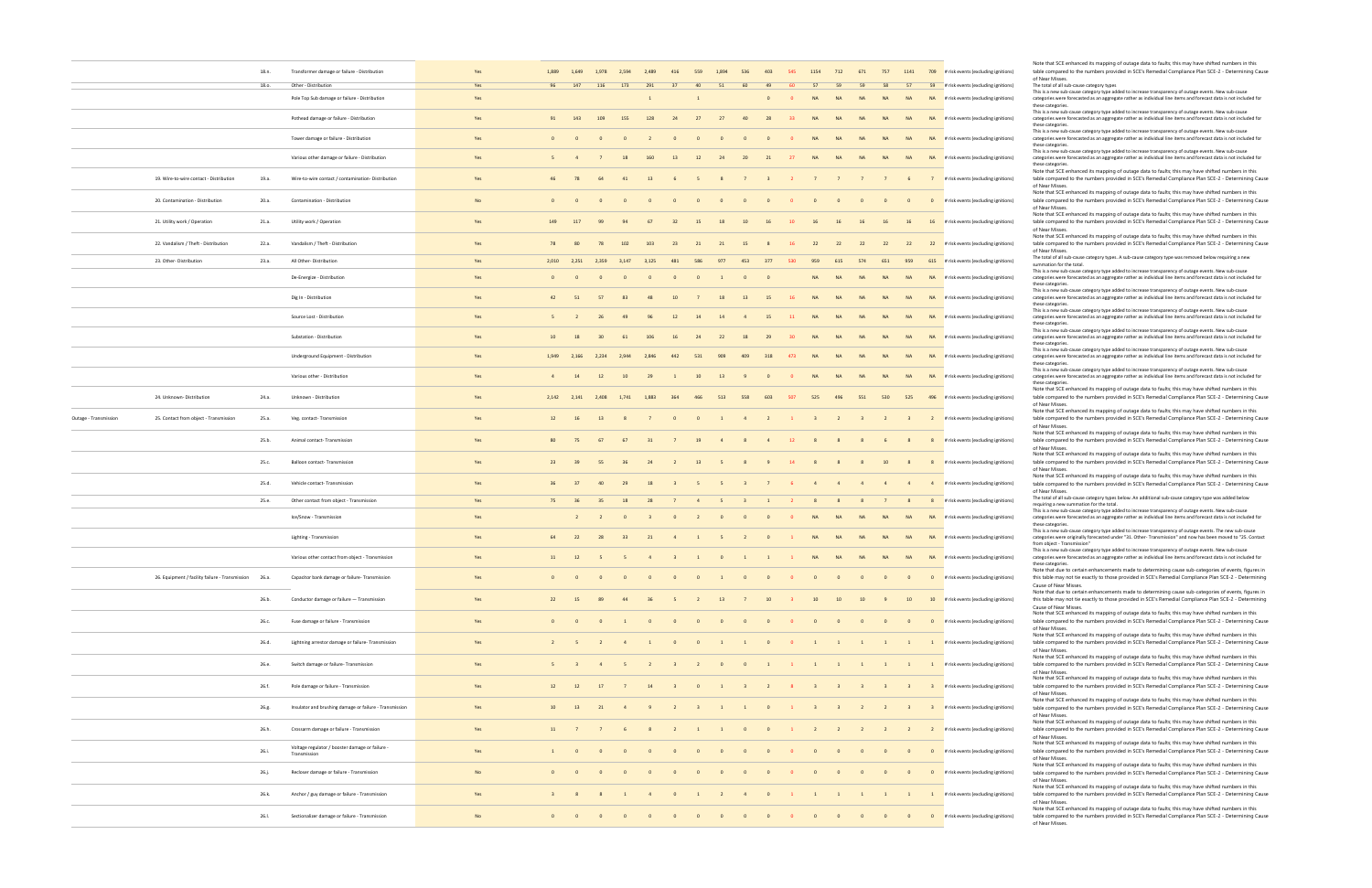|                         |                                                 | 26.m. | Connection device damage or failure - Transmission              | Yes       | 1              |                          |                         |                         | $\overline{2}$           | $\overline{\mathbf{0}}$ | $\overline{\mathbf{0}}$                             | $\overline{\mathbf{0}}$ | $\overline{\mathbf{0}}$         | $\overline{0}$           | $\mathbf{1}$            | $\overline{\mathbf{0}}$    | $\overline{0}$<br>$\overline{\phantom{0}}$ | $\overline{\mathbf{0}}$                   | $\overline{\mathbf{0}}$              |                | 0 # risk events (excluding ignitions)  | Note that SCE enhanced its mapping of outage data to faults; this may have shifted numbers in this<br>table compared to the numbers provided in SCE's Remedial Compliance Plan SCE-2 - Determining Cause                                             |
|-------------------------|-------------------------------------------------|-------|-----------------------------------------------------------------|-----------|----------------|--------------------------|-------------------------|-------------------------|--------------------------|-------------------------|-----------------------------------------------------|-------------------------|---------------------------------|--------------------------|-------------------------|----------------------------|--------------------------------------------|-------------------------------------------|--------------------------------------|----------------|----------------------------------------|------------------------------------------------------------------------------------------------------------------------------------------------------------------------------------------------------------------------------------------------------|
|                         |                                                 | 26.n. | Transformer damage or failure - Transmission                    | Yes       |                | $0 \qquad \qquad 1$      |                         |                         |                          |                         | $\Omega$                                            |                         | $\Omega$                        | $\Omega$                 | $\overline{0}$          | $\Omega$                   | $\bullet$<br>$\Omega$                      | $\overline{0}$                            | $\overline{0}$                       |                | 0 # risk events (excluding ignitions)  | of Near Misses.<br>Note that SCE enhanced its mapping of outage data to faults; this may have shifted numbers in this<br>table compared to the numbers provided in SCE's Remedial Compliance Plan SCE-2 - Determining Cause                          |
|                         |                                                 | 26.0. | Other - Transmission                                            | Yes       |                |                          |                         |                         |                          |                         |                                                     |                         |                                 |                          |                         |                            |                                            |                                           |                                      |                | # risk events (excluding ignitions)    | of Near Misses.<br>The total of all sub-cause category types                                                                                                                                                                                         |
|                         |                                                 |       | Pole Tops Sub damage or failure - Transmission                  | Yes       |                | $0\qquad 0$              | $\overline{\mathbf{0}}$ |                         | $\overline{\mathbf{0}}$  | $\overline{0}$          | $\overline{\mathbf{0}}$                             |                         | $\overline{\mathbf{0}}$         | $\overline{0}$           | $\overline{\mathbf{0}}$ | <b>NA</b>                  | <b>NA</b><br><b>NA</b>                     | <b>NA</b>                                 | <b>NA</b>                            |                | NA # risk events (excluding ignitions) | This is a new sub-cause category type added to increase transparency of outage events. New sub-cause<br>categories were forecasted as an aggregate rather as individual line items and forecast data is not included for                             |
|                         |                                                 |       | Pothead damage or failure - Transmission                        | Yes       |                | $6 \t 4$                 | $\overline{0}$          | 12                      | $-5$                     | $\overline{0}$          | $\overline{\mathbf{0}}$                             | $\mathbf{1}$            | $\overline{0}$                  | $\overline{0}$           | $^{\circ}$              | <b>NA</b>                  | <b>NA</b>                                  | <b>NA</b><br><b>NA</b>                    | <b>NA</b>                            | <b>NA</b>      | # risk events (excluding ignitions)    | these categories.<br>This is a new sub-cause category type added to increase transparency of outage events. New sub-cause<br>categories were forecasted as an aggregate rather as individual line items and forecast data is not included for        |
|                         |                                                 |       | Tower damage or failure - Transmission                          | Yes       |                | $0 \qquad \qquad 2$      |                         |                         | $\overline{0}$           |                         | $\overline{1}$                                      |                         | $\overline{0}$                  | $\overline{0}$           |                         | <b>NA</b>                  | <b>NA</b>                                  | <b>NA</b><br><b>NA</b>                    | <b>NA</b>                            | <b>NA</b>      | # risk events (excluding ignitions)    | these categories.<br>This is a new sub-cause category type added to increase transparency of outage events. New sub-cause<br>categories were forecasted as an aggregate rather as individual line items and forecast data is not included for        |
|                         |                                                 |       | Various other - Transmission                                    | Yes       | 8              | 20                       |                         |                         | 36                       | $\overline{2}$          | $\overline{7}$                                      |                         | 8                               | 9                        |                         | <b>NA</b>                  | <b>NA</b>                                  | <b>NA</b><br><b>NA</b>                    | <b>NA</b>                            | <b>NA</b>      | # risk events (excluding ignitions)    | these categories.<br>This is a new sub-cause category type added to increase transparency of outage events. New sub-cause<br>categories were forecasted as an aggregate rather as individual line items and forecast data is not included for        |
|                         |                                                 |       |                                                                 |           |                |                          |                         |                         |                          |                         |                                                     |                         |                                 |                          |                         |                            |                                            |                                           |                                      |                |                                        | these categories.<br>Note that SCE enhanced its mapping of outage data to faults; this may have shifted numbers in this                                                                                                                              |
|                         | 27. Wire-to-wire contact - Transmission         | 27.a. | Wire-to-wire contact / contamination- Transmission              | Yes       | 14             | 17                       | 15                      | 19                      | 42                       |                         | 10                                                  |                         | $\overline{\mathbf{3}}$         | $\overline{0}$           |                         |                            |                                            | - 5                                       |                                      |                | # risk events (excluding ignitions)    | table compared to the numbers provided in SCE's Remedial Compliance Plan SCE-2 - Determining Cause<br>of Near Misses.<br>Note that SCE enhanced its mapping of outage data to faults; this may have shifted numbers in this                          |
|                         | 28. Contamination - Transmission                | 28.a. | Contamination - Transmission                                    | <b>No</b> |                | $0\qquad 0$              | $\overline{0}$          |                         | $\bullet$                | $\mathbf{0}$            | $\overline{\mathbf{0}}$                             | $\overline{0}$          | $\overline{0}$                  | $\overline{0}$           | $\bullet$ 0             | $\overline{\mathbf{0}}$    | $\overline{\mathbf{0}}$                    | $\bullet$<br>$\bullet$                    | $\overline{0}$                       | $\overline{0}$ | # risk events (excluding ignitions)    | table compared to the numbers provided in SCE's Remedial Compliance Plan SCE-2 - Determining Cause<br>of Near Misses.<br>Note that SCE enhanced its mapping of outage data to faults; this may have shifted numbers in this                          |
|                         | 29. Utility work / Operation                    | 29.a. | Utility work / Operation                                        | Yes       | 10             | 15                       |                         |                         | $_{\rm 8}$               | $\overline{0}$          | $\overline{1}$                                      | $\overline{1}$          | $\overline{1}$                  | $\overline{2}$           | $\sim$ 2                | $\overline{2}$             | $\overline{2}$<br>$\overline{2}$           | $\overline{2}$                            | $\overline{2}$                       |                | 2 # risk events (excluding ignitions)  | table compared to the numbers provided in SCE's Remedial Compliance Plan SCE-2 - Determining Cause<br>of Near Misses.                                                                                                                                |
|                         | 30. Vandalism / Theft - Transmission            | 30.a. | Vandalism / Theft - Transmission                                | Yes       | 4              |                          |                         | 10                      | $\overline{2}$           | $\mathbf{0}$            | $\overline{\mathbf{0}}$                             |                         | $\overline{1}$                  | $\overline{\mathbf{0}}$  | $\bullet$               | $\mathbf{1}$               | $\mathbf{1}$                               | <sup>1</sup><br>$\mathbf{1}$              |                                      |                | # risk events (excluding ignitions)    | Note that SCE enhanced its mapping of outage data to faults; this may have shifted numbers in this<br>table compared to the numbers provided in SCE's Remedial Compliance Plan SCE-2 - Determining Cause<br>of Near Misses.                          |
|                         | 31. Other- Transmission                         | 31.a. | All Other- Transmission                                         | Yes       | 194            | 238                      | 240                     | 242                     | 193                      | 40                      | 67                                                  | 47                      | 54                              | 52                       | 57                      | 47                         | 54                                         | 40<br>67                                  | 47                                   | 54             | # risk events (excluding ignitions)    | The total of all sub-cause category types. A sub-cause category type was removed below requiring a new                                                                                                                                               |
|                         |                                                 |       | De-energized - Transmission                                     | Yes       | $\mathbf{0}$   |                          |                         |                         | $\mathbf{0}$             | $\mathbf{0}$            | $\overline{0}$                                      |                         | $\overline{0}$                  | $\overline{0}$           | $\mathbf{0}$            | <b>NA</b>                  | <b>NA</b>                                  | <b>NA</b><br><b>NA</b>                    | <b>NA</b>                            | <b>NA</b>      | # risk events (excluding ignitions)    | summation for the total.<br>This is a new sub-cause category type added to increase transparency of outage events. New sub-cause<br>categories were forecasted as an aggregate rather as individual line items and forecast data is not included for |
|                         |                                                 |       | Dig In - Transmission                                           | Yes       | <sup>1</sup>   |                          | $\Omega$                |                         | $\overline{0}$           | $\mathbf{0}$            | $\overline{0}$                                      | $\Omega$                | $\overline{0}$                  | $\mathbf{0}$             | ം                       | <b>NA</b>                  | <b>NA</b>                                  | <b>NA</b><br><b>NA</b>                    | <b>NA</b>                            | <b>NA</b>      | # risk events (excluding ignitions)    | these categories.<br>This is a new sub-cause category type added to increase transparency of outage events. New sub-cause<br>categories were forecasted as an aggregate rather as individual line items and forecast data is not included for        |
|                         |                                                 |       | Source Lost - Transmission                                      | Yes       |                |                          | 21                      | 38                      | 36                       |                         |                                                     |                         |                                 |                          |                         | <b>NA</b>                  | <b>NA</b>                                  | <b>NA</b><br><b>NA</b>                    | <b>NA</b>                            | <b>NA</b>      | # risk events (excluding ignitions)    | these categories.<br>This is a new sub-cause category type added to increase transparency of outage events. New sub-cause<br>categories were forecasted as an aggregate rather as individual line items and forecast data is not included for        |
|                         |                                                 |       | Substation - Transmission                                       | Yes       | 179            |                          |                         | 188                     | 146                      | 35                      | 63                                                  | 39                      | 47                              | 39                       | - 53                    | <b>NA</b>                  | <b>NA</b>                                  | <b>NA</b><br><b>NA</b>                    |                                      | <b>NA</b>      |                                        | these categories.<br>This is a new sub-cause category type added to increase transparency of outage events. New sub-cause<br>categories were forecasted as an aggregate rather as individual line items and forecast data is not included for        |
|                         |                                                 |       |                                                                 |           |                | 221                      | 208                     |                         |                          |                         |                                                     |                         |                                 |                          |                         |                            |                                            |                                           |                                      |                | # risk events (excluding ignitions)    | these categories.<br>This is a new sub-cause category type added to increase transparency of outage events. New sub-cause                                                                                                                            |
|                         |                                                 |       | <b>Underground Equipment</b>                                    | Yes       | $5 -$          |                          |                         | 14                      |                          |                         |                                                     |                         | $\overline{0}$                  |                          |                         | <b>NA</b>                  | <b>NA</b>                                  | <b>NA</b><br><b>NA</b>                    | <b>NA</b>                            | <b>NA</b>      | # risk events (excluding ignitions)    | categories were forecasted as an aggregate rather as individual line items and forecast data is not included for<br>these categories.<br>This is a new sub-cause category type added to increase transparency of outage events. New sub-cause        |
|                         |                                                 |       | Various other - Transmission                                    | Yes       | <sup>2</sup>   | 10                       | $\overline{4}$          | $\Omega$                | $\overline{4}$           | $\overline{0}$          | $\overline{\mathbf{0}}$                             | $\overline{0}$          | $\overline{0}$                  | 9 <sup>°</sup>           | $\overline{0}$          | <b>NA</b>                  | <b>NA</b><br><b>NA</b>                     | <b>NA</b>                                 | <b>NA</b>                            | <b>NA</b>      | # risk events (excluding ignitions)    | categories were forecasted as an aggregate rather as individual line items and forecast data is not included for<br>these categories.<br>Note that SCE enhanced its mapping of outage data to faults; this may have shifted numbers in this          |
|                         | 32. Unknown-Transmission                        | 32.a. | Unknown - Transmission                                          | Yes       | 371            | 326                      | 306                     | 160                     | 266                      |                         |                                                     |                         | 54                              | 50                       |                         | 53                         | 52                                         | 55<br>50                                  | 53                                   | 52             | # risk events (excluding ignitions)    | table compared to the numbers provided in SCE's Remedial Compliance Plan SCE-2 - Determining Cause<br>of Near Misses.                                                                                                                                |
| Ignition - Distribution | 33. Contact from object - Distribution          | 33.a. | Veg. contact-Distribution                                       | Yes       | 13             | 12                       | 16                      | 15                      | 13                       | $\overline{0}$          | $\overline{2}$                                      |                         | $\overline{2}$                  | $\overline{\mathbf{3}}$  | $-5$                    | $\overline{\mathbf{3}}$    | $\overline{2}$                             | $\overline{2}$<br>$\overline{\mathbf{3}}$ | $\overline{\mathbf{3}}$              |                | 2 # ignitions                          | Note that SCE enhanced its mapping of outage data to faults; this may have shifted numbers in this<br>table compared to the numbers provided in SCE's Remedial Compliance Plan SCE-2 - Determining Cause<br>of Near Misses.                          |
|                         |                                                 | 33.b. | Animal contact-Distribution                                     | Yes       | 9              |                          |                         | 12                      | 18                       | $\mathbf{0}$            | 8                                                   |                         | $\overline{4}$                  | $\overline{2}$           | $\overline{7}$          | $6\overline{6}$            | 5 <sub>1</sub>                             | $\overline{\mathbf{3}}$<br>$\overline{7}$ | $-5$                                 |                | 4 #ignitions                           | Note that SCE enhanced its mapping of outage data to faults; this may have shifted numbers in this<br>table compared to the numbers provided in SCE's Remedial Compliance Plan SCE-2 - Determining Cause                                             |
|                         |                                                 | 33.c. | Balloon contact- Distribution                                   | Yes       | 12             | 10                       | 18                      | 30 <sup>2</sup>         | 15                       | $\overline{\mathbf{0}}$ | $\overline{7}$                                      |                         | $1 \qquad 2 \qquad 3$           |                          | - 8 - 1                 | 6 <sup>1</sup>             | $3 \t 0$                                   | 9                                         | 6 <sup>6</sup>                       |                | 3 # ignitions                          | of Near Misses.<br>Note that SCE enhanced its mapping of outage data to faults; this may have shifted numbers in this<br>table compared to the numbers provided in SCE's Remedial Compliance Plan SCE-2 - Determining Cause                          |
|                         |                                                 | 33.d. | Vehicle contact-Distribution                                    | Yes       | 11             |                          |                         | 13                      | 10                       | $\overline{\mathbf{0}}$ | $\overline{2}$                                      | $\overline{1}$          | $\overline{\phantom{0}}$        | $\mathbf{1}$             | $\sim$ 1                | $3 \t2 \t2$                |                                            | $\overline{\phantom{a}}$                  | $\overline{\mathbf{3}}$              |                | 2 # ignitions                          | of Near Misses.<br>Note that SCE enhanced its mapping of outage data to faults; this may have shifted numbers in this<br>table compared to the numbers provided in SCE's Remedial Compliance Plan SCE-2 - Determining Cause                          |
|                         |                                                 |       |                                                                 |           |                |                          |                         |                         |                          |                         |                                                     |                         |                                 |                          |                         |                            |                                            |                                           |                                      |                |                                        | of Near Misses.<br>Note that SCE enhanced its mapping of outage data to faults; this may have shifted numbers in this                                                                                                                                |
|                         |                                                 | 33.e. | Other contact from object - Distribution                        | Yes       | $\overline{3}$ |                          |                         | $\overline{\mathbf{0}}$ | $6^{\circ}$              | $\overline{0}$          | $\overline{0}$                                      | $\overline{\mathbf{3}}$ | $\overline{1}$                  | 4                        | $-4$                    | $\overline{1}$             | $\mathbf{1}$                               | $\overline{1}$<br>$\overline{1}$          | $\overline{1}$                       |                | 1 #ignitions                           | table compared to the numbers provided in SCE's Remedial Compliance Plan SCE-2 - Determining Cause<br>of Near Misses.<br>Note that SCE enhanced its mapping of outage data to faults; this may have shifted numbers in this                          |
|                         | 34. Equipment / facility failure - Distribution | 34.a. | Capacitor bank damage or failure- Distribution                  | Yes       | $\Omega$       | $\overline{1}$           | $\mathbf{1}$            | $\overline{\mathbf{0}}$ | $\overline{1}$           | $\bullet$               | $\overline{\phantom{0}}$                            | $\overline{0}$          | $\overline{\mathbf{0}}$         | $\overline{\mathbf{0}}$  | $\bullet$ $\bullet$     | $\overline{\mathbf{0}}$    | $0 \qquad 0$                               | $\overline{0}$                            | $\overline{\mathbf{0}}$              |                | 0 # ignitions                          | table compared to the numbers provided in SCE's Remedial Compliance Plan SCE-2 - Determining Cause<br>of Near Misses.                                                                                                                                |
|                         |                                                 | 34.b. | Conductor damage or failure - Distribution                      | Yes       |                |                          | 15                      |                         | 11                       |                         | 6 <sup>6</sup>                                      |                         | 8 6 4 13 6 4 3 5                |                          |                         |                            |                                            |                                           | 6 <sup>6</sup>                       |                | 3 # ignitions                          | Note that SCE enhanced its mapping of outage data to faults; this may have shifted numbers in this<br>table compared to the numbers provided in SCE's Remedial Compliance Plan SCE-2 - Determining Cause<br>of Near Misses.                          |
|                         |                                                 | 34.c. | Fuse damage or failure - Distribution                           | Yes       |                | $1 \quad 1$              |                         | $\overline{0}$          | $\overline{2}$           | $\bullet$               |                                                     |                         | $1 \qquad 0 \qquad 0 \qquad 0$  |                          | $\mathbf{1}$            | $\overline{\mathbf{0}}$    | $0\qquad 0$                                | $\overline{\mathbf{0}}$                   | $\bullet$                            |                | 0 # ignitions                          | Note that SCE enhanced its mapping of outage data to faults; this may have shifted numbers in this<br>table compared to the numbers provided in SCE's Remedial Compliance Plan SCE-2 - Determining Cause                                             |
|                         |                                                 | 34.d. | Lightning arrestor damage or failure- Distribution              | Yes       |                | $2 \t 0$                 | $\overline{2}$          | $\overline{0}$          | $\overline{1}$           | $\overline{\mathbf{0}}$ |                                                     |                         | $2 \qquad 0 \qquad 0 \qquad 0$  |                          | $\sim$ 1                | $\overline{\mathbf{0}}$    | $0\qquad 0$                                | $\bullet$ 0                               | $\bullet$                            |                | 0 #ignitions                           | of Near Misses.<br>Note that SCE enhanced its mapping of outage data to faults; this may have shifted numbers in this<br>table compared to the numbers provided in SCE's Remedial Compliance Plan SCE-2 - Determining Cause                          |
|                         |                                                 |       |                                                                 |           |                |                          |                         |                         |                          |                         |                                                     |                         |                                 |                          |                         |                            |                                            |                                           |                                      |                |                                        | of Near Misses.<br>Note that SCE enhanced its mapping of outage data to faults; this may have shifted numbers in this                                                                                                                                |
|                         |                                                 | 34.e. | Switch damage or failure-Distribution                           | Yes       |                | $0\qquad 0$              | $\overline{\mathbf{0}}$ |                         | $\overline{2}$           | $\mathbf{1}$            | $\mathbf{1}$                                        |                         | $1 \qquad 2 \qquad 1$           |                          | $\sim$ 1                | $\overline{\phantom{a}}$ 2 | $2 \t 1$                                   | $\overline{\mathbf{2}}$                   | $\overline{2}$                       |                | 2 # ignitions                          | table compared to the numbers provided in SCE's Remedial Compliance Plan SCE-2 - Determining Cause<br>of Near Misses.<br>Note that SCE enhanced its mapping of outage data to faults; this may have shifted numbers in this                          |
|                         |                                                 | 34.f. | Pole damage or failure - Distribution                           | Yes       |                | $1 \quad 2$              |                         |                         | $\overline{1}$           | $\overline{0}$          | $\mathbf{1}$                                        | $0 \qquad \qquad 2$     |                                 | $\overline{\mathbf{0}}$  | $\bullet$ 0             | $\overline{\mathbf{0}}$    | $0 \qquad 0$                               | $\bullet$                                 | $\overline{\phantom{0}}$             |                | 0 #ignitions                           | table compared to the numbers provided in SCE's Remedial Compliance Plan SCE-2 - Determining Cause<br>of Near Misses.                                                                                                                                |
|                         |                                                 | 34.g. | Insulator and brushing damage or failure - Distribution         | Yes       |                | $1 \t 2$                 |                         |                         | $\overline{\phantom{a}}$ |                         |                                                     |                         | 3 1 2 1 0                       |                          |                         | 0 1 1 1 1 1                |                                            |                                           |                                      |                | 1 # ignitions                          | Note that SCE enhanced its mapping of outage data to faults; this may have shifted numbers in this<br>table compared to the numbers provided in SCE's Remedial Compliance Plan SCE-2 - Determining Cause<br>of Near Misses.                          |
|                         |                                                 | 34.h. | Crossarm damage or failure - Distribution                       | Yes       |                | $1 \quad 2$              |                         |                         | $\overline{1}$           | $\overline{0}$          | $\overline{\phantom{0}}$                            |                         | $0\qquad 0$                     | $\overline{\phantom{0}}$ | $\bullet$ $\bullet$     | $\overline{\mathbf{0}}$    | $\overline{0}$<br>$\overline{\phantom{0}}$ | $\overline{0}$                            | $\overline{\mathbf{0}}$              |                | 0 # ignitions                          | Note that SCE enhanced its mapping of outage data to faults; this may have shifted numbers in this<br>table compared to the numbers provided in SCE's Remedial Compliance Plan SCE-2 - Determining Cause<br>of Near Misses.                          |
|                         |                                                 | 34.i. | Voltage regulator / booster damage or failure -<br>Distribution | Yes       |                | $0\qquad 0$              |                         |                         | $\overline{0}$           | $\overline{0}$          | $\overline{0}$                                      |                         | $\overline{0}$                  | $\overline{0}$           | $\overline{\mathbf{0}}$ | $\overline{0}$             | $\overline{0}$<br>$\overline{\mathbf{0}}$  | $\overline{0}$                            | $\overline{\mathbf{0}}$              |                | 0 #ignitions                           | Note that SCE enhanced its mapping of outage data to faults; this may have shifted numbers in this<br>table compared to the numbers provided in SCE's Remedial Compliance Plan SCE-2 - Determining Cause                                             |
|                         |                                                 | 34.j. | Recloser damage or failure - Distribution                       | Yes       | $\bullet$      | $\overline{\phantom{0}}$ | $\overline{0}$          |                         | $\bullet$                | $\bullet$               | $\bullet$                                           | $\overline{0}$          | $\overline{\mathbf{0}}$         | $\bullet$                | $\bullet$ 0             | $\bullet$                  | $\bullet$<br>$\bullet$                     |                                           | $\bullet$<br>$\bullet$               |                | 0 #ignitions                           | of Near Misses.<br>Note that SCE enhanced its mapping of outage data to faults; this may have shifted numbers in this<br>table compared to the numbers provided in SCE's Remedial Compliance Plan SCE-2 - Determining Cause                          |
|                         |                                                 |       |                                                                 |           |                |                          |                         |                         |                          |                         |                                                     |                         |                                 |                          |                         |                            |                                            |                                           |                                      |                |                                        | of Near Misses.<br>Note that SCE enhanced its mapping of outage data to faults; this may have shifted numbers in this                                                                                                                                |
|                         |                                                 | 34.k. | Anchor / guy damage or failure - Distribution                   | Yes       | $\overline{0}$ |                          |                         |                         |                          |                         | $\overline{0}$                                      |                         | $\overline{0}$                  | $\overline{0}$           | $\overline{\mathbf{0}}$ | $\overline{0}$             | $\overline{0}$<br>$\bullet$                | $\overline{0}$                            | $\overline{\mathbf{0}}$              |                | 0 #ignitions                           | table compared to the numbers provided in SCE's Remedial Compliance Plan SCE-2 - Determining Cause<br>of Near Misses.<br>Note that SCE enhanced its mapping of outage data to faults; this may have shifted numbers in this                          |
|                         |                                                 | 34.1. | Sectionalizer damage or failure - Distribution                  | Yes       |                | $0\qquad 0$              | $\overline{\mathbf{0}}$ |                         | $\bullet$                | $\bullet$               | $\overline{\phantom{a}}$ 0 $\overline{\phantom{a}}$ |                         | $0\qquad 0\qquad 0$             |                          | $\sim$ 0 $\sim$         | $\overline{\mathbf{0}}$    | $0\qquad 0$                                |                                           | $\overline{\mathbf{0}}$<br>$\bullet$ |                | 0 #ignitions                           | table compared to the numbers provided in SCE's Remedial Compliance Plan SCE-2 - Determining Cause<br>of Near Misses.                                                                                                                                |
|                         |                                                 | 34.m. | Connection device damage or failure - Distribution              | Yes       |                |                          |                         |                         |                          |                         |                                                     |                         | 4 4 3 1 7 0 0 2 1 1 4 1 1 1 1 1 |                          |                         |                            |                                            |                                           |                                      |                | 1 # ignitions                          | Note that SCE enhanced its mapping of outage data to faults; this may have shifted numbers in this<br>table compared to the numbers provided in SCE's Remedial Compliance Plan SCE-2 - Determining Cause<br>of Near Misses.                          |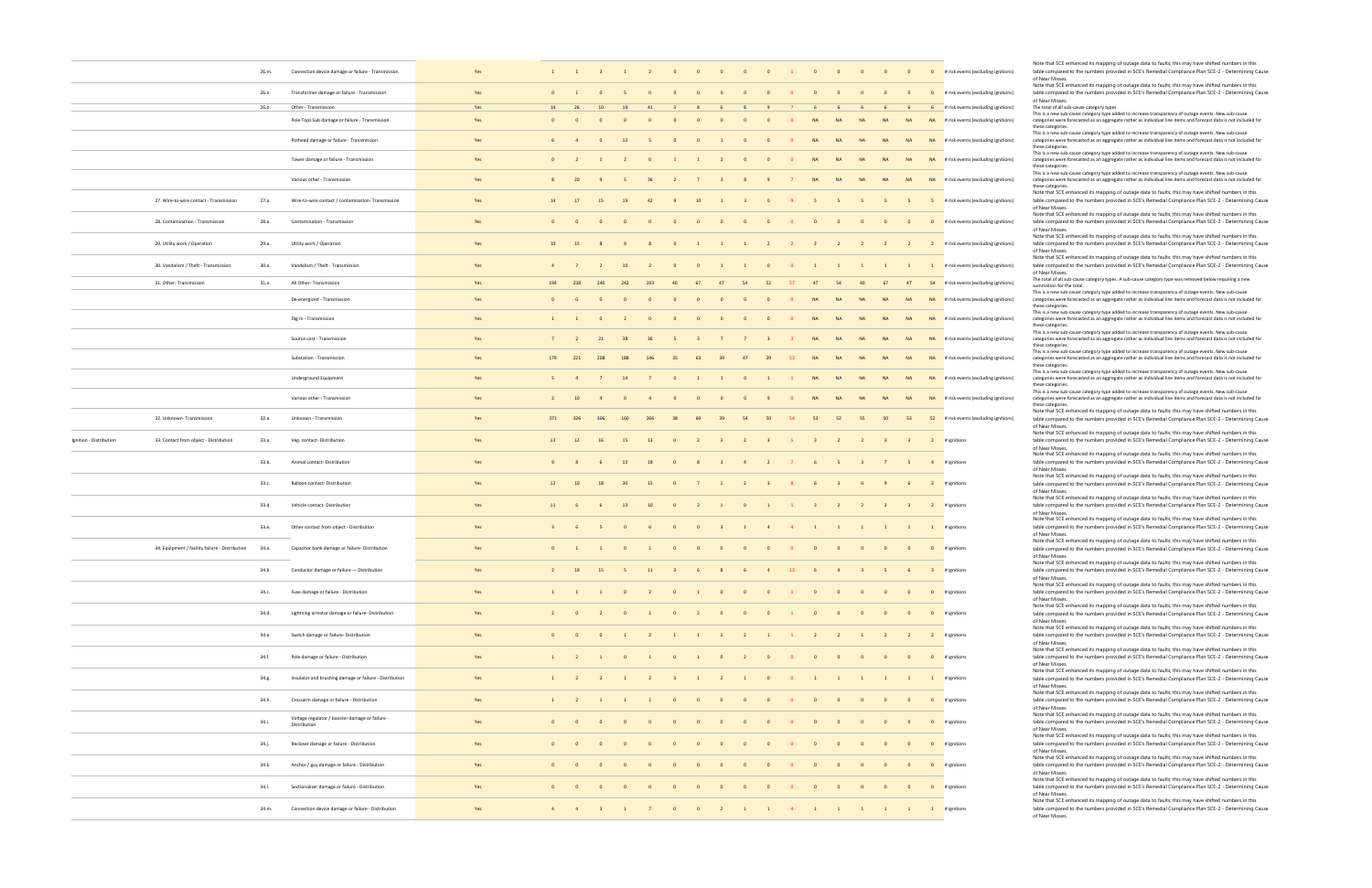|                         |                                                 | 34.n. | Transformer damage or failure - Distribution              | Yes       |                         | $\overline{\phantom{0}}$   | $\overline{\phantom{a}}$ | 10                       |                          |                                            |                                            |                            |                            |                                            |                          |                                                     |                                                           |                                                                                                     |                            |                         | Note that SCE enhanced its mapping of outage data to faults; this may have shifted numbers in this<br>table compared to the numbers provided in SCE's Remedial Compliance Plan SCE-2 - Determining Cause<br>3 1 3 3 3 0 2 2 2 2 2 2 2 #ignitions                             |
|-------------------------|-------------------------------------------------|-------|-----------------------------------------------------------|-----------|-------------------------|----------------------------|--------------------------|--------------------------|--------------------------|--------------------------------------------|--------------------------------------------|----------------------------|----------------------------|--------------------------------------------|--------------------------|-----------------------------------------------------|-----------------------------------------------------------|-----------------------------------------------------------------------------------------------------|----------------------------|-------------------------|------------------------------------------------------------------------------------------------------------------------------------------------------------------------------------------------------------------------------------------------------------------------------|
|                         |                                                 | 34.0. | Other - Distribution                                      | Yes       | $6 -$                   | $\overline{7}$             | $\overline{1}$           | 7 <sup>7</sup>           | $\overline{\mathbf{2}}$  |                                            |                                            |                            |                            |                                            | 0 2 2 0 2 2 1 1          |                                                     |                                                           | 1 1                                                                                                 | $\overline{1}$             |                         | of Near Misses.<br>Note that SCE enhanced its mapping of outage data to faults; this may have shifted numbers in this<br>table compared to the numbers provided in SCE's Remedial Compliance Plan SCE-2 - Determining Cause<br>1 #ignitions                                  |
|                         | 35. Wire-to-wire contact - Distribution         | 35.a. | Wire-to-wire contact / contamination- Distribution        | Yes       | $1 \quad 1$             |                            | $\overline{\mathbf{3}}$  | $\overline{\mathbf{3}}$  | 8 <sup>2</sup>           |                                            |                                            |                            |                            |                                            |                          |                                                     | 0 2 2 1 3 1 1 1 0 1                                       |                                                                                                     | $\sim$ 1                   |                         | of Near Misses.<br>Note that SCE enhanced its mapping of outage data to faults; this may have shifted numbers in this<br>table compared to the numbers provided in SCE's Remedial Compliance Plan SCE-2 - Determining Cause<br>1 #ignitions                                  |
|                         | 36. Contamination - Distribution                | 36.a. | Contamination - Distribution                              | Yes       | 1                       | $\overline{0}$             | $\overline{0}$           | $\overline{0}$           | $\overline{2}$           |                                            | $\begin{array}{ccc} & & & 0 & \end{array}$ | $\overline{\mathbf{0}}$    | $\overline{\mathbf{0}}$    | $0\qquad 0$                                |                          | $0 \qquad 0$                                        | $\sim$ 0                                                  | $\overline{\phantom{0}}$                                                                            | $\overline{0}$             |                         | of Near Misses.<br>Note that SCE enhanced its mapping of outage data to faults; this may have shifted numbers in this<br>table compared to the numbers provided in SCE's Remedial Compliance Plan SCE-2 - Determining Cause<br>0 #ignitions                                  |
|                         | 37. Utility work / Operation                    | 37.a. | Utility work / Operation                                  | <b>No</b> | $\mathbf{0}$            | $\overline{0}$             | $\overline{0}$           | $\overline{0}$           | $\overline{0}$           | $\overline{0}$                             | $\overline{0}$                             | $\overline{\mathbf{0}}$    | $\bullet$                  | $\bullet$                                  |                          | $\overline{0}$                                      | $\overline{\mathbf{0}}$<br>$\bullet$                      | $\overline{\mathbf{0}}$                                                                             | $\overline{0}$             | $\overline{\mathbf{0}}$ | of Near Misses.<br>Note that SCE enhanced its mapping of outage data to faults; this may have shifted numbers in this<br>table compared to the numbers provided in SCE's Remedial Compliance Plan SCE-2 - Determining Cause<br># ignitions                                   |
|                         |                                                 |       |                                                           |           |                         |                            |                          |                          |                          |                                            |                                            |                            |                            |                                            |                          |                                                     |                                                           |                                                                                                     |                            |                         | of Near Misses.<br>Note that SCE enhanced its mapping of outage data to faults; this may have shifted numbers in this                                                                                                                                                        |
|                         | 38. Vandalism / Theft - Distribution            | 38.a. | Vandalism / Theft - Distribution                          | Yes       | $\overline{\mathbf{3}}$ | $\overline{0}$             | $\overline{0}$           | $\mathbf{1}$             | 6 <sup>6</sup>           | $\overline{\mathbf{2}}$                    |                                            | $1 \t 2$                   | $\mathbf{1}$               | $\overline{1}$                             | $\sim$ 2                 | $1 \quad 1$                                         |                                                           | $1 \quad 1$                                                                                         | $\mathbf{1}$               |                         | table compared to the numbers provided in SCE's Remedial Compliance Plan SCE-2 - Determining Cause<br>1 # ignitions<br>of Near Misses.<br>Note that SCE enhanced its mapping of outage data to faults; this may have shifted numbers in this                                 |
|                         | 39. Other- Distribution                         | 39.a. | All Other- Distribution                                   | Yes       | $4 -$                   | $\overline{\mathbf{0}}$    | <sup>1</sup>             | $\overline{\mathbf{0}}$  | $\overline{4}$           | $\mathbf{1}$                               | $\overline{\mathbf{3}}$                    | $\mathbf{1}$               | $\overline{\phantom{a}}$ 2 | $\overline{\mathbf{2}}$                    | $-4$                     | $\overline{\mathbf{0}}$<br>$\overline{\phantom{0}}$ | $\mathbf{1}$                                              | $\overline{1}$                                                                                      | $\bullet$                  |                         | 0 #ignitions<br>table compared to the numbers provided in SCE's Remedial Compliance Plan SCE-2 - Determining Cause<br>of Near Misses.<br>Note that SCE enhanced its mapping of outage data to faults; this may have shifted numbers in this                                  |
|                         | 40. Unknown-Distribution                        | 40.a. | Unknown - Distribution                                    | Yes       | 21                      | 5 <sub>5</sub>             | 12                       | 6 <sup>6</sup>           | $\mathbf{1}$             | $\bullet$                                  |                                            | $2 \t 0$                   |                            |                                            |                          |                                                     | $1 \qquad 1 \qquad 0 \qquad 3 \qquad 2 \qquad 1 \qquad 2$ |                                                                                                     | $\overline{\phantom{a}}$ 3 |                         | table compared to the numbers provided in SCE's Remedial Compliance Plan SCE-2 - Determining Cause<br>2 # ignitions<br>of Near Misses.<br>Note that SCE enhanced its mapping of outage data to faults; this may have shifted numbers in this                                 |
| Ignition - Transmission | 41. Contact from object - Transmission          | 41.a. | Veg. contact-Transmission                                 | Yes       | $0 \qquad 1$            |                            | $\overline{0}$           | $\bullet$ 0              | $\overline{1}$           |                                            |                                            |                            |                            |                                            |                          |                                                     |                                                           | $\overline{\phantom{a}}$ $\overline{\phantom{a}}$ $\overline{\phantom{a}}$ $\overline{\phantom{a}}$ | $\overline{\phantom{0}}$   |                         | table compared to the numbers provided in SCE's Remedial Compliance Plan SCE-2 - Determining Cause<br>0 # ignitions<br>of Near Misses.                                                                                                                                       |
|                         |                                                 | 41.b. | Animal contact-Transmission                               | Yes       | $3^{\circ}$             | $\overline{\phantom{0}}$ 2 | $\overline{\mathbf{3}}$  | $\overline{\phantom{0}}$ | $\overline{2}$           | $\overline{1}$                             | $\overline{1}$                             | $\sim$ 1                   | $\overline{\phantom{0}}$   | $\overline{\mathbf{0}}$                    | $\sim$ 2                 | $1 \quad 0$                                         | $\overline{\phantom{0}}$                                  | $\mathbf{1}$                                                                                        | $\bullet$                  |                         | Note that SCE enhanced its mapping of outage data to faults; this may have shifted numbers in this<br>table compared to the numbers provided in SCE's Remedial Compliance Plan SCE-2 - Determining Cause<br>0 #ignitions<br>of Near Misses.                                  |
|                         |                                                 | 41.c. | Balloon contact-Transmission                              | Yes       | 1                       | $\overline{1}$             | $\overline{2}$           | $\overline{\mathbf{0}}$  | $\mathbf{1}$             | $\begin{array}{ccc} & & & 0 & \end{array}$ |                                            | $\overline{\mathbf{0}}$    | $\overline{0}$             | $\overline{\mathbf{0}}$                    | $\sim$ 1                 |                                                     | $\begin{matrix} 0 & 0 & 0 & 0 \end{matrix}$               |                                                                                                     | $\overline{0}$             |                         | Note that SCE enhanced its mapping of outage data to faults; this may have shifted numbers in this<br>table compared to the numbers provided in SCE's Remedial Compliance Plan SCE-2 - Determining Cause<br>0 #ignitions<br>of Near Misses.                                  |
|                         |                                                 | 41.d. | Vehicle contact-Transmission                              | Yes       | $1 \quad 1$             |                            | $\overline{\mathbf{0}}$  | $\overline{\mathbf{0}}$  | $\overline{\mathbf{0}}$  | $\overline{0}$                             | $\overline{\phantom{a}}$                   |                            |                            | $0\qquad 0$                                |                          | $0\qquad 0$                                         | $\overline{\phantom{0}}$                                  | $\overline{\phantom{a}}$                                                                            | $\overline{\mathbf{0}}$    |                         | Note that SCE enhanced its mapping of outage data to faults; this may have shifted numbers in this<br>table compared to the numbers provided in SCE's Remedial Compliance Plan SCE-2 - Determining Cause<br>0 # ignitions                                                    |
|                         |                                                 | 41.e. | Other contact from object - Transmission                  | Yes       | 1                       | $\overline{1}$             | $\overline{0}$           | $\overline{\mathbf{0}}$  | $\overline{0}$           | $\overline{0}$                             | $\bullet$ 0                                | $\overline{\phantom{0}}$ 0 | $\overline{\mathbf{0}}$    | $1 \qquad 0$                               |                          |                                                     | $\begin{matrix} 0 & 0 & 0 & 0 \end{matrix}$               |                                                                                                     | $\bullet$                  |                         | of Near Misses.<br>Note that SCE enhanced its mapping of outage data to faults; this may have shifted numbers in this<br>table compared to the numbers provided in SCE's Remedial Compliance Plan SCE-2 - Determining Cause<br>0 #ignitions                                  |
|                         | 42. Equipment / facility failure - Transmission | 42.a. | Capacitor bank damage or failure- Transmission            | Yes       |                         | $\overline{0}$             |                          | $\overline{0}$           | $\overline{0}$           | $\overline{0}$                             | $\bullet$                                  | $\bullet$                  | $\overline{\mathbf{0}}$    | $\overline{\mathbf{0}}$                    | $\overline{\mathbf{0}}$  | $\overline{0}$                                      | $\overline{\phantom{0}}$<br>$\bullet$ 0                   | $\overline{\phantom{0}}$                                                                            | $\overline{0}$             |                         | of Near Misses.<br>Note that SCE enhanced its mapping of outage data to faults; this may have shifted numbers in this<br>table compared to the numbers provided in SCE's Remedial Compliance Plan SCE-2 - Determining Cause<br>0 #ignitions                                  |
|                         |                                                 |       |                                                           |           |                         |                            |                          |                          |                          |                                            |                                            |                            |                            |                                            |                          |                                                     |                                                           |                                                                                                     |                            |                         | of Near Misses.<br>Note that SCE enhanced its mapping of outage data to faults; this may have shifted numbers in this                                                                                                                                                        |
|                         |                                                 | 42.b. | Conductor damage or failure - Transmission                | Yes       | $\mathbf{0}$            | $\overline{\mathbf{0}}$    | $\mathbf{0}$             | $\overline{\mathbf{0}}$  |                          | $\overline{0}$                             | $\overline{\mathbf{0}}$                    | $\overline{0}$             | $\overline{0}$             | $\overline{\mathbf{0}}$                    | $\bullet$                | $\bullet$                                           | $\overline{\mathbf{0}}$<br>$\bullet$                      | $\bullet$ 0                                                                                         | $\bullet$                  |                         | 0 # ignitions<br>table compared to the numbers provided in SCE's Remedial Compliance Plan SCE-2 - Determining Cause<br>of Near Misses.<br>Note that SCE enhanced its mapping of outage data to faults; this may have shifted numbers in this                                 |
|                         |                                                 | 42.c. | Fuse damage or failure - Transmission                     | Yes       | $\mathbf{0}$            | $\overline{0}$             |                          | $\overline{0}$           | $\overline{0}$           | $\overline{0}$                             | $\overline{0}$                             | $\overline{0}$             | $\overline{0}$             | $\bullet$                                  | $\overline{\mathbf{0}}$  | $\overline{0}$                                      | $\overline{\mathbf{0}}$<br>$\bullet$                      | $\overline{\phantom{0}}$                                                                            | $\overline{\mathbf{0}}$    |                         | table compared to the numbers provided in SCE's Remedial Compliance Plan SCE-2 - Determining Cause<br>0 # ignitions<br>of Near Misses.<br>Note that SCE enhanced its mapping of outage data to faults; this may have shifted numbers in this                                 |
|                         |                                                 | 42.d. | Lightning arrestor damage or failure- Transmission        | Yes       | $\overline{0}$          | $\overline{\mathbf{0}}$    | $\overline{0}$           | $\overline{\mathbf{0}}$  | $\overline{1}$           | $\overline{\mathbf{0}}$                    | $\overline{\phantom{0}}$                   | $\overline{\phantom{0}}$ 0 | $\overline{\phantom{0}}$   |                                            |                          |                                                     | $\begin{matrix} 0 & 0 & 0 & 0 \end{matrix}$               |                                                                                                     | $\overline{\mathbf{0}}$    |                         | table compared to the numbers provided in SCE's Remedial Compliance Plan SCE-2 - Determining Cause<br>0 # ignitions<br>of Near Misses.                                                                                                                                       |
|                         |                                                 | 42.e. | Switch damage or failure- Transmission                    | Yes       | $\overline{0}$          | $\overline{\mathbf{0}}$    | $\mathbf{0}$             | $\overline{0}$           | $\overline{0}$           | $\overline{0}$                             | $\overline{0}$                             | $\overline{0}$             | $\overline{0}$             | $\overline{\mathbf{0}}$                    | $\bullet$ 0              | $\overline{0}$                                      | $\overline{\mathbf{0}}$<br>$\bullet$ 0                    | $\bullet$ 0                                                                                         | $\overline{\mathbf{0}}$    |                         | Note that SCE enhanced its mapping of outage data to faults; this may have shifted numbers in this<br>table compared to the numbers provided in SCE's Remedial Compliance Plan SCE-2 - Determining Cause<br>0 # ignitions<br>of Near Misses.                                 |
|                         |                                                 | 42.f. | Pole damage or failure - Transmission                     | Yes       | $\overline{0}$          | $\overline{0}$             | $\overline{0}$           | $\overline{\mathbf{0}}$  | $\overline{\mathbf{0}}$  | $\overline{0}$                             | $\overline{0}$                             | $\overline{\mathbf{0}}$    | $\overline{0}$             | $\overline{\mathbf{0}}$                    | $\bullet$ 0              | $\overline{0}$                                      | $\overline{\phantom{0}}$<br>$\bullet$ 0                   | $\overline{\phantom{0}}$                                                                            | $\overline{\mathbf{0}}$    |                         | Note that SCE enhanced its mapping of outage data to faults; this may have shifted numbers in this<br>0 #ignitions<br>table compared to the numbers provided in SCE's Remedial Compliance Plan SCE-2 - Determining Cause<br>of Near Misses.                                  |
|                         |                                                 | 42.g. | Insulator and brushing damage or failure - Transmission   | Yes       | $\overline{0}$          | $\overline{0}$             | $\mathbf{0}$             | $\overline{\mathbf{0}}$  |                          | $\overline{\mathbf{0}}$                    | $\overline{0}$                             | $\overline{0}$             | $\overline{0}$             | $\overline{\mathbf{0}}$                    | $\overline{\phantom{a}}$ | $0\qquad 0$                                         | $\sim$ 0                                                  | $\overline{\phantom{0}}$                                                                            | $\overline{0}$             |                         | Note that SCE enhanced its mapping of outage data to faults; this may have shifted numbers in this<br>table compared to the numbers provided in SCE's Remedial Compliance Plan SCE-2 - Determining Cause<br>0 # ignitions                                                    |
|                         |                                                 | 42.h. | Crossarm damage or failure - Transmission                 | Yes       | $\overline{0}$          | $\overline{0}$             |                          | $\overline{0}$           | $\overline{0}$           | $\overline{\mathbf{0}}$                    | $\bullet$ 0                                | $\bullet$ 0                | $\bullet$                  | $\overline{\mathbf{0}}$                    | $\bullet$                | $0\qquad 0$                                         | $\bullet$                                                 | $\overline{\phantom{0}}$                                                                            | $\bullet$                  |                         | of Near Misses.<br>Note that SCE enhanced its mapping of outage data to faults; this may have shifted numbers in this<br>table compared to the numbers provided in SCE's Remedial Compliance Plan SCE-2 - Determining Cause<br>0 #ignitions                                  |
|                         |                                                 | 42.i. | Voltage regulator / booster damage or failure -           | Yes       | $\overline{0}$          | $\overline{\phantom{0}}$   | $\overline{0}$           | $\overline{\mathbf{0}}$  | $\overline{\phantom{0}}$ |                                            |                                            |                            |                            |                                            |                          |                                                     |                                                           |                                                                                                     | $\overline{0}$             |                         | of Near Misses.<br>Note that SCE enhanced its mapping of outage data to faults; this may have shifted numbers in this<br>table compared to the numbers provided in SCE's Remedial Compliance Plan SCE-2 - Determining Cause<br>0 #ignitions                                  |
|                         |                                                 | 42.j. | Transmission<br>Recloser damage or failure - Transmission | Yes       | $\overline{0}$          | $\overline{\mathbf{0}}$    | $\bullet$                | $\bullet$                | $\bullet$ 0              | $\overline{\mathbf{0}}$                    | $\bullet$ 0                                | $\bullet$                  | $\overline{\mathbf{0}}$    | $\bullet$                                  | $\overline{\mathbf{0}}$  | $\overline{0}$                                      | $\overline{\mathbf{0}}$<br>$\bullet$                      | $\bullet$                                                                                           | $\bullet$                  |                         | of Near Misses.<br>Note that SCE enhanced its mapping of outage data to faults; this may have shifted numbers in this<br>table compared to the numbers provided in SCE's Remedial Compliance Plan SCE-2 - Determining Cause<br>0 #ignitions                                  |
|                         |                                                 |       |                                                           |           |                         |                            |                          |                          |                          |                                            |                                            |                            |                            |                                            |                          |                                                     |                                                           |                                                                                                     |                            |                         | of Near Misses.<br>Note that SCE enhanced its mapping of outage data to faults; this may have shifted numbers in this                                                                                                                                                        |
|                         |                                                 | 42.k. | Anchor / guy damage or failure - Transmission             | Yes       |                         |                            |                          |                          |                          |                                            |                                            |                            |                            |                                            |                          |                                                     | $\bullet$<br>$\overline{0}$                               | $\bullet$                                                                                           | $\bullet$                  |                         | table compared to the numbers provided in SCE's Remedial Compliance Plan SCE-2 - Determining Cause<br>0 #ignitions<br>of Near Misses<br>Note that SCE enhanced its mapping of outage data to faults; this may have shifted numbers in this                                   |
|                         |                                                 | 42.1. | Sectionalizer damage or failure - Transmission            | Yes       | $\overline{0}$          |                            |                          |                          |                          |                                            | $\overline{0}$                             | $\overline{0}$             | $\overline{0}$             | $\overline{0}$                             |                          | $\overline{\mathbf{0}}$                             | $\overline{0}$<br>$\overline{0}$                          | $\overline{\phantom{0}}$                                                                            | $\overline{0}$             |                         | table compared to the numbers provided in SCE's Remedial Compliance Plan SCE-2 - Determining Cause<br>0 #ignitions<br>of Near Misses.<br>Note that SCE enhanced its mapping of outage data to faults; this may have shifted numbers in this                                  |
|                         |                                                 | 42.m. | Connection device damage or failure - Transmission        | Yes       | $0\qquad 0$             |                            | $\overline{\mathbf{0}}$  | $\overline{1}$           |                          | $\overline{\mathbf{0}}$                    | $\sim$ 0                                   | $\overline{\phantom{a}}$ 0 | $\overline{\phantom{0}}$   | $\begin{array}{ccc} & & & 0 & \end{array}$ |                          | $\begin{array}{ccc} & & & 0 & \end{array}$          |                                                           | $\begin{array}{ccc} & & & 0 & \end{array}$                                                          | $\bullet$ 0                |                         | table compared to the numbers provided in SCE's Remedial Compliance Plan SCE-2 - Determining Cause<br>0 # ignitions<br>of Near Misses.                                                                                                                                       |
|                         |                                                 | 42.n. | Transformer damage or failure - Transmission              | Yes       | $\mathbf{0}$            |                            | $\Omega$                 | $\mathbf{0}$             |                          | $\overline{0}$                             | $\overline{0}$                             | $\overline{0}$             | $\overline{0}$             | $\overline{\mathbf{0}}$                    | $\overline{0}$           | $\overline{0}$                                      | $\overline{0}$<br>$\bullet$                               | $\overline{\phantom{0}}$                                                                            | $\overline{\phantom{0}}$   |                         | Note that SCE enhanced its mapping of outage data to faults; this may have shifted numbers in this<br>table compared to the numbers provided in SCE's Remedial Compliance Plan SCE-2 - Determining Cause<br>0 # ignitions<br>of Near Misses.                                 |
|                         |                                                 | 42.0. | Other - Transmission                                      | Yes       | $\overline{0}$          | $\overline{\phantom{0}}$   | <sup>1</sup>             | $\overline{1}$           | $\overline{\mathbf{0}}$  | $\overline{\mathbf{0}}$                    | $\overline{0}$                             | $\overline{\mathbf{0}}$    | $\overline{0}$             | $\overline{\mathbf{0}}$                    | $\bullet$                | $\overline{0}$                                      | $\overline{0}$<br>$\overline{\mathbf{0}}$                 | $\sim$ 0                                                                                            | $\bullet$ 0                |                         | Note that SCE enhanced its mapping of outage data to faults; this may have shifted numbers in this<br>table compared to the numbers provided in SCE's Remedial Compliance Plan SCE-2 - Determining Cause<br>0 #ignitions<br>of Near Misses.                                  |
|                         | 43. Wire-to-wire contact - Transmission         | 43.a. | Wire-to-wire contact / contamination- Transmission        | Yes       | $\bullet$               | $\overline{\phantom{0}}$   | $\mathbf{0}$             | $\overline{\mathbf{0}}$  | $\overline{\mathbf{0}}$  | $\overline{0}$                             | $\overline{\mathbf{0}}$                    | $\overline{\phantom{0}}$   | $\overline{\mathbf{0}}$    | $\overline{\mathbf{0}}$                    | $\bullet$ 0              | $\begin{array}{ccc} 0 & & 0 \end{array}$            | $\overline{\phantom{0}}$                                  | $\overline{\phantom{0}}$                                                                            | $\bullet$ 0                |                         | Note that SCE enhanced its mapping of outage data to faults; this may have shifted numbers in this<br>table compared to the numbers provided in SCE's Remedial Compliance Plan SCE-2 - Determining Cause<br>0 #ignitions                                                     |
|                         | 44. Contamination - Transmission                | 44.a. | Contamination - Transmission                              | Yes       | $\overline{0}$          |                            |                          |                          |                          | $\Omega$                                   | $\overline{0}$                             | $\overline{0}$             | $\overline{0}$             | $\overline{\mathbf{0}}$                    |                          | $\Omega$                                            | $\overline{\mathbf{0}}$<br>$\overline{\mathbf{0}}$        | $\overline{\phantom{0}}$                                                                            | $\overline{0}$             |                         | of Near Misses.<br>Note that SCE enhanced its mapping of outage data to faults; this may have shifted numbers in this<br>table compared to the numbers provided in SCE's Remedial Compliance Plan SCE-2 - Determining Cause<br>0 #ignitions                                  |
|                         | 45. Utility work / Operation                    | 45.a. | Utility work / Operation                                  | No        | $\overline{0}$          | $\overline{\mathbf{0}}$    | $\mathbf{0}$             | $\overline{\mathbf{0}}$  | $\overline{\mathbf{0}}$  | $\overline{0}$                             | $\overline{\mathbf{0}}$                    | $\overline{0}$             | $\overline{\mathbf{0}}$    | $\overline{0}$                             | $\overline{\mathbf{0}}$  | $\overline{0}$                                      | $\overline{\mathbf{0}}$<br>$\overline{\mathbf{0}}$        | $\overline{\mathbf{0}}$                                                                             | $\overline{\mathbf{0}}$    |                         | Note that SCE enhanced its mapping of outage data to faults; this may have shifted numbers in this<br>table compared to the numbers provided in SCE's Remedial Compliance Plan SCE-2 - Determining Cause<br>0 # ignitions                                                    |
|                         | 46. Vandalism / Theft - Transmission            | 46.a. | Vandalism / Theft - Transmission                          | Yes       | 1                       |                            |                          |                          |                          | $\overline{0}$                             | $\overline{\mathbf{0}}$                    | $\overline{\mathbf{0}}$    | $\overline{0}$             | $\bullet$                                  |                          | $\overline{0}$                                      | $\overline{0}$<br>$\overline{\mathbf{0}}$                 | $\overline{0}$                                                                                      | $\overline{\mathbf{0}}$    |                         | of Near Misses.<br>Note that SCE enhanced its mapping of outage data to faults; this may have shifted numbers in this<br>table compared to the numbers provided in SCE's Remedial Compliance Plan SCE-2 - Determining Cause<br>0 #ignitions                                  |
|                         | 47. Other- Transmission                         | 47.a. | All Other- Transmission                                   | Yes       |                         |                            |                          |                          |                          | $\overline{0}$                             |                                            | $\overline{\mathbf{0}}$    | $\overline{0}$             | $\overline{\mathbf{0}}$                    |                          | $\overline{\mathbf{0}}$                             | $\overline{\mathbf{0}}$<br>$\bullet$                      | $\bullet$                                                                                           | $\overline{\mathbf{0}}$    |                         | of Near Misses.<br>Note that SCE enhanced its mapping of outage data to faults; this may have shifted numbers in this<br>table compared to the numbers provided in SCE's Remedial Compliance Plan SCE-2 - Determining Cause<br>0 #ignitions                                  |
|                         | 48. Unknown-Transmission                        | 48.a. | Unknown - Transmission                                    | Yes       |                         |                            |                          |                          |                          |                                            |                                            |                            |                            |                                            |                          |                                                     |                                                           |                                                                                                     |                            |                         | of Near Misses<br>Note that SCE enhanced its mapping of outage data to faults; this may have shifted numbers in this<br>1 1 1 1 0 0 0 0 0 0 0 0 0 0 0 0 0 0 #ignitions<br>table compared to the numbers provided in SCE's Remedial Compliance Plan SCE-2 - Determining Cause |

table compared to the numbers provided in SCE's Remedial Compliance Plan SCE-2 - Determining Cause of Near Misses.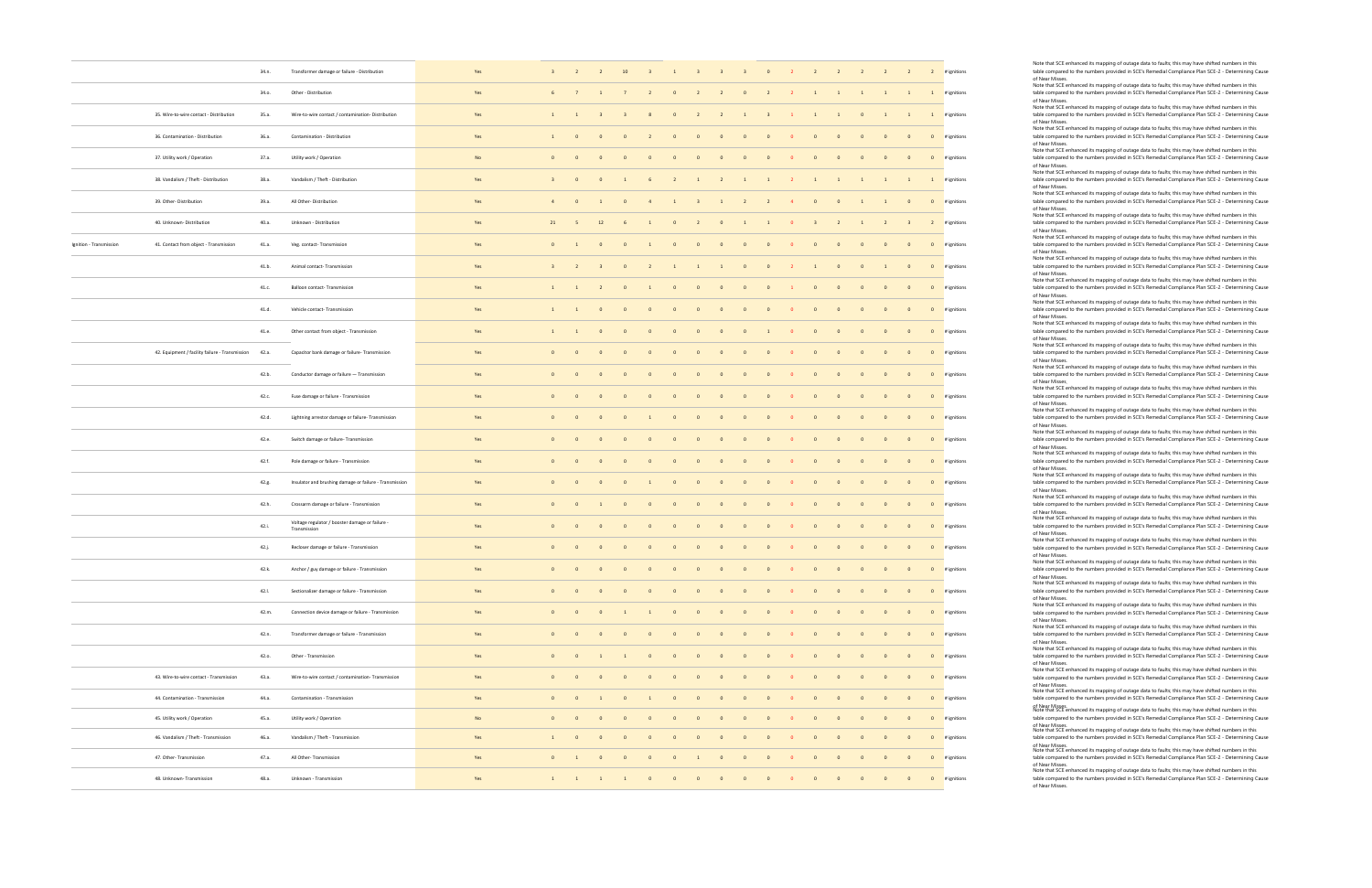|                                                                             |       | nes refer to all lines at or above 65kV, and distribution lines refer to all lines below 65kV.<br>from 2015 - 2019 should be actual numbers, 2020 - 2023 should be projected. In future submissions update projected numbers with actu- |                                                                                                                                                                          |                                                                                                                                                                                                                                   |
|-----------------------------------------------------------------------------|-------|-----------------------------------------------------------------------------------------------------------------------------------------------------------------------------------------------------------------------------------------|--------------------------------------------------------------------------------------------------------------------------------------------------------------------------|-----------------------------------------------------------------------------------------------------------------------------------------------------------------------------------------------------------------------------------|
| Table 7.2: Key recent and projected drivers of ignitions by HFTD region     |       |                                                                                                                                                                                                                                         | Number of ignitions by HFTD tier                                                                                                                                         | Non-HTD Zone1 HFTD Tar2 HFD Tar2 HFD Tar2 HFD Tar2 HFD Tar2 HFD Tar2 HFD Tar2 HFD Tare2 HFD Tare2 HFD Tare2 HFD Tare2 HFD Tar2 Non-CPUCHFTD Non-HFD HFD Tar2 Non-CPUCHFTD Non-HFD Tar2 HFD Tar2 HFD Tar2 HFD Tar2 HFD Tar2 HFD    |
| <b>Metric type</b><br>1. Contact from object - Distribution                 | 1.a.  | Ignition driver<br>Veg. contact-Distribution                                                                                                                                                                                            | Are ignitions tracked for ignition driver? (yes / no) 2015<br>2015 2015 2015<br>2015<br>2016 2016<br>2016<br>2016<br>2017<br>2017<br>2017<br>2017<br>2017<br>2016<br>Yes | 2018<br>2018<br>2018<br>2018<br>2018<br>2019<br>2019<br>2019<br>2019<br>2019<br>2020<br>2020<br>2020<br>2020<br>2020<br>2021<br>2021<br>2021 2021<br>2022 2022<br>2022<br>2022<br>2021                                            |
|                                                                             |       |                                                                                                                                                                                                                                         |                                                                                                                                                                          |                                                                                                                                                                                                                                   |
|                                                                             | 1.b.  | Animal contact- Distribution                                                                                                                                                                                                            | Yes                                                                                                                                                                      |                                                                                                                                                                                                                                   |
|                                                                             | 1.c.  | Balloon contact- Distribution                                                                                                                                                                                                           | Yes                                                                                                                                                                      | # ignition                                                                                                                                                                                                                        |
|                                                                             | 1.d.  | Vehicle contact- Distribution                                                                                                                                                                                                           | Yes                                                                                                                                                                      | # ignition                                                                                                                                                                                                                        |
|                                                                             | 1.e.  | Other contact from object - Distribution                                                                                                                                                                                                | Yes<br>$2 \qquad 0$                                                                                                                                                      | $\circ$<br># ignition                                                                                                                                                                                                             |
|                                                                             |       |                                                                                                                                                                                                                                         |                                                                                                                                                                          |                                                                                                                                                                                                                                   |
| 2. Equipment / facility failure - Distribution 2.a.                         |       | Capacitor bank damage or failure- Distribution                                                                                                                                                                                          | Yes                                                                                                                                                                      | # ignition                                                                                                                                                                                                                        |
|                                                                             | 2.b.  | Conductor damage or failure - Distribution                                                                                                                                                                                              | Yes                                                                                                                                                                      |                                                                                                                                                                                                                                   |
|                                                                             | 2.c.  | Fuse damage or failure - Distribution                                                                                                                                                                                                   | Yes                                                                                                                                                                      |                                                                                                                                                                                                                                   |
|                                                                             | 2.d.  | Lightning arrestor damage or failure-Distribution                                                                                                                                                                                       | Yes                                                                                                                                                                      | # ignition                                                                                                                                                                                                                        |
|                                                                             |       |                                                                                                                                                                                                                                         |                                                                                                                                                                          |                                                                                                                                                                                                                                   |
|                                                                             | 2.e.  | Switch damage or failure- Distribution                                                                                                                                                                                                  | Yes                                                                                                                                                                      | # ignition                                                                                                                                                                                                                        |
|                                                                             | 2.f.  | Pole damage or failure - Distribution                                                                                                                                                                                                   | Yes                                                                                                                                                                      | # ignitions                                                                                                                                                                                                                       |
|                                                                             | 2.g.  | Insulator and brushing damage or failure - Distribution                                                                                                                                                                                 | Yes                                                                                                                                                                      | # ignitions                                                                                                                                                                                                                       |
|                                                                             | 2.h.  | Crossarm damage or failure - Distribution                                                                                                                                                                                               | Yes                                                                                                                                                                      | # ignitions                                                                                                                                                                                                                       |
|                                                                             |       |                                                                                                                                                                                                                                         |                                                                                                                                                                          |                                                                                                                                                                                                                                   |
|                                                                             |       | Voltage regulator / booster damage or failure - Distributio                                                                                                                                                                             | Yes                                                                                                                                                                      |                                                                                                                                                                                                                                   |
|                                                                             |       | Recloser damage or failure - Distribution                                                                                                                                                                                               | Yes                                                                                                                                                                      | # ignitions                                                                                                                                                                                                                       |
|                                                                             |       | Anchor / guy damage or failure - Distribution                                                                                                                                                                                           | Yes                                                                                                                                                                      | # ignitions                                                                                                                                                                                                                       |
|                                                                             |       | Sectionalizer damage or failure - Distribution                                                                                                                                                                                          | Yes                                                                                                                                                                      | Note that<br># ignitions<br>figures in                                                                                                                                                                                            |
|                                                                             |       |                                                                                                                                                                                                                                         |                                                                                                                                                                          | $SCE-2 - E$                                                                                                                                                                                                                       |
|                                                                             | 2.m.  | Connection device damage or failure - Distribution                                                                                                                                                                                      | Yes<br>$1 \quad 0$                                                                                                                                                       | $\circ$<br># ignitions<br>figures in<br>$SCE-2 - E$                                                                                                                                                                               |
|                                                                             | 2.n.  | Transformer damage or failure - Distribution                                                                                                                                                                                            | Yes                                                                                                                                                                      | # ignitions<br>$SCE-2 - C$                                                                                                                                                                                                        |
|                                                                             | 2.0.  | Other - Distribution                                                                                                                                                                                                                    | Yes                                                                                                                                                                      | $SCE-2 - D$                                                                                                                                                                                                                       |
| 3. Wire-to-wire contact - Distribution                                      | 3.a.  | Wire-to-wire contact / contamination- Distribution                                                                                                                                                                                      | Yes                                                                                                                                                                      |                                                                                                                                                                                                                                   |
| 4. Contamination - Distribution                                             |       | Contamination - Distribution                                                                                                                                                                                                            | Yes<br>$1 \quad 0$                                                                                                                                                       | $SCE-2 - C$<br>Note that<br># ignitions                                                                                                                                                                                           |
|                                                                             |       |                                                                                                                                                                                                                                         |                                                                                                                                                                          |                                                                                                                                                                                                                                   |
| 5. Utility work / Operation                                                 | 5.a.  | Utility work / Operation                                                                                                                                                                                                                | <b>No</b><br>$0 \qquad 0$                                                                                                                                                | # ignitions                                                                                                                                                                                                                       |
| 6. Vandalism / Theft - Distribution                                         | 6.a.  | Vandalism / Theft - Distribution                                                                                                                                                                                                        | Yes<br>$3 \t 0$<br>$\overline{\phantom{0}}$                                                                                                                              | # ignitions<br>$SCE-2 - D$                                                                                                                                                                                                        |
| 7. Other- Distribution                                                      | 7.3.  | All Other- Distribution                                                                                                                                                                                                                 | Yes<br>$2 \qquad 0$                                                                                                                                                      | $\circ$<br># ignitions                                                                                                                                                                                                            |
| 8. Unknown-Distribution                                                     | 8.a.  | Unknown - Distribution                                                                                                                                                                                                                  | Yes                                                                                                                                                                      | # ignition                                                                                                                                                                                                                        |
|                                                                             |       |                                                                                                                                                                                                                                         |                                                                                                                                                                          |                                                                                                                                                                                                                                   |
| 9. Contact from object - Transmission                                       | 9.a.  | Veg. contact-Transmission                                                                                                                                                                                                               | Yes                                                                                                                                                                      |                                                                                                                                                                                                                                   |
|                                                                             | 9.b.  | Animal contact- Transmission                                                                                                                                                                                                            | Yes                                                                                                                                                                      | # ignition                                                                                                                                                                                                                        |
|                                                                             | 9.c.  | Balloon contact- Transmission                                                                                                                                                                                                           | Yes                                                                                                                                                                      | # ignition                                                                                                                                                                                                                        |
|                                                                             | 9.d.  | Vehicle contact- Transmission                                                                                                                                                                                                           | Yes<br>$\begin{array}{cccccccccccccc} 0 & & & 0 & & & 0 & & \end{array}$                                                                                                 | # ignition                                                                                                                                                                                                                        |
|                                                                             | 9.e.  | Other contact from object - Transmission                                                                                                                                                                                                | Yes                                                                                                                                                                      |                                                                                                                                                                                                                                   |
|                                                                             |       |                                                                                                                                                                                                                                         |                                                                                                                                                                          |                                                                                                                                                                                                                                   |
| 10. Equipment / facility failure -<br>Transmission                          | 10.a. | Capacitor bank damage or failure- Transmissi                                                                                                                                                                                            | Yes<br>$0\qquad 0$<br>$\sim$ 0                                                                                                                                           | # ignition                                                                                                                                                                                                                        |
|                                                                             | 10.b. | Conductor damage or failure - Transmissi                                                                                                                                                                                                | Yes                                                                                                                                                                      |                                                                                                                                                                                                                                   |
|                                                                             | 10.c. | Fuse damage or failure - Transmissic                                                                                                                                                                                                    | Yes                                                                                                                                                                      | # ignitic                                                                                                                                                                                                                         |
|                                                                             | 10.d. | Lightning arrestor damage or failure- Transmissic                                                                                                                                                                                       | Yes                                                                                                                                                                      |                                                                                                                                                                                                                                   |
|                                                                             |       | 10.e. Switch damage or failure- Transmission                                                                                                                                                                                            |                                                                                                                                                                          |                                                                                                                                                                                                                                   |
|                                                                             |       |                                                                                                                                                                                                                                         | Yes                                                                                                                                                                      |                                                                                                                                                                                                                                   |
|                                                                             |       | 10.f. Pole damage or failure - Transmission                                                                                                                                                                                             | Yes                                                                                                                                                                      |                                                                                                                                                                                                                                   |
|                                                                             |       | 10.g. Insulator and brushing damage or failure - Transmission                                                                                                                                                                           | Yes                                                                                                                                                                      | .<br>In the contract of the contract of the contract of the contract of the contract of the contract of the contract of the contract of the contract of the contract of the contract of the contract of the contract of the contr |
|                                                                             |       | 10.h. Crossarm damage or failure - Transmission                                                                                                                                                                                         | Yes                                                                                                                                                                      |                                                                                                                                                                                                                                   |
|                                                                             |       | 10.i. Voltage regulator / booster damage or failure - Transmission                                                                                                                                                                      | Yes                                                                                                                                                                      |                                                                                                                                                                                                                                   |
|                                                                             |       |                                                                                                                                                                                                                                         |                                                                                                                                                                          |                                                                                                                                                                                                                                   |
|                                                                             |       | 10.j. Recloser damage or failure - Transmission                                                                                                                                                                                         | Yes                                                                                                                                                                      |                                                                                                                                                                                                                                   |
|                                                                             |       | 10.k. Anchor / guy damage or failure - Transmission                                                                                                                                                                                     | Yes                                                                                                                                                                      | . The contract is a contract of the contract of the contract of the contract of the contract of the contract of the contract of the contract of the contract of the contract of the contract of the contract of the contract o    |
|                                                                             |       | 10.1. Sectionalizer damage or failure - Transmission                                                                                                                                                                                    | Yes                                                                                                                                                                      | .<br>In the case of the contract and a state of the contract and a state of the contract of the contract and the con                                                                                                              |
|                                                                             |       | 10.m. Connection device damage or failure - Transmission                                                                                                                                                                                | Yes                                                                                                                                                                      |                                                                                                                                                                                                                                   |
|                                                                             |       | 10.n. Transformer damage or failure - Transmission                                                                                                                                                                                      |                                                                                                                                                                          |                                                                                                                                                                                                                                   |
|                                                                             |       |                                                                                                                                                                                                                                         | Yes                                                                                                                                                                      |                                                                                                                                                                                                                                   |
|                                                                             |       | 10.o. Other - Transmission                                                                                                                                                                                                              | Yes                                                                                                                                                                      |                                                                                                                                                                                                                                   |
|                                                                             |       | 11. Wire-to-wire contact - Transmission 11.a. Wire-to-wire contact / contamination- Transmission                                                                                                                                        | Yes                                                                                                                                                                      |                                                                                                                                                                                                                                   |
| 12. Contamination - Transmission                                            |       | 12.a. Contamination - Transmission                                                                                                                                                                                                      | Yes                                                                                                                                                                      |                                                                                                                                                                                                                                   |
| 13. Utility work / Operation                                                |       | 13.a. Utility work / Operation                                                                                                                                                                                                          |                                                                                                                                                                          | no concerta con concerta con concerta con concerta concerta concerta concerta concerta concerta concerta a con                                                                                                                    |
|                                                                             |       |                                                                                                                                                                                                                                         | No                                                                                                                                                                       |                                                                                                                                                                                                                                   |
| 14. Vandalism / Theft - Transmission 14.a. Vandalism / Theft - Transmission |       |                                                                                                                                                                                                                                         | Yes                                                                                                                                                                      |                                                                                                                                                                                                                                   |
| 15. Other- Transmission                                                     |       | 15.a. All Other- Transmission                                                                                                                                                                                                           | Yes                                                                                                                                                                      | no concerto de concerto de concerto de concerto de concerto de concerto de concerto de la españa as interiorad                                                                                                                    |
| 16. Unknown-Transmission                                                    |       | 16.a. Unknown - Transmission                                                                                                                                                                                                            | Yes                                                                                                                                                                      |                                                                                                                                                                                                                                   |

Note that due to certain enhancements made to determining cause sub-categories of events,<br>Isgures in this table may not tie exactly to those provided in SCE's Remedial Compliance Plan<br>SCE-2 - Determining Cause of Near Miss SCE-2 - Determining Cause of Near Maters.<br>As to determining Cause of Near Maters.<br>As the method complete and the state of Near Maters and the state of the state of the state of the state of the state of the state of the st SCE-2 - Determining Cause of Near Misses.<br>Note that due to certain enhancements made to determining cause sub-categories of events,<br>Rigues in this table may not tie exactly to those provided in SCE's Remedial Compliance Pl SCE2 - Determining Cause of Near Minos.<br>New York Case Contains enhancements made to determining cause sub-categories of events,<br>Near the due to certain enhancements made to determining cause sub-categories of events.<br>SCE2  $\mathcal{SL}(2,2)$  - Determining Cause of Near Minors.<br>The charged points of the Minors of Near Minors and the determining cause sub-categories of events, the studie may not be easily to those provided in SCS fermedial Complian Note that SCE enhanced in mapping of outage data to fact this may have a then the first transfer and the mattern in this table companed on the number provided in SCE is Remetald Complanes Plan SCE-2 -<br>The first density of In this table compared to the numbers provided in SCE's Remedial Compliance Plan SCE-2 -<br>Determining Cause of Near Misses.<br>West mixing Cause of Near Misses.<br>In this table compared to the numbers provided in SCE's Remedial Determining Cause of New Misses.<br>
Note that SCE enhanced its mapping of outage data to fault; this may have shifted numbers<br>
in this table compared to the muniters provided in SCE kemetal Complanes Pan SCE-2<br>
Determining Determining Cause of New Mission.<br>Holder and Scheme and Marketing and outlined data to facility this may have abilited number.<br>Determining Cause of New Missions in provided in SCS kemetial Complement Plan SCE-2<br>Note that S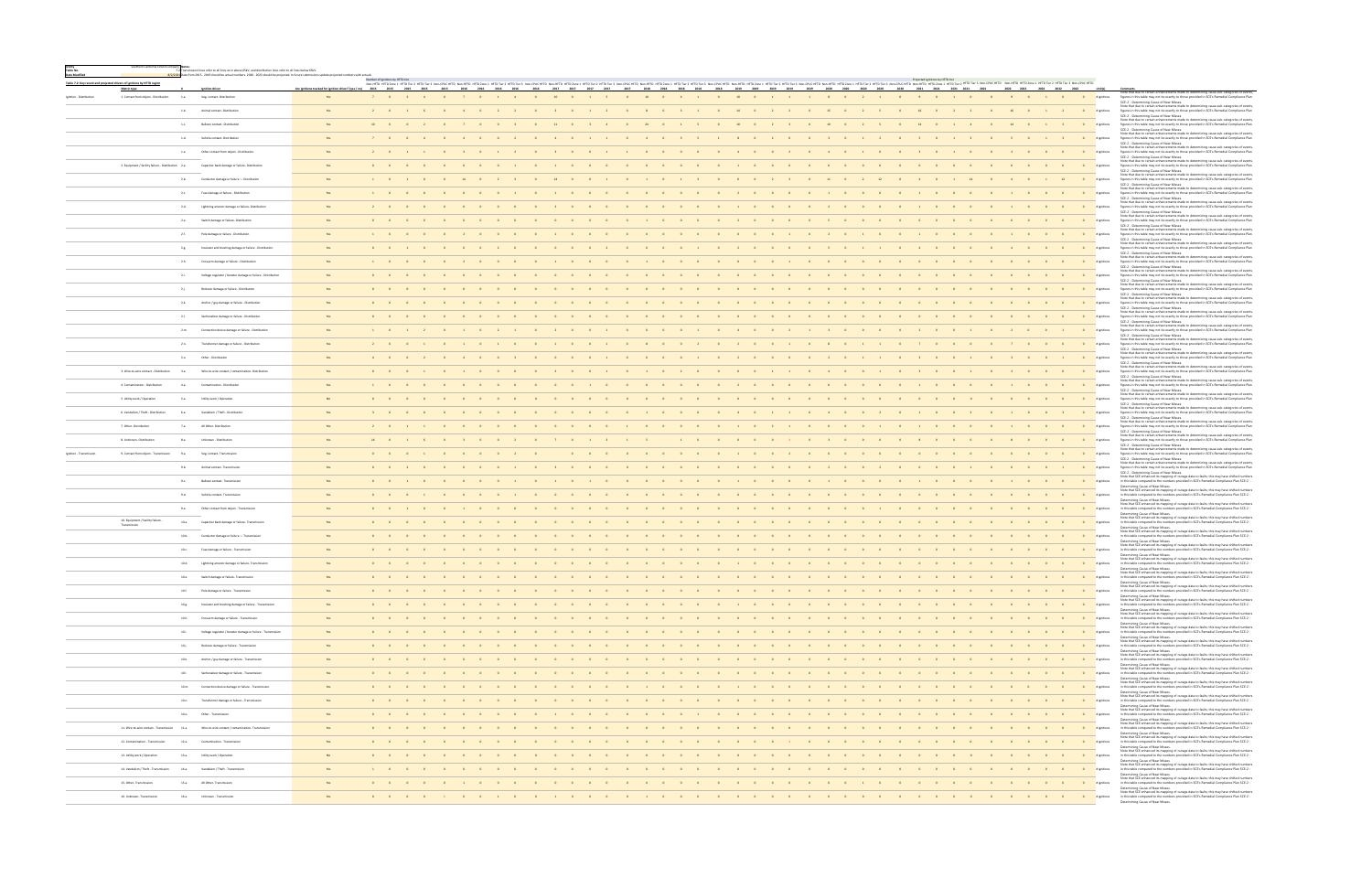| Table No.                                                                                      | Southern California Edison Cor |                                                                                                         |                                        |                   |                   |                   |                                        |                   |                   |                   |                   |                                     |                   |                   |                   |                |                        |                           |                      |                          |                |                                         |       |                                                                                                                                                                                                                                                                                                  |                                                                                                 |                                                                                                                                                                                                                                                                                                                                                                                                                                                                                                                                                                                                                                                                                                                                                                                                                                                                                                                                    |
|------------------------------------------------------------------------------------------------|--------------------------------|---------------------------------------------------------------------------------------------------------|----------------------------------------|-------------------|-------------------|-------------------|----------------------------------------|-------------------|-------------------|-------------------|-------------------|-------------------------------------|-------------------|-------------------|-------------------|----------------|------------------------|---------------------------|----------------------|--------------------------|----------------|-----------------------------------------|-------|--------------------------------------------------------------------------------------------------------------------------------------------------------------------------------------------------------------------------------------------------------------------------------------------------|-------------------------------------------------------------------------------------------------|------------------------------------------------------------------------------------------------------------------------------------------------------------------------------------------------------------------------------------------------------------------------------------------------------------------------------------------------------------------------------------------------------------------------------------------------------------------------------------------------------------------------------------------------------------------------------------------------------------------------------------------------------------------------------------------------------------------------------------------------------------------------------------------------------------------------------------------------------------------------------------------------------------------------------------|
| Table 8: State of service territory and utility equipment                                      |                                |                                                                                                         |                                        |                   |                   |                   |                                        |                   |                   |                   |                   |                                     |                   |                   |                   |                |                        |                           |                      |                          |                |                                         |       | Note: These columns are placeholders for future OR submissions<br>Non-HFTD HFTD2one1 HFTDTier2 HFTDTier3 Non-HFTD HFTDZone1 HFTDTier3 Non-HFTD HFTDZone1 HFTDTier2 HFTDTier2 HFTDTier2 HFTDTier3 Non-HFTD HFTDZone1 HFTDTier2 HFTDTier3 Non-HFTD HFTDTier3 Non-HFTD HFTDTier3 Non-HFTD HFTDTier3 |                                                                                                 |                                                                                                                                                                                                                                                                                                                                                                                                                                                                                                                                                                                                                                                                                                                                                                                                                                                                                                                                    |
| <b>Metric type</b><br>1. State of service territory and equipment in $_{1.8}$ .<br>urban areas |                                | Outcome metric name<br>Circuit miles (including WUI and non-WUI)                                        | 2015<br>2015<br><b>NA</b><br><b>NA</b> | 2015<br><b>NA</b> | 2015<br><b>NA</b> | 2016<br><b>NA</b> | 2016<br>2016<br><b>NA</b><br><b>NA</b> | 2016<br><b>NA</b> | 2017<br><b>NA</b> | 2017<br><b>NA</b> | 2017<br><b>NA</b> | 2017 2018<br><b>NA</b><br><b>NA</b> | 2018<br><b>NA</b> | 2018<br><b>NA</b> | 2018<br><b>NA</b> | 2019<br>17,160 | 2019<br>$\overline{1}$ | 2019<br>1,126             | 2019<br>1,453 17,053 | 2020                     | $\mathbf{1}$   | 2020 2020 2020 2021 2021<br>1,035 1,428 |       | 2021 2021 2022 2022 2022 2022 Unit(s)                                                                                                                                                                                                                                                            | Circuit miles                                                                                   | Comments<br>GIS models are updated frequently to reflect changes within SCE's service<br>area and for data clean-up. SCE does not have the ability to analyze and<br>calculate information in previous years. As such, only 2020 information was<br>obtained from GIS. 2015-2018 data is not available and 2019 data is the same<br>as what was provided in SCE's 2020 WMP filing. The 2019 transmission data-<br>was replicated fo<br>completing the GIS Data Schema requirements. Furthermore, 2019 data<br>included all circuit miles, including those outside of California, whereas 2020<br>data solely includes circuit miles within the state of California for assets SCE<br>maintains (which does include some assets outside of SCE's service territory<br>SCE is still conducting quality control review of all the data and will correct<br>any errors once its review is complete.                                    |
| 1.b.                                                                                           |                                | Circuit miles in WUI                                                                                    |                                        |                   |                   |                   |                                        |                   |                   |                   |                   |                                     |                   |                   |                   | 3,446          |                        | 750                       | 1,364                | 3,482                    |                | 674                                     | 1,339 |                                                                                                                                                                                                                                                                                                  | Circuit miles in WUI                                                                            | GIS models are updated frequently to reflect changes within SCE's service<br>area and for data clean-up. SCE does not have the ability to analyze and<br>calculate information in previous years. As such, only 2020 information was<br>obtained from GIS. 2015-2018 data is not available and 2019 data is the same<br>as what was provided in SCE's 2020 WMP filing. The 2019 transmission data<br>was replicated for 2020 because SCE discovered data discrepancies.<br>completing the GIS Data Schema requirements. Furthermore, 2019 data<br>included all circuit miles, including those outside of California, whereas 202<br>data solely includes circuit miles within the state of California for assets SCE<br>maintains (which does include some assets outside of SCE's service territory<br>SCE is still conducting quality control review of all the data and will correct<br>any errors once its review is complete. |
| 1.c.                                                                                           |                                | Number of critical facilities (including WUI and non-WUI)                                               | <b>NA</b><br><b>NA</b>                 |                   | NA NA             | NA.               | <b>NA</b><br><b>NA</b>                 | <b>NA</b>         | <b>NA</b>         | <b>NA</b>         | <b>NA</b>         | NA<br><b>NA</b>                     | NA                | <b>NA</b>         | <b>NA</b>         | 36,757         | 6 <sup>1</sup>         | 2,550                     | 3,923                | 36,911                   | 6 <sup>1</sup> | 2,207 3,917                             |       |                                                                                                                                                                                                                                                                                                  | Number of critical facilities                                                                   | GIS models are updated frequently to reflect changes within SCE's service<br>area and for data clean-up. SCE does not have the ability to analyze and<br>calculate information in previous years. As such, only 2020 information was<br>obtained from GIS. 2015-2018 data is not available and 2019 data is the same<br>as what was provided in SCE's 2020 WMP filing. The 2019 transm<br>was replicated for 2020 because SCE discovered data discrepancies.<br>irements. Furthermore, 2019 data<br>completing the GIS Data Sche<br>included some locations outside of SCE's service territory within California<br>whereas 2020 data solely includes critical facilities within SCE's service<br>territory within California. SCE is still conducting quality control review of all<br>the data and will correct any errors once its review is complete.                                                                          |
| 1.d.                                                                                           |                                | Number of critical facilities in WUI                                                                    |                                        |                   |                   |                   |                                        | NA                |                   |                   |                   |                                     |                   | <b>NA</b>         |                   | 7,305          |                        | 1,676                     | 3,489                | 7,502                    | 5 <sup>1</sup> | 1,417<br>3,489                          |       |                                                                                                                                                                                                                                                                                                  | Number of critical facilities in WUI                                                            | GIS models are updated frequently to reflect changes within SCE's service<br>area and for data clean-up. SCE does not have the ability to analyze and<br>calculate information in previous years. As such, only 2020 information was<br>obtained from GIS. 2015-2018 data is not available and 2019 data is the same<br>as what was provided in SCE's 2020 WMP filing. The 2019 tran<br>ments. Furthermore, 2019 data<br>included some locations outside of SCE's service territory within California,<br>whereas 2020 data solely includes critical facilities within SCE's service<br>territory within California. SCE is still conducting quality control review of all<br>the data and will correct any errors once its review is complete.                                                                                                                                                                                    |
| 1.e.                                                                                           |                                | Number of customers (including WUI and non-WUI)                                                         | <b>NA</b><br><b>NA</b>                 | <b>NA</b>         | <b>NA</b>         | <b>NA</b>         | <b>NA</b><br><b>NA</b>                 | <b>NA</b>         | <b>NA</b>         | <b>NA</b>         | <b>NA</b>         | <b>NA</b><br><b>NA</b>              | <b>NA</b>         | <b>NA</b>         | <b>NA</b>         | 3.790.432      | 545                    | 209.126 323.745 3.790.432 |                      |                          | 545            | 209.126 323.745                         |       |                                                                                                                                                                                                                                                                                                  | Number of customers                                                                             | GIS models are updated frequently to reflect changes within SCE's service<br>area and for data clean-up. SCE does not have the ability to analyze and<br>calculate information in previous years. As such, only 2020 information was<br>obtained from GIS. 2015-2018 data is not available and 2019 data is the same<br>as what was provided in SCE's 2020 WMP filing. The 2019 transmission data<br>was regligated for 2020 herause SCE disc<br>completing the GIS Data Schema<br><b>aments.</b> SCE is still conducting quality<br>control review of all the data and will correct any errors once its review is<br>complete.                                                                                                                                                                                                                                                                                                    |
| 1.f.                                                                                           |                                | Number of customers in WUI                                                                              |                                        |                   |                   |                   |                                        |                   |                   |                   |                   |                                     |                   |                   |                   | 778,819        | 525                    | 149,646                   | 294,005              | 778,819                  | 525            | 149,646 294,005                         |       |                                                                                                                                                                                                                                                                                                  | Number of customers in WUI                                                                      | GIS models are updated frequently to reflect changes within SCE's service<br>area and for data clean-up. SCE does not have the ability to analyze and<br>calculate information in previous years. As such, only 2020 information was<br>obtained from GIS. 2015-2018 data is not available and 2019 data is the same<br>as what was provided in SCE's 2020 WMP filing. The 2019 transmission data-<br>was replicated for 2020 because SCE discovered data di:<br>quirements: SCE is still conducting quality<br>completing the GIS Data Se<br>control review of all the data and will correct any errors once its review is<br>complete.                                                                                                                                                                                                                                                                                           |
| 1.g.                                                                                           |                                | Number of customers belonging to access and functional needs populations<br>(including WUI and non-WUI) |                                        |                   |                   |                   |                                        |                   |                   |                   |                   |                                     |                   |                   |                   | 1,032,899      |                        | 30,783                    | 44,840               | 1,032,899                | 32             | 30,783 44,840                           |       |                                                                                                                                                                                                                                                                                                  | functional needs populations                                                                    | GIS models are updated frequently to reflect changes within SCE's service<br>area and for data clean-up. SCE does not have the ability to analyze and<br>calculate information in previous years. As such, only 2020 information was<br>Number of customers belonging to access and<br>Obtained from GIS. 2015-2018 data is not available and 2019 data is the same<br>as what was provided in SCE's 2020 WMP filing. The 2019 transmission data-<br>was replicated for 2020 because SCE disc<br>completing the GIS Data Schema requirements. SCE is still conducting quality<br>control review of all the data and will correct any errors once its review is<br>complete.                                                                                                                                                                                                                                                        |
| 1.h.                                                                                           |                                | Number of customers belonging to access and functional needs populations in<br>WUI                      | <b>NA</b><br><b>NA</b>                 | NA.               | <b>NA</b>         | <b>NA</b>         | NA<br><b>NA</b>                        | <b>NA</b>         | <b>NA</b>         | <b>NA</b>         | <b>NA</b>         | <b>NA</b><br>NA                     | <b>NA</b>         | <b>NA</b>         | <b>NA</b>         | 206,260        | 21                     |                           |                      | 23,970 41,362 206,260 21 |                | 23.970 41.362                           |       |                                                                                                                                                                                                                                                                                                  | functional needs populations in WUI                                                             | GIS models are updated frequently to reflect changes within SCE's service<br>area and for data clean-up. SCE does not have the ability to analyze and<br>calculate information in previous years. As such, only 2020 information was<br>obtained from GIS. 2015-2018 data is not available and 2019 data is the same<br>Number of customers belonging to access and<br>as what was provided in SCE's 2020 WMP filing. The 2019 transmission data-<br>was replicated for 2020 because SCE disc<br>ments: SCE is still conducting quality<br>completing the GIS Data Sch<br>control review of all the data and will correct any errors once its review is<br>complete.                                                                                                                                                                                                                                                               |
|                                                                                                |                                |                                                                                                         |                                        |                   |                   |                   |                                        |                   |                   |                   |                   |                                     |                   |                   |                   |                |                        |                           |                      |                          |                |                                         |       |                                                                                                                                                                                                                                                                                                  | Circuit miles of overhead transmission lines                                                    | GIS models are updated frequently to reflect changes within SCE's service<br>area and for data clean-up. SCE does not have the ability to analyze and<br>calculate information in previous years. As such, only 2020 information was<br>obtained from GIS. 2015-2018 data is not available and 2019 data is the same<br>as what was provided in SCE's 2020 WMP filing. The 2019 transmission data<br>was renlicated for 2020 herause SCE dis-<br>included all circuit miles, including those outside of California, whereas 2020<br>data solely includes circuit miles within the state of California for assets SCE<br>maintains (which does include some assets outside of SCE's service territory<br>SCE is still conducting quality control review of all the data and will correct<br>any errors once its review is complete.                                                                                                 |
| 1.j.                                                                                           |                                | Circuit miles of overhead transmission lines in WUI                                                     |                                        |                   |                   |                   |                                        |                   |                   |                   |                   |                                     |                   |                   |                   |                |                        |                           |                      |                          |                |                                         |       |                                                                                                                                                                                                                                                                                                  | WUI                                                                                             | GIS models are updated frequently to reflect changes within SCE's service<br>area and for data clean-up. SCE does not have the ability to analyze and<br>calculate information in previous years. As such, only 2020 information was<br>obtained from GIS. 2015-2018 data is not available and 2019 data is the same<br>as what was provided in SCE's 2020 WMP filing. The 2019 tra<br>Circuit miles of overhead transmission lines in was replicated for 2020 because SCE discovered data di<br>ments Furthermore, 2019 data<br>included all circuit miles, including those outside of California, whereas 2020<br>data solely includes circuit miles within the state of California for assets SCE<br>maintains (which does include some assets outside of SCE's service territory<br>SCE is still conducting quality control review of all the data and will correct<br>any errors once its review is complete.                 |
| 1.k.                                                                                           |                                | Circuit miles of overhead distribution lines (including WUI and non-WUI)                                |                                        |                   |                   |                   |                                        |                   |                   |                   |                   |                                     |                   |                   |                   |                |                        |                           |                      |                          |                | 831 1,213                               |       |                                                                                                                                                                                                                                                                                                  | Circuit miles of overhead distribution lines                                                    | GIS models are updated frequently to reflect changes within SCE's service<br>area and for data clean-up. SCE does not have the ability to analyze and<br>calculate information in previous years. As such, only 2020 information was<br>obtained from GIS. 2015-2018 data is not available and 2019 data is the same<br>as what was provided in SCE's 2020 WMP filing. The 2019 transmission data<br>was replicated for 2020 because SCE discovered data discret<br>completing the GIS Data Schema requirements. Furthermore, 2019 data<br>included all circuit miles, including those outside of California, whereas 2020<br>data solely includes circuit miles within the state of California for assets SCE<br>maintains (which does include some assets outside of SCE's service territory<br>SCE is still conducting quality control review of all the data and will correct<br>any errors once its review is complete.       |
| <b>1.L</b>                                                                                     |                                | Circuit miles of overhead distribution lines in WUI                                                     |                                        |                   |                   |                   |                                        |                   |                   |                   |                   |                                     |                   |                   |                   |                |                        |                           |                      |                          |                |                                         |       |                                                                                                                                                                                                                                                                                                  | Circuit miles of overhead distribution lines in was replicated for 2020 because SCE dis-<br>WUI | GIS models are updated frequently to reflect changes within SCE's service<br>area and for data clean-up. SCE does not have the ability to analyze and<br>calculate information in previous years. As such, only 2020 information was<br>obtained from GIS. 2015-2018 data is not available and 2019 data is the same<br>as what was provided in SCE's 2020 WMP filing. The 2019 transmission data-<br>completing the GIS Data Schema requirements. Furthermore, 2019 data<br>included all circuit miles, including those outside of California, whereas 2020<br>data solely includes circuit miles within the state of California for assets SCE<br>maintains (which does include some assets outside of SCE's service territo<br>SCE is still conducting quality control review of all the data and will correct<br>any errors once its review is complete.                                                                       |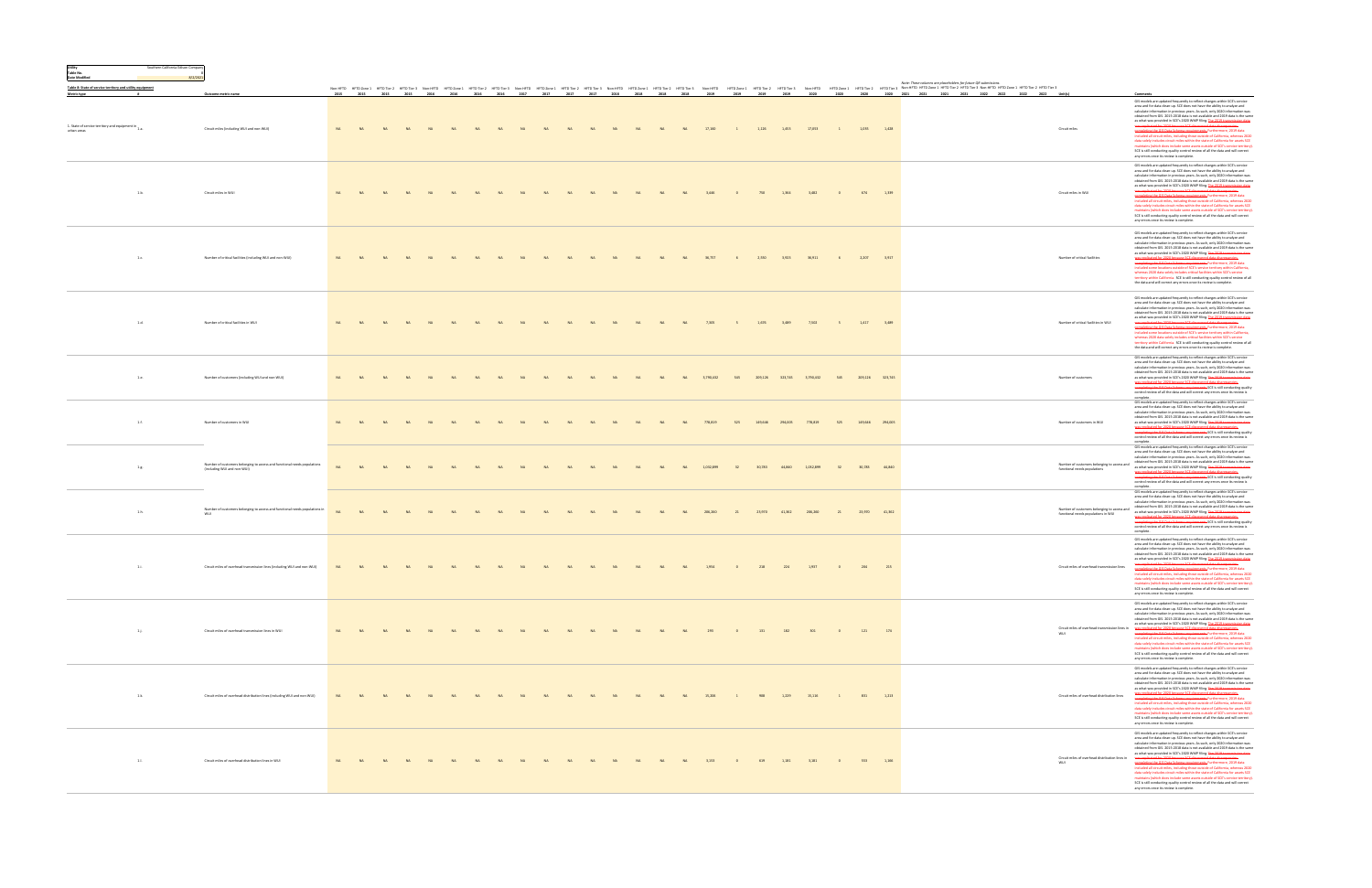| 1.m.                                                               | Number of substations (including WUI and non-WUI)                                                       | <b>NA</b> |           | NA 1      | <b>NA</b> | <b>NA</b> | <b>NA</b>         | NA.       | <b>NA</b> | <b>NA</b><br><b>NA</b> |           | <b>NA</b><br><b>NA</b> | NA 1999        | <b>NA</b> |           | NA NA        | 231    |                      |       |       | 0 23 17 230 |                                                                                                     | $0$ $12$ $13$                                                                        |       | GIS models are updated frequently to reflect changes within SCE's service<br>area and for data clean-up. SCE does not have the ability to analyze and<br>calculate information in previous years. As such, only 2020 information was<br>obtained from GIS. 2015-2018 data is not available and 2019 data is the same<br>as what was provided in SCE's 2020 WMP filing. The 2019 trans<br><del>mission data</del><br>was replicated for 2020 because SCE discovered data discrepancies<br>Number of substations<br>a requirements. Furthermore, 2019 data<br>included all substations, including those outside of California, whereas 2020<br>data solely includes substations within the state of California for assets SCE<br>maintains (which does include some assets outside of SCE's service territory)<br>SCE is still conducting quality control review of all the data and will correct<br>any errors once its review is complete.                         |
|--------------------------------------------------------------------|---------------------------------------------------------------------------------------------------------|-----------|-----------|-----------|-----------|-----------|-------------------|-----------|-----------|------------------------|-----------|------------------------|----------------|-----------|-----------|--------------|--------|----------------------|-------|-------|-------------|-----------------------------------------------------------------------------------------------------|--------------------------------------------------------------------------------------|-------|--------------------------------------------------------------------------------------------------------------------------------------------------------------------------------------------------------------------------------------------------------------------------------------------------------------------------------------------------------------------------------------------------------------------------------------------------------------------------------------------------------------------------------------------------------------------------------------------------------------------------------------------------------------------------------------------------------------------------------------------------------------------------------------------------------------------------------------------------------------------------------------------------------------------------------------------------------------------|
| 1.n                                                                | Number of substations in WUI                                                                            | <b>NA</b> |           |           |           |           |                   |           |           |                        |           |                        |                |           |           |              |        |                      |       |       | 0 16 16 43  | $\sim$ 0 $\sim$                                                                                     | $6 -$                                                                                | 12    | GIS models are updated frequently to reflect changes within SCE's service<br>area and for data clean-up. SCE does not have the ability to analyze and<br>calculate information in previous years. As such, only 2020 information was<br>obtained from GIS. 2015-2018 data is not available and 2019 data is the same<br>as what was provided in SCE's 2020 WMP filing. The 2019 transmission data-<br>was replicated for 2020 because SCE discovered data dis<br>Number of substations in WUI<br>completing the GIS Data Schema requirements. Furthermore, 2019 data<br>included all substations, including those outside of California, whereas 2020<br>data solely includes substations within the state of California for assets SCE<br>maintains (which does include some assets outside of SCE's service territory)<br>SCE is still conducting quality control review of all the data and will correct<br>any errors once its review is complete.             |
| 1.0.                                                               | Number of weather stations (including WUI and non-WUI)                                                  |           | <b>NA</b> | <b>NA</b> | <b>NA</b> | <b>NA</b> | NA                | NA.       | <b>NA</b> | <b>NA</b><br><b>NA</b> |           | <b>NA</b><br><b>NA</b> | <b>NA</b>      | <b>NA</b> | <b>NA</b> | NA           | 35     | $\bullet$            | 18    | 32    | 51          | $\sim$ 0                                                                                            | 107                                                                                  | 94    | GIS models are updated frequently to reflect changes within SCE's service<br>area and for data clean-up. SCE does not have the ability to analyze and<br>calculate information in previous years. As such, only 2020 information was<br>obtained from GIS. 2015-2018 data is not available and 2019 data is the same<br>Number of weather stations<br>as what was provided in SCE's 2020 WMP filing. The 2019 transmission data<br>was replicated for 2020 because SCE discovered data discrepancies-<br>completing the GIS Data Schema requirements. SCE is still conducting quality<br>control review of all the data and will correct any errors once its review is<br>complete.                                                                                                                                                                                                                                                                                |
| 1.p.                                                               | Number of weather stations in WUI                                                                       | <b>NA</b> | <b>NA</b> | <b>NA</b> | <b>NA</b> | <b>NA</b> | <b>NA</b>         | <b>NA</b> | <b>NA</b> | <b>NA</b><br><b>NA</b> |           | <b>NA</b><br><b>NA</b> | <b>NA</b>      | <b>NA</b> | NA        | <b>NA</b>    | 20     | $\bullet$            | 11    | 31    | 29          | $\overline{\phantom{a}}$ $\overline{\phantom{a}}$ $\overline{\phantom{a}}$ $\overline{\phantom{a}}$ | 63                                                                                   | 89    | GIS models are updated frequently to reflect changes within SCE's service<br>area and for data clean-up. SCE does not have the ability to analyze and<br>calculate information in previous years. As such, only 2020 information was<br>obtained from GIS. 2015-2018 data is not available and 2019 data is the same<br>Number of weather stations in WUI<br>as what was provided in SCE's 2020 WMP filing. The 2019 transmission data-<br>was replicated for 2020 because SCE discovered data di<br>completing the GIS Data Schema requirements. SCE is still conducting quality<br>control review of all the data and will correct any errors once its review is<br>complete.                                                                                                                                                                                                                                                                                    |
| 2. State of service territory and equipment in 2.a.<br>rural areas | Circuit miles (including WUI and non-WUI)                                                               |           |           |           |           |           |                   |           |           |                        |           |                        | NA             | <b>NA</b> | <b>NA</b> | <b>NA</b>    | 8,536  | $\bullet$            | 2,127 | 3,724 | 8,543       | $\bullet$                                                                                           | 2,012                                                                                | 3,676 | GIS models are updated frequently to reflect changes within SCE's service<br>area and for data clean-up. SCE does not have the ability to analyze and<br>calculate information in previous years. As such, only 2020 information was<br>obtained from GIS. 2015-2018 data is not available and 2019 data is the same<br>as what was provided in SCE's 2020 WMP filing. The 2019 transmission data<br>was replicated for 2020 because SCE discovered de<br>Circuit miles<br>completing the GIS Data Schema requirements. Furthermore, 2019 data<br>included all circuit miles, including those outside of California, whereas 2020<br>data solely includes circuit miles within the state of California for assets SCE<br>maintains (which does include some assets outside of SCE's service territory<br>SCE is still conducting quality control review of all the data and will correct<br>any errors once its review is complete.                                |
| 2.b.                                                               | Circuit miles in WUI                                                                                    | <b>NA</b> | <b>NA</b> | <b>NA</b> | <b>NA</b> | <b>NA</b> | <b>NA</b>         | NA.       | <b>NA</b> | <b>NA</b><br><b>NA</b> |           | NA.<br><b>NA</b>       | <b>NA</b>      | <b>NA</b> | <b>NA</b> | <b>NA</b>    | 3.263  | $\bullet$            | 1.492 | 2.729 | 3.307       | $\sim$ 0                                                                                            | 1.408 2.695                                                                          |       | GIS models are updated frequently to reflect changes within SCE's service<br>area and for data clean-up. SCE does not have the ability to analyze and<br>calculate information in previous years. As such, only 2020 information was<br>obtained from GIS. 2015-2018 data is not available and 2019 data is the same<br>as what was provided in SCE's 2020 WMP filing. The 2019 transmission data<br>was replicated for 2020 because SCE discovered data discre<br>Circuit miles in WUI<br>completing the GIS Data Schema requirements. Furthermore, 2019 data<br>included all circuit miles, including those outside of California, whereas 2020<br>data solely includes circuit miles within the state of California for assets SCE<br>maintains (which does include some assets outside of SCE's service territory)<br>SCE is still conducting quality control review of all the data and will correct<br>any errors once its review is complete.               |
| 2.c.                                                               | Number of critical facilities (including WUI and non-WUI)                                               |           |           | <b>NA</b> | <b>NA</b> | <b>NA</b> | <b>NA</b>         | <b>NA</b> | NA        |                        |           | <b>NA</b>              | NA             | NA        | <b>NA</b> | <b>NA</b>    | 7,692  | $\bullet$            | 1,456 | 2,894 | 7,744       | $\sim$ 0                                                                                            | 1,338 2,890                                                                          |       | GIS models are updated frequently to reflect changes within SCE's service<br>area and for data clean-up. SCE does not have the ability to analyze and<br>calculate information in previous years. As such, only 2020 information was<br>obtained from GIS. 2015-2018 data is not available and 2019 data is the same<br>as what was provided in SCE's 2020 WMP filing. The 2019 transmission data<br>Number of critical facilities<br>was replicated for 2020 because SCE discr<br>completing the GIS Data Schema requirements. Furthermore, 2019 data<br>included some locations outside of SCE's service territory within California,<br>whereas 2020 data solely includes critical facilities within SCE's service<br>territory within California. SCE is still conducting quality control review of all<br>the data and will correct any errors once its review is complete.                                                                                   |
| 2.d.                                                               | Number of critical facilities in WUI                                                                    | <b>NA</b> | <b>NA</b> | NA 1      | NA        | <b>NA</b> | <b>NA</b>         | NA.       | <b>NA</b> | <b>NA</b><br><b>NA</b> | <b>NA</b> | <b>NA</b>              | <b>NA</b>      | <b>NA</b> | NA        | <b>NA</b>    | 2,397  | $\bullet$            | 1,036 | 2,348 | 2,460       | $\sim$ 0                                                                                            | 940 2,343                                                                            |       | GIS models are updated frequently to reflect changes within SCE's service<br>area and for data clean-up. SCE does not have the ability to analyze and<br>calculate information in previous years. As such, only 2020 information was<br>obtained from GIS. 2015-2018 data is not available and 2019 data is the same<br>as what was provided in SCE's 2020 WMP filing. The 2019 transmission data<br>Number of critical facilities in WUI<br>was replicated for 2020 because SCE discovered data discrepancies.<br>completing the GIS Data Schema requirements. Furthermore, 2019 data<br>included some locations outside of SCE's service territory within California,<br>whereas 2020 data solely includes critical facilities within SCE's service<br>territory within California. SCE is still conducting quality control review of all<br>the data and will correct any errors once its review is complete.                                                   |
|                                                                    |                                                                                                         | <b>MA</b> |           |           |           |           | NA NA NA NA NA NA |           |           |                        |           |                        |                |           |           |              |        |                      |       |       |             |                                                                                                     | .<br>NA NA NA NA NA NA NA NA NA NA 225,587 20 53,624 92,195 225,587 20 53,624 92,195 |       | GIS models are updated frequently to reflect changes within SCE's service<br>area and for data clean-up. SCE does not have the ability to analyze and<br>calculate information in previous years. As such, only 2020 information was<br>obtained from GIS. 2015-2018 data is not available and 2019 data is the same<br>Number of customers<br>as what was provided in SCE's 2020 WMP filing. <del>The 2019 tran:</del><br>was replicated for 2020 because SCE discovered data discrepancies<br>completing the GIS Data Schema requirements. SCE is still conducting quality<br>control review of all the data and will correct any errors once its review is<br>complete.                                                                                                                                                                                                                                                                                         |
| 2.5.                                                               | Number of customers in WUI                                                                              |           |           |           |           |           |                   |           |           |                        |           |                        |                |           |           |              |        |                      |       |       |             |                                                                                                     | 94.950 16 44.971 83.235 94.950 16 44.971 83.235                                      |       | GIS models are updated frequently to reflect changes within SCE's service<br>area and for data clean-up. SCE does not have the ability to analyze and<br>calculate information in previous years. As such, only 2020 information was<br>obtained from GIS, 2015-2018 data is not available and 2019 data is the same<br>Number of customers in WUI<br>as what was provided in SCF's 2020 WMP filing The 2019 transmission data.<br>was replicated for 2020 because SCE discovered data discrepancies.<br>completing the GIS Data Schema requirements: SCE is still conducting quality<br>control review of all the data and will correct any errors once its review is<br>complete.                                                                                                                                                                                                                                                                                |
| 2.g.                                                               | Number of customers belonging to access and functional needs populations<br>(including WUI and non-WUI) | NA        | <b>NA</b> | <b>NA</b> | <b>NA</b> | <b>NA</b> | NA                | <b>NA</b> | NA        | <b>NA</b><br><b>NA</b> |           | <b>NA</b><br><b>NA</b> | <b>NA</b>      | <b>NA</b> | <b>NA</b> | NA           | 37,100 | 4 7,741 9,410 37,100 |       |       |             |                                                                                                     | 4 7,741 9,410                                                                        |       | GIS models are updated frequently to reflect changes within SCE's service<br>area and for data clean-up. SCE does not have the ability to analyze and<br>calculate information in previous years. As such, only 2020 information was<br>obtained from GIS. 2015-2018 data is not available and 2019 data is the same<br>Number of customers belonging to access and<br>as what was provided in SCE's 2020 WMP filing. The 2019 the access deterministion data<br>functional needs populations<br>was replicated for 2020 because SCE discovered data discr<br>completing the GIS Data Schema requirements. SCE is still conducting quality<br>control review of all the data and will correct any errors once its review is<br>complete.                                                                                                                                                                                                                           |
| 2.h.                                                               | Number of customers belonging to access and functional needs populations in<br>WUI                      | <b>NA</b> | NA NA     | <b>NA</b> | <b>NA</b> | <b>NA</b> | NA                | NA.       | <b>NA</b> | <b>NA</b><br><b>NA</b> |           | <b>NA</b>              | NA 1<br>NA COM | <b>NA</b> |           | NA NA 19,384 |        | 1 6,718 8,676 19,384 |       |       |             |                                                                                                     | 1 6,718 8,676                                                                        |       | GIS models are updated frequently to reflect changes within SCE's service<br>area and for data clean-up. SCE does not have the ability to analyze and<br>calculate information in previous years. As such, only 2020 information was<br>obtained from GIS. 2015-2018 data is not available and 2019 data is the same<br>Number of customers belonging to access and<br>as what was provided in SCE's 2020 WMP filing. The 2019 transmission data<br>functional needs populations in WUI<br>was replicated for 2020 because SCE discovered data discr<br>completing the GIS Data Schema requirements. SCE is still conducting quality<br>control review of all the data and will correct any errors once its review is<br>complete.                                                                                                                                                                                                                                 |
| 2.i.                                                               |                                                                                                         |           |           |           |           |           |                   |           |           |                        |           |                        |                |           |           |              |        |                      |       |       |             |                                                                                                     |                                                                                      |       | GIS models are updated frequently to reflect changes within SCE's service<br>area and for data clean-up. SCE does not have the ability to analyze and<br>calculate information in previous years. As such, only 2020 information was<br>obtained from GIS. 2015-2018 data is not available and 2019 data is the same<br>as what was provided in SCE's 2020 WMP filing. The 2019 transmission data<br>was replicated for 2020 because SCE discovered da<br>Circuit miles of overhead transmission lines<br>completing the GIS Data Schema requirements. Furthermore, 2019 data<br>included all circuit miles, including those outside of California, whereas 2020<br>data solely includes circuit miles within the state of California for assets SCE<br>maintains (which does include some assets outside of SCE's service territory<br>SCE is still conducting quality control review of all the data and will correct<br>any errors once its review is complete. |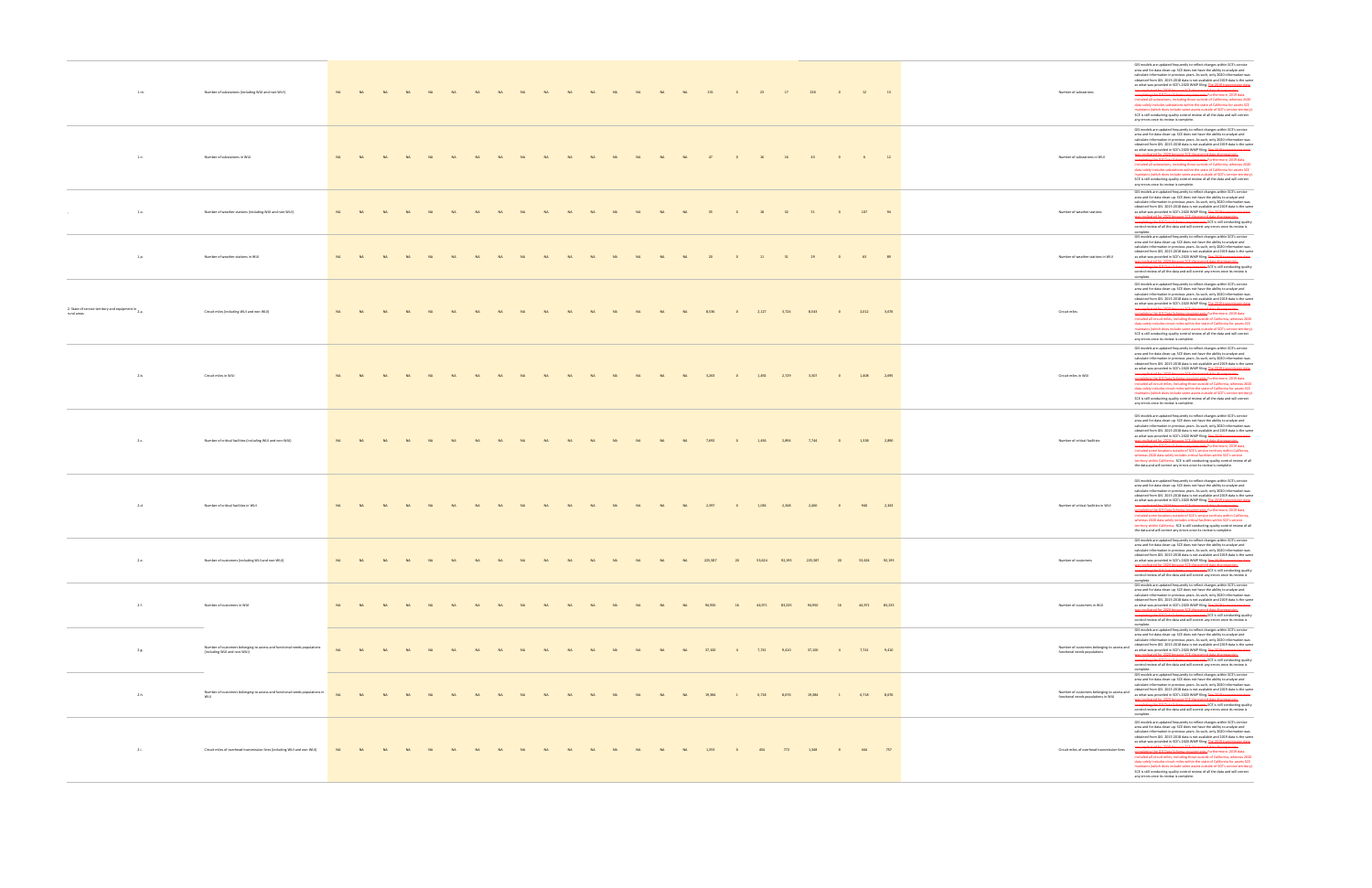| 2.j.                                                                           | Circuit miles of overhead transmission lines in WUI                      | NA           | NA.       | NA           |           | NA NA     |           |           |           |           |           |           |           |           |           |           |           |         |                                                              |        |        | .<br>NA NA NA NA NA NA NA NA NA NA NA 334 0 284 419 336 0                                                                                     |                |           | 277 410              | Circuit miles of overhead transmission lines in<br>WUI |
|--------------------------------------------------------------------------------|--------------------------------------------------------------------------|--------------|-----------|--------------|-----------|-----------|-----------|-----------|-----------|-----------|-----------|-----------|-----------|-----------|-----------|-----------|-----------|---------|--------------------------------------------------------------|--------|--------|-----------------------------------------------------------------------------------------------------------------------------------------------|----------------|-----------|----------------------|--------------------------------------------------------|
| 2.k.                                                                           | Circuit miles of overhead distribution lines (including WUI and non-WUI) | NA           | <b>NA</b> | <b>NA</b>    | <b>NA</b> | <b>NA</b> | <b>NA</b> | <b>NA</b> | <b>NA</b> | NA.       | <b>NA</b> | <b>NA</b> | <b>NA</b> | <b>NA</b> | <b>NA</b> | NA        | <b>NA</b> | 7,183   | $\bullet$                                                    | 1,673  | 2,952  | 7,195                                                                                                                                         | $\bullet$      |           | 1,567 2,919          | Circuit miles of overhead distribution lines           |
| 2.L                                                                            | Circuit miles of overhead distribution lines in WUI                      | NA           | <b>NA</b> |              |           |           | <b>NA</b> |           |           |           |           |           |           |           |           |           | <b>NA</b> | 2,929   |                                                              | 1,208  | 2,310  | 2,970                                                                                                                                         | $\bullet$      |           | 1,131 2,285          | Circuit miles of overhead distribution lines in<br>WUI |
| 2.m.                                                                           | Number of substations (including WUI and non-WUI)                        | NA           | <b>NA</b> | NA           | <b>NA</b> | <b>NA</b> | NA        | <b>NA</b> | NA        | <b>NA</b> | NA        | NA        |           | NA NA     | NA        | NA        | NA        | 125     | $\sim$ 0                                                     | 18     | 32     | 112                                                                                                                                           | $\sim$ 0       |           | 13 29                | Number of substations                                  |
| 2.n                                                                            | Number of substations in WUI                                             | NA .         | NA        | NA           | NA        | <b>NA</b> | NA        | NA        | NA        | NA 1      | NA        | NA .      |           | NA NA     | NA        | NA        | NA        | 25      | $\begin{array}{ccccccc}\n0 & & & 10 & & & 26 \\ \end{array}$ |        |        | 21                                                                                                                                            | $\bullet$      |           | $6 \qquad \qquad 24$ | Number of substations in WUI                           |
| 2.0.                                                                           | Number of weather stations (including WUI and non-WUI)                   | NA <b>NA</b> | <b>NA</b> | NA           | <b>NA</b> | <b>NA</b> | NA        | <b>NA</b> | <b>NA</b> | <b>NA</b> | NA        | <b>NA</b> | NA NA     |           | <b>NA</b> | NA        | NA        | 20      | $\overline{0}$                                               | 53     | 152    | 30                                                                                                                                            | $\bullet$      |           | 144 273              | Number of weather stations                             |
| 2.p.                                                                           | Number of weather stations in WUI                                        | NA           | <b>NA</b> |              |           |           | <b>NA</b> |           |           |           |           |           |           |           |           |           | <b>NA</b> |         |                                                              | 39     | 119    | $14\,$                                                                                                                                        | $\overline{0}$ | 105       | 216                  | Number of weather stations in WUI                      |
| 3. State of service territory and equipment in $_{3.3.}$<br>highly rural areas | Circuit miles (including WUI and non-WUI)                                | NA           | <b>NA</b> | NA           | <b>NA</b> | NA.       | NA        | <b>NA</b> | <b>NA</b> | NA.       | NA        | <b>NA</b> | <b>NA</b> |           | <b>NA</b> | <b>NA</b> | <b>NA</b> | 12,179  | $\overline{1}$                                               | 2,758  | 2,992  | 11,688                                                                                                                                        | 1              |           | 2,645 2,916          | Circuit miles                                          |
| 3.b.                                                                           | Circuit miles in WUI                                                     |              |           |              |           |           |           |           |           |           |           |           |           |           |           |           |           |         |                                                              |        |        |                                                                                                                                               |                |           |                      | Circuit miles in WUI                                   |
| 3.c.                                                                           | Number of critical facilities (including WUI and non-WUI)                | NA           | <b>NA</b> | <b>NA</b>    | <b>NA</b> | <b>NA</b> | NA        | <b>NA</b> | <b>NA</b> | <b>NA</b> | <b>NA</b> | <b>NA</b> | <b>NA</b> | <b>NA</b> | <b>NA</b> | NA        | NA 1      |         |                                                              |        |        | $21,784 \qquad \qquad 0 \qquad \qquad 1,767 \qquad \qquad 2,598 \qquad \qquad 21,728 \qquad \qquad 0 \qquad \qquad 1,613 \qquad \qquad 2,560$ |                |           |                      | Number of critical facilities                          |
| 3.d.                                                                           | Number of critical facilities in WUI                                     | <b>NA</b>    | NA        | NA           | NA        | NA        | NA        | <b>NA</b> | <b>NA</b> | <b>NA</b> | NA        | NA        | NA        | <b>NA</b> | <b>NA</b> | NA        | NA        | 98      | $\bullet$                                                    | 22     | 32     | 99                                                                                                                                            |                | $0$ 18 29 |                      | Number of critical facilities in WUI                   |
| 3.e.                                                                           | Number of customers (including WUI and non-WUI)                          | <b>NA</b>    | <b>NA</b> | NA.          | <b>NA</b> | NA.       | <b>NA</b> | <b>NA</b> | <b>NA</b> | <b>NA</b> | <b>NA</b> | NA        | <b>NA</b> | <b>NA</b> | NA.       | NA        | <b>NA</b> | 379,812 | $\overline{\phantom{a}}$ 8                                   | 24,861 | 37,774 | 379,812                                                                                                                                       | $8 - 8$        |           | 24,861 37,774        | Number of customers                                    |
| 3.f.                                                                           | Number of customers in WUI                                               | NA <b>NA</b> | NA        | NA <b>NA</b> |           | NA NA     |           | NA NA     | NA        |           | NA NA     |           |           |           |           |           |           |         |                                                              |        |        | NA NA NA NA NA NA 2,566 0 968 1,578 2,566 0                                                                                                   |                |           | 968 1,578            | Number of customers in WUI                             |

| o  | Circuit miles of overhead transmission lines in<br>WUI | GIS models are updated frequently to reflect changes within SCE's service<br>area and for data clean-up. SCE does not have the ability to analyze and<br>calculate information in previous years. As such, only 2020 information was<br>obtained from GIS. 2015-2018 data is not available and 2019 data is the same<br>as what was provided in SCE's 2020 WMP filing. The 2015<br>ing the GIS Data Schema requirements. Furthermore, 2019 data<br>included all circuit miles, including those outside of California, whereas 2020<br>data solely includes circuit miles within the state of California for assets SCE<br>maintains (which does include some assets outside of SCE's service territory).<br>SCE is still conducting quality control review of all the data and will correct<br>any errors once its review is complete.                                                                            |
|----|--------------------------------------------------------|-------------------------------------------------------------------------------------------------------------------------------------------------------------------------------------------------------------------------------------------------------------------------------------------------------------------------------------------------------------------------------------------------------------------------------------------------------------------------------------------------------------------------------------------------------------------------------------------------------------------------------------------------------------------------------------------------------------------------------------------------------------------------------------------------------------------------------------------------------------------------------------------------------------------|
| 19 | Circuit miles of overhead distribution lines           | GIS models are updated frequently to reflect changes within SCE's service<br>area and for data clean-up. SCE does not have the ability to analyze and<br>calculate information in previous years. As such, only 2020 information was<br>obtained from GIS. 2015-2018 data is not available and 2019 data is the same<br>as what was provided in SCE's 2020 WMP filing. The 2015<br><b>HE-Furthermore, 2019 data</b><br>included all circuit miles, including those outside of California, whereas 2020<br>data solely includes circuit miles within the state of California for assets SCE<br>maintains (which does include some assets outside of SCE's service territory).<br>SCE is still conducting quality control review of all the data and will correct<br>any errors once its review is complete.                                                                                                        |
|    | Circuit miles of overhead distribution lines in<br>WUI | GIS models are updated frequently to reflect changes within SCE's service<br>area and for data clean-up. SCE does not have the ability to analyze and<br>calculate information in previous years. As such, only 2020 information was<br>obtained from GIS. 2015-2018 data is not available and 2019 data is the same<br>as what was provided in SCE's 2020 WMP filing. The 2019<br>for 2020 hr<br>data disera<br>co SCE dic<br>the CIS Data Sch<br>ats Furthermore, 2019 data<br>included all circuit miles, including those outside of California, whereas 2020<br>data solely includes circuit miles within the state of California for assets SCE<br>maintains (which does include some assets outside of SCE's service territory).<br>SCE is still conducting quality control review of all the data and will correct<br>any errors once its review is complete.                                              |
|    | Number of substations                                  | GIS models are updated frequently to reflect changes within SCE's service<br>area and for data clean-up. SCE does not have the ability to analyze and<br>calculate information in previous years. As such, only 2020 information was<br>obtained from GIS. 2015-2018 data is not available and 2019 data is the same<br>as what was provided in SCE's 2020 WMP filing. The<br>tr-Furthermore, 2019 data<br>included all substations, including those outside of California, whereas 2020<br>data solely includes substations within the state of California for assets SCE<br>maintains (which does include some assets outside of SCE's service territory).<br>SCE is still conducting quality control review of all the data and will correct<br>any errors once its review is complete.                                                                                                                        |
|    | Number of substations in WUI                           | GIS models are updated frequently to reflect changes within SCE's service<br>area and for data clean-up. SCE does not have the ability to analyze and<br>calculate information in previous years. As such, only 2020 information was<br>obtained from GIS. 2015-2018 data is not available and 2019 data is the same<br>as what was provided in SCE's 2020 WMP filing. The 2019 tra<br>start for 2020 harauca SCE disc<br>noleting the GIS Data Schema requirements. Furthermore, 2019 data<br>included all substations, including those outside of California, whereas 2020<br>data solely includes substations within the state of California for assets SCE<br>maintains (which does include some assets outside of SCE's service territory).<br>SCE is still conducting quality control review of all the data and will correct<br>any errors once its review is complete.                                    |
|    | Number of weather stations                             | GIS models are updated frequently to reflect changes within SCE's service<br>area and for data clean-up. SCE does not have the ability to analyze and<br>calculate information in previous years. As such, only 2020 information was<br>obtained from GIS. 2015-2018 data is not available and 2019 data is the same<br>as what was provided in SCE's 2020 WMP filing. The 201<br>ated for 2020 because SCE dis-<br><b>ts.</b> SCE is still conducting quality<br>control review of all the data and will correct any errors once its review is                                                                                                                                                                                                                                                                                                                                                                   |
|    | Number of weather stations in WUI                      | complete.<br>GIS models are updated frequently to reflect changes within SCE's service<br>area and for data clean-up. SCE does not have the ability to analyze and<br>calculate information in previous years. As such, only 2020 information was<br>obtained from GIS. 2015-2018 data is not available and 2019 data is the same<br>as what was provided in SCE's 2020 WMP filing. The 2019 tr<br>ed for 2020 because SCE d<br><b>HHz:</b> SCE is still conducting quality<br>control review of all the data and will correct any errors once its review is                                                                                                                                                                                                                                                                                                                                                      |
|    | Circuit miles                                          | complete.<br>GIS models are updated frequently to reflect changes within SCE's service<br>area and for data clean-up. SCE does not have the ability to analyze and<br>calculate information in previous years. As such, only 2020 information was<br>obtained from GIS 2015-2018 data is not available and 2019 data is the same<br>as what was provided in SCE's 2020 WMP filing. The 2019<br>ents. Furthermore, 2019 data<br>included all circuit miles, including those outside of California, whereas 2020<br>data solely includes circuit miles within the state of California for assets SCE<br>maintains (which does include some assets outside of SCE's service territory).<br>SCE is still conducting quality control review of all the data and will correct<br>any errors once its review is complete.                                                                                                |
|    | Circuit miles in WUI                                   | GIS models are updated frequently to reflect changes within SCE's service<br>area and for data clean-up. SCE does not have the ability to analyze and<br>alculate information in previous years. As such, only 2020 information was<br>obtained from GIS. 2015-2018 data is not available and 2019 data is the same<br>as what was provided in SCE's 2020 WMP filing. The 2019 tran<br>was renlicated for 2020 hecause SCE discr<br>محافله وعواداته<br>completing the GIS Data Schema requirements. Furthermore, 2019 data<br>included all circuit miles, including those outside of California, whereas 2020<br>data solely includes circuit miles within the state of California for assets SCE<br>maintains (which does include some assets outside of SCE's service territory).<br>SCE is still conducting quality control review of all the data and will correct<br>any errors once its review is complete. |
|    | Number of critical facilities                          | GIS models are updated frequently to reflect changes within SCE's service<br>area and for data clean-up. SCE does not have the ability to analyze and<br>calculate information in previous years. As such, only 2020 information was<br>obtained from GIS. 2015-2018 data is not available and 2019 data is the same<br>as what was provided in SCE's 2020 WMP filing. The 2019 tran<br>was renlicated for 2020 herause SCE discovered data discre<br>completing the GIS Data Schema requirements. Furthermore, 2019 data<br>included some locations outside of SCE's service territory within California,<br>whereas 2020 data solely includes critical facilities within SCE's service<br>territory within California. SCE is still conducting quality control review of all<br>the data and will correct any errors once its review is complete.                                                               |
|    | Number of critical facilities in WUI                   | GIS models are updated frequently to reflect changes within SCE's service<br>area and for data clean-up. SCE does not have the ability to analyze and<br>calculate information in previous years. As such, only 2020 information was<br>obtained from GIS. 2015-2018 data is not available and 2019 data is the same<br>as what was provided in SCE's 2020 WMP filing. The 2019<br>or 2020 because SCE die<br>ats.Furthermore, 2019 data<br>included some locations outside of SCE's service territory within California,<br>whereas 2020 data solely includes critical facilities within SCE's service<br>territory within California. SCE is still conducting quality control review of all<br>the data and will correct any errors once its review is complete.                                                                                                                                                |
| 74 | Number of customers                                    | GIS models are updated frequently to reflect changes within SCE's service<br>area and for data clean-up. SCE does not have the ability to analyze and<br>calculate information in previous years. As such, only 2020 information was<br>obtained from GIS. 2015-2018 data is not available and 2019 data is the same<br>as what was provided in SCE's 2020 WMP filing. The 2019 transmission data<br>was replicated for 2020 because SCE discovered data discrepancies<br>completing the GIS Data Schema requirements. SCE is still conducting quality<br>control review of all the data and will correct any errors once its review is<br>complete.                                                                                                                                                                                                                                                              |
| 78 | Number of customers in WUI                             | GIS models are updated frequently to reflect changes within SCE's service<br>area and for data clean-up. SCE does not have the ability to analyze and<br>calculate information in previous years. As such, only 2020 information was<br>obtained from GIS, 2015-2018 data is not available and 2019 data is the same<br>as what was provided in SCE's 2020 WMP filing. The 2019 tra<br><b>Hs:</b> SCE is still conducting quality<br>control review of all the data and will correct any errors once its review is<br>complete.                                                                                                                                                                                                                                                                                                                                                                                   |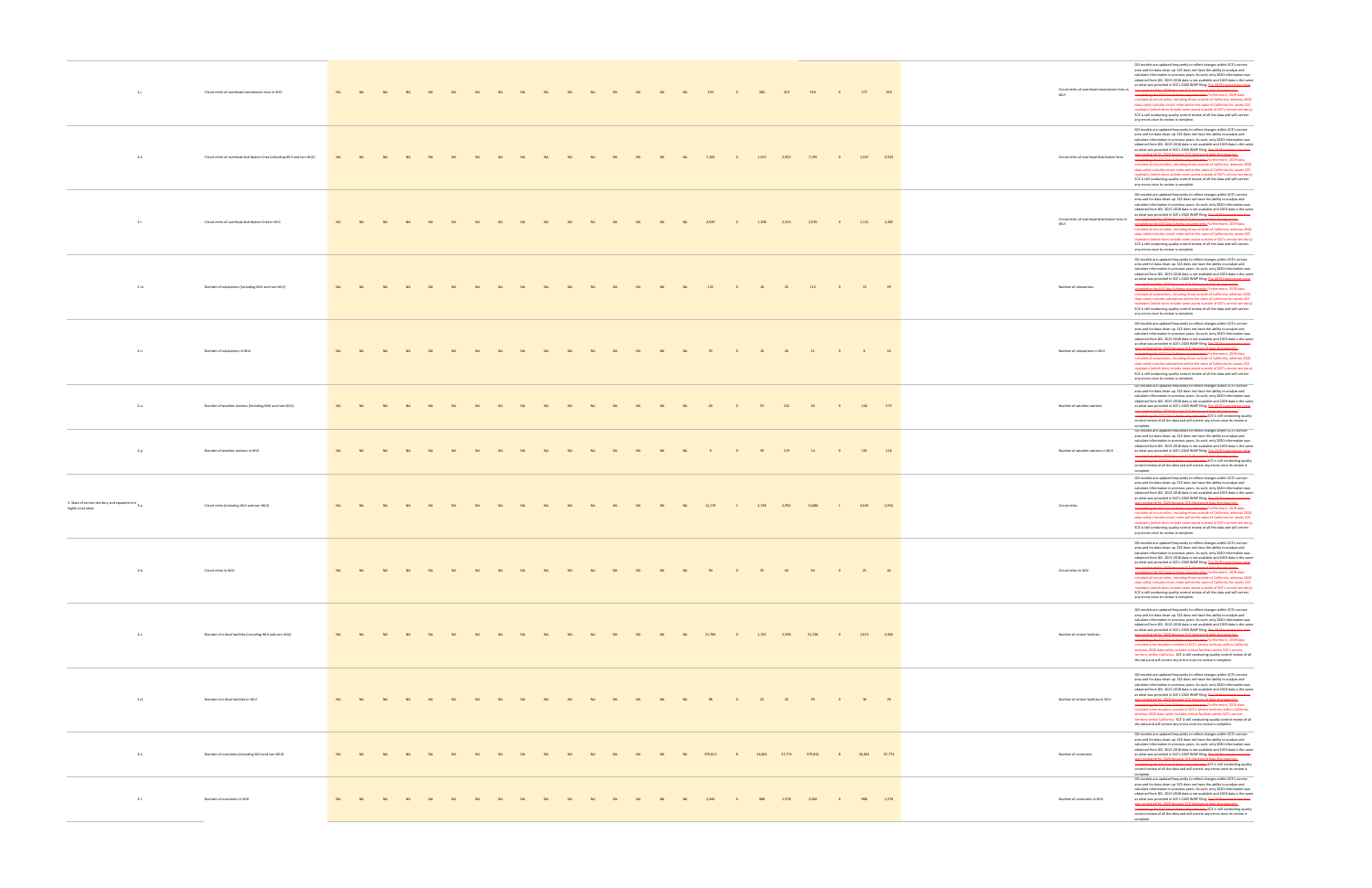| Number of customers belonging to access and functional needs populations<br>3.g.<br>(including WUI and non-WUI) | NA NA NA NA<br><b>NA</b><br>NA<br>NA<br><b>NA</b><br><b>NA</b><br><b>NA</b><br><b>NA</b><br>NA<br><b>NA</b><br><b>NA</b><br>NA NA<br>44.535<br>$\bullet$<br>2.492 2.674 44.535<br>$\sim$ 0<br>2.492 2.674                                   | GIS models are updated frequently to reflect changes within SCE's service<br>area and for data clean-up. SCE does not have the ability to analyze and<br>calculate information in previous years. As such, only 2020 information was<br>Number of customers belonging to access and<br>stated from GIS. 2015-2018 data is not available and 2019 data is the same<br>functional needs equilations and as what was provided in SCE's 2020 WMP filing. The 2019 transmission<br>functional needs populations<br>ng the GIS Data Schema requirements: SCE is still conducting quality<br>control review of all the data and will correct any errors once its review is<br>complete.                                                                                                                                                                                                                                                                             |
|-----------------------------------------------------------------------------------------------------------------|---------------------------------------------------------------------------------------------------------------------------------------------------------------------------------------------------------------------------------------------|--------------------------------------------------------------------------------------------------------------------------------------------------------------------------------------------------------------------------------------------------------------------------------------------------------------------------------------------------------------------------------------------------------------------------------------------------------------------------------------------------------------------------------------------------------------------------------------------------------------------------------------------------------------------------------------------------------------------------------------------------------------------------------------------------------------------------------------------------------------------------------------------------------------------------------------------------------------|
| Number of customers belonging to access and functional needs populations in<br>3.h.                             | NA<br>NA NA NA NA<br>NA<br>NA<br>NA<br>NA<br><b>NA</b><br>NA<br>NA<br>NA.<br>NA<br>NA.<br>NA<br>342<br>54<br>100<br>342<br>$\bullet$<br>$\bullet$<br>54<br>100                                                                              | GIS models are updated frequently to reflect changes within SCE's service<br>area and for data clean-up. SCE does not have the ability to analyze and<br>calculate information in previous years. As such, only 2020 information was<br>obtained from GIS. 2015-2018 data is not available and 2019 data is the same<br>Number of customers belonging to access and<br>as what was provided in SCE's 2020 WMP filing. The 2019 transmi<br>functional needs populations in WUI<br>was replicated for 2020 because SCE disci<br>wirements. SCE is still conducting quality<br>control review of all the data and will correct any errors once its review is<br>complete.                                                                                                                                                                                                                                                                                       |
| Circuit miles of overhead transmission lines (including WUI and non-WUI)                                        | 5.161<br>1.286<br>1.400<br>4,764<br>$\bullet$<br>1.256 1.372<br>NA.<br><b>NA</b><br><b>NA</b><br><b>NA</b><br><b>NA</b><br>NA.<br>$\Omega$                                                                                                  | GIS models are updated frequently to reflect changes within SCE's service<br>area and for data clean-up. SCE does not have the ability to analyze and<br>calculate information in previous years. As such, only 2020 information was<br>obtained from GIS. 2015-2018 data is not available and 2019 data is the same<br>as what was provided in SCE's 2020 WMP filing. The 2019 tra<br>was replicated for 2020 because SCE discov<br>Circuit miles of overhead transmission lines<br>E-Furthermore, 2019 data<br>included all circuit miles, including those outside of California, whereas 2020<br>data solely includes circuit miles within the state of California for assets SCE<br>maintains (which does include some assets outside of SCE's service territor<br>SCE is still conducting quality control review of all the data and will correct<br>any errors once its review is complete.                                                            |
| Circuit miles of overhead transmission lines in WUL<br>3.1                                                      | NA NA NA NA<br>NA<br><b>NA</b><br><b>NA</b><br>NA<br><b>NA</b><br>NA<br><b>NA</b><br>NA<br>NA<br>NA <sub>1</sub><br>$\sim$ 8 $-$<br>$\sim$ 0<br>$\sim$ 3.000 $\sim$<br>3 8<br>$\sim$ 0 $\sim$<br>$3 \qquad 5$<br><b>NA</b><br><b>NA</b>     | GIS models are updated frequently to reflect changes within SCE's service<br>area and for data clean-up. SCE does not have the ability to analyze and<br>calculate information in previous years. As such, only 2020 information was<br>obtained from GIS. 2015-2018 data is not available and 2019 data is the same<br>as what was provided in SCE's 2020 WMP filing. The 2019 transmission date<br>Circuit miles of overhead transmission lines in was replicate<br>* 2020 because SCE disco<br>requirements Furthermore 2019 data<br>WILL<br>included all circuit miles, including those outside of California, whereas 2020<br>data solely includes circuit miles within the state of California for assets SCE<br>maintains (which does include some assets outside of SCE's service territory<br>SCE is still conducting quality control review of all the data and will correct<br>any errors once its review is complete.                            |
| 3.k.<br>Circuit miles of overhead distribution lines (including WUI and non-WUI)                                | <b>NA</b><br><b>NA</b><br><b>NA</b><br><b>NA</b><br><b>NA</b><br>NA<br><b>NA</b><br>NA<br>NA.<br>NA.<br><b>NA</b><br>NA<br><b>NA</b><br><b>NA</b><br><b>NA</b><br>7.018<br>1.472<br>1.593<br>6.924<br>$\overline{1}$<br>1.389 1.544<br>$-1$ | GIS models are updated frequently to reflect changes within SCE's service<br>area and for data clean-up. SCE does not have the ability to analyze and<br>calculate information in previous years. As such, only 2020 information was<br>obtained from GIS. 2015-2018 data is not available and 2019 data is the same<br>as what was provided in SCE's 2020 WMP filing. The 2019 transmission date<br>I for 2020 because SCE disce<br>was replicat<br>Circuit miles of overhead distribution lines<br>complating the GIS Data Schama requirements, Furthermore, 2019 data<br>included all circuit miles, including those outside of California, whereas 2020<br>data solely includes circuit miles within the state of California for assets SCE<br>maintains (which does include some assets outside of SCE's service territor<br>SCE is still conducting quality control review of all the data and will correct<br>any errors once its review is complete. |
| Circuit miles of overhead distribution lines in WUI<br>3.1                                                      | <b>NA</b><br>NA<br><b>NA</b><br><b>NA</b><br>NA<br>86<br>$\bullet$<br>31<br>41 86<br>$\sim$ 0 $\sim$<br><b>NA</b><br><b>NA</b><br>NA<br><b>NA</b><br><b>NA</b><br>NA<br><b>NA</b><br><b>NA</b><br>NA.<br><b>NA</b><br>NA<br>21 39           | GIS models are updated frequently to reflect changes within SCE's service<br>area and for data clean-up. SCE does not have the ability to analyze and<br>calculate information in previous years. As such, only 2020 information was<br>obtained from GIS. 2015-2018 data is not available and 2019 data is the same<br>as what was provided in SCE's 2020 WMP filing. The 2019 transmission data-<br>Circuit miles of overhead distribution lines in<br>WUI<br>completing the GIS Data Schema requirements. Furthermore, 2019 data<br>included all circuit miles, including those outside of California, whereas 2020<br>data solely includes circuit miles within the state of California for assets SCE<br>maintains (which does include some assets outside of SCE's service territory<br>SCE is still conducting quality control review of all the data and will correct<br>any errors once its review is complete.                                     |
| 3.m<br>Number of substations (including WUI and non-WUI)                                                        | <b>NA</b><br>420<br>62<br>49<br>322<br>$\bullet$<br>49                                                                                                                                                                                      | GIS models are updated frequently to reflect changes within SCE's service<br>area and for data clean-up. SCE does not have the ability to analyze and<br>calculate information in previous years. As such, only 2020 information was<br>obtained from GIS. 2015-2018 data is not available and 2019 data is the same<br>as what was provided in SCE's 2020 WMP filing. The 2019 transmission date<br>vas replicated for 2020 because SCE dis<br>Number of substations<br>completing the GIS Data Schema requirements. Furthermore, 2019 data<br>included all substations, including those outside of California, whereas 2020<br>data solely includes substations within the state of California for assets SCE<br>maintains (which does include some assets outside of SCE's service territory<br>SCE is still conducting quality control review of all the data and will correct<br>any errors once its review is complete.                                |
| Number of substations in WUI<br>3.n                                                                             | <b>NA</b><br><b>NA</b><br><b>NA</b><br>NA.<br>NA<br>$\mathbf{1}$<br>$\bullet$<br>$\sim$ 0<br>$0 \qquad \qquad 2$<br>$\sim$ 0 $\sim$<br>$0 \qquad \qquad 1$                                                                                  | GIS models are updated frequently to reflect changes within SCE's service<br>area and for data clean-up. SCE does not have the ability to analyze and<br>calculate information in previous years. As such, only 2020 information was<br>obtained from GIS. 2015-2018 data is not available and 2019 data is the same<br>as what was provided in SCE's 2020 WMP filing. The 2019 transmi<br>was replicated for 2020 because SCE discovered data discreps<br>Number of substations in WUI<br>na requirements. Furthermore, 2019 data<br>completing the GIS Data Scher<br>included all substations, including those outside of California, whereas 2020<br>data solely includes substations within the state of California for assets SCE<br>maintains (which does include some assets outside of SCE's service territory<br>SCE is still conducting quality control review of all the data and will correct<br>any errors once its review is complete.         |
| 3.0.<br>Number of weather stations (including WUI and non-WUI)                                                  | NA.<br><b>NA</b><br><b>NA</b><br>36<br>90<br>137<br>47<br>$\overline{\mathbf{0}}$<br>348<br>465<br><b>NA</b><br><b>NA</b><br><b>NA</b><br><b>NA</b><br><b>NA</b><br>$N\Lambda$<br>NA.<br><b>NA</b><br><b>NA</b><br>$\sim$                   | GIS models are updated frequently to reflect changes within SCE's service<br>area and for data clean-up. SCE does not have the ability to analyze and<br>calculate information in previous years. As such, only 2020 information was<br>obtained from GIS. 2015-2018 data is not available and 2019 data is the same<br>Number of weather stations<br>as what was provided in SCE's 2020 WMP filing. The 2019 transmission data<br>was replicated for 2020 because SCE discove<br>ments. SCE is still conducting quality<br>completing the GIS Data Schen<br>control review of all the data and will correct any errors once its review is<br>complete.                                                                                                                                                                                                                                                                                                      |
| Number of weather stations in WUI<br>3.p.                                                                       | NA<br><b>NA</b><br>NA<br>NA<br>NA<br><b>NA</b><br>NA<br>NA NA<br><b>NA NA</b> NA<br><b>NA</b><br><b>NA</b><br><b>NA</b><br><b>NA</b><br><b>NA</b>                                                                                           | GIS models are updated frequently to reflect changes within SCE's service<br>area and for data clean-up. SCE does not have the ability to analyze and<br>alculate information in previous years. As such, only 2020 information was<br>obtained from GIS. 2015-2018 data is not available and 2019 data is the same<br>Number of weather stations in WUI<br>as what was provided in SCE's 2020 WMP filing. The 2019 transmission data-<br>was replicated for 2020 because SCE discove<br>completing the GIS Data Schema requirements: SCE is still conducting quality<br>control review of all the data and will correct any errors once its review is<br>complete.                                                                                                                                                                                                                                                                                          |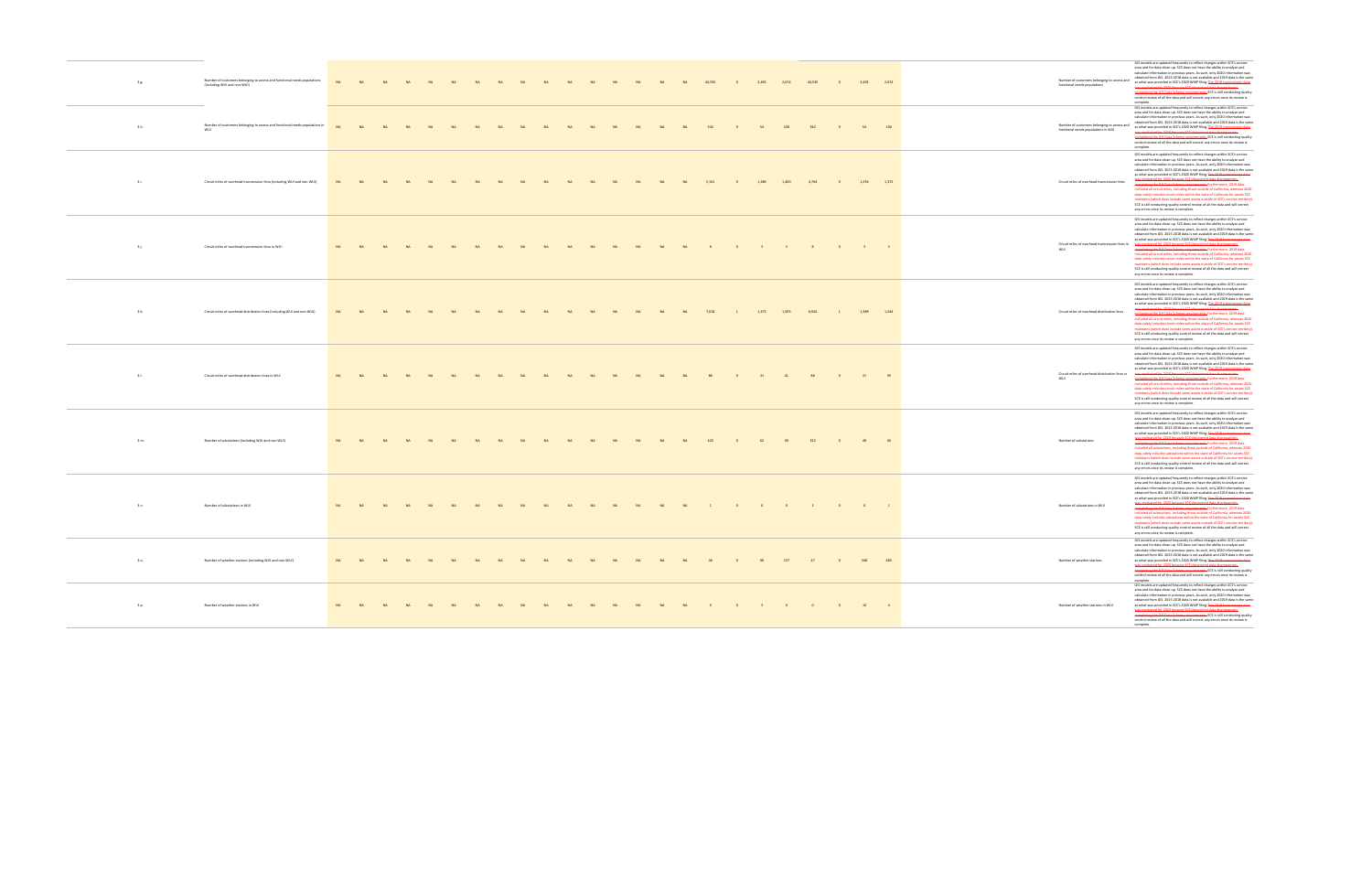| Utility<br>Table No.<br><b>Date Modified</b>                                                             | Southern California Edison Company<br>2/5/202 | Notes<br>Fransmission lines refer to all lines at or above 65kV, and distribution lines refer to all lines below 65kV. Report net additions using positive numbers and net removals and undergrounding using negative numbers for circu<br>For example, if 20 net overhead circuit miles are planned for addition by 2023, with 15 being added by 2022 and 5 more added by 2023, then report "15" for 2022 and 5" for 2022. Do not report cumulative change across years. |              |                 |                |             |             |             |             |             |              |             |                                                                                                                                        |                     |                                                                                                                      |                                                                                                                                                                                                                                                                                                                                                                                                                                                                                                           |
|----------------------------------------------------------------------------------------------------------|-----------------------------------------------|---------------------------------------------------------------------------------------------------------------------------------------------------------------------------------------------------------------------------------------------------------------------------------------------------------------------------------------------------------------------------------------------------------------------------------------------------------------------------|--------------|-----------------|----------------|-------------|-------------|-------------|-------------|-------------|--------------|-------------|----------------------------------------------------------------------------------------------------------------------------------------|---------------------|----------------------------------------------------------------------------------------------------------------------|-----------------------------------------------------------------------------------------------------------------------------------------------------------------------------------------------------------------------------------------------------------------------------------------------------------------------------------------------------------------------------------------------------------------------------------------------------------------------------------------------------------|
| Table 9: Location of actual and planned utility equipment additions or removal year over year            |                                               |                                                                                                                                                                                                                                                                                                                                                                                                                                                                           | Actual       |                 |                |             | Projected   |             |             |             |              |             | Non-HFTD HFTD Zone 1 HFTD Tier 2 HFTD Tier 3 Non-HFTD HFTD Zone 1 HFTD Tier 2 HFTD Tier 3 Non-HFTD HFTD Zone 1 HFTD Tier 2 HFTD Tier 3 |                     |                                                                                                                      |                                                                                                                                                                                                                                                                                                                                                                                                                                                                                                           |
| Metric type<br>1. Planned utility equipment net addition (or<br>removal) year over year - in urban areas | #                                             | Outcome metric name<br>Circuit miles of overhead transmission lines (including WUI and non-WUI)                                                                                                                                                                                                                                                                                                                                                                           | 2020<br>4.0  | 2020<br>0.0     | 2020<br>1.5    | 2020<br>1.5 | 2021<br>7.3 | 2021<br>0.0 | 2021<br>2.5 | 2021<br>1.0 | 2022<br>10.5 | 2022<br>0.0 | 2022<br>0.0                                                                                                                            | 2022 Unit(s)<br>0.0 | Circuit miles                                                                                                        | <b>Comments</b><br>SCE does not routinely track planned additions, removals, or upgrades by circuit mile, population<br>density, or WUI. While SCE has a number of planned distribution projects over the next few years,<br>they are not far enough along in the project lifecycle to have a complete list of affected structures<br>(new or existing), circuit path/route geometries, and/or geospatial coordinates. Therefore, SCE is<br>unable to map all projects in GIS and subdivide as requested. |
|                                                                                                          | 1.b.                                          | Circuit miles of overhead distribution lines (including WUI and non-WUI)                                                                                                                                                                                                                                                                                                                                                                                                  |              |                 |                |             |             |             |             |             |              |             | Unknown Unknown Unknown Unknown Unknown Unknown Unknown Unknown Unknown Unknown Unknown Unknown Circuit miles                          |                     |                                                                                                                      | SCE does not routinely track planned additions, removals, or upgrades by circuit mile, population<br>density, or WUI. While SCE has a number of planned distribution projects over the next few years,<br>they are not far enough along in the project lifecycle to have a complete list of affected structures<br>(new or existing), circuit path/route geometries, and/or geospatial coordinates. Therefore, SCE is<br>unable to map the distribution projects in GIS and subdivide as requested.       |
|                                                                                                          | 1.c.                                          | Circuit miles of overhead transmission lines in WUI                                                                                                                                                                                                                                                                                                                                                                                                                       | 0.1          | 0.0             | 1.5            | 1.1         | 0.7         | 0.0         | 2.5         | 1.0         | 0.6          | 0.0         | 0.0                                                                                                                                    | 0.0                 | Circuit miles in WUI                                                                                                 | SCE does not routinely track planned additions, removals, or upgrades by circuit mile, population<br>density, or WUI. While SCE has a number of planned distribution projects over the next few years,<br>they are not far enough along in the project lifecycle to have a complete list of affected structures<br>(new or existing), circuit path/route geometries, and/or geospatial coordinates. Therefore, SCE is<br>unable to map all projects in GIS and subdivide as requested.                    |
|                                                                                                          | 1.d.                                          | Circuit miles of overhead distribution lines in WUI                                                                                                                                                                                                                                                                                                                                                                                                                       |              | Unknown Unknown |                |             |             |             |             |             |              |             |                                                                                                                                        |                     | Unknown Unknown Unknown Unknown Unknown Unknown Unknown Unknown Unknown Unknown Circuit miles in WUI                 | SCE does not routinely track planned additions, removals, or upgrades by circuit mile, population<br>density, or WUI. While SCE has a number of planned distribution projects over the next few years,<br>they are not far enough along in the project lifecycle to have a complete list of affected structures<br>(new or existing), circuit path/route geometries, and/or geospatial coordinates. Therefore, SCE is<br>unable to map the distribution projects in GIS and subdivide as requested.       |
|                                                                                                          | 1.e.                                          | Number of substations (including WUI and non-WUI)                                                                                                                                                                                                                                                                                                                                                                                                                         |              |                 | $\mathbf{0}$   |             |             |             |             |             |              |             |                                                                                                                                        |                     | Number of substations                                                                                                | SCE does not routinely track planned additions, removals, or upgrades by circuit mile, population<br>density, or WUI. While SCE has a number of planned distribution projects over the next few years,<br>they are not far enough along in the project lifecycle to have a complete list of affected structures<br>(new or existing), circuit path/route geometries, and/or geospatial coordinates. Therefore, SCE is<br>unable to map all projects in GIS and subdivide as requested.                    |
|                                                                                                          | 1.f.                                          | Number of substations in WUI                                                                                                                                                                                                                                                                                                                                                                                                                                              |              |                 |                |             |             |             |             |             |              |             |                                                                                                                                        | $\mathbf{0}$        | Number of substations in WUI                                                                                         | SCE does not routinely track planned additions, removals, or upgrades by circuit mile, population<br>density, or WUI. While SCE has a number of planned distribution projects over the next few years,<br>they are not far enough along in the project lifecycle to have a complete list of affected structures<br>(new or existing), circuit path/route geometries, and/or geospatial coordinates. Therefore, SCE is<br>unable to map all projects in GIS and subdivide as requested.                    |
|                                                                                                          | 1.g.                                          | Number of weather stations (including WUI and non-WUI)                                                                                                                                                                                                                                                                                                                                                                                                                    |              |                 | 89             | 62          |             |             |             |             |              |             |                                                                                                                                        |                     | Unknown Unknown Unknown Unknown Unknown Unknown Unknown Unknown Number of weather stations                           | SCE does not routinely track planned additions, removals, or upgrades by circuit mile, population<br>density, or WUI. While SCE has a number of planned distribution projects over the next few years,<br>they are not far enough along in the project lifecycle to have a complete list of affected structures<br>(new or existing), circuit path/route geometries, and/or geospatial coordinates. Therefore, SCE is<br>unable to map all projects in GIS and subdivide as requested.                    |
|                                                                                                          | 1.h.                                          | Number of weather stations in WUI                                                                                                                                                                                                                                                                                                                                                                                                                                         |              |                 | 52             | -58         |             |             |             |             |              |             |                                                                                                                                        |                     | Unknown Unknown Unknown Unknown Unknown Unknown Unknown Unknown Unknown Number of weather stations in WUI            | SCE does not routinely track planned additions, removals, or upgrades by circuit mile, population<br>density, or WUI. While SCE has a number of planned distribution projects over the next few years,<br>they are not far enough along in the project lifecycle to have a complete list of affected structures<br>(new or existing), circuit path/route geometries, and/or geospatial coordinates. Therefore, SCE is<br>unable to map all projects in GIS and subdivide as requested.                    |
| 2. Planned utility equipment net addition (or<br>removal) year over year - in rural areas                |                                               | Circuit miles of overhead transmission lines (including WUI and non-WUI)                                                                                                                                                                                                                                                                                                                                                                                                  | 3.5          | 0.0             | 3.7            | 5.5         | 2.6         | 0.0         | 5.9         | 2.7         | 8.8          | 0.0         | 0.0                                                                                                                                    | 0.0                 | Circuit miles                                                                                                        | SCE does not routinely track planned additions, removals, or upgrades by circuit mile, population<br>density, or WUI. While SCE has a number of planned distribution projects over the next few years,<br>they are not far enough along in the project lifecycle to have a complete list of affected structures<br>(new or existing), circuit path/route geometries, and/or geospatial coordinates. Therefore, SCE is<br>unable to map all projects in GIS and subdivide as requested.                    |
|                                                                                                          |                                               | Circuit miles of overhead distribution lines (including WUI and non-WUI)                                                                                                                                                                                                                                                                                                                                                                                                  |              | Unknown         | Unknown        |             |             |             |             |             |              |             | Unknown Unknown Unknown Unknown Unknown Unknown Unknown Unknown Unknown Circuit miles                                                  |                     |                                                                                                                      | SCE does not routinely track planned additions, removals, or upgrades by circuit mile, population<br>density, or WUI. While SCE has a number of planned distribution projects over the next few years,<br>they are not far enough along in the project lifecycle to have a complete list of affected structures<br>(new or existing), circuit path/route geometries, and/or geospatial coordinates. Therefore, SCE is<br>unable to map the distribution projects in GIS and subdivide as requested.       |
|                                                                                                          | 2.c.                                          | Circuit miles of overhead transmission lines in WUI                                                                                                                                                                                                                                                                                                                                                                                                                       | 2.5          | 0.0             | 2.5            | 3.9         | 1.4         | 0.0         | 4.5         | 2.5         | 0.0          | 0.0         | 0.0                                                                                                                                    | 0.0                 | Circuit miles in WUI                                                                                                 | SCE does not routinely track planned additions, removals, or upgrades by circuit mile, population<br>density, or WUI. While SCE has a number of planned distribution projects over the next few years,<br>they are not far enough along in the project lifecycle to have a complete list of affected structures<br>(new or existing), circuit path/route geometries, and/or geospatial coordinates. Therefore, SCE is<br>unable to map all projects in GIS and subdivide as requested.                    |
|                                                                                                          | 2.d.                                          | Circuit miles of overhead distribution lines in WUI                                                                                                                                                                                                                                                                                                                                                                                                                       |              |                 |                |             |             |             |             |             |              |             |                                                                                                                                        |                     | Unknown Unknown Unknown Unknown Unknown Unknown Unknown Unknown Unknown Unknown Unknown Unknown Circuit miles in WUI | SCE does not routinely track planned additions, removals, or upgrades by circuit mile, population<br>density, or WUI. While SCE has a number of planned distribution projects over the next few years,<br>they are not far enough along in the project lifecycle to have a complete list of affected structures<br>(new or existing), circuit path/route geometries, and/or geospatial coordinates. Therefore, SCE is<br>unable to map the distribution projects in GIS and subdivide as requested.       |
|                                                                                                          | 2.e.                                          | Number of substations (including WUI and non-WUI)                                                                                                                                                                                                                                                                                                                                                                                                                         | $\mathbf{0}$ |                 | $\overline{0}$ |             |             |             |             |             |              |             |                                                                                                                                        | $\Omega$            | Number of substations                                                                                                | SCE does not routinely track planned additions, removals, or upgrades by circuit mile, population<br>density, or WUI. While SCE has a number of planned distribution projects over the next few years,<br>they are not far enough along in the project lifecycle to have a complete list of affected structures<br>(new or existing), circuit path/route geometries, and/or geospatial coordinates. Therefore, SCE is<br>unable to map all projects in GIS and subdivide as requested.                    |
|                                                                                                          | 2.f.                                          | Number of substations in WUI                                                                                                                                                                                                                                                                                                                                                                                                                                              |              |                 | $\Omega$       |             |             |             |             |             |              |             |                                                                                                                                        |                     | Number of substations in WUI                                                                                         | SCE does not routinely track planned additions, removals, or upgrades by circuit mile, population<br>density, or WUI. While SCE has a number of planned distribution projects over the next few years,<br>they are not far enough along in the project lifecycle to have a complete list of affected structures<br>(new or existing), circuit path/route geometries, and/or geospatial coordinates. Therefore, SCE is<br>unable to map all projects in GIS and subdivide as requested.                    |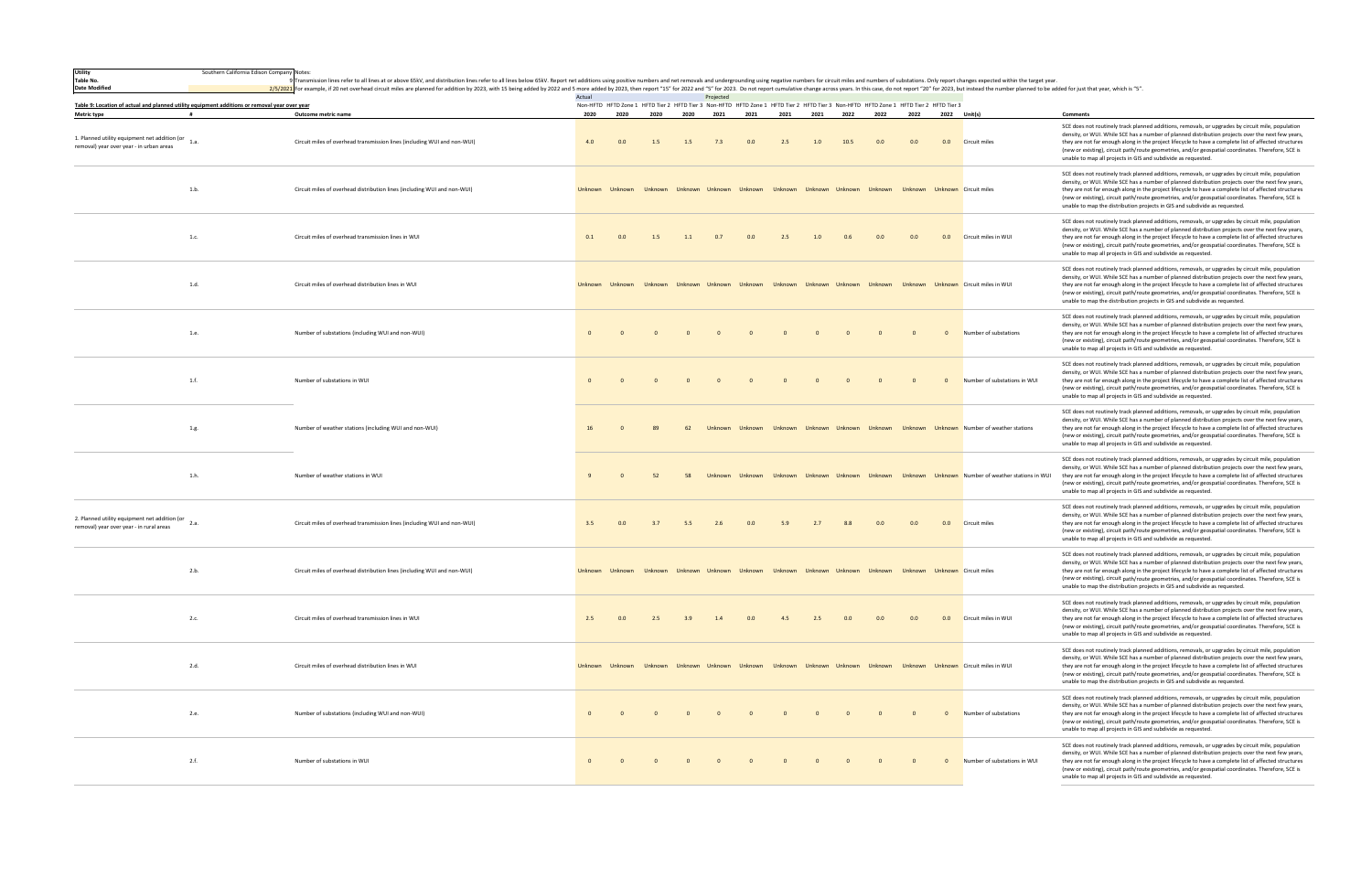|                                                                                                         | 2.g. | Number of weather stations (including WUI and non-WUI)                   | 10 <sup>10</sup> |          | 91             |                |     |                                                                                 |     |     |     |     |                |          | 121 Unknown Unknown Unknown Unknown Unknown Unknown Unknown Unknown Number of weather stations                | SCE does not routinely track planned additions, removals, or upgrades by circuit mile, population<br>density, or WUI. While SCE has a number of planned distribution projects over the next few years,<br>they are not far enough along in the project lifecycle to have a complete list of affected structures<br>(new or existing), circuit path/route geometries, and/or geospatial coordinates. Therefore, SCE is<br>unable to map all projects in GIS and subdivide as requested.                                                                                                   |
|---------------------------------------------------------------------------------------------------------|------|--------------------------------------------------------------------------|------------------|----------|----------------|----------------|-----|---------------------------------------------------------------------------------|-----|-----|-----|-----|----------------|----------|---------------------------------------------------------------------------------------------------------------|------------------------------------------------------------------------------------------------------------------------------------------------------------------------------------------------------------------------------------------------------------------------------------------------------------------------------------------------------------------------------------------------------------------------------------------------------------------------------------------------------------------------------------------------------------------------------------------|
|                                                                                                         | 2.h. | Number of weather stations in WUI                                        |                  |          | 66             | 97             |     |                                                                                 |     |     |     |     |                |          | Unknown Unknown Unknown Unknown Unknown Unknown Unknown Unknown Number of weather stations in WUI             | SCE does not routinely track planned additions, removals, or upgrades by circuit mile, population<br>density, or WUI. While SCE has a number of planned distribution projects over the next few years,<br>they are not far enough along in the project lifecycle to have a complete list of affected structures<br>(new or existing), circuit path/route geometries, and/or geospatial coordinates. Therefore, SCE is<br>unable to map all projects in GIS and subdivide as requested.                                                                                                   |
| 3. Planned utility equipment net addition (or $3.a.$<br>removal) year over year - in highly rural areas |      | Circuit miles of overhead transmission lines (including WUI and non-WUI) | 4.3              | 0.0      | 5.7            | 18.9           | 3.6 | 0.0                                                                             | 4.3 | 5.3 | 4.5 | 0.0 | 0 <sub>0</sub> | 0.0      | <b>Circuit miles</b>                                                                                          | SCE does not routinely track planned additions, removals, or upgrades by circuit mile, population<br>density, or WUI. While SCE has a number of planned distribution projects over the next few years,<br>they are not far enough along in the project lifecycle to have a complete list of affected structures<br>(new or existing), circuit path/route geometries, and/or geospatial coordinates. Therefore, SCE is<br>unable to map all projects in GIS and subdivide as requested.                                                                                                   |
|                                                                                                         | 3.b. | Circuit miles of overhead distribution lines (including WUI and non-WUI) |                  |          |                |                |     |                                                                                 |     |     |     |     |                |          | Unknown Unknown Unknown Unknown Unknown Unknown Unknown Unknown Unknown Unknown Unknown Unknown Circuit miles | SCE does not routinely track planned additions, removals, or upgrades by circuit mile, population<br>density, or WUI. While SCE has a number of planned distribution projects over the next few years,<br>they are not far enough along in the project lifecycle to have a complete list of affected structures<br>(new or existing), circuit path/route geometries, and/or geospatial coordinates. Therefore, SCE is<br>unable to map the distribution projects in GIS and subdivide as requested.                                                                                      |
|                                                                                                         | 3.c. | Circuit miles of overhead transmission lines in WUI                      | $\Omega$         |          | $\Omega$       | 0.3            | 0.1 |                                                                                 |     |     |     |     |                | $\Omega$ | Circuit miles in WUI                                                                                          | SCE does not routinely track planned additions, removals, or upgrades by circuit mile, population<br>density, or WUI. While SCE has a number of planned distribution projects over the next few years,<br>they are not far enough along in the project lifecycle to have a complete list of affected structures<br>(new or existing), circuit path/route geometries, and/or geospatial coordinates. Therefore, SCE is<br>unable to map all projects in GIS and subdivide as requested.                                                                                                   |
|                                                                                                         | 3.d. | Circuit miles of overhead distribution lines in WUI                      |                  |          |                |                |     | Unknown Unknown Unknown Unknown Unknown Unknown Unknown Unknown Unknown Unknown |     |     |     |     |                |          | Unknown Unknown Circuit miles in WUI                                                                          | SCE does not routinely track planned additions, removals, or upgrades by circuit mile, population<br>density, or WUI. While SCE has a number of planned distribution projects over the next few years,<br>they are not far enough along in the project lifecycle to have a complete list of affected structures<br>(new or existing), circuit path/route geometries, and/or geospatial coordinates. Therefore, SCE is<br>unable to map the distribution projects in GIS and subdivide as requested.                                                                                      |
|                                                                                                         | 3.e. | Number of substations (including WUI and non-WUI)                        |                  |          |                |                |     |                                                                                 |     |     |     |     |                |          | Number of substations                                                                                         | SCE does not routinely track planned additions, removals, or upgrades by circuit mile, population<br>density, or WUI. While SCE has a number of planned distribution projects over the next few years,<br>they are not far enough along in the project lifecycle to have a complete list of affected structures<br>(new or existing), circuit path/route geometries, and/or geospatial coordinates. Therefore, SCE is<br>unable to map all projects in GIS and subdivide as requested.                                                                                                   |
|                                                                                                         | 3.f. | Number of substations in WUI                                             |                  |          |                |                |     |                                                                                 |     |     |     |     |                |          | Number of substations in WUI                                                                                  | SCE does not routinely track planned additions, removals, or upgrades by circuit mile, population<br>density, or WUI. While SCE has a number of planned distribution projects over the next few years,<br>they are not far enough along in the project lifecycle to have a complete list of affected structures<br>(new or existing), circuit path/route geometries, and/or geospatial coordinates. Therefore, SCE is<br>unable to map all projects in GIS and subdivide as requested.                                                                                                   |
|                                                                                                         | 3.g. | Number of weather stations (including WUI and non-WUI)                   | 11               |          |                | 102            |     |                                                                                 |     |     |     |     |                |          | Unknown Unknown Unknown Unknown Unknown Unknown Unknown Unknown Number of weather stations                    | SCE does not routinely track planned additions, removals, or upgrades by circuit mile, population<br>density, or WUI. While SCE has a number of planned distribution projects over the next few years,<br>they are not far enough along in the project lifecycle to have a complete list of affected structures<br>(new or existing), circuit path/route geometries, and/or geospatial coordinates. Therefore, SCE is<br>unable to map all projects in GIS and subdivide as requested.                                                                                                   |
|                                                                                                         | 3.h. | Number of weather stations in WUI                                        | $\mathbf{0}$     | $\Omega$ | $\overline{2}$ | $\overline{2}$ |     |                                                                                 |     |     |     |     |                |          |                                                                                                               | SCE does not routinely track planned additions, removals, or upgrades by circuit mile, population<br>density, or WUI. While SCE has a number of planned distribution projects over the next few years,<br>Unknown Unknown Unknown Unknown Unknown Unknown Unknown Unknown Wunher of weather stations in WUI they are not far enough along in the project lifecycle to have a complete list of affected structures<br>(new or existing), circuit path/route geometries, and/or geospatial coordinates. Therefore, SCE is<br>unable to map all projects in GIS and subdivide as requested. |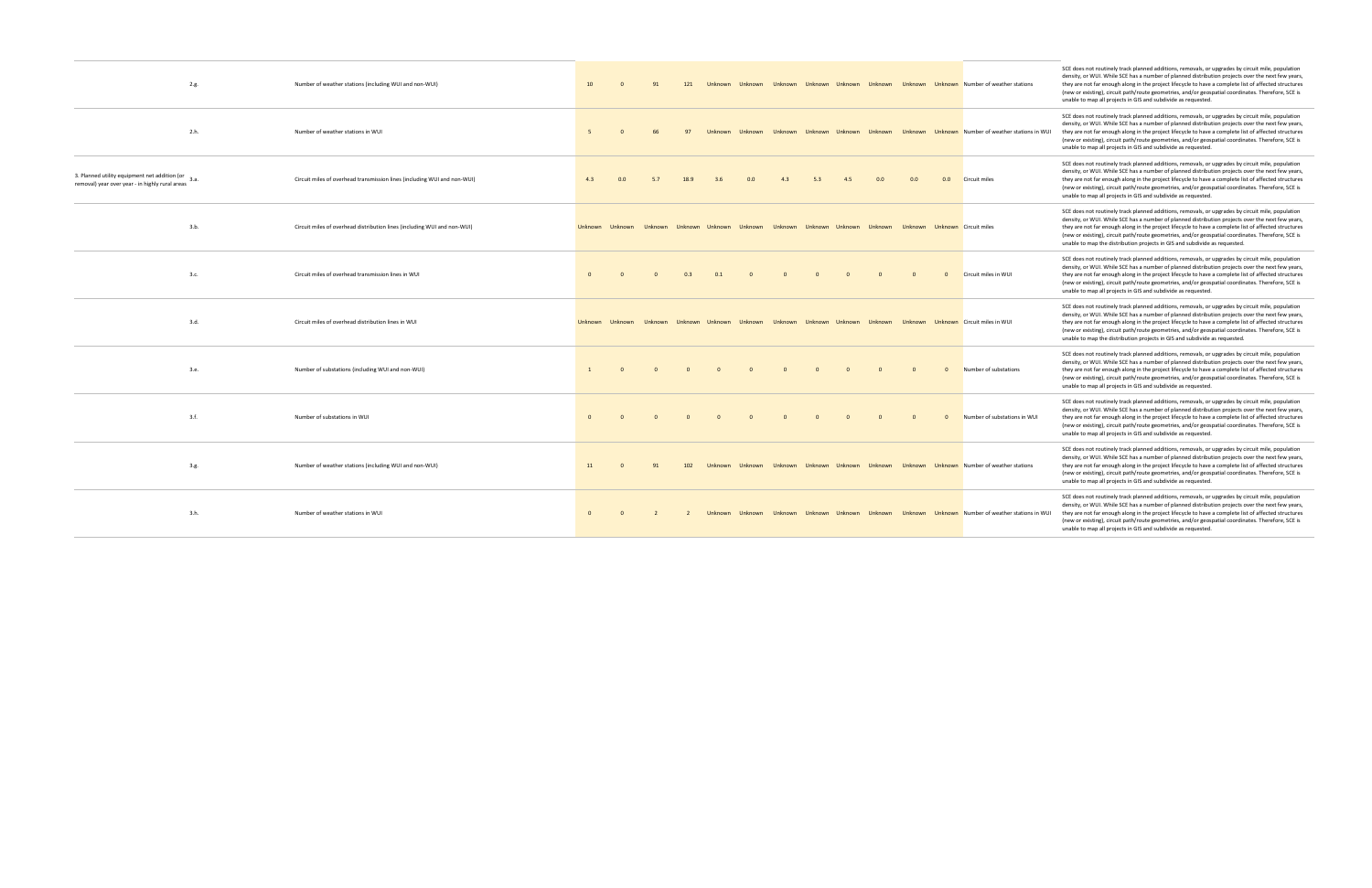| Utility<br>Table No.                                                                 | Southern California Edison Company Notes:                                               |                                                                                                                                                                                            |                            |                          |                      |                          |                          |                      |                          |                                                                                                                                        |                            |                          |                 |                      |                                                                 |                                                                                                                                                                                                                                                                                                                                                                                                                                                                                           |
|--------------------------------------------------------------------------------------|-----------------------------------------------------------------------------------------|--------------------------------------------------------------------------------------------------------------------------------------------------------------------------------------------|----------------------------|--------------------------|----------------------|--------------------------|--------------------------|----------------------|--------------------------|----------------------------------------------------------------------------------------------------------------------------------------|----------------------------|--------------------------|-----------------|----------------------|-----------------------------------------------------------------|-------------------------------------------------------------------------------------------------------------------------------------------------------------------------------------------------------------------------------------------------------------------------------------------------------------------------------------------------------------------------------------------------------------------------------------------------------------------------------------------|
| <b>Date Modified</b>                                                                 |                                                                                         | ransmission lines refer to all lines at or above 65kV, and distribution lines refer to all lines below 65kV.<br>2/5/2021 In future submissions update planned upgrade numbers with actuals |                            |                          |                      |                          |                          |                      |                          |                                                                                                                                        |                            |                          |                 |                      |                                                                 |                                                                                                                                                                                                                                                                                                                                                                                                                                                                                           |
|                                                                                      |                                                                                         | In the comments column on the far-right, enter the relevant program target(s) associated                                                                                                   | Actual                     |                          |                      |                          | Projected                |                      |                          |                                                                                                                                        |                            |                          |                 |                      |                                                                 |                                                                                                                                                                                                                                                                                                                                                                                                                                                                                           |
|                                                                                      | Table 10: Location of actual and planned utility infrastructure upgrades year over year |                                                                                                                                                                                            |                            |                          |                      |                          |                          |                      |                          | Non-HFTD HFTD Zone 1 HFTD Tier 2 HFTD Tier 3 Non-HFTD HFTD Zone 1 HFTD Tier 2 HFTD Tier 3 Non-HFTD HFTD Zone 1 HFTD Tier 2 HFTD Tier 3 |                            |                          |                 |                      |                                                                 |                                                                                                                                                                                                                                                                                                                                                                                                                                                                                           |
| <b>Metric type</b><br>1. Planned utility infrastructure upgrades                     | #                                                                                       | Outcome metric name                                                                                                                                                                        | 2020                       | 2020                     | 2020                 | 2020                     | 2021                     | 2021                 | 2021                     | 2021                                                                                                                                   | 2022                       | 2022                     | 2022            |                      | 2022 Unit(s)                                                    | <b>Comments</b>                                                                                                                                                                                                                                                                                                                                                                                                                                                                           |
| year over year - in urban areas                                                      | 1.a.                                                                                    | Circuit miles of overhead transmission lines planned for upgrades (including WUI and non-WUI)                                                                                              | $\overline{0}$             | $\mathbf{0}$             | $\Omega$             | $\mathbf{0}$             | $\Omega$                 | $\sqrt{2}$           | $\Omega$                 | $\mathbf{0}$                                                                                                                           | $\overline{0}$             | $\overline{0}$           |                 | $\overline{0}$       | Circuit miles                                                   |                                                                                                                                                                                                                                                                                                                                                                                                                                                                                           |
|                                                                                      | 1.b.                                                                                    | Circuit miles of overhead distribution lines planned for upgrades (including WUI and non-WUI)                                                                                              | 4.7                        | 0.0                      | 16.4                 | 46.2                     | 32.3                     | 0.0                  | 63.9                     | 252.6                                                                                                                                  | 35.2                       | 0.0                      | 73.5            | 149.4                | Circuit miles                                                   | SCE does not routinely track planned additions, removals, or upgrades by circuit<br>mile, population density, or WUI. While SCE has a number of planned distribution<br>projects over the next few years, they are not far enough along in the project<br>lifecycle to have a complete list of affected structures (new or existing), circuit<br>path/route geometries, and/or geospatial coordinates. Therefore, SCE is unable<br>to map all projects in GIS and subdivide as requested. |
|                                                                                      | 1.c.                                                                                    | Circuit miles of overhead transmission lines planned for upgrades in WUI                                                                                                                   | $\overline{0}$             | $\overline{\mathbf{0}}$  | $\mathbf{0}$         | $\mathbf{0}$             | $\overline{0}$           | <u>ര</u>             | $\mathbf{0}$             | $\overline{0}$                                                                                                                         | $\overline{0}$             | $\overline{0}$           | $\Omega$        | $\overline{0}$       | Circuit miles in WUI                                            |                                                                                                                                                                                                                                                                                                                                                                                                                                                                                           |
|                                                                                      | 1.d.                                                                                    | Circuit miles of overhead distribution lines planned for upgrades in WUI                                                                                                                   | 4.3                        | 0.0                      | 16.1                 | 44.9                     | 16.4                     | 0.0                  | 62.3                     | 247.1                                                                                                                                  | 28.5                       | 0.0                      | 66.8            |                      | 148.1 Circuit miles in WUI                                      | SCE does not routinely track planned additions, removals, or upgrades by circuit<br>mile, population density, or WUI. While SCE has a number of planned distribution<br>projects over the next few years, they are not far enough along in the project<br>lifecycle to have a complete list of affected structures (new or existing), circuit<br>path/route geometries, and/or geospatial coordinates. Therefore, SCE is unable<br>to map all projects in GIS and subdivide as requested. |
|                                                                                      | 1.e.                                                                                    | Number of substations planned for upgrades (including WUI and non-WUI)                                                                                                                     |                            | $\Omega$                 |                      |                          |                          |                      |                          |                                                                                                                                        |                            |                          |                 |                      | Number of substations                                           | SCE does not routinely track planned additions, removals, or upgrades by circuit<br>mile, population density, or WUI. While SCE has a number of planned distribution<br>projects over the next few years, they are not far enough along in the project<br>lifecycle to have a complete list of affected structures (new or existing), circuit<br>path/route geometries, and/or geospatial coordinates. Therefore, SCE is unable<br>to map all projects in GIS and subdivide as requested. |
|                                                                                      | 1.f.                                                                                    | Number of substations planned for upgrades in WUI                                                                                                                                          |                            | $\mathbf{0}$             | $\overline{4}$       |                          |                          |                      |                          |                                                                                                                                        |                            |                          |                 |                      | Number of substations in WUI                                    | SCE does not routinely track planned additions, removals, or upgrades by circuit<br>mile, population density, or WUI. While SCE has a number of planned distribution<br>projects over the next few years, they are not far enough along in the project<br>lifecycle to have a complete list of affected structures (new or existing), circuit<br>path/route geometries, and/or geospatial coordinates. Therefore, SCE is unable<br>to map all projects in GIS and subdivide as requested. |
|                                                                                      | 1.g.                                                                                    | Number of weather stations planned for upgrades (including WUI and non-WUI)                                                                                                                | $\overline{0}$             | $\Omega$                 |                      | $\Omega$                 |                          |                      |                          |                                                                                                                                        |                            |                          |                 |                      | Number of weather stations                                      |                                                                                                                                                                                                                                                                                                                                                                                                                                                                                           |
| 2. Planned utility infrastructure upgrades                                           | 1.h.                                                                                    | Number of weather stations planned for upgrades in WUI                                                                                                                                     | $\overline{0}$             | $\Omega$                 |                      | $\Omega$                 | $\Omega$                 |                      |                          | $\Omega$                                                                                                                               |                            | $\Omega$                 |                 | $\Omega$             | Number of weather stations in WUI                               |                                                                                                                                                                                                                                                                                                                                                                                                                                                                                           |
| year over year - in rural areas                                                      | 2.a.                                                                                    | Circuit miles of overhead transmission lines planned for upgrades (including WUI and non-WUI)                                                                                              | $\Omega$                   | $\Omega$                 |                      | $\Omega$                 |                          |                      |                          |                                                                                                                                        |                            |                          |                 | $\Omega$             | Circuit miles                                                   |                                                                                                                                                                                                                                                                                                                                                                                                                                                                                           |
|                                                                                      | 2.b.                                                                                    | Circuit miles of overhead distribution lines planned for upgrades (including WUI and non-WUI)                                                                                              | 9.5                        | 0.0                      | 93.0                 | 390.4                    | 60.7                     | 0.0                  | 304.9                    | 938.6                                                                                                                                  | 28.8                       | 0.0                      | 186.9           |                      | 268.3 Circuit miles                                             | SCE does not routinely track planned additions, removals, or upgrades by circuit<br>mile, population density, or WUI. While SCE has a number of planned distribution<br>projects over the next few years, they are not far enough along in the project<br>lifecycle to have a complete list of affected structures (new or existing), circuit<br>path/route geometries, and/or geospatial coordinates. Therefore, SCE is unable<br>to map all projects in GIS and subdivide as requested. |
|                                                                                      | 2.c.                                                                                    | Circuit miles of overhead transmission lines planned for upgrades in WUI                                                                                                                   | $\overline{0}$             |                          |                      | $\Omega$                 |                          |                      |                          |                                                                                                                                        | $\Omega$                   | $\Omega$                 |                 | $\Omega$             | Circuit miles in WUI                                            |                                                                                                                                                                                                                                                                                                                                                                                                                                                                                           |
|                                                                                      | 2.d.                                                                                    | Circuit miles of overhead distribution lines planned for upgrades in WUI                                                                                                                   | 7.4                        |                          |                      | 296.2                    |                          |                      | 247.8                    | 763.9                                                                                                                                  | 19.9                       | 0.0                      | 132.5           | 202.2                | Circuit miles in WUI                                            | SCE does not routinely track planned additions, removals, or upgrades by circuit<br>mile, population density, or WUI. While SCE has a number of planned distribution<br>projects over the next few years, they are not far enough along in the project<br>lifecycle to have a complete list of affected structures (new or existing), circuit<br>path/route geometries, and/or geospatial coordinates. Therefore, SCE is unable<br>to map all projects in GIS and subdivide as requested. |
|                                                                                      | 2.e.                                                                                    | Number of substations planned for upgrades (including WUI and non-WUI)                                                                                                                     | $\mathbf{0}$               |                          | $\mathbf{0}$         | $\overline{4}$           |                          | $\Omega$             |                          |                                                                                                                                        |                            | $\overline{0}$           |                 |                      | Number of substations                                           | SCE does not routinely track planned additions, removals, or upgrades by circuit<br>mile, population density, or WUI. While SCE has a number of planned distribution<br>projects over the next few years, they are not far enough along in the project<br>lifecycle to have a complete list of affected structures (new or existing), circuit<br>path/route geometries, and/or geospatial coordinates. Therefore, SCE is unable<br>to map all projects in GIS and subdivide as requested. |
|                                                                                      | 2.f.                                                                                    | Number of substations planned for upgrades in WUI                                                                                                                                          | $\circ$                    | $\mathbf{0}$             | $\overline{0}$       | $\overline{4}$           | $\mathbf{1}$             | $\Omega$             | $\overline{1}$           | $\overline{2}$                                                                                                                         | $\overline{2}$             | $\overline{\mathbf{0}}$  |                 |                      | Number of substations in WUI                                    | SCE does not routinely track planned additions, removals, or upgrades by circuit<br>mile, population density, or WUI. While SCE has a number of planned distribution<br>projects over the next few years, they are not far enough along in the project<br>lifecycle to have a complete list of affected structures (new or existing), circuit<br>path/route geometries, and/or geospatial coordinates. Therefore, SCE is unable<br>to map all projects in GIS and subdivide as requested. |
|                                                                                      | 2.g.<br>2.h.                                                                            | Number of weather stations planned for upgrades (including WUI and non-WUI)<br>Number of weather stations planned for upgrades in WUI                                                      | $\overline{0}$<br>$\Omega$ | $\mathbf{0}$<br>$\Omega$ | $\Omega$<br>$\Omega$ | $\mathbf{0}$<br>$\Omega$ | $\mathbf{0}$<br>$\Omega$ | $\Omega$<br>$\Omega$ | $\mathbf{0}$<br>$\Omega$ | $\mathbf{0}$<br>$\Omega$                                                                                                               | $\overline{0}$<br>$\Omega$ | $\mathbf{0}$<br>$\Omega$ | - 0<br>$\Omega$ | $\Omega$<br>$\Omega$ | Number of weather stations<br>Number of weather stations in WUI |                                                                                                                                                                                                                                                                                                                                                                                                                                                                                           |
|                                                                                      |                                                                                         |                                                                                                                                                                                            |                            |                          |                      |                          |                          |                      |                          |                                                                                                                                        |                            |                          |                 |                      |                                                                 |                                                                                                                                                                                                                                                                                                                                                                                                                                                                                           |
| 3. Planned utility infrastructure upgrades<br>year over year - in highly rural areas | 3.a.                                                                                    | Circuit miles of overhead transmission lines planned for upgrades (including WUI and non-WUI)                                                                                              | $\mathbf{0}$               | $\Omega$                 |                      |                          |                          |                      |                          |                                                                                                                                        |                            |                          |                 | $\Omega$             | <b>Circuit miles</b>                                            |                                                                                                                                                                                                                                                                                                                                                                                                                                                                                           |
|                                                                                      | 3.b.                                                                                    | Circuit miles of overhead distribution lines planned for upgrades (including WUI and non-WUI)                                                                                              | 3.0                        | 0.0                      | 121.2                | 88.8                     |                          |                      |                          |                                                                                                                                        | 19.2                       |                          |                 | 149.7                | Circuit miles                                                   | SCE does not routinely track planned additions, removals, or upgrades by circuit<br>mile, population density, or WUI. While SCE has a number of planned distribution<br>projects over the next few years, they are not far enough along in the project<br>lifecycle to have a complete list of affected structures (new or existing), circuit<br>path/route geometries, and/or geospatial coordinates. Therefore, SCE is unable<br>to map all projects in GIS and subdivide as requested. |
|                                                                                      | 3.c.                                                                                    | Circuit miles of overhead transmission lines planned for upgrades in WUI                                                                                                                   | $\overline{0}$             | $\Omega$                 | $\Omega$             | $\Omega$                 | $\Omega$                 | $\Omega$             | $\Omega$                 | $\Omega$                                                                                                                               | $\Omega$                   | $\Omega$                 |                 | $\overline{0}$       | Circuit miles in WUI                                            |                                                                                                                                                                                                                                                                                                                                                                                                                                                                                           |
|                                                                                      | 3.d.                                                                                    | Circuit miles of overhead distribution lines planned for upgrades in WUI                                                                                                                   | 0.1                        | 0.0                      | 1.8                  | 2.2                      | 0.4                      | 0.0                  | 1.5                      | 12.1                                                                                                                                   | 0.1                        | 0.0                      | 2.2             | 2.6                  | Circuit miles in WUI                                            | SCE does not routinely track planned additions, removals, or upgrades by circuit<br>mile, population density, or WUI. While SCE has a number of planned distribution<br>projects over the next few years, they are not far enough along in the project<br>lifecycle to have a complete list of affected structures (new or existing), circuit<br>path/route geometries, and/or geospatial coordinates. Therefore, SCE is unable<br>to map all projects in GIS and subdivide as requested. |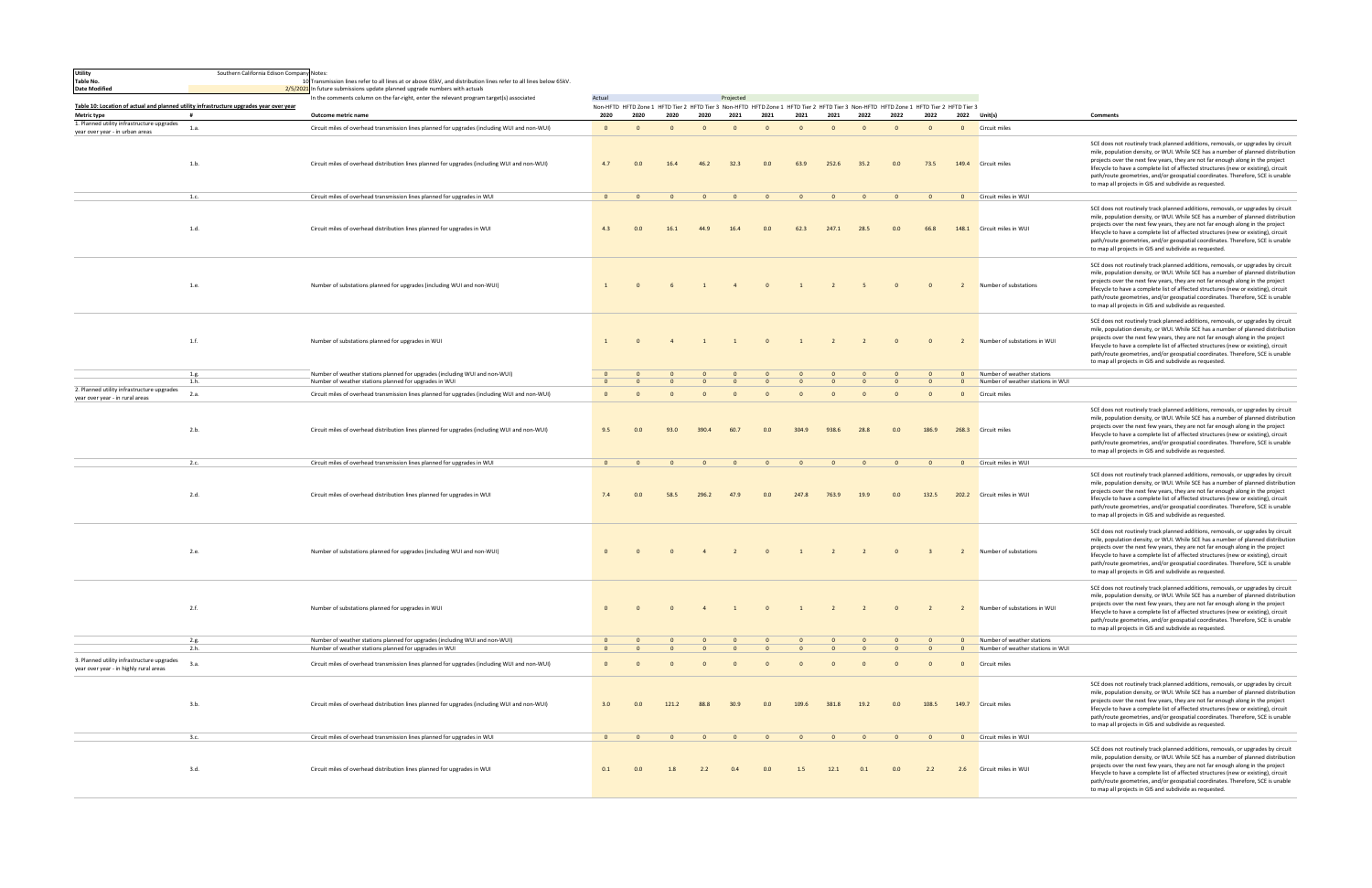| 3.e. | Number of substations planned for upgrades (including WUI and non-WUI)      |  |  |  |  |  |  | Number of substations             | SCE does not routinely track planned additions, removals, or upgrades by circuit<br>mile, population density, or WUI. While SCE has a number of planned distribution<br>projects over the next few years, they are not far enough along in the project<br>lifecycle to have a complete list of affected structures (new or existing), circuit<br>path/route geometries, and/or geospatial coordinates. Therefore, SCE is unable<br>to map all projects in GIS and subdivide as requested. |
|------|-----------------------------------------------------------------------------|--|--|--|--|--|--|-----------------------------------|-------------------------------------------------------------------------------------------------------------------------------------------------------------------------------------------------------------------------------------------------------------------------------------------------------------------------------------------------------------------------------------------------------------------------------------------------------------------------------------------|
| 3.f  | Number of substations planned for upgrades in WUI                           |  |  |  |  |  |  | Number of substations in WUI      | SCE does not routinely track planned additions, removals, or upgrades by circuit<br>mile, population density, or WUI. While SCE has a number of planned distribution<br>projects over the next few years, they are not far enough along in the project<br>lifecycle to have a complete list of affected structures (new or existing), circuit<br>path/route geometries, and/or geospatial coordinates. Therefore, SCE is unable<br>to map all projects in GIS and subdivide as requested. |
|      | Number of weather stations planned for upgrades (including WUI and non-WUI) |  |  |  |  |  |  | Number of weather stations        |                                                                                                                                                                                                                                                                                                                                                                                                                                                                                           |
| 3.h. | Number of weather stations planned for upgrades in WUI                      |  |  |  |  |  |  | Number of weather stations in WUI |                                                                                                                                                                                                                                                                                                                                                                                                                                                                                           |
|      |                                                                             |  |  |  |  |  |  |                                   |                                                                                                                                                                                                                                                                                                                                                                                                                                                                                           |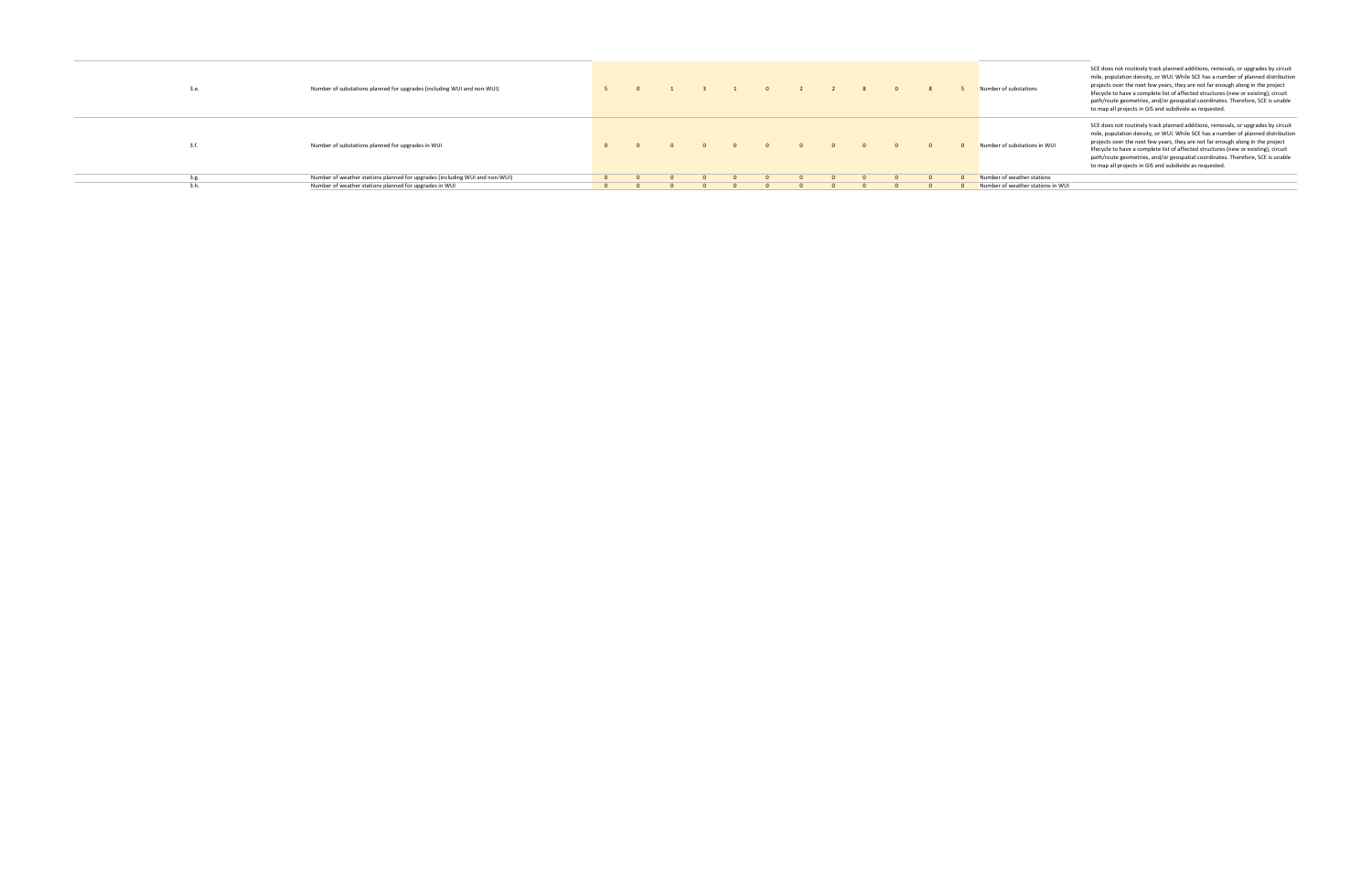2021 time periods, SCE used 2020 recorded data adjusted for improvement expected based on SCE's planned wildfire mitigation activities to create <sup>a</sup> baseline. To factor in weather variability, which has significant impacts on PSPS events, SCE developed a range around the baseline. The range was based on an 18<br>year backcast analysis that analyzed how current PSPS trigge

calculating the range, please see section 8.5<br>For Q2-Q4 2021 time periods, SCE used 2020 recorded data adjusted for improvement expected based on SCE's planned wildfire mitigation activities to create a baseline. To factor in weather variability, which has significant impacts on PSPS events, SCE developed a range around the baseline. The range was based on an 18<br>year backcast analysis that analyzed how current PSPS trigge calculation the range, please see section 8.5

SCE has not traditionally calculated reliability metrics tied to planned outages Since as the many prompt and refining its planned outage reliability<br>peporting, therefore the years after 2018 reflect not only actual change

#### based on time‐series forecast.

SCE has not traditionally calculated reliability metrics tied to planned outages. Since 2019, SCE has been improving and refining its planned outage reliability<br>reporting, therefore the years after 2018 reflect not only ac currently unable to provide planned outage data metrics due to recent IT system implementation issues. SCE is actively investigating this issue and will provide the is available.

.<br>Iraditionally calculated reliability metrics tied to planned outages. Since 2019, SCE has been improving and refining its planned outage reliability reporting, therefore the years after 2018 reflect not only actual changes but changes due to the improved process. Further, SCE does not consider PSPS to be<br>planned outages but has included PSPS metrics in this row as requ

|                                                     | Southern California Edison Company N |                                                                                  |        |                          |           |           |                                                                                                               |                |                        |                |                               |                |                        |                   |                                                       |                                            |                                                                                                                                                                                                        |                                                                                                                                                                                                                                                                                                                                                                                                                                                                                                                                                                                                                                                                                                                                                                                                                                                                                                                                                                                             |
|-----------------------------------------------------|--------------------------------------|----------------------------------------------------------------------------------|--------|--------------------------|-----------|-----------|---------------------------------------------------------------------------------------------------------------|----------------|------------------------|----------------|-------------------------------|----------------|------------------------|-------------------|-------------------------------------------------------|--------------------------------------------|--------------------------------------------------------------------------------------------------------------------------------------------------------------------------------------------------------|---------------------------------------------------------------------------------------------------------------------------------------------------------------------------------------------------------------------------------------------------------------------------------------------------------------------------------------------------------------------------------------------------------------------------------------------------------------------------------------------------------------------------------------------------------------------------------------------------------------------------------------------------------------------------------------------------------------------------------------------------------------------------------------------------------------------------------------------------------------------------------------------------------------------------------------------------------------------------------------------|
| <b>Table No.</b>                                    |                                      | "PSPS" = Public Safety Power Shutoff<br>future submissions update planned        |        |                          |           |           |                                                                                                               |                |                        |                |                               |                |                        |                   |                                                       |                                            |                                                                                                                                                                                                        |                                                                                                                                                                                                                                                                                                                                                                                                                                                                                                                                                                                                                                                                                                                                                                                                                                                                                                                                                                                             |
| <b>Date Modified</b>                                | 8/2/20                               | pgrade numbers with actuals                                                      | Actual |                          |           |           |                                                                                                               |                |                        |                |                               |                |                        | Projected         |                                                       |                                            |                                                                                                                                                                                                        |                                                                                                                                                                                                                                                                                                                                                                                                                                                                                                                                                                                                                                                                                                                                                                                                                                                                                                                                                                                             |
| Table 11: Recent use of PSPS and other PSPS metrics |                                      | Outcome metric name                                                              | 2015   | 2016                     | 2017      | 2018      | 2019                                                                                                          | Q1<br>2020     | Q <sub>2</sub><br>2020 | Q3<br>2020     | Q4<br>2020                    | Q1<br>2021     | Q <sub>2</sub><br>2021 | O3<br>2021        | Q4<br>2021                                            | Q1 Q2 Q3 Q4<br>2022 2022 2022 2022 Unit(s) |                                                                                                                                                                                                        | <b>Comment:</b>                                                                                                                                                                                                                                                                                                                                                                                                                                                                                                                                                                                                                                                                                                                                                                                                                                                                                                                                                                             |
| Metric type                                         |                                      |                                                                                  |        |                          |           |           |                                                                                                               |                |                        |                |                               |                |                        |                   |                                                       |                                            |                                                                                                                                                                                                        | During 2020, SCE initiated 12 PSPS events (2 of which SCE did not de-energize, Table 11, Metric Type 5.a.) with 16 periods of concern, i.e., periods of time                                                                                                                                                                                                                                                                                                                                                                                                                                                                                                                                                                                                                                                                                                                                                                                                                                |
| 1. Recent use of PSPS                               | 1.a.                                 | Frequency of PSPS events (total)                                                 |        | $\overline{\phantom{0}}$ |           |           | $\overline{7}$                                                                                                | $\overline{0}$ | $\overline{0}$         | $\overline{2}$ | 8                             | $\overline{1}$ |                        | Low 1 / High 3    | Low 3 / High 11                                       |                                            | Number of instances where utility operating protocol requires de-energization of a<br>in which de-energization ultimately occurred                                                                     | energization was likely to occur due to forecast weather and fuel conditions, 16 relates to periods of concerns.<br>circuit or portion thereof to reduce ignition probability, per year. Only include events For Q2-Q4 2021 time periods, SCE used 2020 recorded data adjusted for improvement expected based on SCE's planned wildfire mitigation<br>baseline. To factor in weather variability, which has significant impacts on PSPS events, SCE developed a range around the baseline. The range was based<br>year backcast analysis that analyzed how current PSPS triggers would have resulted in PSPS events when applied to historical weather data. For further d<br>calculating the range, please see section 8.5                                                                                                                                                                                                                                                                 |
|                                                     | 1.b.                                 | Scope of PSPS events (total)                                                     |        |                          |           |           | 267                                                                                                           | $\overline{0}$ | $\overline{0}$         | $\overline{7}$ | 417                           | 160            |                        | Low $2$ / High 7  | Low 147 / High 473                                    |                                            | Circuit-events, measured in number of events multiplied by number of circuits de-<br>energized per year                                                                                                | SCE interprets this line item as de-energized circuit count. Additionally, the numbers being reported may not align with the ESRB-8 report because that re<br>preliminary operations data that has not been fully validated.<br>For Q2-Q4 2021 time periods, SCE used 2020 recorded data adjusted for improvement expected based on SCE's planned wildfire mitigation activities to c<br>baseline. To factor in weather variability, which has significant impacts on PSPS events, SCE developed a range around the baseline. The range was based<br>year backcast analysis that analyzed how current PSPS triggers would have resulted in PSPS events when applied to historical weather data. For further d                                                                                                                                                                                                                                                                               |
|                                                     | 1.c.                                 | Duration of PSPS events (total)                                                  |        | $\overline{\phantom{0}}$ | 87,019    |           | 3,570 5,275,193 0                                                                                             |                | $\overline{0}$         |                | 3,981 4,451,955 1,953,962 224 |                |                        |                   | Low 1,129 / High 3,622 Low 1,213,366 / High 3,893,102 |                                            | Customer hours per year                                                                                                                                                                                | calculating the range, please see section 8.5<br>For Q2-Q4 2021 time periods, SCE used 2020 recorded data adjusted for improvement expected based on SCE's planned wildfire mitigation activities to c<br>baseline. To factor in weather variability, which has significant impacts on PSPS events, SCE developed a range around the baseline. The range was based<br>year backcast analysis that analyzed how current PSPS triggers would have resulted in PSPS events when applied to historical weather data. For further d<br>calculating the range, please see section 8.5                                                                                                                                                                                                                                                                                                                                                                                                             |
| 2. Customer hours of PSPS and other outages         | 2.a.                                 | Customer hours of planned outages<br>including PSPS (total)                      |        |                          |           |           | 11,067,182 10,406,442 9,556,442 10,918,480 1,236,491 770,811 1,295,679 6,103,855 3,778,268                    |                |                        |                |                               |                |                        | 1,830,060         | 4,539,429                                             |                                            | Total customer hours of planned outages per year                                                                                                                                                       | SCE has not traditionally calculated reliability metrics tied to planned outages. Since 2019, SCE has been improving and refining its planned outage reliab<br>reporting, therefore the years after 2018 reflect not only actual changes but changes due to the improved process. Further, SCE does not consider PSPS I<br>planned outages but has included PSPS metrics in this row as requested by WSD.SCE is currently unable to provide planned outage data metrics due to re<br>system implementation issues. SCE is actively investigating this issue and will provide the data when it is available.<br>Forecast is based on time-series forecast.                                                                                                                                                                                                                                                                                                                                   |
|                                                     | 2.b.                                 | Customer hours of unplanned outages, not<br>including PSPS (total)               |        |                          |           |           | 8,401,612 9,276,813 7,788,697 6,088,158 7,617,913 1,480,964 1,496,752 2,350,456 2,224,812 1,615,913 1,958,196 |                |                        |                |                               |                |                        | 2,350,456         | 2,224,812                                             |                                            | Total customer hours of unplanned outages per year                                                                                                                                                     | Forecast is based on time-series forecast                                                                                                                                                                                                                                                                                                                                                                                                                                                                                                                                                                                                                                                                                                                                                                                                                                                                                                                                                   |
|                                                     | 2.c.                                 | System Average Interruption Duration<br>Index (SAIDI) (including PSPS)           | 100.15 | 241.21                   | 214.28    | 183.09    | 215.91                                                                                                        |                | 26.25                  | 42.21          |                               | 63.08          |                        | 48.39             | 78.29                                                 |                                            | SAIDI index value = sum of all interruptions in time period where each interruption is<br>defined as sum(duration of interruption * # of customer interruptions) / Total number<br>of customers served | SCE has not traditionally calculated reliability metrics tied to planned outages. Since 2019, SCE has been improving and refining its planned outage reliab<br>reporting, therefore the years after 2018 reflect not only actual changes but changes due to the improved process. Further, SCE does not consider PSPS<br>planned outages but has included PSPS metrics in this row as requested by WSD. SCE is currently unable to provide planned outage data metrics due to r<br>system implementation issues. SCE is actively investigating this issue and will provide the data when it is available.<br>Forecast is based on time-series forecast.                                                                                                                                                                                                                                                                                                                                     |
|                                                     | 2.d.                                 | System Average Interruption Duration<br>Index (SAIDI) (excluding PSPS)           | 100.15 | 241.21                   | 213.25    | 183.04    | 154.47                                                                                                        | 31.46          | 26.25                  | 42.16          | 44.88                         | 39.76          |                        | 46.75             | 41.68                                                 |                                            | SAIDI index value = sum of all interruptions in time period where each interruption is<br>defined as sum(duration of interruption * # of customer interruptions) / Total number<br>of customers served | SCE has not traditionally calculated reliability metrics tied to planned outages. Since 2019, SCE has been improving and refining its planned outage reliab<br>reporting, therefore the years after 2018 reflect not only actual changes but changes due to the improved process. Forecast is based on time-series forec<br>currently unable to provide planned outage data metrics due to recent IT system implementation issues. SCE is actively investigating this issue and will pr<br>data when it is available                                                                                                                                                                                                                                                                                                                                                                                                                                                                        |
|                                                     | 2.e.                                 | System Average Interruption Frequency<br>Index (SAIFI) (including PSPS)          | 1.164  | 1.335                    | 1.203     | 1.029     | 1.105                                                                                                         | 0.222          | 0.216                  | 0.282          | 0.321                         | 0.293          |                        | 0.31              | 0.279                                                 |                                            | SAIFI index value = sum of all interruptions in time period where each interruption is<br>defined as (total # of customer interruptions) / (total # of customers served)                               | SCE has not traditionally calculated reliability metrics tied to planned outages. Since 2019, SCE has been improving and refining its planned outage reliab<br>reporting, therefore the years after 2018 reflect not only actual changes but changes due to the improved process. Further, SCE does not consider PSPS I<br>planned outages but has included PSPS metrics in this row as requested by WSD. SCE is currently unable to provide planned outage data metrics due to r<br>system implementation issues. SCE is actively investigating this issue and will provide the data when it is available.<br>Forecast is based on time-series forecast.                                                                                                                                                                                                                                                                                                                                   |
|                                                     | 2.f.                                 | System Average Interruption Frequency<br>Index (SAIFI) (excluding PSPS)          | 1.164  | 1.335                    | 1.203     | 1.029     | 1.067                                                                                                         | 0.222          | 0.216                  | 0.281          | 0.279                         | 0.270          |                        | 0.309             | 0.278                                                 |                                            | SAIFI index value = sum of all interruptions in time period where each interruption is<br>defined as (total # of customer interruptions) / (total # of customers served)                               | SCE is currently unable to provide planned outage data metrics due to recent IT system implementation issues. SCE is actively investigating this issue and<br>provide the data when it is available.<br>Forecast is based on time-series forecast.                                                                                                                                                                                                                                                                                                                                                                                                                                                                                                                                                                                                                                                                                                                                          |
| 3. Critical infrastructure impacted by PSPS         | 3.a.                                 | Critical infrastructure impacted by PSPS                                         |        |                          | <b>NA</b> |           | 5.868                                                                                                         |                |                        | 12             | 5.123                         | 2.066          |                        | Low 1 / High 4    | Low 1,658 / High 5,320                                |                                            | per hour multiplied by hours offline per year                                                                                                                                                          | The numbers being reported may not align with the ESRB-8 report because that report uses preliminary operations data that has not been fully validated<br>SCE also notes, that earlier PSPS events were not tracked and recorded in the same level of detail as it is now, therefore not all data is available.<br>Number of critical infrastructure (in accordance with D.19-05-042) locations impacted For Q2-Q4 2021 time periods, SCE used 2020 recorded data adjusted for improvement expected based on SCE's planned wildfire mitigation ac<br>baseline. To factor in weather variability, which has significant impacts on PSPS events, SCE developed a range around the baseline. The range was based<br>year backcast analysis that analyzed how current PSPS triggers would have resulted in PSPS events when applied to historical weather data. For further d<br>calculating the range, please see section 8.5<br>Historical data was updated as a typing error was discovered. |
| 4. Community outreach of PSPS metrics               | 4.a.                                 | # of customers impacted by PSPS                                                  |        |                          | 2.861     | 112       | 198,826                                                                                                       |                |                        | 270            | 229.530                       | 116,349        |                        | Low 58 / High 185 | Low 67,220 / High 215,678                             |                                            | count each event as a separate customer)                                                                                                                                                               | The numbers being reported may not align with the ESRB-8 report because that report uses preliminary operations data that has not been fully validated<br># of customers impacted by PSPS (if multiple PSPS events impact the same customer, For Q2-Q4 2021 time periods, SCE used 2020 recorded data adjusted for improvement expected based on SCE's planned wildfire mitigation activ<br>baseline. To factor in weather variability, which has significant impacts on PSPS events, SCE developed a range around the baseline. The range was based<br>year backcast analysis that analyzed how current PSPS triggers would have resulted in PSPS events when applied to historical weather data. For further d<br>calculating the range, please see section 8.5                                                                                                                                                                                                                           |
|                                                     | 4.b.                                 | # of medical baseline customers impacted<br>by PSPS                              |        |                          |           |           |                                                                                                               |                |                        | 11             | 7.725                         | 3.415          |                        | Low $4/$ High 12  | Low 2,443 / High 7,837                                |                                            | # of customers impacted by PSPS (if multiple PSPS events impact the same custome<br>count each event as a separate customer)                                                                           | The numbers being reported may not align with the ESRB-8 report because that report uses preliminary operations data that has not been fully validated<br>SCE also notes, that earlier PSPS events were not tracked and recorded in the same level of detail as it is now, therefore not all data is available<br>For Q2-Q4 2021 time periods, SCE used 2020 recorded data adjusted for improvement expected based on SCE's planned wildfire mitigation activities to c<br>baseline. To factor in weather variability, which has significant impacts on PSPS events, SCE developed a range around the baseline. The range was based<br>year backcast analysis that analyzed how current PSPS triggers would have resulted in PSPS events when applied to historical weather data. For further d<br>calculating the range, please see section 8.5                                                                                                                                            |
|                                                     | 4.c.                                 | # of customers notified prior to initiation of<br>PSPS event                     |        |                          | <b>NA</b> | <b>NA</b> | 155,824                                                                                                       |                |                        | 232            | 143,908                       | 110,217        |                        | Low 36 / High 116 | Low 41,960 / High 134,628                             |                                            | # of customers notified of PSPS event prior to initiation (if multiple PSPS events impact<br>the same customer, count each event in which customer was notified as a separate<br>customer)             | The numbers being reported may not align with the ESRB-8 report because that report uses preliminary operations data that has not been fully validated<br>SCE also notes, that earlier PSPS events were not tracked and recorded in the same level of detail as it is now, therefore not all data is available.                                                                                                                                                                                                                                                                                                                                                                                                                                                                                                                                                                                                                                                                             |
|                                                     | 4.d.                                 | # of medical baseline customers notified<br>prior to initiation of PSPS event    |        |                          |           |           | 3.044                                                                                                         |                |                        | 15             | 7.531                         | 3,138          |                        | Low 4 / High 12   | Low , 296 / High 7, 367                               |                                            | the same customer, count each event in which customer was notified as a separate<br>customer)                                                                                                          | # of customers notified of PSPS event prior to initiation (if multiple PSPS events impact The numbers being reported may not align with the ESRB-8 report because that report uses preliminary operations data that has not be<br>SCE also notes, that earlier PSPS events were not tracked and recorded in the same level of detail as it is now, therefore not all data is available.                                                                                                                                                                                                                                                                                                                                                                                                                                                                                                                                                                                                     |
|                                                     | 4.e.                                 | % of customers notified prior to a PSPS<br>event impacting them                  |        |                          | <b>NA</b> | <b>NA</b> | 78%                                                                                                           |                |                        | 85%            | 62%                           | 95%            | 85%                    | 62%               | 62%                                                   |                                            | $=4.c. / 4.a.$                                                                                                                                                                                         | SCE also notes, that earlier PSPS events were not tracked and recorded in the same level of detail as it is now, therefore not all data is available.                                                                                                                                                                                                                                                                                                                                                                                                                                                                                                                                                                                                                                                                                                                                                                                                                                       |
|                                                     | 4.f.                                 | % of medical baseline customers notified<br>prior to a PSPS event impacting them |        |                          | <b>NA</b> | <b>NA</b> | 75%                                                                                                           | $\sqrt{2}$     |                        | 100%           | 88%                           | 92%            | 100%                   | 100%              | 94%                                                   |                                            | $=4.d. / 4.b.$                                                                                                                                                                                         | SCE also notes, that earlier PSPS events were not tracked and recorded in the same level of detail as it is now, therefore not all data is available.                                                                                                                                                                                                                                                                                                                                                                                                                                                                                                                                                                                                                                                                                                                                                                                                                                       |
| 5. Other PSPS metrics                               | 5.a.                                 | Number of PSPS events triggered where no<br>de-energization occurred             |        | $\Omega$                 | <b>NA</b> | <b>NA</b> | $\overline{7}$                                                                                                | $\Omega$       | $\overline{2}$         | $\overline{0}$ | $\overline{0}$                | $\sqrt{2}$     |                        |                   | $\overline{0}$                                        |                                            | de-energization followed                                                                                                                                                                               | Number of instances where utility notified the public of a potential PSPS event but no<br>SCE also notes, that earlier PSPS event were ont tracked and recorded in the same level of detail as it is now, therefore not all data                                                                                                                                                                                                                                                                                                                                                                                                                                                                                                                                                                                                                                                                                                                                                            |
|                                                     | 5.b.                                 | Number of customers located on de-<br>energized circuit                          |        |                          |           |           | 237.666                                                                                                       |                |                        | 5.820          | 407.853 597.448               |                | - 78                   |                   | Low 1,226 / High 3,933 Low 118,918 / High 381,552     |                                            | Number of customers                                                                                                                                                                                    | This data includes the number of customers on a circuit whether they were de-energized or not<br>For Q2-Q4 2021 time periods, SCE used 2020 recorded data adjusted for improvement expected based on SCE's planned wildfire mitigation activities to c<br>baseline. To factor in weather variability, which has significant impacts on PSPS events, SCE developed a range around the baseline. The range was based<br>year backcast analysis that analyzed how current PSPS triggers would have resulted in PSPS events when applied to historical weather data. For further d<br>calculating the range, please see section 8.5<br>SCE also notes, that earlier PSPS events were not tracked and recorded in the same level of detail as it is now, therefore not all data is available.                                                                                                                                                                                                    |
|                                                     |                                      |                                                                                  |        |                          |           |           |                                                                                                               |                |                        |                |                               |                |                        |                   |                                                       |                                            |                                                                                                                                                                                                        |                                                                                                                                                                                                                                                                                                                                                                                                                                                                                                                                                                                                                                                                                                                                                                                                                                                                                                                                                                                             |

During 2020, SCE initiated 12 PSPS events (2 of which SCE did not de-energize, Table 11, Metric Type 5.a.) with 16 periods of concern, i.e., periods of time when de-<br>energization was likely to occur due to forecast weather

For Q2-Q4 2021 time periods, SCE used 2020 recorded data adjusted for improvement expected based on SCE's planned wildfire mitigation activities to create a<br>baseline. To factor in weather variability, which has ispirified

calculating the range, please see section 8.5<br>SCE interprets this line item as de-energized circuit count. Additionally, the numbers being reported may not align with the ESRB-8 report because that report uses<br>preliminary

#### based on time‐series forecast.

For Q2-Q4 2021 time periods, SCE used 2020 recorded data adjusted for improvement expected based on SCE's planned wildfire mitigation activities to create a<br>baseline. To factor in weather variability, which has ispirified he range, please see section 8.5

#### data was updated as <sup>a</sup> typing error was discovered.

14 2021 time periods, SCE used 2020 recorded data adjusted for improvement expected based on SCE's planned wildfire mitigation activities to create a<br>. To factor in weather variability, which has significant impacts on PSP t analysis that analyzed how current PSPS triggers would have resulted in PSPS events when applied to historical weather data. For further details on he range, please see section 8.5

For Q2-Q4 2021 time periods, SCE used 2020 recorded data adjusted for improvement expected based on SCE's planned with ether and the state and the state and the state and the state of the state of the state of the state of

For Q2-Q4 2021 time periods, SCE used 2020 recorded data adjusted for improvement expected based on SCE's planned with ether and the state and the state and the state and the state of the state of the state of the state of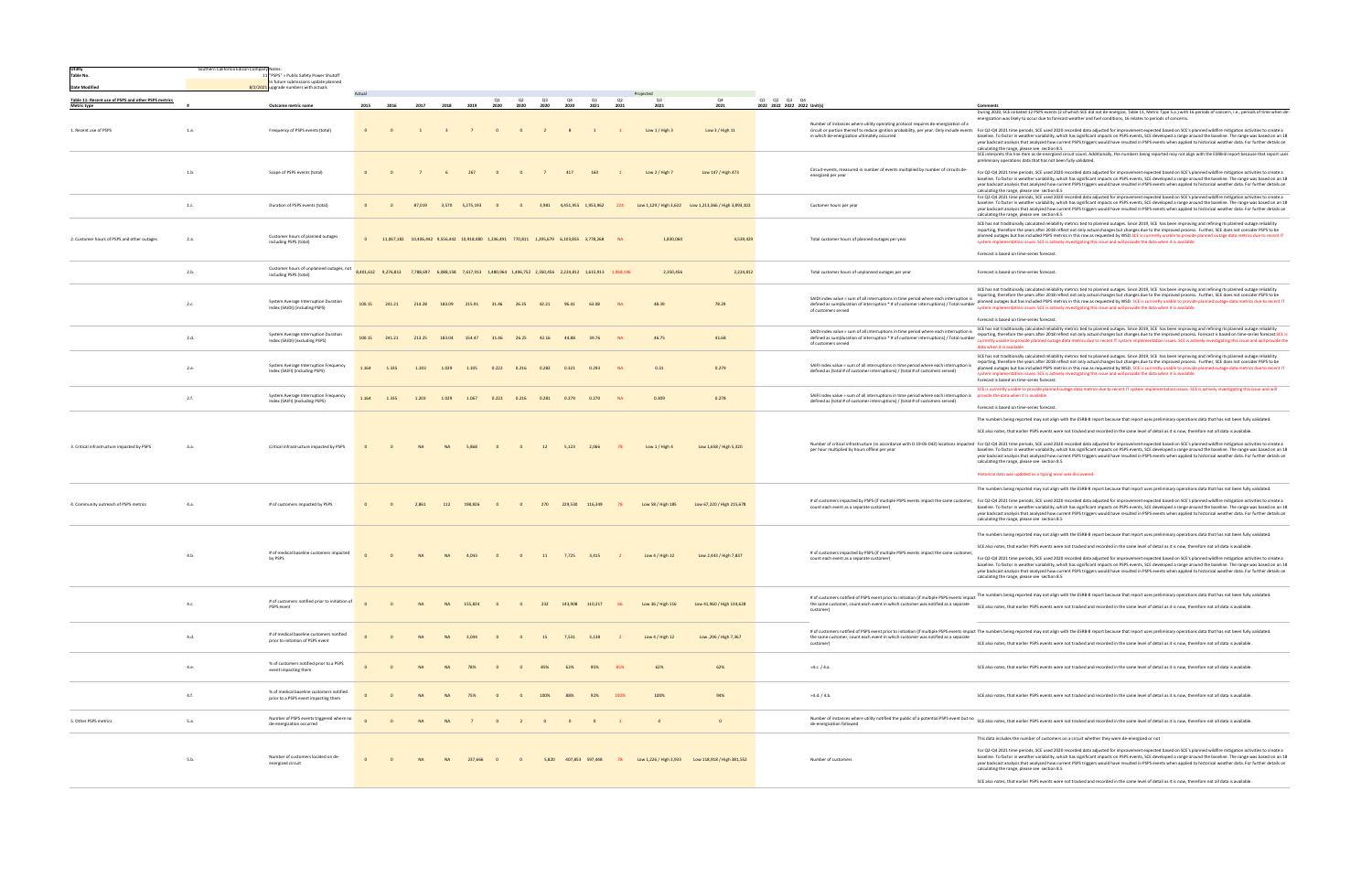| 5.c. | Customer hours of PSPS per RFW OH circuit<br>mile day                   | $\Omega$  | $\overline{0}$ | NA        | NA NA     |           | $\overline{0}$ | $\overline{0}$ | 17          |                           | 434 875 11 |          | L6/H18      | L 158 / H 507             | =1.c. / RFW OH circuit mile days in time period                                                                                      | For Q2-Q4 20<br>baseline. To f<br>year backcas<br>calculating th<br>SCE also note<br><b>Historical nur</b><br>numbers wer                         |
|------|-------------------------------------------------------------------------|-----------|----------------|-----------|-----------|-----------|----------------|----------------|-------------|---------------------------|------------|----------|-------------|---------------------------|--------------------------------------------------------------------------------------------------------------------------------------|---------------------------------------------------------------------------------------------------------------------------------------------------|
| 5.d. | Frequency of PSPS events (total) - High<br>Wind Warning wind conditions | $\bullet$ | $\overline{0}$ | <b>NA</b> | <b>NA</b> | <b>NA</b> | $\overline{0}$ | $\overline{0}$ | $\sim$ 1    |                           | 8 1 1      |          | LO/H1       | L3/H11                    | Events over time period that overlapped with a High Wind Warning as defined by the<br>National Weather Service                       | For Q2-Q4 20<br>baseline. To f<br>year backcas<br>calculating th<br>SCE also note<br><b>Historical nur</b><br>numbers wer                         |
| 5.e. | Scope of PSPS events (total) - High Wind<br>Warning wind conditions     | $\bullet$ | $\overline{0}$ | <b>NA</b> | <b>NA</b> | <b>NA</b> | $\Omega$       | $\Omega$       | $7^{\circ}$ | 392 151                   |            | $\sim$ 1 | L2/H5       | L 104 / H 335             | Estimated customers impacted over time period that overlapped with a High Wind<br>Warning as defined by the National Weather Service | For Q2-Q4 20<br>baseline. To f<br>year backcas<br>calculating th<br>SCE also note<br><b>SCE</b> interpret<br><b>Historical nur</b><br>numbers wer |
| 5.f. | Duration of PSPS events (total) - High Wind<br>Warning wind conditions  | $\circ$   | $\Omega$       | <b>NA</b> | <b>NA</b> | <b>NA</b> |                | $\Omega$       |             | 3,500 4,298,692 1,826,480 |            | $\sim$ 4 | L910/H2,920 | L 1,175,242 / H 3,770,782 | Customer hours over time period that overlapped with a High Wind Warning as<br>defined by the National Weather Service               | For Q2-Q4 20<br>baseline. To f<br>year backcas<br>calculating th<br>SCE also note<br><b>Historical nur</b><br>numbers wer                         |

For Q2-Q4 2021 time periods, SCE used 2020 recorded data adjusted for improvement expected based on SCE's planeement mit and the metal of the state and the state and the state of the state of the state of the state of the

tes, that earlier PSPS events were not tracked and recorded in the same level of detail as it is now, therefore not all data is available.

al numbers were corrected as the original anlaysis methodology was found to be faulty. Additionally, Since historical numbers were adjusted, the forecast<br>s were re-forecasted.

For Q2-Q4 2021 time periods, SCE used 2020 recorded data adjusted for improvement expected based on SCE's planeement migation activities to create a<br>baseline. To factor in weather variability, which has significant impacts

tes, that earlier PSPS events were not tracked and recorded in the same level of detail as it is now, therefore not all data is available.

al numbers were corrected as the original anlaysis methodology was found to be faulty. Additionally, Since historical numbers were adjusted, the forecast<br>s were re-forecasted.

For Q2-Q4 2021 time periods, SCE used 2020 recorded data adjusted for improvement expected based on SCE's planeement mit and the metal of the state and the state and the state of the state of the state of the state of the

tes, that earlier PSPS events were not tracked and recorded in the same level of detail as it is now, therefore not all data is available.

E interprets this line item as de‐energized circuit counts that overlap with High Wind Warnings.

al numbers were corrected as the original anlaysis methodology was found to be faulty. Additionally, since historical numbers were adjusted, the forecast<br>s were re-forecasted.

For Q2-Q4 2021 time periods, SCE used 2020 recorded data adjusted for improvement expected based on SCE's planned with ether and the state and the state and the state and the state of the state of the state of the state of

tes, that earlier PSPS events were not tracked and recorded in the same level of detail as it is now, therefore not all data is available.

al numbers were corrected as the original anlaysis methodology was found to be faulty. Additionally, Since historical numbers were adjusted, the forecast<br>s were re-forecasted.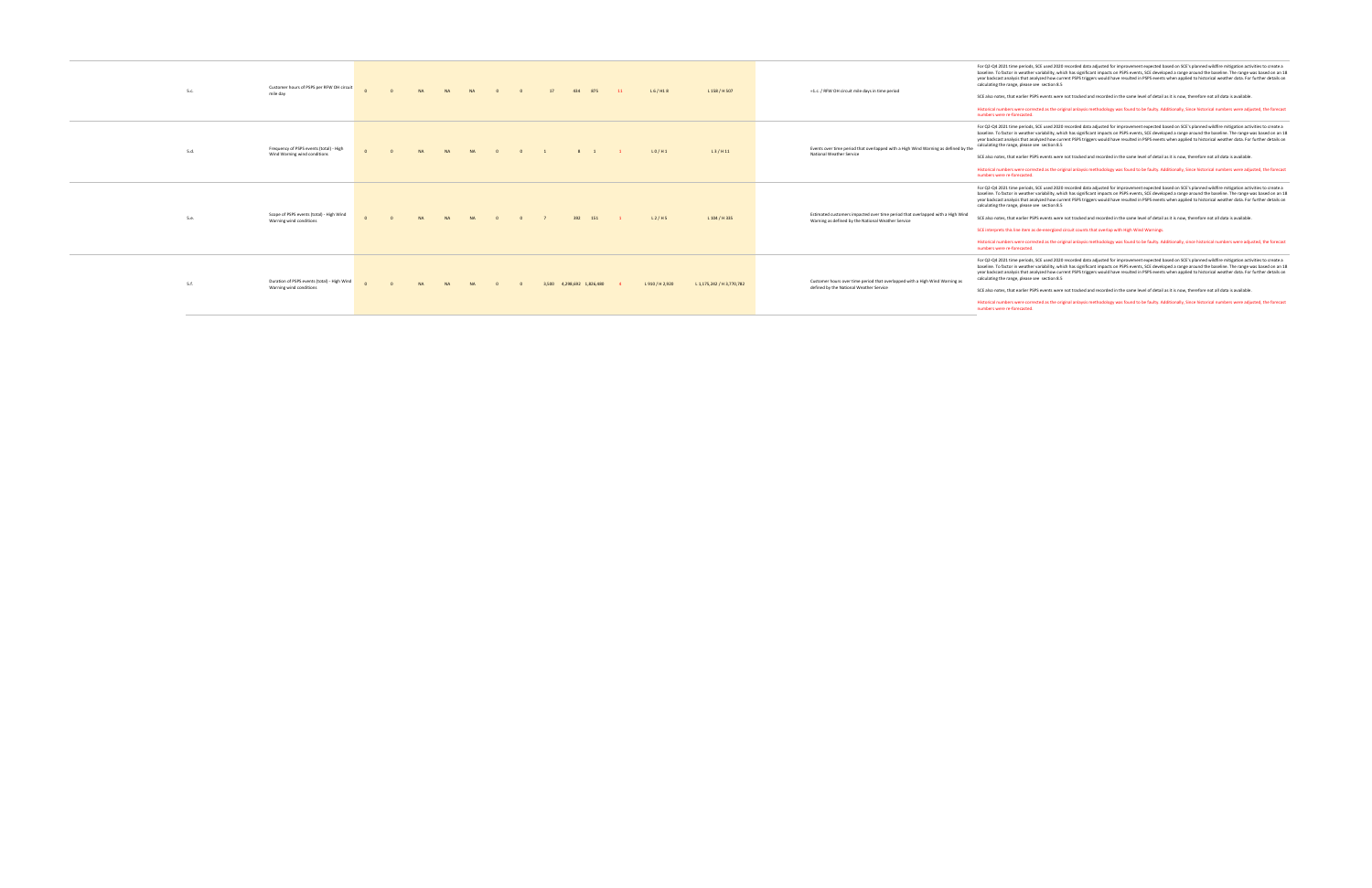| Table No.<br>Date Modified                 | uthern California Edison Co                                      |                        | All dollars shown are in nominal, thousands of dollars (000s).                                                                         |           |                                                       | .<br>Reak-Spend-Efficiency (RSE) is defined as "An estimate of the cost-effectiveness of initiative, calculated by dividing the mitigation risk reduction benefit by the mitigation cost estimate based on the full set of risk r |                                                                                                   |                                                                            |                |                                          |                                                                                                                                                                                                                               |                                                                                                                                                                                                                                |            |        |       |                         |           |       |        |                         |           |       | .<br>Actual Actual Actual Projected Projected Projected Projected Projected Projected Projected Projected Projected<br>CAPEX (5 thousands) CPEX (5 those of the miles to be treated Alternative units of the case of the case of th |
|--------------------------------------------|------------------------------------------------------------------|------------------------|----------------------------------------------------------------------------------------------------------------------------------------|-----------|-------------------------------------------------------|-----------------------------------------------------------------------------------------------------------------------------------------------------------------------------------------------------------------------------------|---------------------------------------------------------------------------------------------------|----------------------------------------------------------------------------|----------------|------------------------------------------|-------------------------------------------------------------------------------------------------------------------------------------------------------------------------------------------------------------------------------|--------------------------------------------------------------------------------------------------------------------------------------------------------------------------------------------------------------------------------|------------|--------|-------|-------------------------|-----------|-------|--------|-------------------------|-----------|-------|-------------------------------------------------------------------------------------------------------------------------------------------------------------------------------------------------------------------------------------|
| Table 12: Mitigation initiative financials |                                                                  |                        |                                                                                                                                        |           | WMP Primary driver                                    | Year Estimated RSE in Estimated RSE in Estimated RSE in Estimated RSE in If existing: most recent proceeding that                                                                                                                 |                                                                                                   |                                                                            |                |                                          | If spend not disaggregated by this activity, note Alternative units in which initiative is reported                                                                                                                           |                                                                                                                                                                                                                                |            |        |       |                         |           |       |        |                         |           |       |                                                                                                                                                                                                                                     |
| Metric type                                | WMP Table # / Category<br>Risk Assessment & Mapping              | 7.3.1.1.               | WMP Initiative # Initative activity<br>A summarized risk map that shows the overall<br>ignition probability and estimated wildfire     |           | Identifier targeted                                   | Secondary driver targeted initiated non-HFTD region HFTD Zone 1 HFTD Tier 2 HFTD Tier 3 has reviewed program                                                                                                                      | If new: memorandum account                                                                        |                                                                            |                |                                          | Current complance status $-$ in / Associated rule(s) - if multiple, activity where relevant spend is tracked in or (if not line miles); still required to report line exceeding complance with regulations separate by semi-c |                                                                                                                                                                                                                                |            |        |       |                         |           |       |        |                         |           |       |                                                                                                                                                                                                                                     |
|                                            |                                                                  |                        | consequence along the electric lines and<br>quipment                                                                                   |           |                                                       |                                                                                                                                                                                                                                   |                                                                                                   |                                                                            |                |                                          |                                                                                                                                                                                                                               |                                                                                                                                                                                                                                |            |        |       |                         |           |       |        |                         |           |       |                                                                                                                                                                                                                                     |
|                                            | Risk Assessment & Mapping                                        | 7.3.1.2.               | Climate-driven risk map and modelling based<br>on various relevant weather scenarios                                                   | NA        |                                                       |                                                                                                                                                                                                                                   |                                                                                                   |                                                                            |                | General operations                       |                                                                                                                                                                                                                               |                                                                                                                                                                                                                                |            |        |       |                         |           |       |        |                         |           |       |                                                                                                                                                                                                                                     |
|                                            | Risk Assessment & Mapping                                        | 7.3.1.3.               | lenition probability mapping showing the<br>probability of ignition along the electric lines<br>and equipment                          |           |                                                       |                                                                                                                                                                                                                                   | <b>GSRPBA</b>                                                                                     |                                                                            |                | Costs included in SA-4                   |                                                                                                                                                                                                                               |                                                                                                                                                                                                                                | $5$ 265 \$ | 175    |       |                         |           |       |        |                         |           |       |                                                                                                                                                                                                                                     |
|                                            | Risk Assessment & Mapping                                        | 7.3.1.4.               | nitiative mapping and estimation of wildfire<br>and PSPS risk-reduction impact                                                         | NA        |                                                       |                                                                                                                                                                                                                                   |                                                                                                   |                                                                            |                | General operations                       |                                                                                                                                                                                                                               |                                                                                                                                                                                                                                |            |        |       |                         |           |       |        |                         |           |       |                                                                                                                                                                                                                                     |
|                                            | Risk Assessment & Mapping                                        | 7.3.1.5.               | Match drop simulations showing the potential<br>wildfire consequence of ignitions that occur<br>along the electric lines and equipment |           |                                                       |                                                                                                                                                                                                                                   | GSRPBA                                                                                            |                                                                            |                | Costs included in SA-4                   |                                                                                                                                                                                                                               | S                                                                                                                                                                                                                              | 265 \$     | 175    |       |                         |           |       |        |                         |           |       |                                                                                                                                                                                                                                     |
|                                            | Situational Awareness & Forecasting                              | 7.3.2.1.               | Advanced weather monitoring and weather                                                                                                | $SA-1$    | 2018                                                  | This activity was not included in SCE's GSRPBA                                                                                                                                                                                    |                                                                                                   | <b>Exceeding compliance with regulations</b>                               |                | NA.                                      | # of weather station installs                                                                                                                                                                                                 | S                                                                                                                                                                                                                              | 7,603 \$   | 4,309  |       |                         | 5,273 \$  | 7,360 |        | 475\$                   | 5,273 \$  | 7,871 |                                                                                                                                                                                                                                     |
|                                            | Situational Awareness & Forecasting                              | 7.3.2.2.               | stations<br>Continuous monitoring sensors                                                                                              |           | SA-9 Equipment failure Other contact with object 2018 | 2018 GRC, but is included in its pending<br>2021 GRC.<br>2,756 This activity was not included in SCE's GSRPBA; WMPMA                                                                                                              |                                                                                                   | Exceeding compliance with regulations                                      |                |                                          | # of devices                                                                                                                                                                                                                  |                                                                                                                                                                                                                                | 260 \$     |        |       |                         | 9,554     |       |        |                         |           |       |                                                                                                                                                                                                                                     |
|                                            | Situational Awareness & Forecasting                              | 7.3.2.3.               |                                                                                                                                        |           |                                                       | 2018 GRC, but is included in its pending<br>2021 GRC.                                                                                                                                                                             |                                                                                                   |                                                                            |                | General operations                       | # of installations (395 are in HFRA)                                                                                                                                                                                          | This activity is not                                                                                                                                                                                                           |            |        |       |                         |           |       |        |                         |           |       |                                                                                                                                                                                                                                     |
|                                            |                                                                  |                        | Fault indicators for detecting faults on electric MA<br>lines and equipment                                                            |           |                                                       |                                                                                                                                                                                                                                   |                                                                                                   |                                                                            |                |                                          |                                                                                                                                                                                                                               | considered by SCE to be a<br>WMP activity and only<br>units have been provided                                                                                                                                                 |            |        |       |                         |           |       |        |                         |           |       |                                                                                                                                                                                                                                     |
|                                            |                                                                  |                        |                                                                                                                                        |           |                                                       |                                                                                                                                                                                                                                   |                                                                                                   |                                                                            |                |                                          |                                                                                                                                                                                                                               | as the dollars are not<br>disaggregated in SCE's<br>accounting system at this<br>level. Year initiated noted                                                                                                                   |            |        |       |                         |           |       |        |                         |           |       |                                                                                                                                                                                                                                     |
|                                            |                                                                  |                        |                                                                                                                                        |           |                                                       |                                                                                                                                                                                                                                   |                                                                                                   |                                                                            |                |                                          |                                                                                                                                                                                                                               | as "NA" as initiative<br>started pre-GSRP/WMP.                                                                                                                                                                                 |            |        |       |                         |           |       |        |                         |           |       |                                                                                                                                                                                                                                     |
|                                            |                                                                  |                        | Situational Awareness & Forecasting 7.3.2.4.1 Forecast of a fire risk index, fire potential 5A-2<br>index, or similar                  | $SA-5$    | 2019                                                  |                                                                                                                                                                                                                                   |                                                                                                   |                                                                            |                | Costs included with SA-3<br><b>NA</b>    |                                                                                                                                                                                                                               |                                                                                                                                                                                                                                |            | 193    |       |                         |           |       |        | 6,500                   |           |       |                                                                                                                                                                                                                                     |
|                                            | Situational Awareness & Forecasting                              | 7.3.2.4.2              | Forecast of a fire risk index, fire potential<br>index, or similar                                                                     |           |                                                       | This activity was not included in SCE's FRMMA<br>2018 GRC, but is included in its pending<br>2021 GRC.                                                                                                                            |                                                                                                   | Exceeding compliance with regulations                                      |                |                                          | # of square miles                                                                                                                                                                                                             |                                                                                                                                                                                                                                |            |        |       |                         |           |       |        |                         |           |       |                                                                                                                                                                                                                                     |
|                                            | Situational Awareness & Forecasting 7.3.2.4.3                    |                        | Forecast of a fire risk index, fire potential<br>index, or similar                                                                     | $SA-7$    | 2020                                                  | This activity was not included in SCE's WMPMA<br>2018 GRC, but is included in its pending<br>2021 GRC.                                                                                                                            |                                                                                                   | Exceeding compliance with regulations                                      |                | <b>NA</b>                                |                                                                                                                                                                                                                               |                                                                                                                                                                                                                                |            |        |       |                         |           |       | 14,000 |                         |           |       | 14,000                                                                                                                                                                                                                              |
|                                            | Situational Awareness & Forecasting                              | 7.3.2.4.4              | Forecast of a fire risk index, fire potential<br>index, or similar                                                                     | $SA-8$    | 2019                                                  | This activity was not included in SCE's WMPMA<br>2018 GRC, but is included in its pending                                                                                                                                         |                                                                                                   | Exceeding compliance with regulations                                      |                | <b>NA</b>                                |                                                                                                                                                                                                                               |                                                                                                                                                                                                                                |            | 414    |       |                         |           |       |        |                         |           |       |                                                                                                                                                                                                                                     |
|                                            | Situational Awareness & Forecasting 7.3.2.5.                     |                        | Personnel monitoring areas of electric lines<br>and equipment in elevated fire risk conditions                                         | NA        |                                                       | 2021 GRC.                                                                                                                                                                                                                         |                                                                                                   |                                                                            |                | General operation                        |                                                                                                                                                                                                                               | This activity is not<br>considered by SCE to be a<br>WMP activity and<br>dollars/units represent<br>SCE's full service area, not<br>just its HFRA.                                                                             |            | 25,218 |       |                         |           |       |        |                         |           | 24,78 |                                                                                                                                                                                                                                     |
|                                            |                                                                  |                        |                                                                                                                                        |           |                                                       |                                                                                                                                                                                                                                   |                                                                                                   |                                                                            |                |                                          |                                                                                                                                                                                                                               | Year initiated noted as<br>"NA" as initiative started<br>pre-GSRP/WMP.                                                                                                                                                         |            |        |       |                         |           |       |        |                         |           |       |                                                                                                                                                                                                                                     |
|                                            | Situational Awareness & Forecasting 7.3.2.6.1                    |                        | Weather forecasting and estimating impacts SA-3<br>on electric lines and equipment                                                     |           | 2018                                                  |                                                                                                                                                                                                                                   | This activity was not included in SCE's GSRPBA; WMPMA<br>2018 GRC, but is included in its pending | Exceeding compliance with regulations                                      |                |                                          | # of HPCCs in 2021                                                                                                                                                                                                            | Not intending to install<br>new HPCCs in 2022                                                                                                                                                                                  | 3.310 S    | 1.134  |       |                         | 6,552 \$  | 3.728 |        |                         |           |       |                                                                                                                                                                                                                                     |
|                                            | Situational Awareness & Forecasting                              | 7.3.2.6.2              | Weather forecasting and estimating impacts 5A-4<br>on electric lines and equipment                                                     |           | 2018                                                  | 2021 GRC.<br>This activity was not included in SCE's FRMMA<br>2018 GRC, but is included in its pending                                                                                                                            |                                                                                                   | Exceeding compliance with regulations                                      |                |                                          |                                                                                                                                                                                                                               |                                                                                                                                                                                                                                |            | 1.029  |       |                         |           |       |        |                         |           |       | 14.000                                                                                                                                                                                                                              |
| Grid hardenin                              | Grid Design & System Hardening                                   | 7.3.3.1.               | Capacitor maintenance and replacement<br>program                                                                                       | NA        |                                                       | 2021 GRC.                                                                                                                                                                                                                         |                                                                                                   | In compliance with regulations                                             | GO 95; GO 165  | General operations                       | 2020:<br>112 OH Caps; 10 PM Caps; 23 Removals<br>2021:<br>41 OH Caps; 10 PM Caps; 6 Removals<br>2022:<br>55 OH Caps; 14 PM Caps; 8 Removals                                                                                   | This activity is not<br>considered by SCE to be a<br>WMP activity and<br>dollars/units represent<br>SCE's full service area, not<br>just its HFRA. Year initiated                                                              | 5,275      |        |       |                         |           |       |        |                         |           |       |                                                                                                                                                                                                                                     |
|                                            |                                                                  |                        |                                                                                                                                        |           |                                                       |                                                                                                                                                                                                                                   |                                                                                                   |                                                                            |                |                                          |                                                                                                                                                                                                                               | noted as "NA" as initiative<br>started pre-GSRP/WMP.                                                                                                                                                                           |            |        |       |                         |           |       |        |                         |           |       |                                                                                                                                                                                                                                     |
| Grid hardening                             | Grid Design & System Hardening                                   | 7.3.3.2.               | Circuit breaker maintenance and installation<br>to de-energize lines upon detecting a fault                                            |           | SH-6 Equipment failure Other contact with object 2018 | 1,958<br>3,308 This activity was not included in SCE's GSRPBA<br>2018 GRC, but is included in its pending                                                                                                                         |                                                                                                   |                                                                            |                |                                          | # of relays                                                                                                                                                                                                                   |                                                                                                                                                                                                                                | 9,7865     |        |       |                         | 12,898    |       |        |                         | 8.583     |       |                                                                                                                                                                                                                                     |
| Grid hardening                             | Grid Design & System Hardening                                   | 7.3.3.3.1              | Covered conductor installation                                                                                                         |           | SH-1 Other contact with Wire-to-wire contact 2018     | 2021 GRC.<br>4,192 This activity was not included in SCE's GSRPBA<br>2018 GRC, but is included in its pending                                                                                                                     |                                                                                                   |                                                                            |                |                                          | # of miles of covered conductor installs                                                                                                                                                                                      | In 2020, there were $814 - 5$<br>WCCP circuit miles and 151                                                                                                                                                                    | 546,151    |        |       |                         |           |       |        |                         |           |       |                                                                                                                                                                                                                                     |
| Grid hardening                             | Grid Design & System Hardening                                   | 7.3.3.3.2              | Covered conductor installation                                                                                                         |           | SH-10 Other contact with Wire-to-wire contact 2018    | 2021 GRC.<br>This activity was not included in SCE's GSRPBA                                                                                                                                                                       |                                                                                                   | Exceeding compliance with regulations   GO 95, Rule 31.1                   |                |                                          | # of remediation                                                                                                                                                                                                              | non-WCCP circuit miles<br>installed.<br>405 tree attachments were \$                                                                                                                                                           | 9,654      |        |       |                         |           |       |        |                         |           |       |                                                                                                                                                                                                                                     |
|                                            |                                                                  |                        |                                                                                                                                        |           |                                                       | 2018 GRC, but is included in its pending<br>2021 GRC.                                                                                                                                                                             |                                                                                                   |                                                                            |                |                                          |                                                                                                                                                                                                                               | remediated in 2020. The<br>majority, 369, of these tree<br>attachments were scoped<br>for future years but were<br>removed as a result of<br>wildfires in the second half<br>of the year.                                      |            |        |       |                         |           |       |        |                         |           |       |                                                                                                                                                                                                                                     |
| Grid hardening<br>Grid hardening           | Grid Design & System Hardening<br>Grid Design & System Hardening | 7.3.3.4.<br>7.3.3.5.   | Covered conductor maintenance<br>Crossarm maintenance, repair, and                                                                     |           |                                                       |                                                                                                                                                                                                                                   |                                                                                                   | In compliance with regulations<br>In compliance with regulations           | GO 95<br>GO 95 | General operations<br>General operations |                                                                                                                                                                                                                               |                                                                                                                                                                                                                                |            |        |       |                         |           |       |        |                         |           |       |                                                                                                                                                                                                                                     |
| Grid hardening                             | Grid Design & System Hardening                                   | 7.3.3.6                | eplacement<br>Distribution pole replacement and<br>einforcement, including with composite poles                                        |           |                                                       |                                                                                                                                                                                                                                   |                                                                                                   | In compliance with regulations                                             | GO 95          | General operatio                         | # of pole remediation                                                                                                                                                                                                         | This activity is not<br>S<br>considered by SCE to be a                                                                                                                                                                         | 181,874    |        |       | 9,511 \$ 306,565        |           |       |        | 15,265 \$               | 219,403   |       |                                                                                                                                                                                                                                     |
|                                            |                                                                  |                        |                                                                                                                                        |           |                                                       |                                                                                                                                                                                                                                   |                                                                                                   |                                                                            |                |                                          |                                                                                                                                                                                                                               | WMP activity and<br>dollars/units represent<br>SCE's full service area, not<br>just its HFRA. Year initiated<br>noted as "NA" as initiative<br>started pre-GSRP/WMP.                                                           |            |        |       |                         |           |       |        |                         |           |       |                                                                                                                                                                                                                                     |
| Grid hardening                             | Grid Design & System Hardening                                   | 7.3.3.7.               | Expulsion fuse replacement                                                                                                             |           | SH-4 Equipment failure Other contact with object 2018 | 3,304 This activity was not included in SCE's GSRPBA<br>2018 GRC, but is included in its pending                                                                                                                                  |                                                                                                   | Exceeding compliance with regulations   GO 95                              |                | <b>NA</b>                                | Location count                                                                                                                                                                                                                |                                                                                                                                                                                                                                | 8,955 \$   | 3,262  |       | 3,025                   | S         | 1,154 |        | 421                     |           | 1,334 |                                                                                                                                                                                                                                     |
| Grid hardening                             | Grid Design & System Hardening                                   | 7.3.3.8.1              | Grid topology improvements to mitigate or<br>reduce PSPS events                                                                        | $SH-7$    |                                                       | 2021 GRC.<br>This activity was not included in SCF's<br>2018 GRC, but is included in its pending                                                                                                                                  |                                                                                                   |                                                                            |                | NA                                       |                                                                                                                                                                                                                               | SCE does not plan to incur<br>incremental costs for this                                                                                                                                                                       |            |        |       |                         |           |       |        |                         |           |       |                                                                                                                                                                                                                                     |
| Grid hardening                             | Grid Design & System Hardening                                   | 7.3.3.8.2              | Grid topology improvements to mitigate or SH-12<br>reduce PSPS events                                                                  |           |                                                       | 2021 GRC.<br>This activity was not included in SCE's MGOIF<br>2018 GRC, but is included in its pending                                                                                                                            |                                                                                                   | Exceeding compliance with regulations   GO 95                              |                |                                          |                                                                                                                                                                                                                               | initiative.                                                                                                                                                                                                                    |            |        |       | S                       | 4,000     |       | 9,715  | $-5$                    | 7,000     |       | 9,715                                                                                                                                                                                                                               |
| Grid hardening                             | Grid Design & System Hardening                                   | 7.3.3.9.               | Installation of system automation equipment SH-5                                                                                       |           | 2018                                                  | 2021 GRC.                                                                                                                                                                                                                         | GSRPBA: FHPMA                                                                                     | Exceeding compliance with regulations GO 95                                |                | <b>NA</b>                                | # of devices                                                                                                                                                                                                                  | S                                                                                                                                                                                                                              | 5,867      |        |       |                         |           |       |        |                         |           |       |                                                                                                                                                                                                                                     |
| Grid hardening                             | Grid Design & System Hardening                                   | 7.3.3.10.              | Maintenance, repair, and replacement of<br>onnectors, including hotline clamps                                                         |           |                                                       |                                                                                                                                                                                                                                   |                                                                                                   | In compliance with regulations GO 95                                       |                | General operations                       |                                                                                                                                                                                                                               |                                                                                                                                                                                                                                |            |        |       |                         |           |       |        |                         |           |       |                                                                                                                                                                                                                                     |
| Grid hardening<br>Grid hardening           | Grid Design & System Hardening<br>Grid Design & System Hardening | 7.3.3.11.<br>7.3.3.12. | Mitigation of impact on customers and other<br>ts affected during PSPS event<br>Other corrective action                                | NA        | SH-14 Wire-to-wire contact Equipment failure<br>2019  | 1,957 This activity was not included in SCE's WMPMA<br>2018 GRC, but is included in its pending                                                                                                                                   |                                                                                                   | Exceeding compliance with regulations   GO 95                              |                | General operations                       |                                                                                                                                                                                                                               | Units to be determined by<br>field assessments being                                                                                                                                                                           |            |        | 9,715 |                         | 5,943 \$  | 2,221 | 9,715  |                         | 33,590 \$ |       |                                                                                                                                                                                                                                     |
|                                            |                                                                  |                        |                                                                                                                                        |           |                                                       | 2021 GRC.                                                                                                                                                                                                                         |                                                                                                   |                                                                            |                |                                          |                                                                                                                                                                                                                               | conducted in Q1/Q2 2021                                                                                                                                                                                                        |            |        |       |                         |           |       |        |                         |           |       |                                                                                                                                                                                                                                     |
| Grid hardening                             | Grid Design & System Hardening                                   | 7.3.3.13.              | Pole loading infrastructure hardening and<br>replacement program based on pole loading<br>ssessment program                            | <b>NA</b> |                                                       |                                                                                                                                                                                                                                   |                                                                                                   | In compliance with regulations                                             | GO 95          | General operation                        | # of pole remediation                                                                                                                                                                                                         | This activity is not<br>S<br>considered by SCE to be a<br>WMP activity and<br>dollars/units represent<br>SCE's full service area, not<br>just its HFRA. Year initiated<br>noted as "NA" as initiative<br>started pre-GSRP/WMP. | 97,292     |        |       | 3,805 \$                | 209,879   |       |        | 1,072 \$                | 307,949   |       | 15,135                                                                                                                                                                                                                              |
| Grid hardening                             | Grid Design & System Hardening                                   | 7.3.3.14.              | Transformers maintenance and replacement                                                                                               |           |                                                       |                                                                                                                                                                                                                                   |                                                                                                   | In compliance with regulations                                             | GO 95          | General operations                       | Includes overhead, padmount and BURD<br>transformers, and associated inspections.                                                                                                                                             | This activity is not<br>considered by SCE to be a<br>WMP activity and<br>dollars/units represent<br>SCE's full service area, not<br>just its HFRA, Year initiated<br>noted as "NA" as initiative<br>started pre-GSRP/WMP.      | 96,400 \$  | 3,800  |       | 31,947 \$               | 96,2625   | 5,704 |        | 33,408 \$               | 98,187 \$ | 6,045 | 32,335                                                                                                                                                                                                                              |
| Grid hardening                             | Grid Design & System Hardening                                   | 7.3.3.15.              | Transmission tower maintenance and SH-13 Contamination                                                                                 |           | 2020<br><b>Equipment failure</b>                      | $\bullet$<br>82<br>347 This activity was not included in SCE's WMPMA                                                                                                                                                              | <b>WMPMA</b>                                                                                      | Exceeding compliance with regulations   GO 95                              |                | <b>NA</b><br><b>NA</b>                   | # of structures                                                                                                                                                                                                               |                                                                                                                                                                                                                                |            |        |       | $\overline{\mathsf{S}}$ | S         | 1,000 |        | $\overline{\mathsf{S}}$ |           |       |                                                                                                                                                                                                                                     |
| Grid hardening                             | Grid Design & System Hardening                                   | 7.3.3.16.              | Undergrounding of electric lines and/or                                                                                                |           | SH-2 Other contact with<br>Wire-to-wire contact 2019  | 2018 GRC, but is included in its pending<br>2021 GRC.                                                                                                                                                                             |                                                                                                   | Exceeding compliance with regulations GO 95                                |                |                                          |                                                                                                                                                                                                                               | In 2020, only design work \$<br>was completed.                                                                                                                                                                                 | 961        |        |       |                         | 26,350    |       |        |                         | 54,347    |       |                                                                                                                                                                                                                                     |
| Grid hardening                             | Grid Design & System Hardening                                   | 7.3.3.17.1             | Updates to grid topology to minimize risk of SH-15 Equipment failure<br>ignition in HFTDs                                              |           | 2019                                                  | 13 This activity was not included in SCE's WMPMA<br>2018 GRC, but is included in its pending                                                                                                                                      |                                                                                                   |                                                                            |                | <b>NA</b>                                | $\#$ of replacements                                                                                                                                                                                                          |                                                                                                                                                                                                                                |            |        |       |                         |           |       |        |                         | 1.751     |       |                                                                                                                                                                                                                                     |
| Grid hardening                             | Grid Design & System Hardening                                   | 7.3.3.17.2             | Updates to grid topology to minimize risk of SH-11<br>enition in HFTDs                                                                 |           | 2019                                                  | 2021 GRC.<br>This activity was not included in SCE's WMPMA<br>2018 GRC, but is included in its pending                                                                                                                            |                                                                                                   | Exceeding compliance with regulations GO 95                                |                | NA                                       |                                                                                                                                                                                                                               |                                                                                                                                                                                                                                | S          | 74     | 9,715 | S                       | 4,450 \$  | 820   | 9,715  | S                       | 3,953 \$  | 225   | 9,715                                                                                                                                                                                                                               |
| Grid hardening                             | Grid Design & System Hardening                                   | 7.3.3.17.3             | Updates to grid topology to minimize risk of<br>ignition in HFTDs                                                                      | $SH-8$    | 2019                                                  | 2021 GRC.<br>This activity was not included in SCE's WMPMA<br>2018 GRC, but is included in its pending                                                                                                                            |                                                                                                   |                                                                            |                | <b>NA</b>                                | Cicuit miles within HFRA                                                                                                                                                                                                      |                                                                                                                                                                                                                                |            |        |       |                         |           |       |        |                         |           |       |                                                                                                                                                                                                                                     |
| Asset inspection                           | Asset Management & Inspections                                   | 7.3.4.1.               | Detailed inspections of distribution electric<br>lines and equipment                                                                   |           |                                                       | 2021 GRC.                                                                                                                                                                                                                         |                                                                                                   | In compliance with regulations                                             | GO 165         | General operations                       | 56,895 inspections in HFRA; 205,875 inspections "NA" as initiative started<br>in non-HFRA<br>2021:<br>27,000 inspections in HFRA; 244,000<br>inspections in non-HFRA<br>2022:                                                 | Year initiated noted as<br>pre-GSRP/WMP.                                                                                                                                                                                       |            | 8,960  |       | 262,770                 |           | 4,223 |        | 271,000                 |           | 4,332 | 271,000                                                                                                                                                                                                                             |
| Asset inspection                           | Asset Management & Inspections                                   | 7.3.4.2.               | Detailed inspections of transmission electric NA<br>lines and equipment                                                                |           |                                                       |                                                                                                                                                                                                                                   |                                                                                                   | In compliance with regulations                                             | GO 165         | General operations                       | $27,\!000$ inspections in HFRA; $244,\!000$<br>inspections in non-HFRA<br># of inspections                                                                                                                                    | Year initiated noted as                                                                                                                                                                                                        |            | 3,567  |       | 1,313                   |           | 7,604 |        | 1,313                   |           | 7,802 |                                                                                                                                                                                                                                     |
| Asset inspection                           | Asset Management & Inspections                                   | 7.3.4.3.               | Improvement of inspections                                                                                                             | $IN-8$    | 2021                                                  | This activity was not included in SCE's WMPMA                                                                                                                                                                                     |                                                                                                   | <b>Exceeding compliance with regulations</b>                               |                |                                          |                                                                                                                                                                                                                               | $" \mathsf{NA}^*$ as initiative started<br>pre-GSRP/WMP.                                                                                                                                                                       | 28,719 \$  | 2.629  | 9,715 | $\overline{\mathsf{S}}$ | 17,422 \$ | 6.490 | 9,715  |                         | 6,600S    | 5,241 | 9,715                                                                                                                                                                                                                               |
| Asset inspection                           | Asset Management & Inspections                                   | 7.3.4.4.               | Infrared inspections of distribution electric                                                                                          |           | IN-3 Equipment failure<br>2017                        | 2018 GRC, but is included in its pending<br>2021 GRC.<br>1,879 This activity was not included in SCE's GSRPBA<br>156                                                                                                              |                                                                                                   | Exceeding compliance with regulations   60 95, Rule 31.2; 60 95, Rule   NA |                |                                          |                                                                                                                                                                                                                               |                                                                                                                                                                                                                                |            | 791    | 4,416 |                         |           |       | 4,425  |                         |           |       | 4.425                                                                                                                                                                                                                               |
|                                            |                                                                  |                        | nes and equipmen                                                                                                                       |           |                                                       | 2018 GRC, but is included in its pending<br>2021 GRC.                                                                                                                                                                             |                                                                                                   |                                                                            |                |                                          |                                                                                                                                                                                                                               |                                                                                                                                                                                                                                |            |        |       |                         |           |       |        |                         |           |       |                                                                                                                                                                                                                                     |
| Asset inspection                           | Asset Management & Inspections                                   | 7.3.4.5                | Infrared inspections of transmission electric<br>lines and equipment                                                                   |           | IN-4 Equipment failur<br>2019                         | 174 This activity was not included in SCE's WMPMA<br>2018 GRC, but is included in its pending<br>2021 GRC.                                                                                                                        |                                                                                                   | Exceeding compliance with regulations   GO 95, Rule 31.2; GO 95, Rule   NA | 31.1           |                                          |                                                                                                                                                                                                                               |                                                                                                                                                                                                                                | S          | 384    | 1,005 |                         |           |       | 1,000  |                         |           |       | 1,000                                                                                                                                                                                                                               |
| Asset inspection                           | Asset Management & Inspections                                   | 7.3.4.6.               | Intrusive pole inspection                                                                                                              |           |                                                       |                                                                                                                                                                                                                                   |                                                                                                   | In compliance with regulations                                             | GO 95          | General operations                       |                                                                                                                                                                                                                               | Year initiated noted as<br>"NA" as initiative started<br>pre-GSRP/WMP.                                                                                                                                                         |            |        |       |                         |           | 4,223 |        |                         |           | 4,332 | 14,000                                                                                                                                                                                                                              |
| Asset inspection                           | Asset Management & Inspections                                   | 7.3.4.7.               | LiDAR inspections of distribution electric lines NA<br>and equipment                                                                   |           |                                                       |                                                                                                                                                                                                                                   |                                                                                                   |                                                                            |                | General operations                       |                                                                                                                                                                                                                               |                                                                                                                                                                                                                                |            |        |       |                         |           |       |        |                         |           |       |                                                                                                                                                                                                                                     |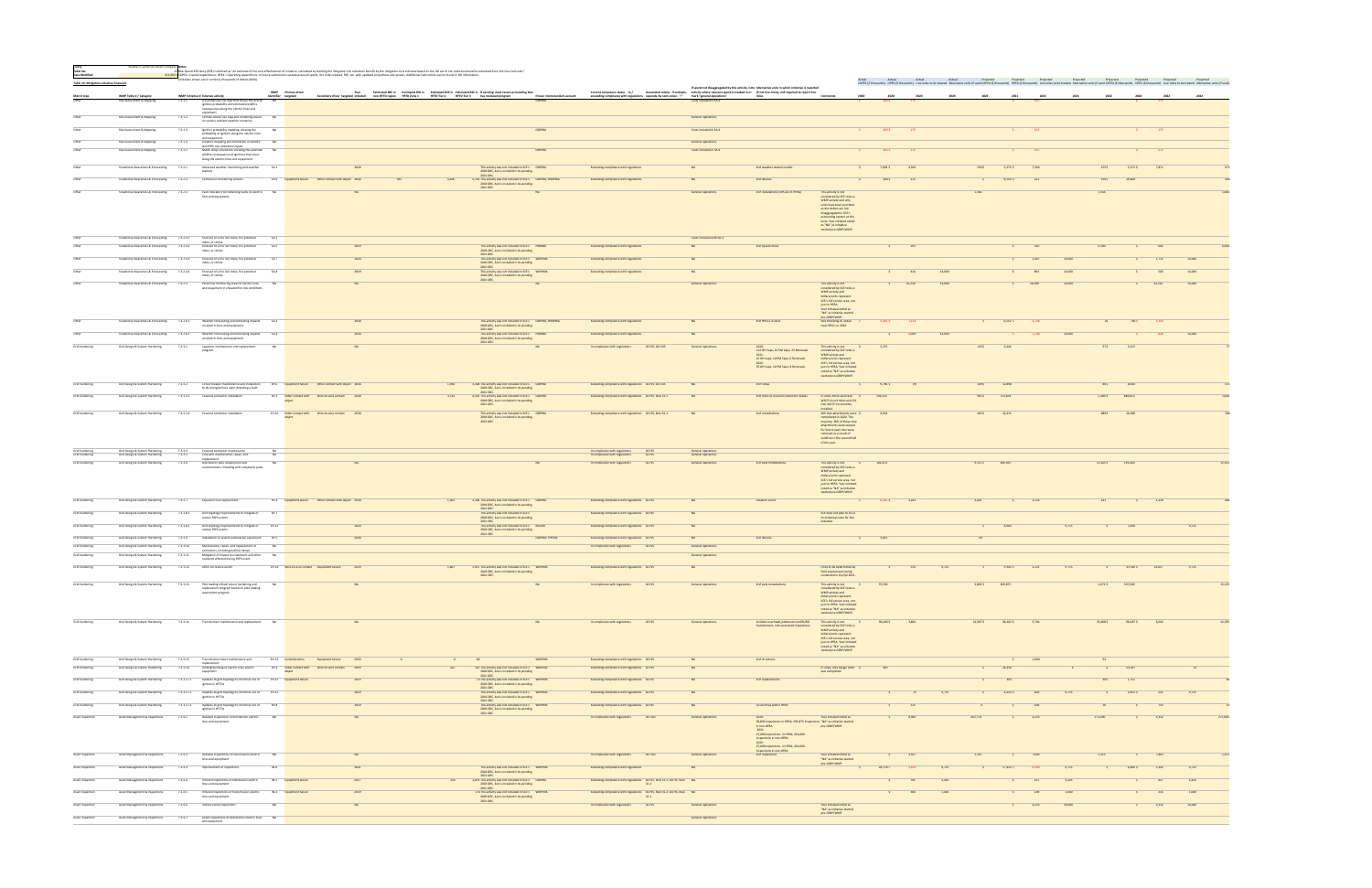| Asset inspecti                               | WMP Table # / Category<br>Asset Management & Inspections                                                                                                                                                                                                                                                                                                                    | 7.3.4.8.               | WMP Initiative # Initative activity<br>LIDAR inspections of transmission electric lines                                                                                          | Identifier targeted<br>NA | WMP Primary driver            | Year Estimated RSE in Estimated RSE in Estimated RSE in Estimated RSE in If existing: most recent proceeding that<br>Secondary driver targeted initiated non-HFTD region HFTD Zone 1 HFTD Tier 2 HFTD Tier 3 has reviewed program |       |                                                                                                                             | If new: memorandum account | exceeding compliance with regulations separate by semi-colon - ";" mark "general operations" |               | General operations                                    | If spend not disaggregated by this activity, note Alternative units in which initiative is reported<br>Current complance status - In / Associated rule(s) - if multiple, activity where relevant spend is tracked in or (if not l                                                                        |                                                                                                                                                                                                                             |                       |                |        |                |                                |         |         |                |                                            |        |          |
|----------------------------------------------|-----------------------------------------------------------------------------------------------------------------------------------------------------------------------------------------------------------------------------------------------------------------------------------------------------------------------------------------------------------------------------|------------------------|----------------------------------------------------------------------------------------------------------------------------------------------------------------------------------|---------------------------|-------------------------------|-----------------------------------------------------------------------------------------------------------------------------------------------------------------------------------------------------------------------------------|-------|-----------------------------------------------------------------------------------------------------------------------------|----------------------------|----------------------------------------------------------------------------------------------|---------------|-------------------------------------------------------|----------------------------------------------------------------------------------------------------------------------------------------------------------------------------------------------------------------------------------------------------------------------------------------------------------|-----------------------------------------------------------------------------------------------------------------------------------------------------------------------------------------------------------------------------|-----------------------|----------------|--------|----------------|--------------------------------|---------|---------|----------------|--------------------------------------------|--------|----------|
| Asset inspec                                 | Asset Management & Inspections                                                                                                                                                                                                                                                                                                                                              | 7.3.4.9.1              | and equipment<br>Other discretionary inspection of distribution 1N-1.1 Equipment failure<br>electric lines and equipment, beyond<br>nspections mandated by rules and regulations |                           |                               |                                                                                                                                                                                                                                   | 2,636 | 2,777 This activity was not included in SCE's FRMMA; GSRPBA; WMPMA<br>2018 GRC, but is included in its pending<br>2021 GRC. |                            | Exceeding compliance with regulations   60 95, Rule 31.2; GO 95, Rule   NA                   | 31.1; GO 165  |                                                       | # of Ground Inspections: 199,050: # of Aerial<br>Inspections: 168,017; # of Remediations: 26,915<br>2021:<br># of Ground Inspections: 198,000; # of Aerial<br>Inspections: 198,000; # of Remediations: 24,584                                                                                            |                                                                                                                                                                                                                             | 85,219 \$             | 105,553        |        | 393,982 \$     | 147,938 \$                     | 104,185 |         | 420,584 \$     |                                            |        |          |
|                                              |                                                                                                                                                                                                                                                                                                                                                                             | 7.3.4.9.2              |                                                                                                                                                                                  |                           |                               |                                                                                                                                                                                                                                   |       |                                                                                                                             |                            |                                                                                              |               |                                                       | # of Ground Inspections: 171,000; # of Aerial<br>Inspections: 198,468; # of Remediations: 14,354                                                                                                                                                                                                         |                                                                                                                                                                                                                             | S                     | 403            |        | 268            |                                | 315     |         |                |                                            |        |          |
|                                              | Asset Management & Inspections                                                                                                                                                                                                                                                                                                                                              |                        | Other discretionary inspection of distribution IN-5<br>electric lines and equipment, beyond<br>inspections mandated by rules and regulations                                     |                           |                               |                                                                                                                                                                                                                                   |       | This activity was not included in SCE's FRMMA; WMPMA<br>2018 GRC, but is included in its pending<br>2021 GRC.               |                            | Exceeding compliance with regulations  GD 95 Rule 31.2; GD 165   MA                          |               |                                                       |                                                                                                                                                                                                                                                                                                          |                                                                                                                                                                                                                             |                       |                |        |                |                                |         |         |                |                                            |        |          |
| isset inspecti                               | Asset Management & Inspections                                                                                                                                                                                                                                                                                                                                              | 7.3.4.10.              | Other discretionary inspection of transmission IN-1.2 Equipment failure<br>electric lines and                                                                                    |                           |                               |                                                                                                                                                                                                                                   |       | 764 This activity was not included in SCE's FRMMA; GSRPBA; WMPMA<br>2018 GRC, but is included in its pending<br>2021 GRC.   |                            | Exceeding compliance with regulations   60 95, Rule 31.2; 60 95, Rule   NA                   | 31.1; GO 165  |                                                       | # of Ground Inspections: 35,562; # of Aerial<br>Inspections: 31,381; # of Remediations: 6,486<br># of Ground Inspections: 22,800; # of Aerial<br>Inspections: 22,800; # of Remediations: 5,902<br>2022:<br># of Ground Inspections: 14,902; # of Aerial<br>Inspections: 22.834: # of Remediations: 3.605 |                                                                                                                                                                                                                             | 35,934 \$             | 51,821         |        | 73,429 \$      | 50,758 \$                      | 25,18   |         | 51,502 \$      | 18,098 \$<br>23,825                        |        |          |
| Asset inspection<br>Asset inspection         | Asset Management & Inspections<br>Asset Management & Inspections                                                                                                                                                                                                                                                                                                            | 7.3.4.11.<br>7.3.4.12. | Patrol inspections of distribution electric lines MA<br>and equipment<br>Patrol inspections of transmission electric lines NA                                                    |                           |                               |                                                                                                                                                                                                                                   |       |                                                                                                                             |                            |                                                                                              |               | General operations<br>General operations              |                                                                                                                                                                                                                                                                                                          | Year initiated noted as<br>"NA" as initiative started<br>pre-GSRP/WMP.                                                                                                                                                      |                       | $5$ 25,218     | 9,715  |                |                                | 24,099  | 9,715   |                | $5$ $24,782$                               |        | 9,715    |
| Asset inspection                             | Asset Management & Inspections                                                                                                                                                                                                                                                                                                                                              | 7.3.4.13.              | and equipment<br>Pole loading assessment program to determine MA<br>safety factor                                                                                                |                           |                               |                                                                                                                                                                                                                                   |       |                                                                                                                             |                            | In compliance with regulations                                                               | GO 95         | General operations                                    | # of assessmen                                                                                                                                                                                                                                                                                           | ${\bf Year\, initiated\, noted\,as}$ ${\bf "NA"}\, as\,initiate\, started}$<br>pre-GSRP/WMP.                                                                                                                                |                       | $5 - 14,477$   |        | 121,268        | $\sim$                         | 3.210   |         | 14,400         |                                            |        |          |
| Asset inspection                             | Asset Management & Inspections                                                                                                                                                                                                                                                                                                                                              | 7.3.4.14.              | Quality assurance / quality control of<br>spections                                                                                                                              | NA                        |                               |                                                                                                                                                                                                                                   |       |                                                                                                                             |                            |                                                                                              |               | General operations                                    |                                                                                                                                                                                                                                                                                                          |                                                                                                                                                                                                                             |                       |                |        |                |                                |         |         |                |                                            |        |          |
| Asset inspectio                              | Asset Management & Inspections                                                                                                                                                                                                                                                                                                                                              | 7.3.4.15.              | Substation inspections                                                                                                                                                           | NA                        |                               | <b>NA</b>                                                                                                                                                                                                                         |       |                                                                                                                             |                            | In compliance with regulations                                                               | GO 174        | General operations                                    | # of inspections                                                                                                                                                                                                                                                                                         | This activity is not<br>considered by SCE to be a<br>WMP activity and<br>dollars/units represent<br>SCE's full service area, not<br>just its HFRA. Year initiated<br>noted as "NA" as initiative<br>started pre-GSRP/WMP.   | S                     | 2,672          |        | 4,209          |                                | 2,855   |         | 4,426          | S<br>2,986                                 |        |          |
|                                              | Vegetation management project Vegetation Management & Inspections 7.3.5.1.<br>Vegetation Management & Inspections                                                                                                                                                                                                                                                           | 735.2                  | Additional efforts to manage community and MA<br>vironmental impacts<br>Detailed inspections of vegetation                                                                       |                           |                               |                                                                                                                                                                                                                                   |       |                                                                                                                             |                            | In compliance with regulations                                                               | GO 95; GO 174 | General operations<br>General operations              | # of ground inspection and aerial inspections                                                                                                                                                                                                                                                            | This activity is not                                                                                                                                                                                                        |                       | $5$ 25,756     |        | 1,760,000      |                                | 15,020  |         | 1,149,000      | $5 - 15,471$                               |        | 1.149.00 |
|                                              |                                                                                                                                                                                                                                                                                                                                                                             |                        | round distribution electric lines and<br>equipment                                                                                                                               |                           |                               |                                                                                                                                                                                                                                   |       |                                                                                                                             |                            |                                                                                              |               |                                                       |                                                                                                                                                                                                                                                                                                          | considered by SCE to be a<br>WMP activity and<br>dollars/units represent<br>SCE's full service area, not<br>just its HFRA. Year initiated<br>$\operatorname{\mathsf{noted}}$ as "NA" as initiative<br>started pre-GSRP/WMP. |                       |                |        |                |                                |         |         |                |                                            |        |          |
|                                              | Vegetation Management & Inspections 7.3.5.3.                                                                                                                                                                                                                                                                                                                                |                        | Detailed inspections of vegetation<br>around transmission electric lines and<br>equipment                                                                                        |                           |                               |                                                                                                                                                                                                                                   |       |                                                                                                                             |                            | In compliance with regulations                                                               | GO 95: GO 174 | General operation                                     | # of inspectio                                                                                                                                                                                                                                                                                           | This activity is not<br>considered by SCE to be a<br>WMP activity and<br>dollars/units represent<br>SCE's full service area, not<br>just its HFRA. Year initiated<br>noted as "NA" as initiative<br>started pre-GSRP/WMP.   |                       | 1,774          |        | 321,000        |                                | 2.753   |         |                |                                            |        |          |
|                                              | Vegetation management project Vegetation Management & Inspections 7.3.5.4.                                                                                                                                                                                                                                                                                                  |                        | Emergency response vegetation management<br>due to red flag warning or other urgent                                                                                              |                           |                               |                                                                                                                                                                                                                                   |       |                                                                                                                             |                            |                                                                                              |               | General operations                                    |                                                                                                                                                                                                                                                                                                          |                                                                                                                                                                                                                             |                       |                |        |                |                                |         |         |                |                                            |        |          |
|                                              | Vegetation management project Vegetation Management & Inspections 7.3.5.5.1                                                                                                                                                                                                                                                                                                 |                        | Fuel management and reduction of "slash"<br>from vegetation management activities                                                                                                |                           | VM-2 Equipment failure        |                                                                                                                                                                                                                                   | 1,426 | 1,881 This activity was not included in SCE's WMPMA<br>2018 GRC, but is included in its pending<br>2021 GRC.                |                            | Exceeding compliance with regulations PRC 4292                                               |               | <b>NA</b>                                             | # of poles brushed                                                                                                                                                                                                                                                                                       |                                                                                                                                                                                                                             | $\sim$                | 7,459          |        | 234,000        |                                | 8,272   |         | 229,190        | 6,787                                      |        |          |
|                                              | egetation management project Vegetation Management & Inspections 73.5.5.2                                                                                                                                                                                                                                                                                                   |                        | Fuel management and reduction of "slash"<br>from vegetation management activities                                                                                                | $VM-3$                    |                               |                                                                                                                                                                                                                                   |       | This activity was not included in SCE's FHPMA<br>2018 GRC, but is included in its pending<br>2021 GRC.                      |                            |                                                                                              |               | <b>NA</b>                                             |                                                                                                                                                                                                                                                                                                          |                                                                                                                                                                                                                             |                       |                |        | 61             |                                | 900     |         | 46             | 1.089                                      |        |          |
| egetation inspection<br>egetation inspection | Vegetation Management & Inspections 7.3.5.6.<br>Vegetation Management & Inspections 7.3.5.7.<br>Vegetation Management & Inspections 7.3.5.8.                                                                                                                                                                                                                                |                        | mprovement of inspections<br>LiDAR inspections of vegetation around<br>listribution electric lines and equipment<br>LIDAR inspections of vegetation around                       | $\frac{NA}{NA}$<br>NA     |                               | 2019                                                                                                                                                                                                                              |       | This activity was not included in SCE's WMPMA                                                                               |                            | Exceeding compliance with regulations FAC-003-4                                              |               | General operations<br>General operations<br><b>NA</b> |                                                                                                                                                                                                                                                                                                          |                                                                                                                                                                                                                             |                       | 4.092          | 1.227  |                | $\sim$                         | 1,485   | 1 2 2 7 |                | $\begin{array}{ccc} 5 & 1,502 \end{array}$ |        |          |
| egetation inspection                         | Vegetation Management & Inspections 7.3.5.9.                                                                                                                                                                                                                                                                                                                                |                        | nsmission electric lines and equipment<br>Other discretionary inspections of vegetation                                                                                          | NA                        |                               |                                                                                                                                                                                                                                   |       | 2018 GRC, but is included in its pending<br>2021 GRC.                                                                       |                            |                                                                                              |               | General operations                                    |                                                                                                                                                                                                                                                                                                          |                                                                                                                                                                                                                             |                       |                |        |                |                                |         |         |                |                                            |        |          |
|                                              | Vegetation Management & Inspections 7.3.5.10.                                                                                                                                                                                                                                                                                                                               |                        | around distribution electric lines and<br>quipment<br>Other discretionary inspections of vegetation                                                                              | NA                        |                               |                                                                                                                                                                                                                                   |       |                                                                                                                             |                            |                                                                                              |               | General operations                                    |                                                                                                                                                                                                                                                                                                          |                                                                                                                                                                                                                             |                       |                |        |                |                                |         |         |                |                                            |        |          |
|                                              | Vegetation Management & Inspections 7.3.5.11.                                                                                                                                                                                                                                                                                                                               |                        | around transmission electric lines and<br>equipment                                                                                                                              | NA Contact with           |                               |                                                                                                                                                                                                                                   |       | 2018 GRC                                                                                                                    | FHPMA                      | Exceeding compliance with regulations  GO 95; PRC 4293; FAC-003-4  NA                        |               |                                                       |                                                                                                                                                                                                                                                                                                          | Year initiated noted as                                                                                                                                                                                                     |                       |                |        |                | <b>S</b>                       | 10,009  |         |                | <b>S</b> C<br>10,309                       |        |          |
|                                              | Vegetation Management & Inspections 7.3.5.12.                                                                                                                                                                                                                                                                                                                               |                        | Patrol inspections of vegetation around<br>distribution electric lines and equipment<br>Patrol inspections of vegetation around                                                  |                           | vegetation<br>NA Contact with |                                                                                                                                                                                                                                   |       | 2018 GRC                                                                                                                    | FHPMA                      | Exceeding compliance with regulations  GO 95; PRC 4293; FAC-003-4  NA                        |               |                                                       |                                                                                                                                                                                                                                                                                                          | $" \textsf{NA}^*$ as initiative started<br>pre-GSRP/WMP.<br>Year initiated noted as                                                                                                                                         |                       |                |        |                |                                |         |         |                | 4.435                                      |        |          |
| Vegetation inspection                        | Vegetation Management & Inspections 7.3.5.13.                                                                                                                                                                                                                                                                                                                               |                        | transmission electric lines and equipment<br>Quality assurance / quality control of                                                                                              |                           | vegetation                    |                                                                                                                                                                                                                                   |       | This activity was not included in SCE's WMPMA                                                                               |                            | Exceeding compliance with regulations   60 95; PRC 4293; FAC-003-4   NA                      |               |                                                       |                                                                                                                                                                                                                                                                                                          | "NA" as initiative started<br>pre-GSRP/WMP.                                                                                                                                                                                 |                       | 3,966          | 14,000 |                |                                | 5,547   |         |                | S<br>6,159                                 |        |          |
|                                              | egetation management project Vegetation Management & Inspections 7.3.5.14.                                                                                                                                                                                                                                                                                                  |                        | regetation inspections<br>Recruiting and training of vegetation<br>nanagement personnel                                                                                          | NA                        |                               |                                                                                                                                                                                                                                   |       | 2018 GRC, but is included in its pending<br>2021 GRC.                                                                       |                            |                                                                                              |               | General operation                                     |                                                                                                                                                                                                                                                                                                          |                                                                                                                                                                                                                             |                       |                |        |                |                                |         |         |                |                                            |        |          |
|                                              | egetation management project Vegetation Management & Inspections 7.3.5.15.                                                                                                                                                                                                                                                                                                  |                        | Remediation of at-risk species<br>Removal and remediation of trees with strike VM-1 Contact with                                                                                 | <b>NA</b>                 |                               | 2018                                                                                                                                                                                                                              | 1,405 | 1,602 This activity was not included in SCE's GSRPBA                                                                        |                            |                                                                                              |               | General operations<br>NA                              | # of tree assessments                                                                                                                                                                                                                                                                                    |                                                                                                                                                                                                                             | $S = 1$               | 46,685         |        | 99,523         | S                              | 80,722  |         | 200,000        |                                            |        | 200,000  |
|                                              | Vegetation management project Vegetation Management & Inspections 7.3.5.16.1<br>Vegetation management project Vegetation Management & Inspections 73.5.16.2                                                                                                                                                                                                                 |                        | potential to electric lines and equipment<br>Removal and remediation of trees with strike                                                                                        | $VM-4$                    | vegetation<br>Contact with    |                                                                                                                                                                                                                                   | 2,284 | 2018 GRC, but is included in its pending<br>2021 GRC.<br>2,413 This activity was not included in SCE's CEMA                 |                            | Exceeding compliance with regulations  GO 95; PRC 4293; FAC-003-4  NA                        |               |                                                       |                                                                                                                                                                                                                                                                                                          | Year initiated noted as                                                                                                                                                                                                     |                       | 37,604         |        |                |                                | 43,445  |         |                | $S = 89,162$<br>44,748                     |        |          |
|                                              |                                                                                                                                                                                                                                                                                                                                                                             |                        | potential to electric lines and equipment<br>Substation inspection                                                                                                               |                           | vegetation                    |                                                                                                                                                                                                                                   |       | 2018 GRC, but is included in its pending<br>2021 GRC.                                                                       |                            |                                                                                              |               |                                                       |                                                                                                                                                                                                                                                                                                          | "NA" as initiative started<br>pre-GSRP/WMP.                                                                                                                                                                                 |                       |                |        |                |                                |         |         |                |                                            |        |          |
|                                              | $\label{eq:1} \begin{tabular}{l c c c} \hline \textbf{Vegitation} & \textbf{Vegitation Management &\textbf{I} inspection} & \textbf{7.3.5.17.} \\ \hline \textbf{Vegitation management project} & \textbf{Vegitation Management &\textbf{I} inspections} & \textbf{7.3.5.18.} \end{tabular}$<br>Vegetation management project Vegetation Management & Inspections 7.3.5.19. |                        | Substation vegetation management<br>Vegetation inventory system                                                                                                                  | $VM-$                     |                               |                                                                                                                                                                                                                                   |       | This activity was not included in SCE's WMPMA; GSRPBA                                                                       |                            | Exceeding compliance with regulations                                                        |               | General operations<br>General operations              |                                                                                                                                                                                                                                                                                                          |                                                                                                                                                                                                                             | $5$ $16,1285$ $1,056$ |                | 14,000 |                | 9,940 \$                       | 4,152   | 14,000  |                | 4,475 \$                                   |        |          |
|                                              |                                                                                                                                                                                                                                                                                                                                                                             |                        | Vegetation management project Vegetation Management & Inspections 7.3.5.20 Vegetation management to achieve clearances NA Contact with                                           |                           |                               |                                                                                                                                                                                                                                   |       | 2018 GRC, but is included in its pending<br>2021 GRC.<br>12 This activity was not included in SCE's FHPMA                   |                            | Exceeding compliance with regulations  GD 95; PRC 4293; FAC-003-4  NA                        |               |                                                       |                                                                                                                                                                                                                                                                                                          |                                                                                                                                                                                                                             |                       |                | 14,000 |                |                                |         | 14,000  |                |                                            |        |          |
|                                              |                                                                                                                                                                                                                                                                                                                                                                             |                        | round electric lines and equipment<br>Automatic recloser operations                                                                                                              |                           |                               |                                                                                                                                                                                                                                   |       | 2018 GRC, but is included in its pending<br>2021 GRC.                                                                       |                            |                                                                                              |               | General operations                                    |                                                                                                                                                                                                                                                                                                          | ${\bf Year\, initiated\, noted\,as} \\ {\bf "NA"}\,as\,initiative\, started}$<br>pre-GSRP/WMP.                                                                                                                              |                       |                |        |                |                                |         |         |                |                                            |        |          |
| Othe<br>Othe<br>Other                        | Grid Operations & Operating Protocols 7.3.6.1.<br>Grid Operations & Operating Protocols 7.3.6.2.<br>Grid Operations & Operating Protocols 7.3.6.3.                                                                                                                                                                                                                          |                        | Crew-accompanying ignition prevention and MA<br>uppression resources and services<br>Personnel work procedures and training in                                                   |                           |                               |                                                                                                                                                                                                                                   |       |                                                                                                                             |                            |                                                                                              |               | General operations<br>General operations              |                                                                                                                                                                                                                                                                                                          |                                                                                                                                                                                                                             |                       |                |        |                |                                |         |         |                |                                            |        |          |
| Other<br>Other                               | Grid Operations & Operating Protocols 7.3.6.4.<br><b>Srid Operations &amp; Operating Protocols</b>                                                                                                                                                                                                                                                                          | 7.3.6.5.               | onditions of elevated fire risk<br>Protocols for PSPS re-energization<br>PSPS events and mitigation of PSPS impacts PSPS-2                                                       |                           |                               | 2018                                                                                                                                                                                                                              | 108   | 188 This activity was not included in SCE's FRMMA; GSRPBA; WMPMA<br>2018 GRC, but is included in its pending<br>2021 GRC.   |                            | Exceeding compliance with regulations SB 167                                                 |               | General operations<br>NA                              |                                                                                                                                                                                                                                                                                                          | This is the RSE for \$<br><b>Community Resource</b><br>Centers/Community Crew<br>Vehicles. An RSE was<br>calculated for Critical Care<br>Backup Battery which is 12                                                         | 6,843 \$23,977        |                | 14,000 | S              | 7,247 \$48,526                 |         | 14,000  |                | $5$ $1,2505$ $48,378$                      |        | 14,000   |
| Other                                        | Grid Operations & Operating Protocols 7.3.6.6.                                                                                                                                                                                                                                                                                                                              |                        | Stationed and on-call ignition prevention and MA                                                                                                                                 |                           |                               |                                                                                                                                                                                                                                   |       |                                                                                                                             |                            |                                                                                              |               | General operations                                    |                                                                                                                                                                                                                                                                                                          | and 22 for Tier 2 and Tier 3<br>respectively                                                                                                                                                                                |                       |                |        |                |                                |         |         |                |                                            |        |          |
| Other                                        | Data Governance                                                                                                                                                                                                                                                                                                                                                             | 7.3.7.1.               | suppression resources and services<br>Centralized repository for data                                                                                                            | $DG-1$                    |                               | 2021                                                                                                                                                                                                                              |       | This activity was not included in SCE's GSRPBA<br>2018 GRC, but is included in its pending                                  |                            | Exceeding compliance with regulations                                                        |               | <b>NA</b>                                             |                                                                                                                                                                                                                                                                                                          | S                                                                                                                                                                                                                           | 1,796                 |                | 14,000 |                | $5$ $15,7095$ $1,052$ $14,000$ |         |         |                | $5$ $13,698$ $5$ $2,252$ $14,000$          |        |          |
| Other<br>Other                               | Data Governance<br>Data Governance                                                                                                                                                                                                                                                                                                                                          | 7.3.7.2.<br>7.3.7.3.   | Collaborative research on utility ignition<br>and/or wildfire                                                                                                                    | NA<br><b>NA</b>           |                               |                                                                                                                                                                                                                                   |       | 2021 GRC.                                                                                                                   |                            |                                                                                              |               | General operations<br>General operations              |                                                                                                                                                                                                                                                                                                          |                                                                                                                                                                                                                             |                       |                |        |                |                                |         |         |                |                                            |        |          |
| Othe<br>Othe                                 | Data Governance<br>Resource Allocation Methodology                                                                                                                                                                                                                                                                                                                          | 7.3.7.4.<br>7.3.8.1.   | Documentation and disclosure of wildfire-<br>related data and algorithms<br>Tracking and analysis of near miss data<br>Allocation methodology development and                    | <b>NA</b>                 |                               | 2018                                                                                                                                                                                                                              |       | This activity was not included in SCE's FRMMA; WMPMA                                                                        |                            | Exceeding compliance with regulations                                                        |               | General operations                                    |                                                                                                                                                                                                                                                                                                          |                                                                                                                                                                                                                             |                       | $5 - 45,202$   | 14,000 |                |                                | 7.610   | 14,000  |                | $S = 6,086$                                | 14,000 |          |
| Other                                        | Resource Allocation Methodology                                                                                                                                                                                                                                                                                                                                             | 7.3.8.2.               | application<br>Risk reduction scenario development and                                                                                                                           | NA                        |                               |                                                                                                                                                                                                                                   |       | 2018 GRC, but is included in its pending<br>2021 GRC.                                                                       |                            |                                                                                              |               | General operations                                    |                                                                                                                                                                                                                                                                                                          |                                                                                                                                                                                                                             |                       |                |        |                |                                |         |         |                |                                            |        |          |
| $\frac{\text{Other}}{\text{Other}}$          | Resource Allocation Methodology<br><b>Emergency Planning &amp; Preparedness</b>                                                                                                                                                                                                                                                                                             | 7.3.8.3.<br>7.3.9.1.   | analysis<br>Risk spend efficiency analysis<br>Adequate and trained workforce for service                                                                                         | DEP-2                     |                               | 2018                                                                                                                                                                                                                              |       | This activity was not included in SCE's WMPMA                                                                               |                            |                                                                                              |               | General operations<br>NA                              |                                                                                                                                                                                                                                                                                                          |                                                                                                                                                                                                                             |                       | $\sqrt{5}$ 616 | 14,000 |                | $\sim$                         | 2.545   | 14,000  |                | $S = 1.957$                                |        | 14,000   |
| Other                                        | Emergency Planning & Preparedness 7.3.9.2.                                                                                                                                                                                                                                                                                                                                  |                        | restoration<br>Community outreach, public awareness, and MA                                                                                                                      |                           |                               |                                                                                                                                                                                                                                   |       | 2018 GRC, but is included in its pending<br>2021 GRC.                                                                       |                            |                                                                                              |               | General operations                                    |                                                                                                                                                                                                                                                                                                          |                                                                                                                                                                                                                             |                       |                |        |                |                                |         |         |                |                                            |        |          |
| $\frac{OtherOther}$                          | <b>Emergency Planning &amp; Preparedness</b><br><b>Emergency Planning &amp; Preparedness</b>                                                                                                                                                                                                                                                                                | 7.3.9.3<br>7.3.9.4.    | ommunications efforts<br>Customer support in emergencies<br>Disaster and emergency preparedness plan                                                                             |                           |                               |                                                                                                                                                                                                                                   |       |                                                                                                                             |                            |                                                                                              |               | <b>General operations</b><br>General operations       |                                                                                                                                                                                                                                                                                                          |                                                                                                                                                                                                                             |                       |                |        |                |                                |         |         |                |                                            |        |          |
| Other                                        | <b>Emergency Planning &amp; Preparedness</b>                                                                                                                                                                                                                                                                                                                                | 7.3.9.5.               | Preparedness and planning for service<br>restoration                                                                                                                             | NA                        |                               | 2018                                                                                                                                                                                                                              |       | This activity was not included in SCE's GSRPBA<br>2018 GRC, but is included in its pending<br>2021 GRC.                     |                            | Exceeding compliance with regulations                                                        |               | <b>NA</b>                                             |                                                                                                                                                                                                                                                                                                          |                                                                                                                                                                                                                             |                       | $S = 5.328$    | 14,000 | $\sqrt{2}$     | 200\$ 11,568                   |         | 14,000  | S              | 600 \$ 11,971                              |        | 14,000   |
| Other<br>Other                               | Emergency Planning & Preparedness 7.3.9.6.<br>Stakeholder Cooperation & Community 7.3.10.1.1<br>Engagement                                                                                                                                                                                                                                                                  |                        | Protocols in place to learn from wildfire events NA<br>Community engagement                                                                                                      | <b>DEP-1.2</b>            |                               | 2018                                                                                                                                                                                                                              |       | This activity was not included in SCE's GSRPBA<br>2018 GRC, but is included in its pending<br>2021 GRC.                     |                            | Exceeding compliance with regulations R-1812005                                              |               | General operations<br><b>NA</b>                       | $\#$ of meetings                                                                                                                                                                                                                                                                                         |                                                                                                                                                                                                                             |                       | 142            |        |                |                                |         |         |                |                                            |        |          |
| Other                                        | Stakeholder Cooperation & Community 73.10.1.3 Community engagement<br>Engagement                                                                                                                                                                                                                                                                                            |                        |                                                                                                                                                                                  | DEP-1.3                   |                               | 2018                                                                                                                                                                                                                              |       | This activity was not included in SCE's FRMMA; GSRPBA<br>2018 GRC, but is included in its pending                           |                            | Exceeding compliance with regulations R-1812005                                              |               | <b>NA</b>                                             |                                                                                                                                                                                                                                                                                                          |                                                                                                                                                                                                                             | S                     | 1,655          | 14,000 |                |                                | 3.821   | 14,000  |                | 3.904                                      |        | 14,000   |
| Other                                        | Stakeholder Cooperation & Community 73.10.1.4 Community engagement                                                                                                                                                                                                                                                                                                          |                        |                                                                                                                                                                                  | DEP-4                     |                               | 2018                                                                                                                                                                                                                              |       | 2021 GRC.<br>This activity was not included in SCE's FRMMA                                                                  |                            | <b>Exceeding compliance with regulations</b>                                                 |               | <b>NA</b>                                             | # of surveys                                                                                                                                                                                                                                                                                             |                                                                                                                                                                                                                             |                       |                |        |                | $\sim$                         | 1,434   |         | $\overline{a}$ | $\overline{\phantom{0}}$<br>1.465          |        |          |
| Other                                        | Engagement<br>Stakeholder Cooperation & Community 7.3.10.2<br>Engagement                                                                                                                                                                                                                                                                                                    |                        | Cooperation and best practice sharing with                                                                                                                                       | NA                        |                               |                                                                                                                                                                                                                                   |       | 2018 GRC, but is included in its pending<br>2021 GRC.                                                                       |                            |                                                                                              |               | General operations                                    |                                                                                                                                                                                                                                                                                                          |                                                                                                                                                                                                                             |                       |                |        |                |                                |         |         |                |                                            |        |          |
| Other                                        | Stakeholder Cooperation & Community 7.3.10.3<br>Engagement                                                                                                                                                                                                                                                                                                                  |                        | agencies outside CA<br>Cooperation with suppression agencies                                                                                                                     | DEP-5                     |                               | 2020                                                                                                                                                                                                                              | 1,962 | 3,306 This activity was not included in SCE's WMPMA<br>2018 GRC, but is included in its pending<br>2021 GRC.                |                            | Exceeding compliance with regulations PRC 4292; PRC 4293                                     |               | <b>NA</b>                                             | # of aerial suppression resources                                                                                                                                                                                                                                                                        |                                                                                                                                                                                                                             |                       | $5$ $2,158$    |        | $\overline{1}$ | $5 \t 18,000$                  |         |         | $5 -$          | $5 \t 18,000$                              |        |          |